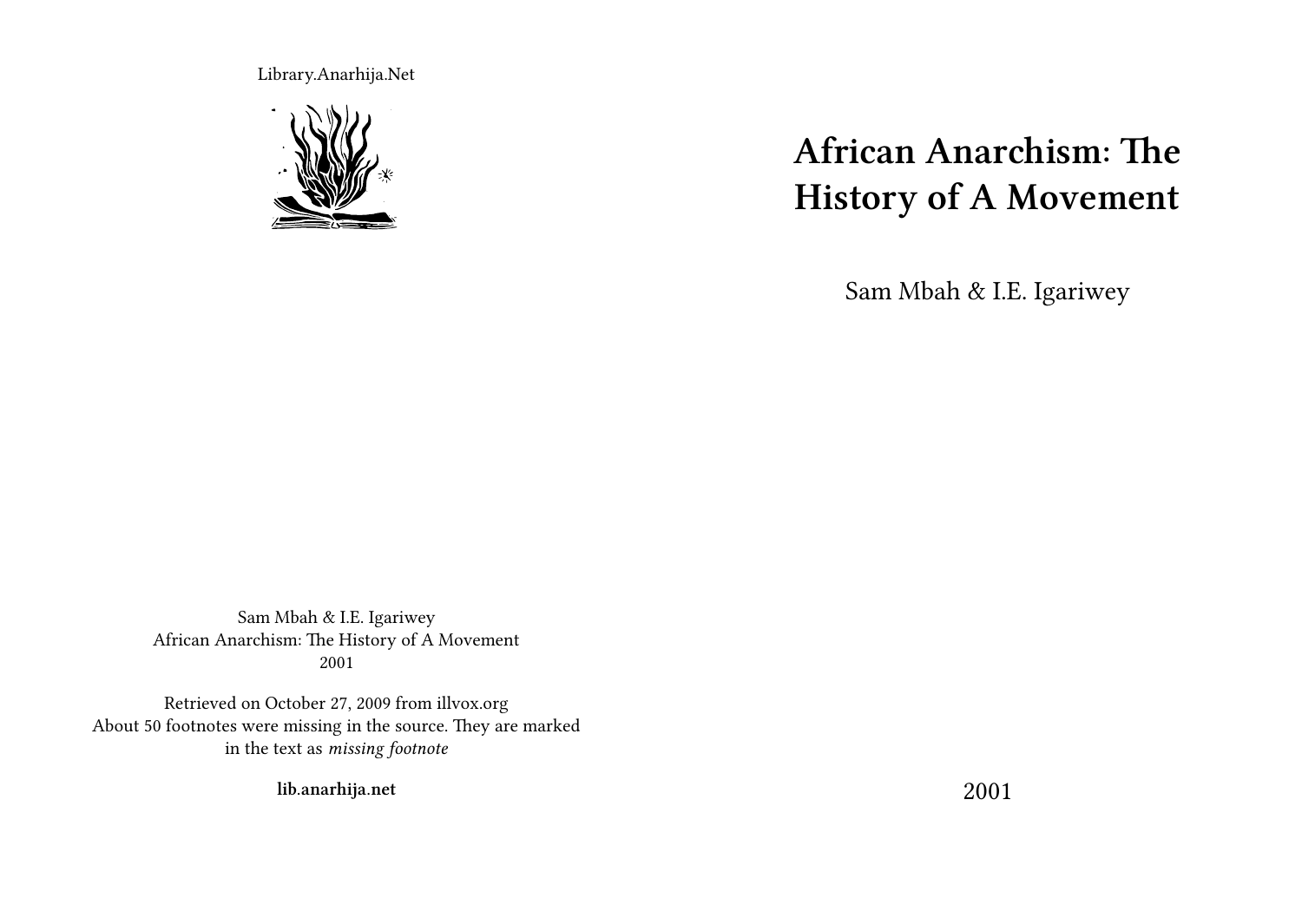## **Contents**

|                                                                            | $\overline{4}$ |
|----------------------------------------------------------------------------|----------------|
|                                                                            | 5              |
| <b>Chapter 1: What Is Anarchism?</b>                                       | 8              |
|                                                                            | 19             |
| Origins of Anarcho-Syndicalism                                             | 23             |
| <b>Chapter 2: Anarchism In History</b>                                     | 30             |
| <b>Chapter 3: Anarchistic Precedents in Africa</b>                         | 42             |
|                                                                            | 43             |
| Stateless Societies in Africa                                              | 51             |
| The Igbo $\ldots \ldots \ldots \ldots \ldots \ldots \ldots \ldots \ldots$  | 52             |
| The Niger Delta Peoples $\ldots \ldots \ldots \ldots \ldots \ldots \ldots$ | 54             |
|                                                                            | 55             |
| Colonialism and the Incorporation of Africa into the                       |                |
| World Capitalist Economy                                                   | 56             |
| The Impact of Incorporation $\ldots \ldots \ldots \ldots \ldots$           | 59             |
| Class Formation in Post-Colonial Africa                                    | 60             |
|                                                                            | 62             |
| Is There an African Anarchism?                                             | 66             |
| <b>Chapter 4: The Development of Socialism in Africa</b>                   | 74             |
| The Trade Union Movement and the Liberation Struggle                       |                |
|                                                                            | 77             |
| The Nigerian Labor Union Movement                                          | 78             |
| The South African Labor Movement                                           | 84             |

- Rodney, W. How Europe Underdeveloped Africa. Enugu, Nigeria: Ikenga Publishers, 1982.
- Rubin L. And Winstein, B. (eds.) Introduction to African Politics: A Continental Approach. New York: Praeger, 1974.
- Tabor, R. A Look at Leninism. New York: Aspect Foundation, 1988.
- Voline (E.K. Eichenbaum). The Unknown Revolution. Detroit: Black & Red, 1974.
- Ward, C. Anarchy in Action. New York: Harper & Row, 1973.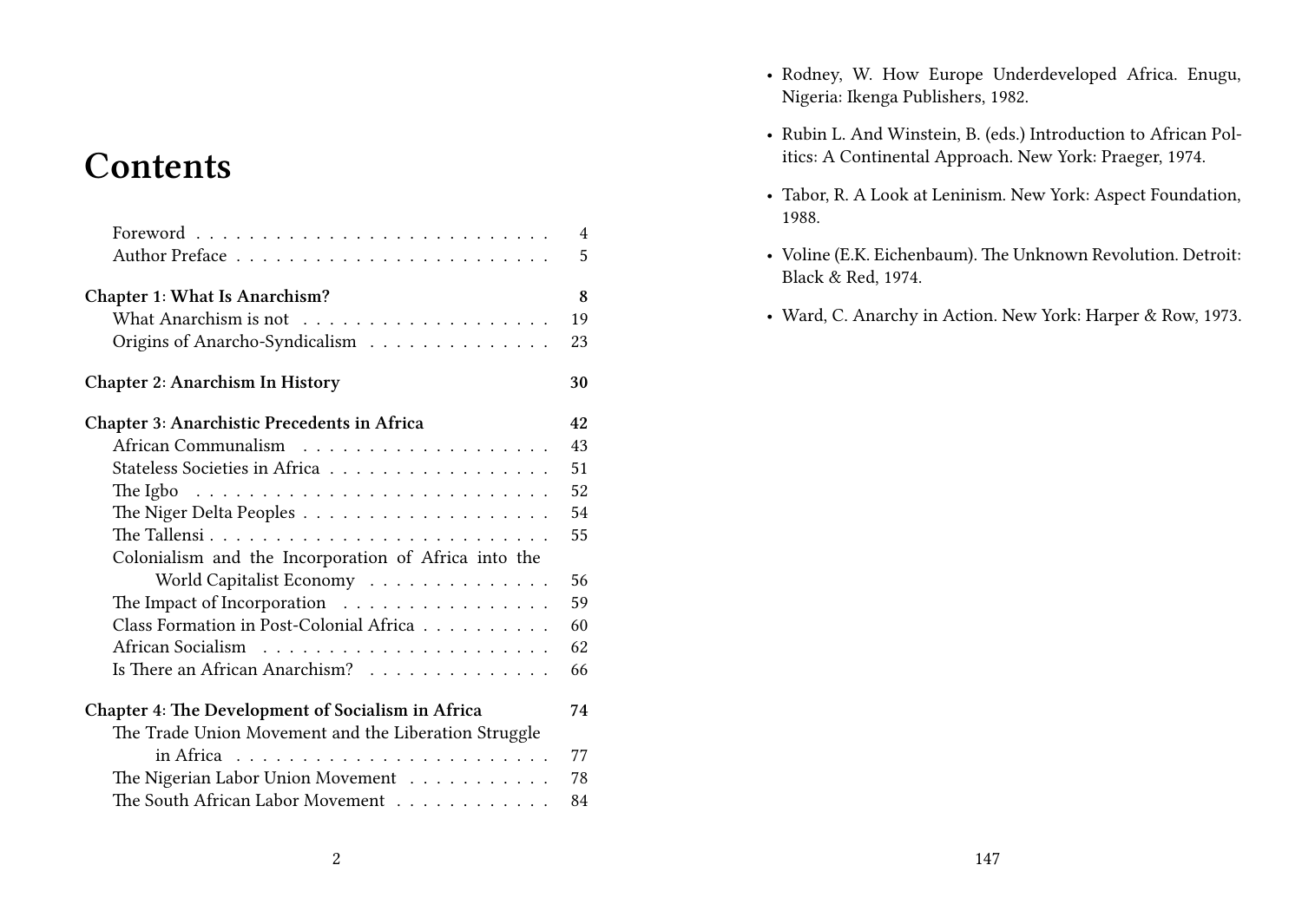|  | • Orwell, G. Homage to Catalonia. New York: Penguin, 1978. |  |  |
|--|------------------------------------------------------------|--|--|

Fourth Dimension Publishers, 1980.

• Okafor, S.O. Indirect Rule. Nelson, 1981.

• Otite, O. (ed.) Themes in African Social and Political Thought. Enugu, Nigeria: Fourth Dimension Publishers, 1978.

• Marx, K. A Contribution to the Critique of Political Economy.

• — Capital, Volumes 1–3. Moscow: Progress Publishers, 1956.

• Meltzer, A. (ed.) A New World In Our Hearts. Somerville, Mas-

• Mutiso, G.C.M. and Rohio, S.W. (eds.) Readings in African Po-

• Murdock, G. Africa: Its Peoples and Their Cultural History.

• Ocram, A. Politics of the Sword. London: Rex Collings, 1977.

• Offiong, D.A. Imperialism and Dependency. Enugu, Nigeria:

• Onimode, B. Imperialism and Underdevelopment in Nigeria.

Moscow: Progress Publishers, 1970.

litical Thought. London: Heinemann, 1975.

sachusetts: Black Thorn, 1978.

New York: Praeger, 1959.

London: Zed Press, 1982.

- Peil, M. Consensus and Conflict in African Societies. London: Longman, 1977.
- Purchase, G. Anarchism and Environmental Survival. Tucson, Arizona: See Sharp Press, 1994.
- Rocker, R. Anarchism and Anarcho-Syndicalism. London: Freedom Press, 1988.

| The "Revolution" in Guinea                                                 |     |  |  |  |  |  |
|----------------------------------------------------------------------------|-----|--|--|--|--|--|
| The Awareness League: an African Anarchist Movement                        | 93  |  |  |  |  |  |
| <b>Chapter 5: The Failure of Socialism in Africa</b>                       | 96  |  |  |  |  |  |
| State Capitalism and Instability                                           | 106 |  |  |  |  |  |
| The Military Factor $\ldots \ldots \ldots \ldots \ldots \ldots$            | 108 |  |  |  |  |  |
| Political Corruption and Social Instability: Case Studies                  |     |  |  |  |  |  |
|                                                                            | 111 |  |  |  |  |  |
| of Ghana and Nigeria                                                       | 116 |  |  |  |  |  |
| Structural Adjustment, Electoralism and Africa's Future.                   |     |  |  |  |  |  |
| The Human Rights Question                                                  | 120 |  |  |  |  |  |
| Chapter 6: Obstacles to the Development of Anarchism in                    |     |  |  |  |  |  |
| Africa                                                                     | 123 |  |  |  |  |  |
|                                                                            | 123 |  |  |  |  |  |
| The Legal System $\ldots \ldots \ldots \ldots \ldots \ldots \ldots \ldots$ | 125 |  |  |  |  |  |
| The Military Class and the Status Quo                                      | 127 |  |  |  |  |  |
| Ethnic Versus Class Consciousness                                          | 128 |  |  |  |  |  |
| Religious and Cultural Factors                                             | 129 |  |  |  |  |  |
|                                                                            | 130 |  |  |  |  |  |
|                                                                            |     |  |  |  |  |  |
| Chapter 7: Anarchism's Future in Africa                                    | 132 |  |  |  |  |  |
| Anarchism in a World Context                                               | 132 |  |  |  |  |  |
|                                                                            | 134 |  |  |  |  |  |
| Anarchism and the National Question in Africa                              | 136 |  |  |  |  |  |
| Anarchism – The Way Forward for Africa                                     | 140 |  |  |  |  |  |
| <b>Bibliography</b>                                                        | 142 |  |  |  |  |  |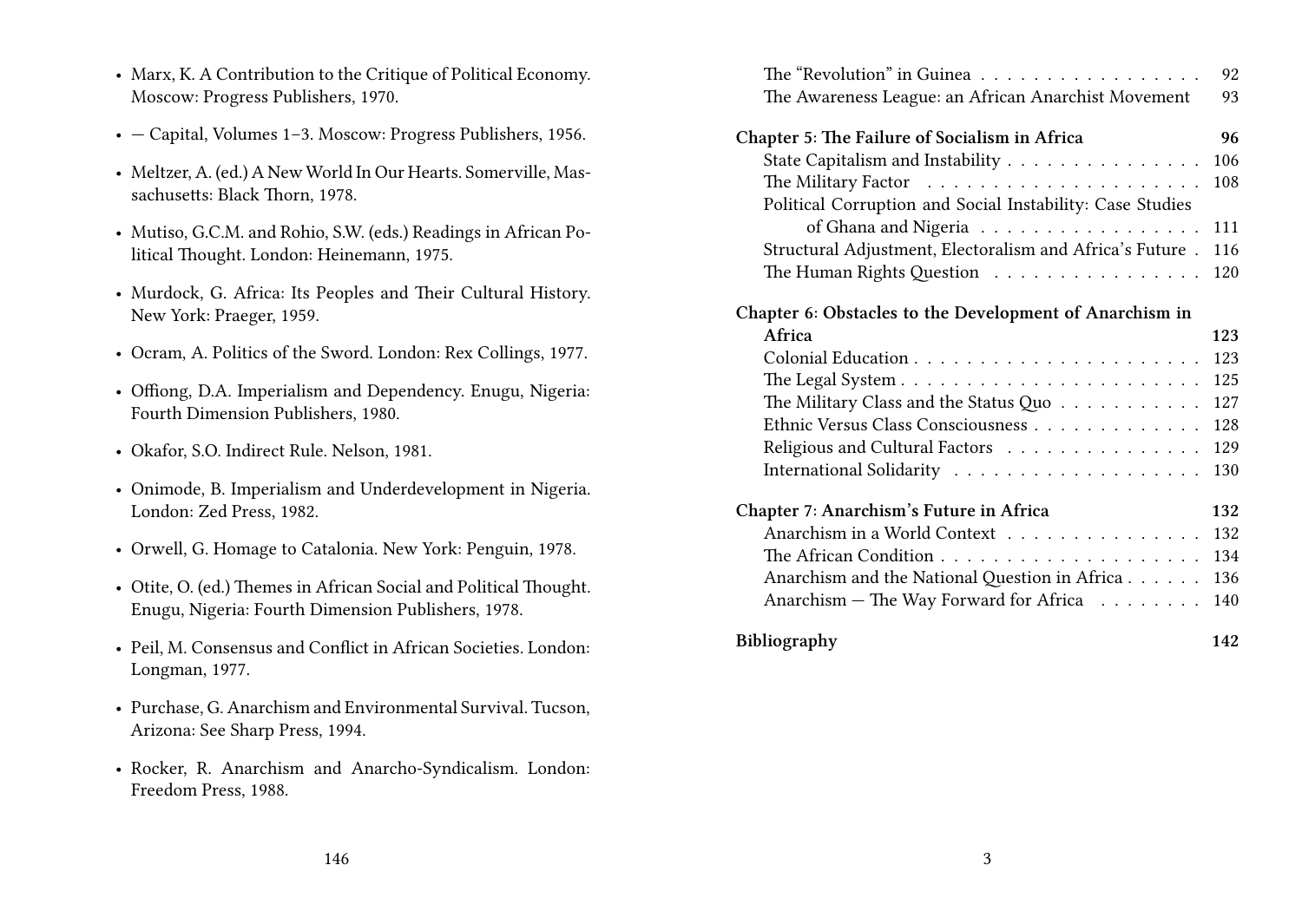#### **Foreword**

This first-of-its-kind book should be of use to everyone with an interest in either Africa or anarchism. Authors Sam Mbah and I.E. Igariwey begin by lucidly explaining the basic principles and practices of anarchism. After outlining what anarchism is and is not, they go on to compare anarchism's principles and practices to those of other social-change ideologies, specifically to marxist socialism.

The authors then move on to Africa, exploring at length the "anarchistic elements" in many traditional (pre-colonial) African societies. Next they examine the devastating effects of colonialism on Africa's traditional societies and on Africa's economic and political structures, as well as the horrendous problems left in the wake of colonialism: underdeveloped, debt-ridden dependent economies with huge disparities between rich and poor; violent ethnic antagonisms caused by the deliberate setting of ethnic group against ethnic group, and by the creation of artificial national boundaries; and European-style governments, legal and educational systems, and military forces, all quite unsuited to African conditions.

Following this, the authors go on to examine the failed attempts at social change by "African socialist" governments in the postcolonial period, with special attention to Julius Nyerere's Tanzania, Sekou Toure's Guinea, and Kwame Nkrumah's Ghana. The unfortunate conclusion they arrive at is that a humane, fundamental reconstruction of society is impossible in Africa, as elsewhere, via government.

This is not a hopeless conclusion, however, as the authors state that there is a way out for Africa — an anarchist reconstruction of its economic and social structures. They also point out that because of the many similarities between anarchist beliefs and practices and those of traditional African societies (which still survive to some extent), Africa seems the most likely of all the continents to witness a true social revolution — a revolution in an industrial age based on the "anarchist elements" in traditional African societies.

- Ilogun, E. Christianity and Igbo Culture. NOK Publishers, 1974.
- Isichei, E. A History of the Igbo People. London: Macmillan, 1976.
- Kropotkin, P. Fields, Factories and Workshops Tomorrow. New York: Harper, 1974.
- — Anarchism and Anarchist Communism. London: Freedom Press, 1987.
- Lenin, V.I. Imperialism: The Highest Stage of Capitalism. Beijing: Foreign Languages Press, 1975.
- — State and Revolution. Beijing: Foreign Languages Press, 1976.
- — Selected Works, Volumes 1–3. Moscow: Progress Publishers, 1977.
- Leval, G. Collectives in the Spanish Revolution. London: Freedom Press, 1975.
- Levine, V.T. Political Corruption: The Ghana Case. Palo Alto, California: Stanford University Press, 1975.
- Maximoff, G.P. The Guillotine at Work. Orkney: Cienfuegos, 1979.
- — Program of Anarcho-Syndicalism. Sydney: Monty Mill Press, 1985.
- — (ed.) Bakunin on Anarchy. New York: Knopf, 1972.
- Markovitz, L. Power and Class in Africa. Secaucus, New Jersey: Prentice-Hall, 1977.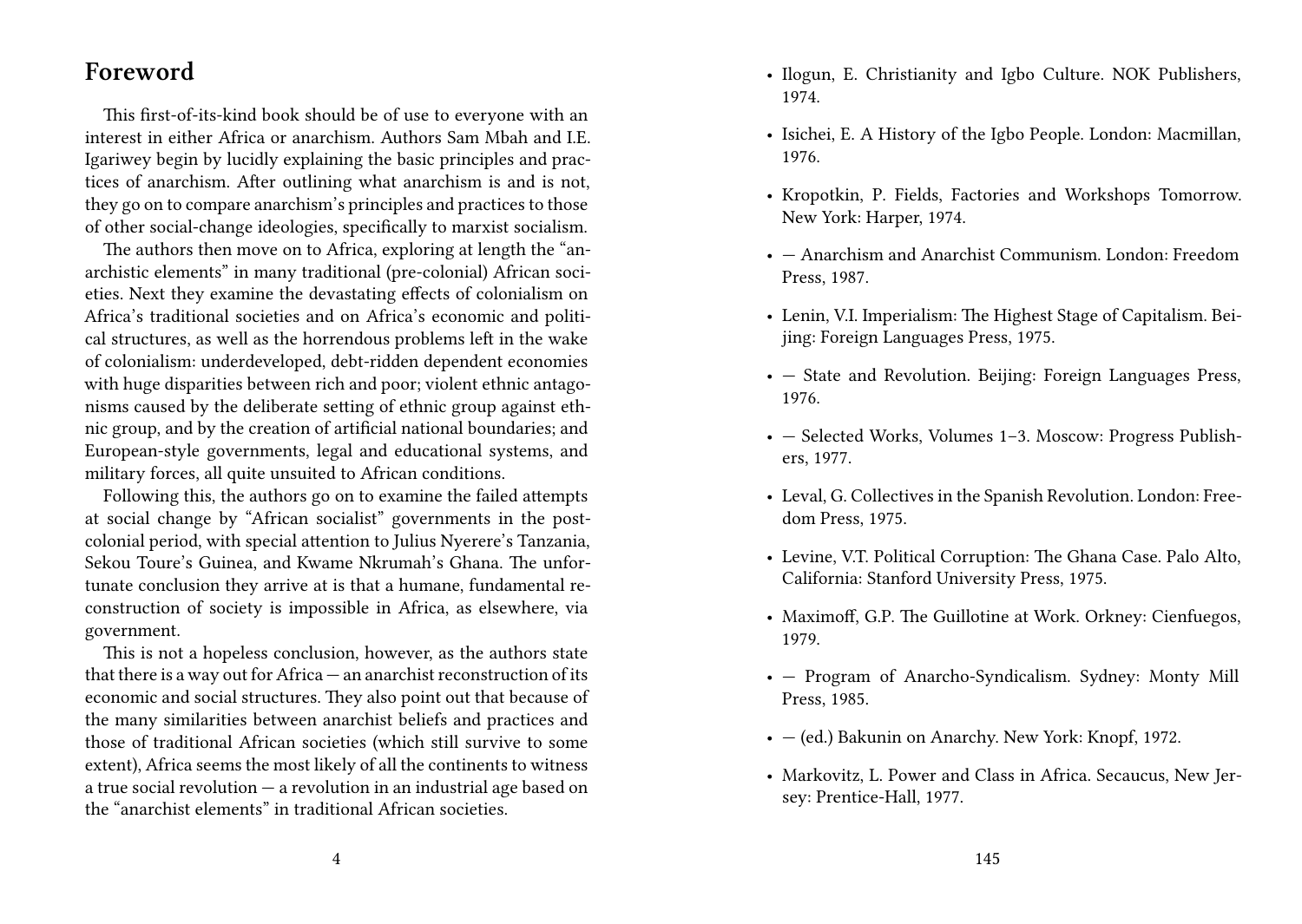- Crowther, M. The Story of Nigeria. London: Western Printing Press, 1962.
- Dolgoff, S. (ed.) The Anarchist Collectives. New York: Free Life Editions, 1974.
- Duverger, M. The Study of Politics. Nelson's University Paperbacks, 1972.
- Ejiofor, L. Dynamics of Igbo Democracy. Ibadan, Nigeria: Ibadan University Press, 1981.
- Fanon, F. The Wretched of the Earth. Middlesex: Penguin, 1961.
- Fortes, M. And Evans-Pritchard, E.E. (eds.) African Political Systems. London: Oxford University Press, 1940.
- Goldfrank, W. (ed.) The World System of Capitalism. London: Sage Publications, 1979.
- Goldman, E. My Disillusionment in Russia. New York: Apollo, 1970.
- Guillen, A. Anarchist Economics. ISEL/LA Press, 1976.
- Gutkind, C.W.P. and Gohen. African Labour History. London: Sage Publications, 1978.
- Gutkind, C.W.P. and Wallerstein, I. (eds.) The Political Economy of Contemporary Africa. Beverly Hills: Sage Publications, 1976.
- Gutkind, C.W.P. and Waterman, P. African Social Studies. London: Heinemann, 1977.
- Harris, R. (ed.) The Political Economy of Africa. New York: Schenkman Publishing, 1975.

On a more personal note, I should apologize to any readers who find a few minor loose ends in this book. There is a reason for this: the authors live in Enugu, Nigeria, and communication with them has been difficult to say the least. (Whether this has been due to inefficiencies in the Nigerian postal and telephone services, or due to deliberate interference by the Nigerian government, I can't say.) As a result of this problem, it has been impossible to check on a number of minor details, such as first names of a few persons mentioned in the text. Ultimately, I decided it was better to publish the book with a few minor loose ends rather than wait months if not years to contact the authors about these matters.

As a final note, I should also apologize to any readers who might find the title of this book inappropriate. When I accepted this book for publication, I accepted it on the basis of a good topic, good cover letter, and good proposal. The deadline to announce the coming season's titles was fast approaching, so I assigned the book an ISBN (International Standard Book Number), announced it, and commissioned Cliff Harper to do the cover. At that point, for all practical purposes, the book's title was set in stone. When the manuscript arrived, I discovered that it was not in fact a history, but something more valuable — a forward-looking book concerned with achieving positive social change. A more fitting title for this valuable book would be African Anarchism: Prospects for the Future.

— Chaz Bufe

Publisher, See Sharp Press

### **Author Preface**

Though not abundant anywhere, anarchist literature is especially scarce in Africa. This fact, in part, explains why anarchist ideas are not spreading as fast as they should in Africa and elsewhere, in spite of the crisis of state socialism.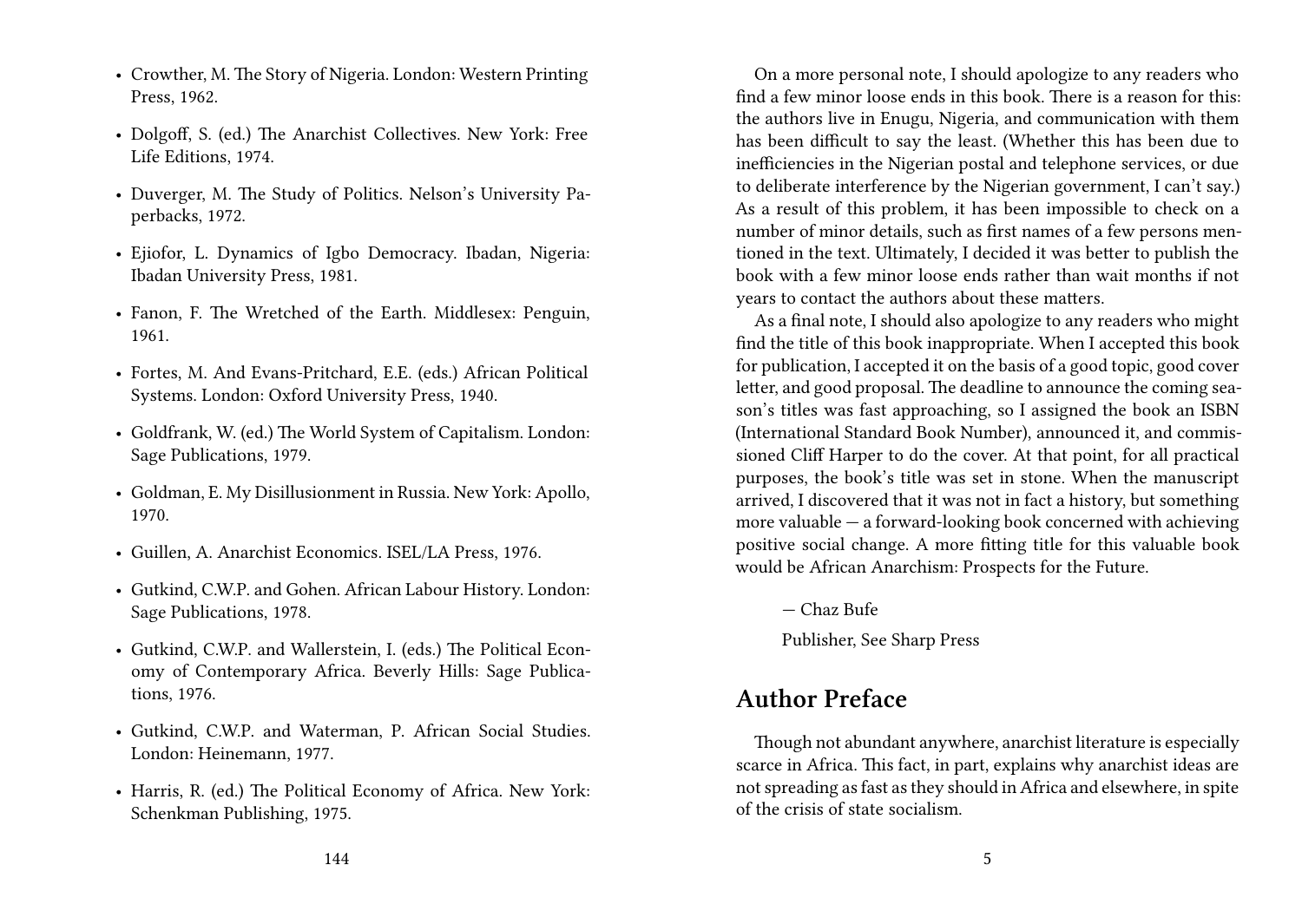Anarchist development has also been retarded for decades for other reasons, including the theoretical weakness of anarchism. However historically correct anarchist positions might be, without a rigorous theoretical foundation, most workers, peasants and other potential anarchists will remain indifferent to the philosophy.

It's true that anarchists were among the first to put forward accurate critiques of capitalism and of marxist socialism, warning about where the statist path would ultimately lead. And anarchists also developed superior methods of organization based on genuine mass democracy. The point, however, is that in their critique of marxism, anarchists have failed to explain in sufficient depth the authoritarian side of marxism, and why that authoritarian side is a fatal flaw.

It is against this background that we, members of the Awareness League, have elected to trace the relationship between Africa and anarchism. In doing so, we are impelled by a two-fold sense of historical responsibility: to enrich anarchism and anarchist principles with an African perspective, and to carve out a place for Africa within the framework of the worldwide anarchist movement. There can be little doubt  $-$  given the collapse of the authoritarian left  $$ that the time is ripe for this project. But in a world suffused with capitalist and, to a lesser degree, marxist influences — from patterns of childhood socialization to the mass media's stranglehold on public opinion — the anarchist project faces an uphill climb. This book is our contribution to this daunting task.

This work highlights the opportunities that exist for anarchism, analyzing the concrete challenges that lie ahead. Chapters one and two deal with the history, growth and development of anarchism, from the fierce struggle between Karl Marx and Mikhail Bakunin and their followers within the First International to the Spanish Revolution. Chapter three unravels the origins of anarchism on the African continent, identifying certain "anarchic elements" in African communalism and analyzing the social organization of stateless societies in Africa. It traces incorporation of African economies into the world capitalist system and poses the question,

- Azikiwe, N. Ideology for Nigeria. Lagos: Macmillan, 1980.
- Bakunin, M. Marxism, Freedom and the State. London: Freedom Press, 1984.
- — God and the State. New York: Dover, 1970.
- Barker, R. Studies in Opposition. New York: Macmillan, 1971.
- Berkman, A. What Is Communist Anarchism? New York: Dover, 1972.
- — The Bolshevik Myth. London: Pluto, 1989.
- — The Russian Tragedy. London: Phoenix Press, 1986.
- Bohannan, P. Social Anthropology. New York: Holt, Rinehart & Winston, 1963.
- Brinton, M. The Bolsheviks and Workers Control. London: Solidarity, 1970.
- — The Irrational in Politics. Tucson, Arizona: See Sharp Press, 1993.
- Bufe, C. (ed.) The Heretic's Handbook of Quotations. Tucson, Arizona: See Sharp Press, 1992.
- Chinweizu. The West and the Rest of Us. NOK Publishers, 1978.
- Cohen, D.L. and Daniel, J. (eds.) Political Economy of Africa. London: Longman, 1981.
- Cohen, R. Labour and Politics in Nigeria. London: Heinemann, 1974.
- Coleman, J. Nigeria: Background to Nationalism. Berkeley: University of California Press, 1971.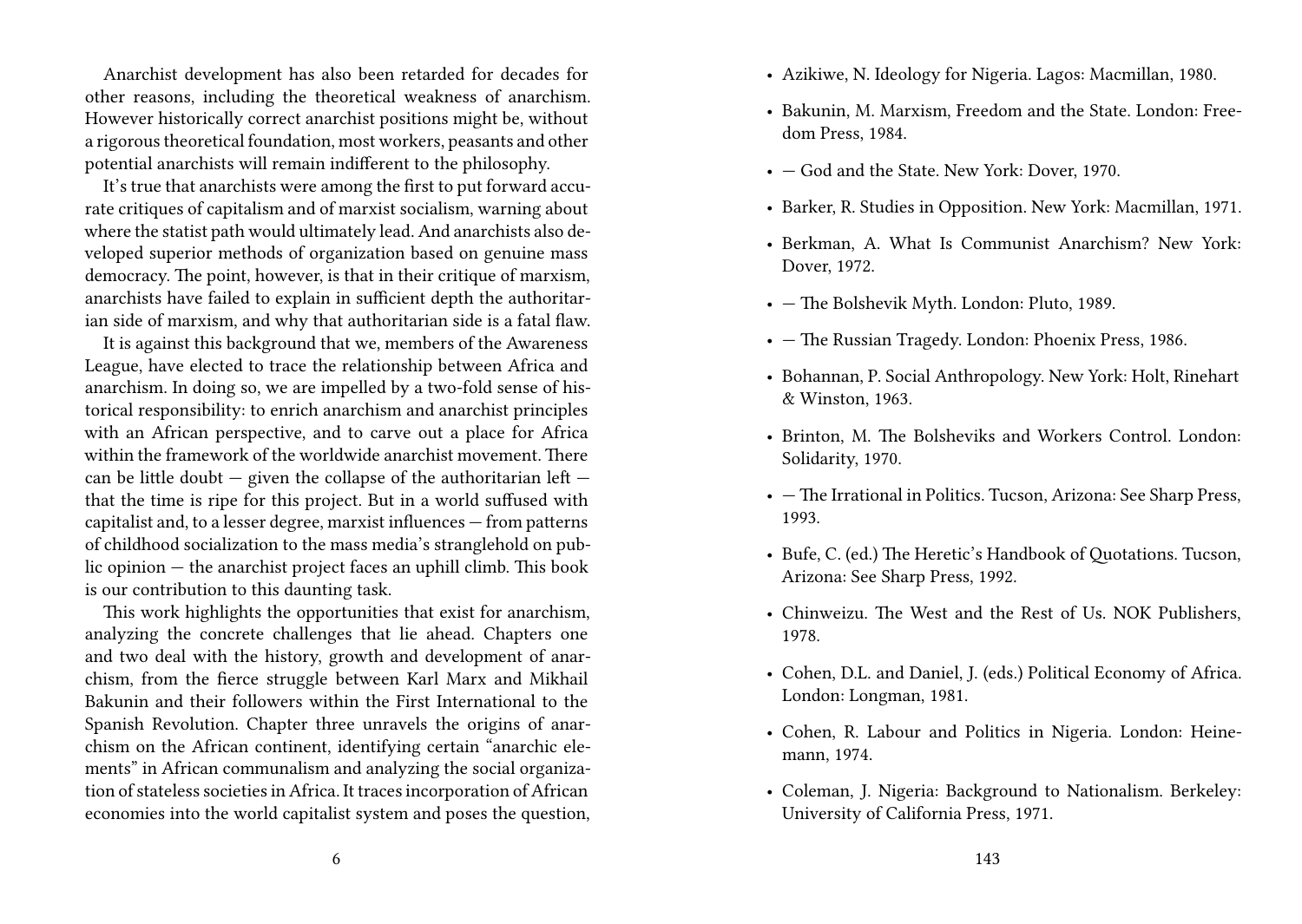## **Bibliography**

- Ade-Ajayi, J.F., and Crowder, M. (eds.) History of West Africa, Volume 1. New York: Longman, 1976.
- Afigbo, A. Ropes of Sand: Studies in Igbo History and Culture. Nsukka, Nigeria: Nsukka University Press, 1981.
- Ake, C. A Political Economy of Africa. New York: Longman, 1981.
- — Revolutionary Pressures in Africa. London: Zed Press, 1978.
- — Social Science as Imperialism. Ibadan, Nigeria: Ibadan University Press, 1972.
- Alberola, O. And Gransac, A. Spanish Anarchism. London: Hurricane Press, 1976.
- Albert, M. (ed.) Miguel Garcia's Story. Orkney: Cienfuegos Press, 1982.
- Ananaba, W. The Trade Union Movement in Nigeria. London: C. Hurst, 1969.
- Anonymous. You Can't Blow Up a Social Relationship. Tucson, Arizona: See Sharp Press, 1992.
- Appadorai, A. The Substance of Politics. London: Oxford University Press, 1975.

"Is there an African anarchism?" Chapter four examines the development of socialism in Africa. Chapter five deals with the failure of socialism and its implications for anarchism in Africa. Chapter six analyzes in detail current drawbacks to the realization of anarchist ideals in Africa. And chapter seven details the ways in which anarchism represents the best, and indeed the only, way forward for Africa.

This work would not have been possible but for the encouragement, solidarity, support and assistance — material and moral of the International Workers Association (IWA) and its affiliates in Europe and the United States. Special mention must, however, be made of Jose "Pepe" Jiminez, general secretary of the IWA, Mitch Miller of the Workers Solidarity Alliance (U.S. IWA affiliate), Bob McGlynn of Neither East Nor West (USA), Monika Grosche of FAU (German IWA affiliate), Lourdes Redondo Ramajo (Asociación Internacional de los Trabajadores — Spain), members of the Workers Solidarity Movement (Ireland), the French section of the IWA, and others too numerous to mention by name. We are similarly indebted to all members of the Awareness League in Nigeria, who contributed directly and indirectly to making this work a reality. Finally, Lynea Search also deserves thanks for doing a fine editing job.

— Sam Mbah & I.E. Igariwey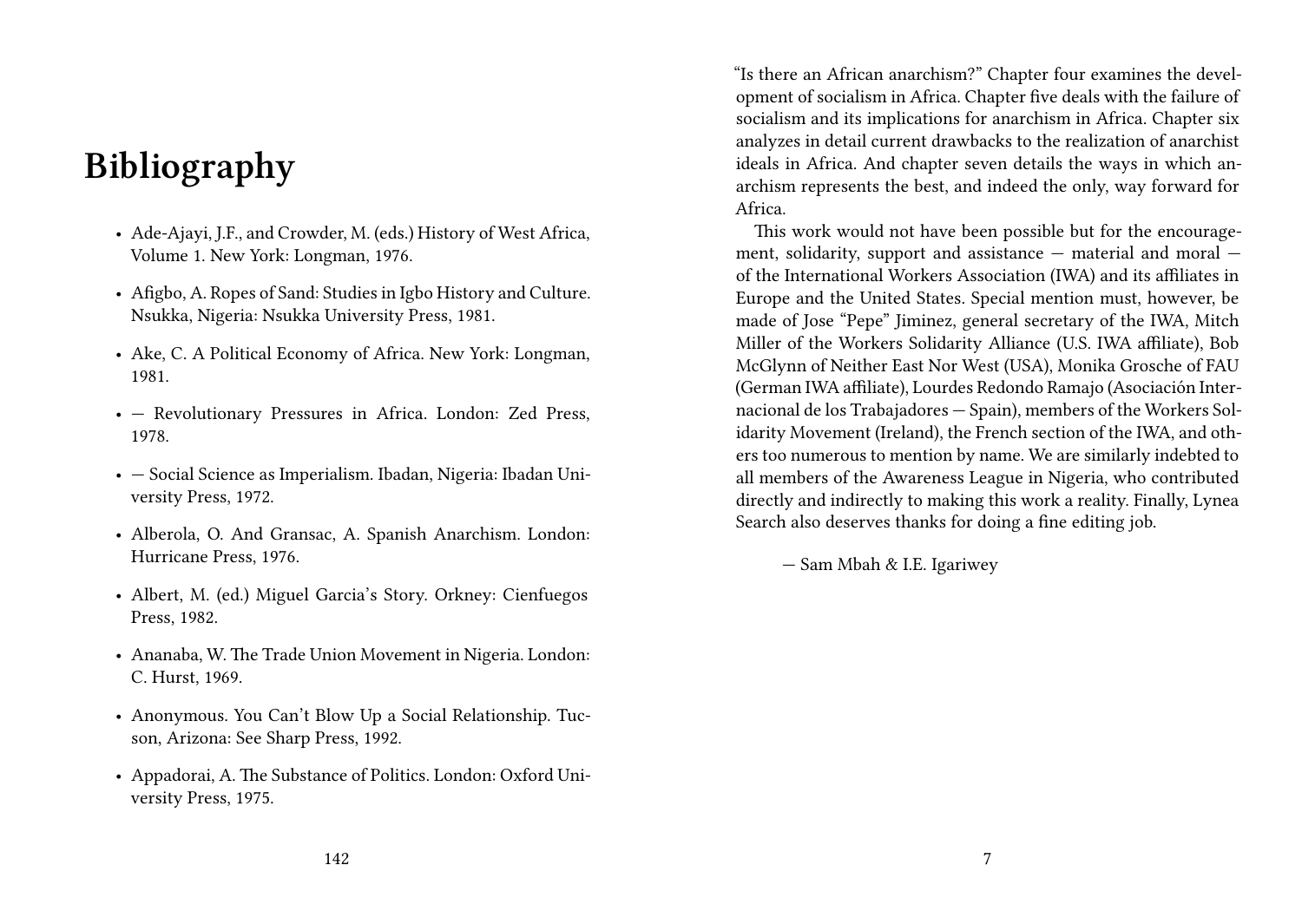## **Chapter 1: What Is Anarchism?**

Anarchism as a social philosophy, theory of social organization, and social movement is remote to Africa — indeed, almost unknown. It is underdeveloped in Africa as a systematic body of thought, and largely unknown as a revolutionary movement. Be that as it may, anarchism as a way of life is not at all new to Africa, as we shall see. The continent's earliest contact with European anarchist thought probably did not take place before the second half of the 20<sup>th</sup> century, with the single exception of South Africa. It is, therefore, to Western thinkers that we must turn for an elucidation of anarchism.

Anarchism derives not so much from abstract reflections of intellectuals or philosophers as from the objective conditions in which workers and producers find themselves. Though one can find traces of it earlier, anarchism as a revolutionary philosophy arose as part of the worldwide socialist movement in the 19<sup>th</sup> century. The dehumanizing nature of capitalism and the state system stimulated the desire to build a better world  $-$  a world rooted in true equality, liberty, freedom and solidarity. The tyrannical propensities of the state  $-$  any state  $-$  underpinned by private capital, have propelled anarchists to insist on the complete abolition of the state system.

The New Encyclopaedia Britannica $^1$  (15<sup>th</sup> Edition) characterizes anarchism as a social philosophy "whose central tenet is that human beings can live justly and harmoniously without government and that the imposition of government upon human beings is in

and a stable, entrenched state system. What is required for now is a long-term program of class consciousness building, relevant education, and increased individual participation in social struggles. Meanwhile, the crises and mutations in capitalism, marxist socialism, and the state system, individually and collectively, cannot but accelerate. For Africa in particular, long-term development is possible only if there is a radical break with both capitalism and the state system — the principal instruments of our arrested development and stagnation. Anarchism is Africa's way out.

<sup>&</sup>lt;sup>1</sup> The New Encyclopaedia Britannica (15<sup>th</sup> Edition), Volume I, 1990, p. 371.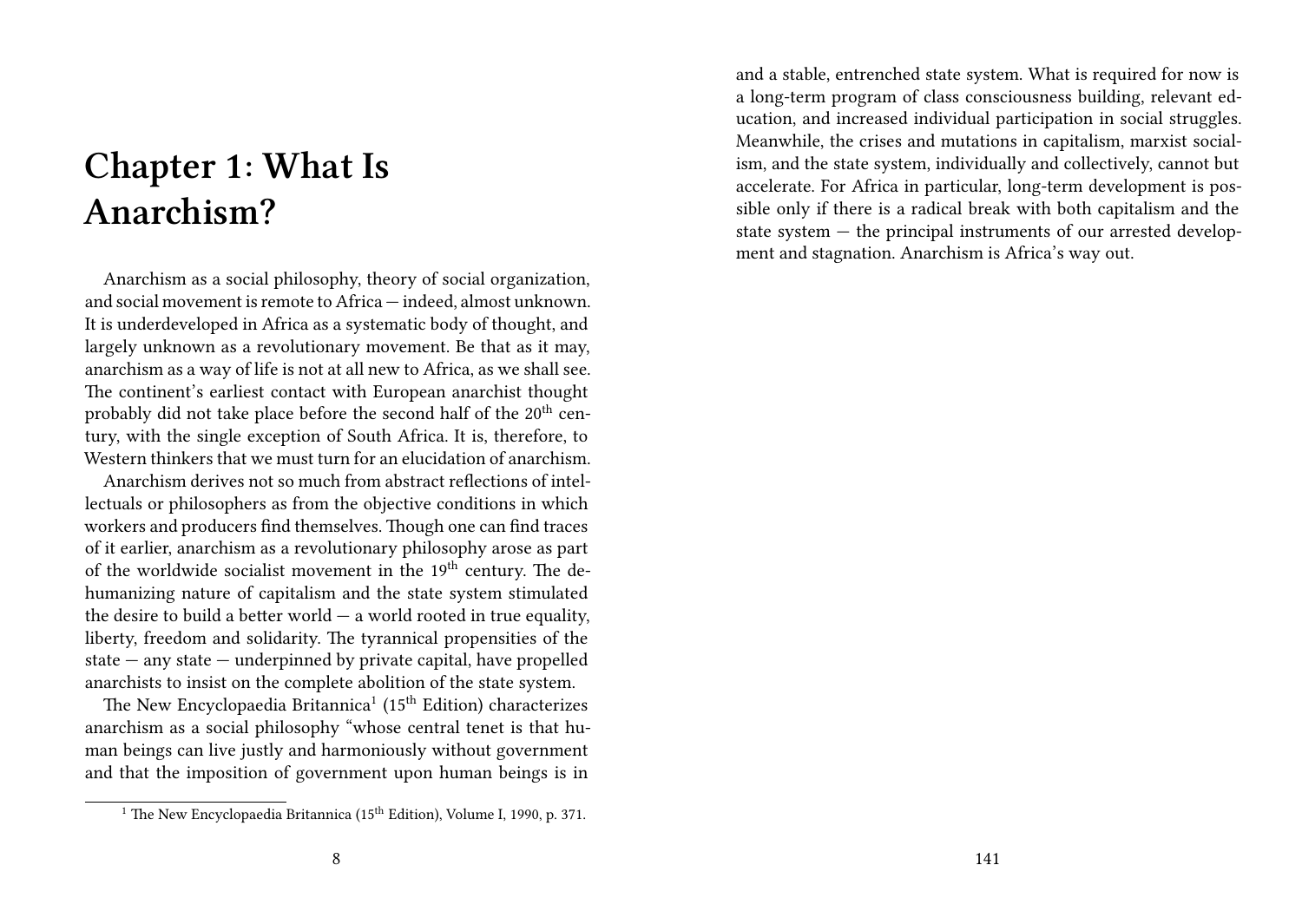### **Anarchism — The Way Forward for Africa**

The relevance of anarchism to human society has nowhere been more obvious than it is in Africa. Given the multitude of problems that stare the peoples of Africa in the face, the debilitating socioeconomic conditions under which a great majority of them live, and the overall economically deprived status of Africa vis-a-vis the other continents, anarchism is really the only liberating concept capable of turning "the dark continent" in a truly forward-looking direction.

Things have gone haywire for too long; only a drastic cure can satisfy an increasingly angry, bitter and restive population stretching from Cape Town to Cairo. Conditions include the seemingly endemic problem of ethnic conflicts across the continent; the continued political and economic marginalization of Africa at the global level; the unspeakable misery of about 90% of Africa's population; and, indeed, the ongoing collapse of the nation state in many parts of Africa.

Given these problems, a return to the "anarchic elements" in African communalism is virtually inevitable. The goal of a selfmanaged society born out of the free will of its people and devoid of authoritarian control and regimentation is as attractive as it is feasible in the long run.

At the global level, human civilization is passing through a period of transition occasioned by the collapse of marxist "socialism" and the evidently insuperable crisis of capitalism and the state system. So, where do we go from here? As we noted earlier, all advances in human history to this point have been made possible by humanity's quest for both freedom and human solidarity. Since this craving seems a natural instinct and, as such, is not going to disappear anytime soon, it follows that the continued evolution of society will be in the direction of freedom, equality, and community.

The process of anarchist transformation in Africa might prove comparatively easy, given that Africa lacks a strong capitalist foundation, well-developed class formations and relations of production,

fact harmful and evil." Similarly, The Encyclopedia Americana<sup>2</sup> (International Edition) describes anarchism as a theory of social organization "that looks upon all law and government as invasive, the twin sources of nearly all social evils. It therefore advocates the abolition of all government as the term is understood today, except that originating in voluntary cooperation." Anarchists, it goes on to say, do not conceive of a society without order, "but the order they visualize arises out of voluntary association, preferably through selfgoverning groups."

For its part Collier's Encyclopedia<sup>3</sup> conceives anarchism as a 19<sup>th</sup>century movement "holding the belief that society should be controlled entirely by voluntarily organized groups and not by the political state." Coercion, according to this line of reasoning, is to be dispensed with in order that "each individual may attain his most complete development." As far as definitions go, these lend some useful, if superficial, insights into anarchist doctrine. But their usefulness in the elucidation of the rich and expansive body of thought known as anarchism is patently limited. The wide gamut of anarchist theory is revealed only in the writings of anarchists themselves, as well as in the writings of a few nonanarchists.

According to Bertrand Russell, anarchism "is the theory which is opposed to every kind of forcible government. It is opposed to the state as the embodiment of the force employed in the government of the community. Such government as anarchism can tolerate must be free government, not merely in the sense that it is that of a majority, but in the sense that it is assented to by all. Anarchists object to such institutions as the police and the criminal law, by means of which the will of one part of the community is forced upon another part… Liberty is the supreme good in the anarchist creed, and lib-

<sup>2</sup> The Encyclopedia Americana (International Edition), Volume I, 1981, p. 277.

<sup>3</sup> Collier's Encyclopedia, Volume 2. New York: Macmillan, 1982, p. 127.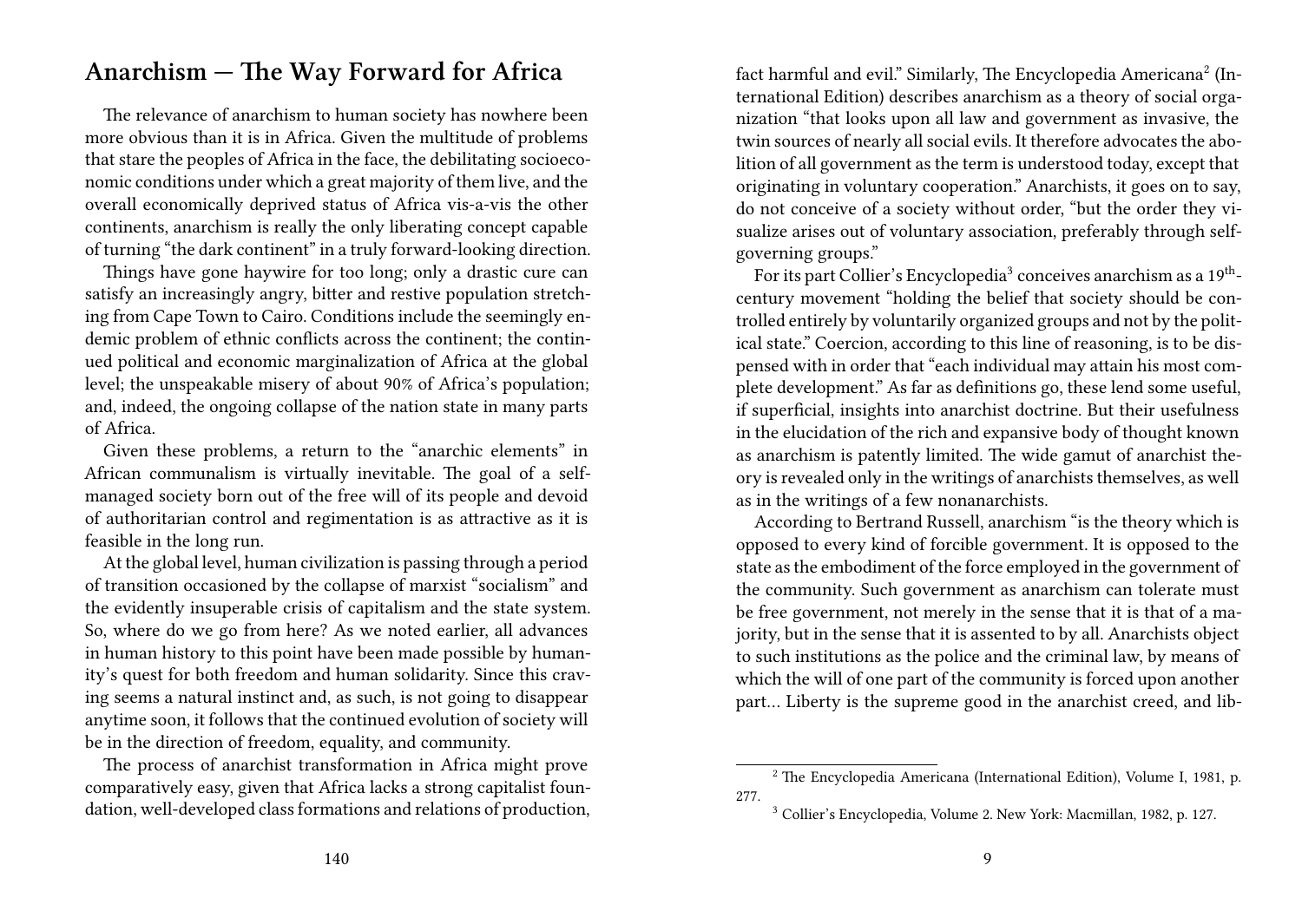erty is sought by the direct road of abolishing all forcible control over the individual by the community."<sup>4</sup>

Russell justifies the anarchist demand for the abolition of government, including government by majority rule, writing, "it is undeniable, that the rule of a majority may be almost as hostile to freedom as the rule of a minority: the divine right of majorities is a dogma as little possessed of absolute truth as any other."<sup>5</sup>

Likewise, anarchism is irreconcilably opposed to capitalism as well as to government. It advocates direct action by the working class to abolish the capitalist order, including all state institutions. In place of state/capitalist institutions and value systems, anarchists work to establish a social order based on individual freedom, voluntary cooperation, and self-managed productive communities.

Toward this end, anarchism posits that every activity currently performed by the state and its institutions could be better handled by voluntary or associative effort, and that no restraint upon conduct is required because of the natural tendency of people in a state of freedom to respect each other's rights.

Anarchists are so implacably opposed to the state system and its manifestations that one of the founding fathers of anarchism, Pierre-Joseph Proudhon, proclaimed: "Governments are the scourge of God." Mikhail Bakunin elaborated on Proudhon's propositions, explaining the goal of anarchism as the full development of all human beings in conditions of liberty and equality:

It is the triumph of humanity, it is the conquest and accomplishment of the full freedom and full development, material, intellectual and moral, of every individual, by the absolutely free and spontaneous organization of economic and social solidarity as completely as possible between all human beings living on the earth.<sup>6</sup>

but also fails to solve the national problem. On the contrary, it becomes a threat to the world, since states must always aim to expand at the expense of their weaker neighbors.<sup>9</sup>

For that reason, anarchism repudiates any attempt to solve the national question within the context of the state system. Maximoff argues:

A real and full solution will be possible only in conditions of Anarchy, in a communism emanating from the liberty of the individual and achieved by the free association of individuals in communes, of communes in regions, and regions in nations — associations founded in liberty and equality and creating a natural unity in plurality.<sup>10</sup>

Anarchists demand the liberation of all existing colonies and support struggles for national independence in Africa and around the world as long as they express the will of the people in the nations concerned. However, anarchists also insist that the usefulness of "self-determination" will be very limited as long the state system and capitalism  $-$  including marxist state capitalism  $-$  are retained.

The implications of this for Africa are immediately obvious. A viable solution to the myriad of problems posed by the national question in Africa, such as internecine civil conflicts, is realizable only outside the context of the state system. This requires the destruction of the state system, and concerted international solidarity and revolutionary actions. The elimination of the state system is a long-term goal that will be difficult to achieve, but it is definitely preferable to the ongoing mechanistic approach as expressed in the creation of a multiplicity of unviable nation states across the continent.

<sup>4</sup> Russell, B. Roads to Freedom. London: Unwin, 1977, p. 44.

<sup>5</sup> Ibid., p. 57.

<sup>6</sup> Bakunin, M. Marxism, Freedom and the State. London: Freedom Press,

<sup>9</sup> Ibid., p. 47.

 $10$  Ibid.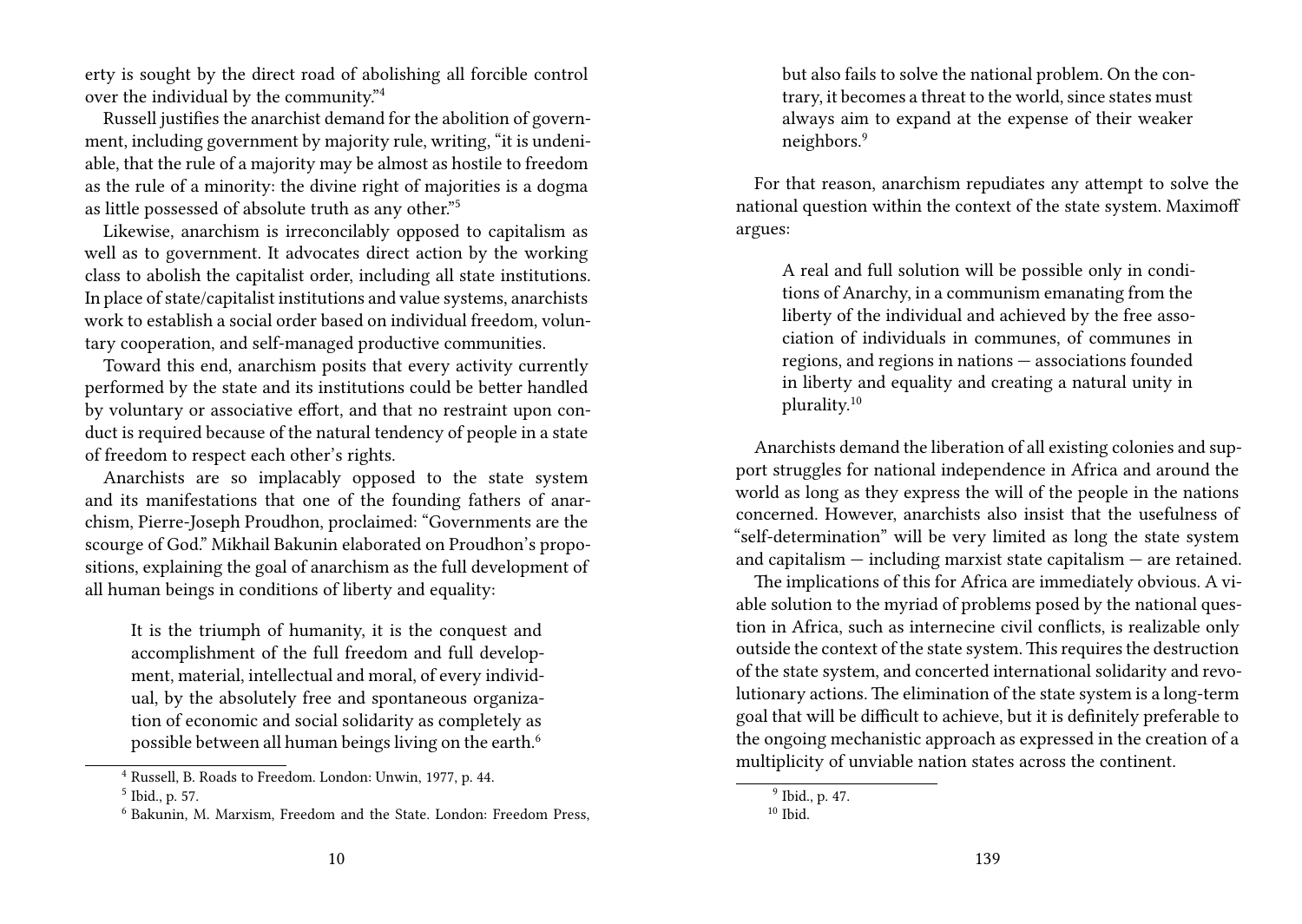tions conquer the weaker ones and make every effort to dismember them by means of artificial assimilation. For that reason, national domination is a constant companion of the state and of capitalism.<sup>7</sup>

The national question in Africa, therefore, is only one component of the principal problem — namely, the attainment of true freedom and equality. The "national question" is thus peripheral to the real interests of Africa's working class and peasants. As long as capitalism and the state system exist, "self-determination" of nationalities means little. Maximoff notes that without fundamental change, "The right of a nation to 'self-determination' and to independent sovereign existence is nothing but the right of the national bourgeoisie to the unlimited exploitation of its proletariat."<sup>8</sup>

Having said that, anarchism is not in any way opposed to the rights of oppressed nationalities or ethnic groups in Africa or elsewhere. But anarchism stands above the narrow and petty ambitions associated with the quest for national self-determination. Anarchists see freedom, equality, and justice as higher goals than national interests, and the struggle for these higher goals must necessarily be international. The point, of course, is that the state, every state  $-$  no matter how nationalist  $-$  is an enemy of these goals. Maximoff explains:

Nations which achieve their right to self-determination and which become states, in their turn begin to deny national rights to their own subordinate minorities, to persecute their languages, their desires, and their right to be themselves. In this manner, 'self-determination' not only brings the nation concerned none of that internal freedom in which the proletariat is most interested,

Bakunin goes on to say that "we understand by liberty, on the one hand, the development, as complete as possible, of all the natural faculties of each individual and, on the other hand, his independence, not as regards natural and social laws but as regards all the laws imposed by other human wills, whether collective or separate… What we want is the abolition of artificial privilege, legal, official influences."<sup>7</sup>

Such privileges are necessarily the prerogative of the state. And thus Bakunin characterizes the state as nothing but domination, oppression, and exploitation, "regularized" and "systematized":

The state is government from above downwards of an immense number of men, very different from the point of view of the degree of their culture, the nature of the countries or localities that they inhabit, the occupation they follow, the interests and the aspirations directing them — the state is the government of all those by some or other minority; this minority, even if it were a thousand times elected by universal suffrage and controlled in its acts by popular institutions, unless it were endowed with the omniscience, omnipresence and omnipotence which the theologians attribute to God, it is impossible that it could know and foresee the needs or satisfy with an even justice the most legitimate and pressing interests in the world. There will always be discontented people because there will always be some who are sacrificed  $8$ 

As Bakunin further observes, the state was an historically necessary evil, but its complete extinction will be, sooner or later, equally necessary. He repudiates all laws, including those made under uni-

 $<sup>7</sup>$  Maximoff, Op. Cit., p. 45.</sup>

<sup>8</sup> Ibid., p. 46.

<sup>1984,</sup> p. 22.

<sup>7</sup> Ibid., p. 5.

<sup>8</sup> Ibid., p. 31.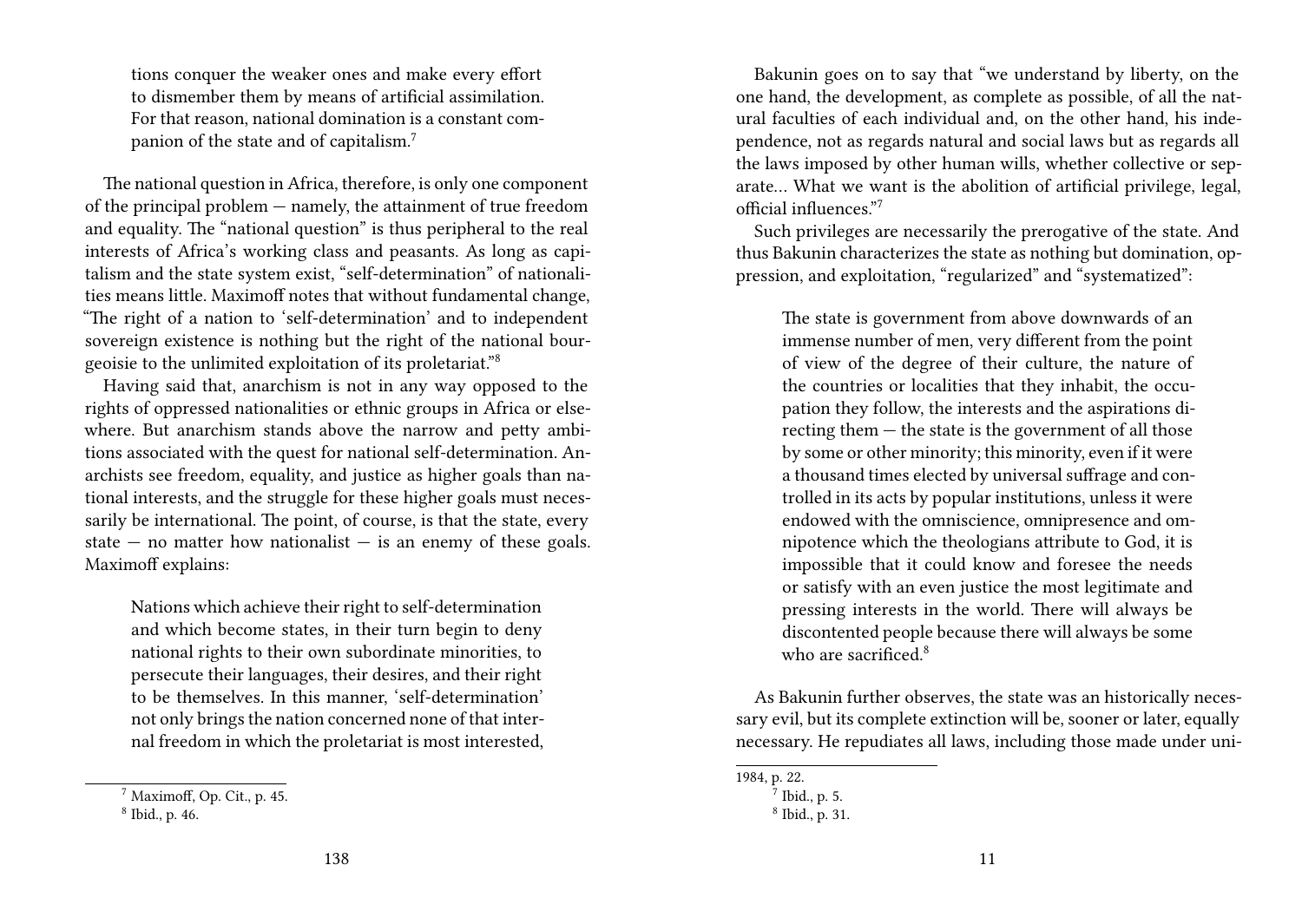versal suffrage, arguing that freedom does not mean equal access to coercive power (i.e., government via "free" elections), but rather that it means freedom from coercive power — in other words, one becomes really free only when, and in proportion as, all others are free.

It is Peter Kropotkin, however, who provides both systematic and penetrating insight into anarchism as a practical political and social philosophy. In two seminal essays, Anarchism and Anarchist Communism, he declares that the private ownership of land, capital and machinery has had its time and shall come to an end, with the transformation of all factors of production into common social property, to be managed in common by the producers of wealth. Under this dispensation, the individual reclaims his/her full liberty of initiative and action through participation in freely constituted groups and federations, that will come to satisfy all the varied needs of human beings. "The ultimate aim of society is the reduction of the functions of government to  $nil - [that]$  is, to a society without government, to Anarchy."<sup>9</sup>

He elaborates:

You cannot modify the existing conditions of property without deeply modifying at the same time the political organization. You must limit the powers of government and renounce parliamentary rule. To each new economical phase of life corresponds a new political phase. Absolute monarchy — that is, court-rule — corresponded to the system of serfdom. Representative government corresponds to capital-rule. Both, however, are class-rule.

But in a society where the distinction between capitalist and laborer has disappeared, there is no need

The national question is of particular relevance to Africa given the heterogeneity inside its component states. Many civil conflicts on the continent have been blamed, directly or indirectly, on the absence of homogenous populations. The problem is accentuated by the solutions proffered by both capitalism and state socialism: the one offers individuals and groups liberty without equality; and the other offers equality without liberty.

Common to both systems, however, is a strident appeal to patriotism, a concept that Bakunin contemptuously dismissed as the united interest of the privileged class.<sup>5</sup> Hiding behind patriotic appeals, the state in Africa imposes injustices and misery on its subjects, as, of course, it does everywhere else. And patriotism produces the false consciousness  $-$  in which individuals act directly against their own self-interest — that allows individuals to condone, indeed support, the injustice and misery caused by the state system. The state, in Bakunin's words, "restrains, it mutilates, it kills humanity in [its subjects], so that… they shall never raise themselves beyond the level of the citizen to the level of a man."<sup>6</sup>

Capitalist democracy and state socialism have both achieved the highest degree of intensified racial and national oppression. Marxist support for the principle of national self-determination is as illusory as is capitalist support of individual freedom.

G.P. Maximoff elucidates:

National rights are not a principle in themselves, but a result of the principle of freedom. No nation or nationality, as a natural association of individuals on the basis of common language, can find suitable conditions for its normal development within the confines of a capitalist environment and state organization. Stronger na-

<sup>9</sup> Kropotkin, P. Anarchism and Anarchist Communism. London: Freedom Press, 1987, p. 23.

Press, 1985, p. 46.

<sup>5</sup> Bakunin, M. Marxism, Freedom and the State. London: Freedom Press, 1984, p. 32.

<sup>6</sup> Ibid.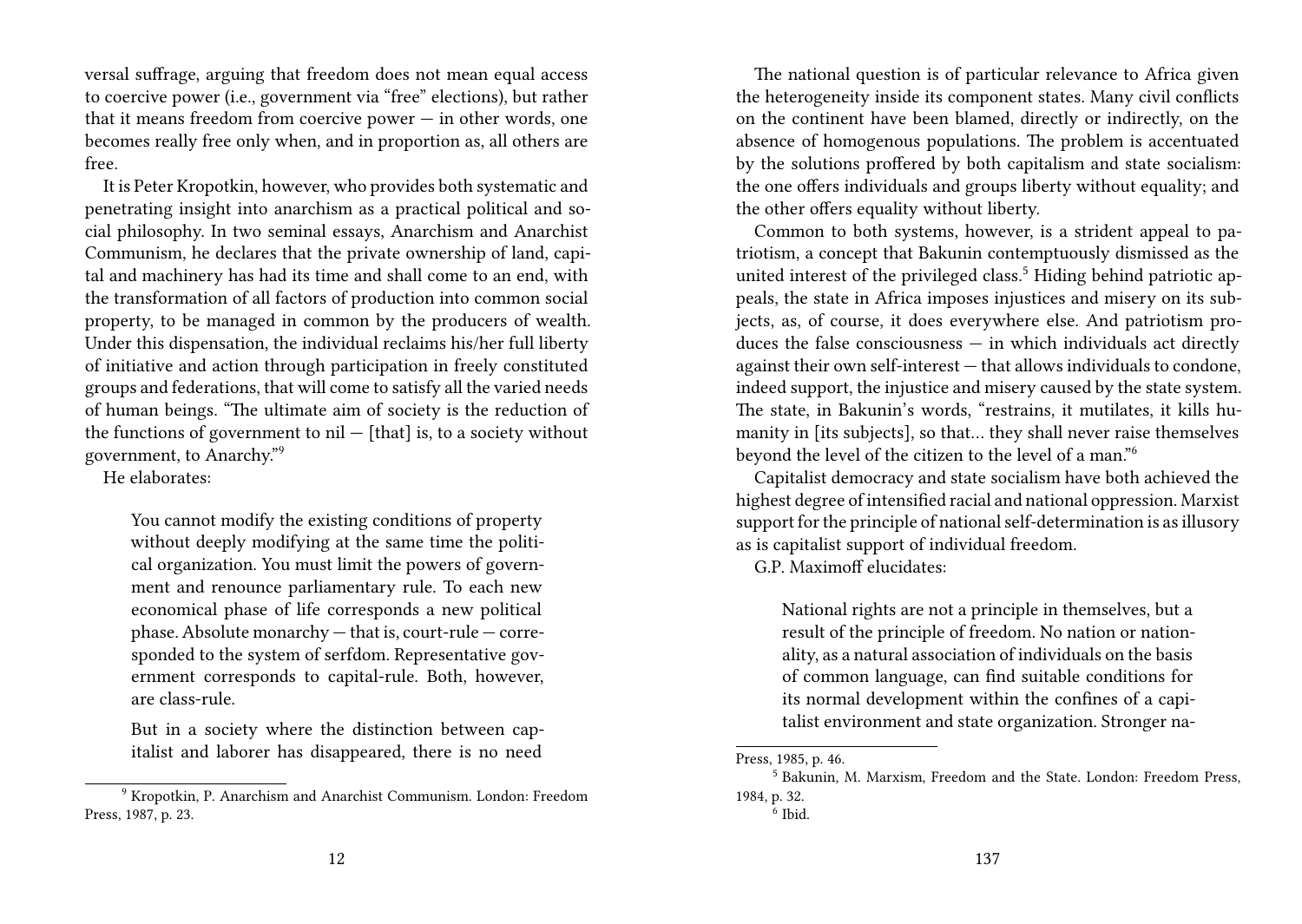and deregulation of national economies, including the privatization of state-owned industries and corporations.

In the 1990s, the situation has gone from bad to worse. Negative growth rates are the order of the day, as are unemployment, triple-digit inflation, falling manufacturing capacity utilization, and a rising crime rate. And those bearing this burden are primarily the poor, workers, and peasants. Many economists, including capitalist economists, agree that Africa's debt load is, in fact, unrepayable.<sup>3</sup>

Against this backdrop, parts of Africa have erupted in orgies of violence, effectively spelling the beginning of the collapse of the modern nation-state system on the continent; and the rise of a new, angry generation during this chaos is an important factor in determining how and in which direction the present crisis is resolved.

However much we may want to explain away the events in Liberia, Somalia, Rwanda, Sierra Leone, Ethiopia, Mozambique, Angola, Sudan, Algeria, and, not least of all, Nigeria and Zaire, the fact is that they have their roots in the state-capitalist system and in the social and economic relations it engenders. The modern nation state system, like the empire state system before it, has failed Africa, as it has failed the rest of the world.

### **Anarchism and the National Question in Africa**

Perhaps the single most important question in the breakdown of the modern nation state is the "national question," also called the right to "self-determination."<sup>4</sup> The debate revolves around the rights of different ethnic groups to autonomous socio-cultural development within given states.

of such a government; it would be an anachronism, a nuisance. Free workers would require a free organization, and this cannot have another basis than free agreement and free cooperation, without sacrificing the autonomy of the individual to the all-pervading interference of the state. The no-capitalist system implies the no-government system. Meaning thus the emancipation of man from the oppressive power of capitalist and government as well, the system of Anarchy becomes a synthesis of the two powerful currents of thought which characterize our century.<sup>10</sup>

Kropotkin posits that representative government (democracy) has accomplished its historical mission to the extent that it delivered a mortal blow to court-rule (absolute monarchy). And since each economic phase in history necessarily involves its own political phase, it is impossible to eliminate the basis of present economic life, namely private property, without a corresponding change in political organization.<sup>11</sup> Conceived thus, anarchism becomes the synthesis of the two chief desires of humanity since the dawn of history: economic freedom and political freedom.

An excursion into history reveals that the state has always been the property of one privileged class or another: a priestly class, an aristocratic class, a capitalist class, and, finally, a bureaucratic (or "new") class, as in the Soviet Union and China. The existence of a privileged class is absolutely necessary for the preservation of the state. "Every logical and sincere theory of the state," Bakunin asserts, "is essentially founded on the principle of authority — that is to say, on the eminently theological, metaphysical and political idea that the masses, always incapable of governing themselves, must

<sup>3</sup> See Pius Okigbo's paper, "Africa's External Debt Crisis," presented at a public symposium, University of Lagos, November 1989.

<sup>4</sup> Maximoff, G.P. Program of Anarcho-Syndicalism. Sydney: Monty Miller

<sup>10</sup> Ibid., p. 29.

<sup>&</sup>lt;sup>11</sup> Ibid., p. 51 and 52.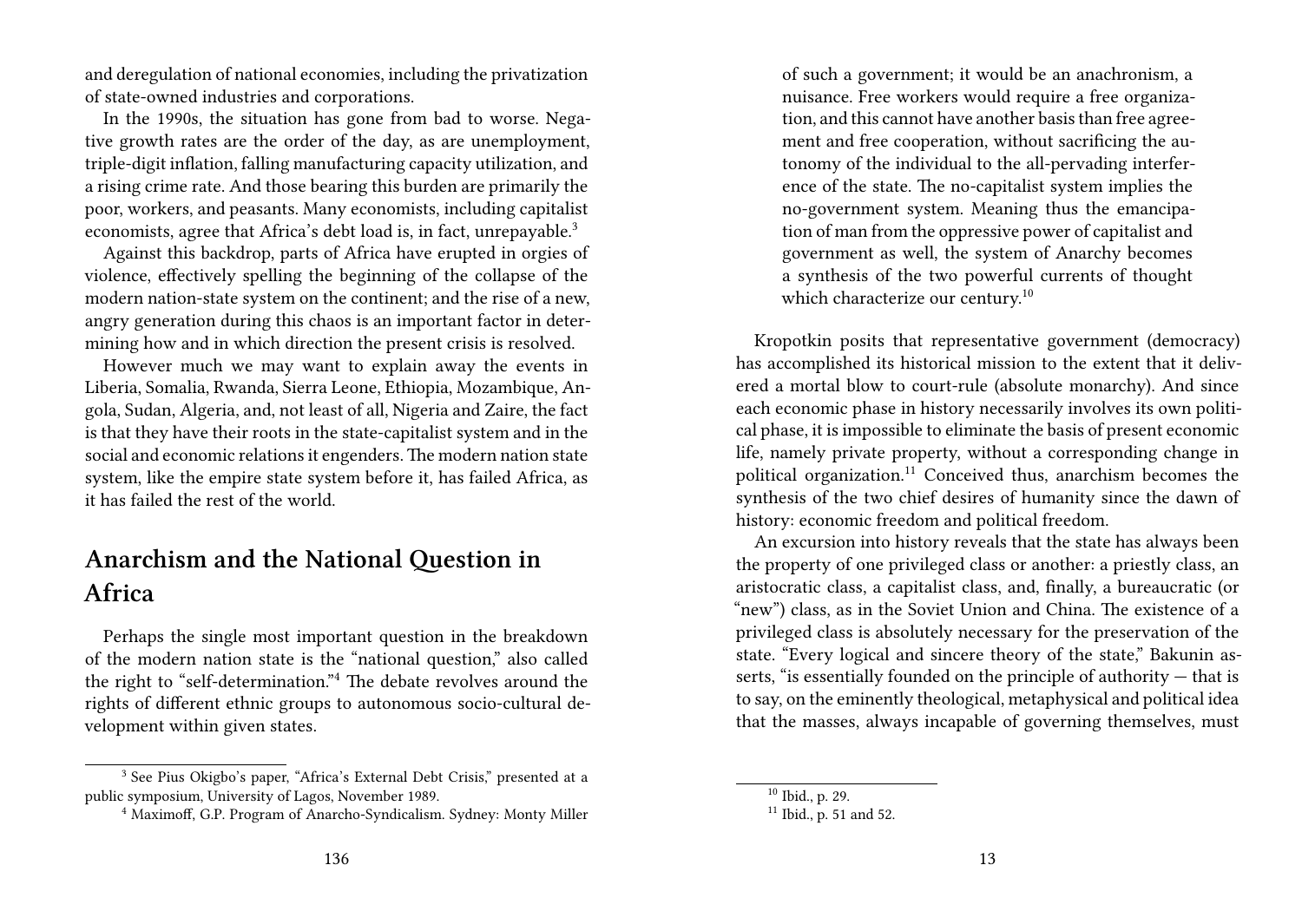submit at all times to the benevolent yoke… which in one way or another, is imposed on them from above."<sup>12</sup>

This phenomenon is the virtual equivalent of slavery  $-$  a practice with deep statist roots. This is illustrated by the following passage from Kropotkin:

We cry out against the feudal barons who did not permit anyone to settle on the land otherwise than on payment of one quarter of the crops to the lord of the manor; but we continue to do as they  $\text{did} - \text{we extend}$ their system. The forms have changed, but the essence has remained the same $^{913}$ 

Bakunin expresses this thought even more poignantly:

Slavery can change its form and its name  $-$  its basis remains the same. This basis is expressed by the words: being a slave is being forced to work for other people — as being a master is to live on the labor of other people. In ancient times as today in Asia and Africa, slaves were simply called slaves. In the Middle Ages, they took the name of "serfs," today they are called "wage-earners." The position of the latter is much more honorable and less hard than that of slaves, but they are nonetheless forced by hunger, as well as by the political and social institutions, to maintain by very hard work the absolute or relative idleness of others. Consequently, they are slaves. And, in general, no state, either ancient or modern, has ever been able, or ever will be able, to do without the forced labor of the masses, whether wage-earners or slaves."<sup>14</sup>

The situation in the self-styled "socialist" states is not any better. The ruling socialist party cadres and the state are, for all practical purposes, fused into one. The net effect is that the process of primitive accumulation (for the benefit of a small minority) proceeds at an even faster rate than in openly capitalist states.

Because the local capitalist class is weak and dependent on foreign capital  $-$  and thus the state is relatively stronger than in developed capitalist countries — and because in "socialist" African countries the state is the sole owner of the means of production, the struggle for state power in Africa is fierce, often ruthlessly so. This explains the ease and regularity with which African politicians, once in power, transform themselves overnight into sit-tight rulers and presidents for life, impervious to the deteriorating socioeconomic conditions of their countries.

On a global level, the relationship between Africa and the rest of the world is characterized by unequal exchange and marginalization. The process works like this: Africa is consigned to the production of raw materials and primary goods at cheap rates, while it pays for finished goods and products at exorbitant rates. Because of this unequal exchange, African nations are debtor nations that must resort to external loans. The result is that sub-Saharan African nations are indebted to a current total of well over \$300 billion. This, naturally, exacts its toll on national economies. An average of 40% of all foreign exchange earnings goes to debt service charges annually, leaving little or nothing for development needs.

The 1980s witnessed the collapse of economies across the continent. In response to this, the developed countries, acting under the aegis of the International Monetary Fund (IMF) and the World Bank, formulated a scorched-earth Structural Adjustment Policy (SAP) which they forced down the throats of most African countries (see Chapter five). At the time of this writing, 35 African countries have been forced to adopt the program since 1985. It entails drastic devaluation of national currencies, the introduction of "market reforms,"

<sup>12</sup> Bakunin, Op. Cit., p. 33.

 $13$  Kropotkin, Op. Cit., p. 39.

<sup>14</sup> Bakunin, Op. Cit., pp. 33 and 34.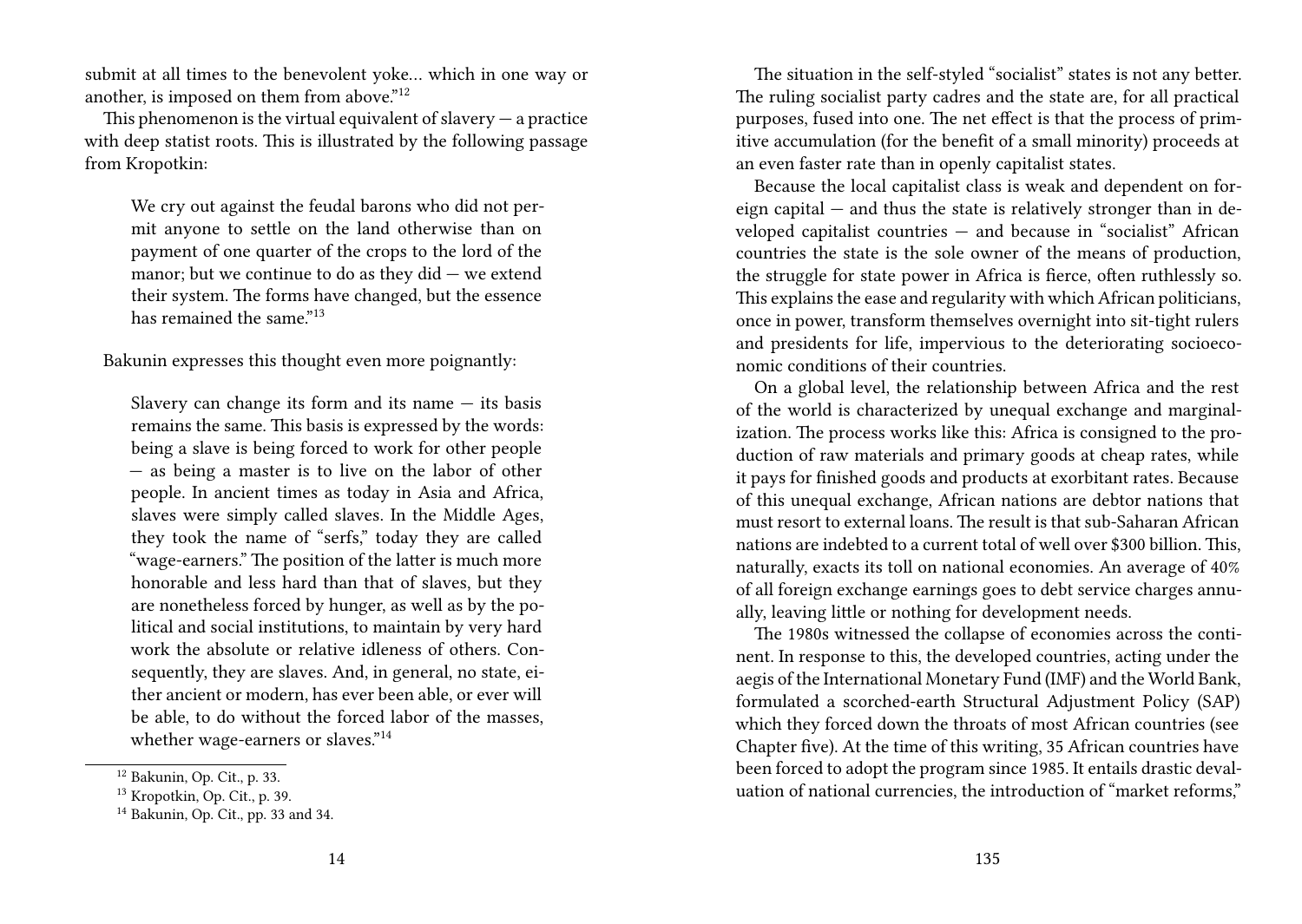So, marxist "socialism" promised (but failed to deliver) equal positive freedom, while brutally suppressing the "negative" freedoms (freedom from restraint/coercion); and capitalism has delivered only severely restricted negative freedoms. And it does not even contemplate equal positive freedom.

Humankind can do better.

#### **The African Condition**

Africa today lies prostrate, bleeding, and embattled on all fronts, a victim of capitalist and, to a great extent, state socialist ambitions. The heart-rending misery of its peoples, the conditions of abject poverty, squalor and disease in which they live, exist side by side with the wanton luxury, rapacity, and corruption of its leaders. The misery of the overwhelming majority is the result of the opulence of a few, whose stranglehold on social produce and resources, in conjunction with the power of international capital, confers to them the virtual power of life and death over the majority.<sup>1</sup>

Acting as middlemen and commissioned agents to multinational corporations, awarding contracts and licenses, the local business class appropriates to itself, with the help of the state, Africa's social surplus. While the local business class is very privileged in comparison with the rest of the population, it is still in a subservient role in relation to foreign capital; this, of course, is a result of the retention of the colonial economic structure in the post-colonial period.<sup>2</sup>

This is accompanied by coercion and massive repression of all forms of protest by the poor majority. Wages in Africa are among the worst anywhere; they are so low that they can barely guarantee basic subsistence. And the slave wages paid are perpetually "in arrears," going unpaid for months on end.

The primary distinguishing factor between the wage worker and the slave is, perhaps, that the wage worker has some capacity to withdraw his or her labor while the slave cannot.

G. P. Maximoff does not see things any differently. To him, the essence of anarchism consists of the abolition of private property relations and the state system, the principal agent of capital. He states that "capitalism in its present stage has reached the full maturity of imperialism… beyond this point, the road of capitalism is the road of deterioration."<sup>15</sup>

But capitalism is not alone here. Marxist state socialism as expressed in the former Soviet Union, from its very inception, provided ample evidence for the anarchist argument. Says Maximoff:

The Russian Revolution… revealed the nature of state socialism and its mechanism, demonstrating that there is no great difference in principle between a state socialist and a bourgeois society… between these societies, seemingly so irreconcilable and so antagonistic to each other, there is really only a quantitative, not a qualitative, difference. And the attempt to solve the social problem by utilizing the methods inherent in rigid, logically consistent power communism, as in the Russian Revolution, demonstrates that even quantity is not always on the side of authoritarian communism and that, on the contrary, when logically pursued to the end, it resembles despotism in many ways.<sup>16</sup>

Thus, says Maximoff, anarchism is the only social force capable of destroying private property and its mainstay, the state; of establishing public ownership and a stateless, federalist organization of society on the basis of the free association of productive units both

<sup>1</sup> Ake, C. A Political Economy of Africa. New York: Longman, 1981, p. 33.

<sup>2</sup> Williams, G. in Gutkind and Waterman, eds., African Social Studies. London: Heinemann, 1977, p. 176.

<sup>15</sup> Maximoff, G.P. Program of Anarcho-Syndicalism. Sydney: Monty Miller Press, 1985, p. 10.

<sup>16</sup> Ibid., p. 11.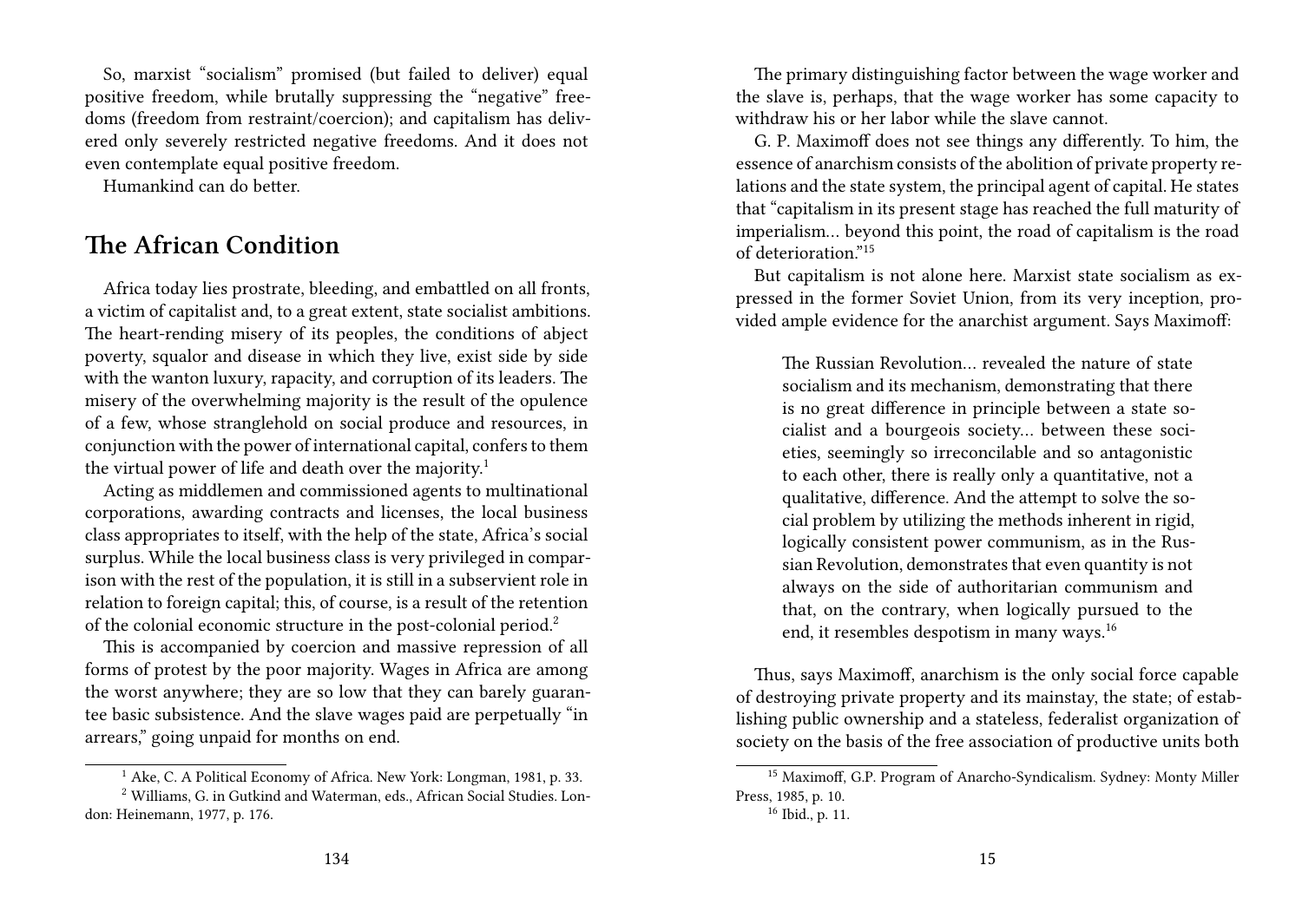in factories and towns. Anarchism alone "can assure liberty, i.e., the well-being and the free development of the individual in society, and of society itself. It alone will stop the division of society into classes and will abolish every possibility of the exploitation or rule of man by man."<sup>17</sup>

The International Workers Association<sup>18</sup> (IWA) is a federation of anarchist labor groups in dozens of countries around the world. While it terms its goals "revolutionary syndicalist," they are in fact virtually identical with anarchist goals. The IWA's statutes state in part:

Revolutionary syndicalism is the pronounced enemy of all economic and social monopoly. It aims at the abolition of privilege by the establishing of economic communes and administrative organs run by the workers in the fields and factories, forming a system of free councils without subordination to any power or political party. Revolutionary Syndicalism poses as an alternative to the politics of states and parties, the economic reorganization of production. It is opposed to the governing of people by others and poses self-management as an alternative.

Consequently, the goal of revolutionary syndicalism is not the conquest of political power, but the abolition of all state functions in the life of society. Revolutionary Syndicalism considers that the disappearance of the monopoly of property must also be accompanied by the disappearance of all forms of domination. Statism, however camouflaged, can never be an instrument for human liberation and, on the contrary, will always be the creator of new monopolies and privileges.

out on their own (Cuba, North Korea); and a transformation from state socialism to state capitalism — indeed, to a system with notable similarities to Italian-style fascism (China).

Either way, state socialism, like capitalism, is doomed. Throughout history, the overall tendency in the development of human society has been toward social equality and greater individual freedom. The pace has seemed agonizingly slow and there have been innumerable setbacks, but the overall trend is undeniable. Change has been the one constant in this development, and it almost certainly will be the one constant in the future. Given the endemic and irresolvable crises of both capitalism and state socialism, humanity's next step must almost inevitably be toward greater individual freedom and greater social equality — that is, toward anarchism, and especially toward anarchism's social expressions, anarchosyndicalism and anarchocommunism.

Marxist "communism" is a failed experiment. It simply didn't deliver the goods (freedom, social well-being and social equality); and given its history in the  $20<sup>th</sup>$  century, it seems obvious that it cannot deliver the goods.

Neither can capitalism, including the laissez-faire variety of which American "Libertarians" are so enamored. Mere elimination of the state while retaining a capitalist economy would not eliminate hierarchy, domination, and the class structure. It would not and could not lead to a truly positive freedom. The best that it could produce would be a somewhat increased freedom from external interference.

Nearly a century ago, Emma Goldman defined "positive freedom" as the "freedom to [do]." While gross disparities exist in the distribution of wealth and income, it seems obvious that this positive freedom will exist meaningfully for only a small number of individuals — and social equality will remain an illusion. Of course, positive freedom is a relative, not an absolute, freedom; the best that we can strive for is equal positive freedom. And we cannot achieve that under any form of capitalism.

<sup>17</sup> Ibid., p. 13.

<sup>&</sup>lt;sup>18</sup> See The Principles, Aims and Statutes of the International Workers Association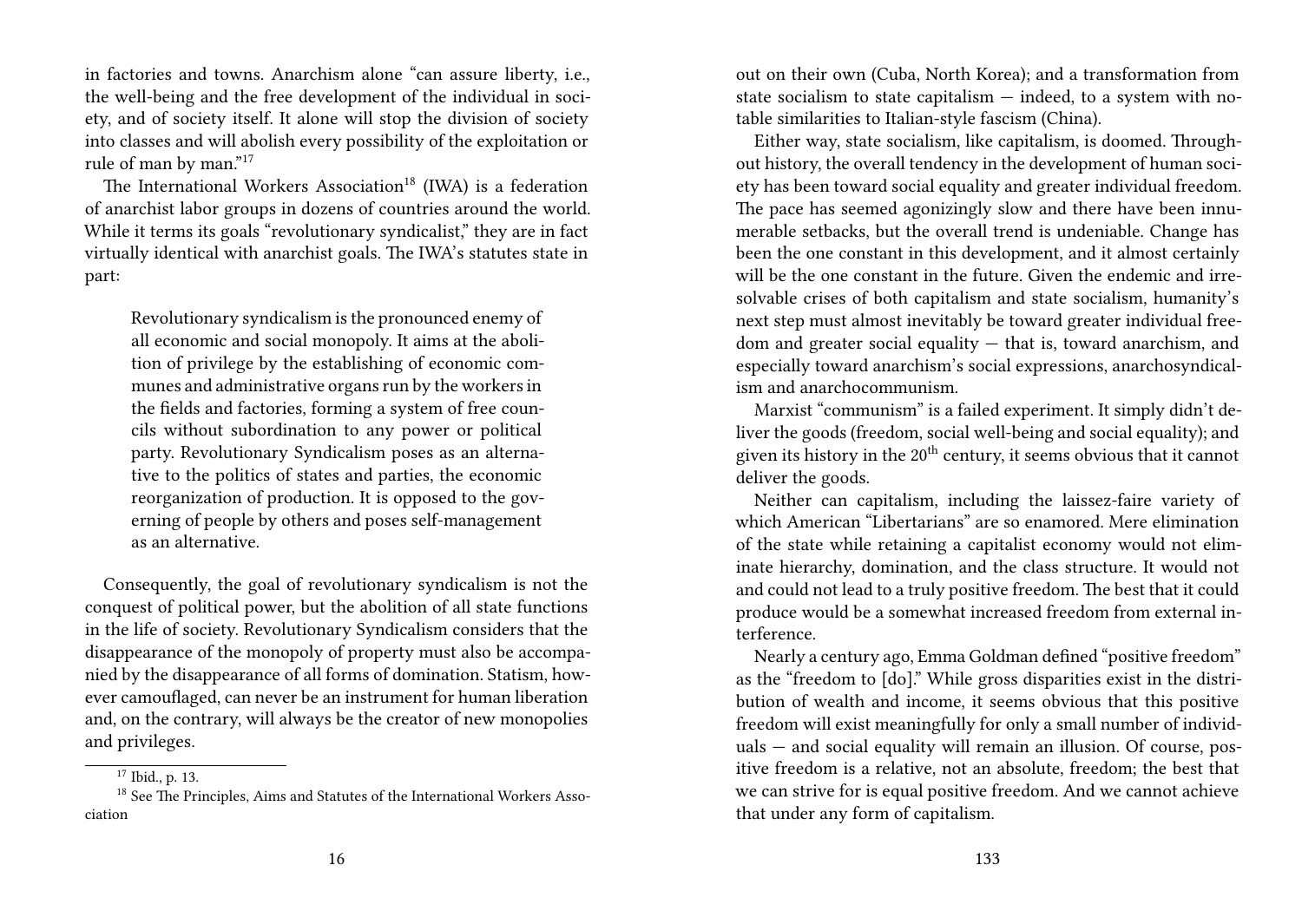## **Chapter 7: Anarchism's Future in Africa**

### **Anarchism in a World Context**

The prospects for anarchism on the African continent are, in the final analysis, inextricably tied to the future of anarchism worldwide. Owing to its internationalist outlook and platform, the future of anarchism must be appraised within a global context; any attempt to localize it is bound to yield a distorted outcome. The obstacles to anarchism are, in the main, global; only their specifics are determined by local circumstances as is the case in Africa.

The crises of capitalism and, lately, marxist "socialism" worldwide have, historically speaking, assured the future of anarchism. Marx's devastating critique of capitalism as a mode of production remains overall as valid today as when Marx himself first unleashed it. But the admirable logic and systematic approach of marxism has, ultimately, been undone by marxism's internal contradictions.

Marxism's overt attachment to the state system and its structures, as the convulsions in the Soviet Union, Eastern Europe, Africa and Asia have clearly demonstrated, is a fundamental flaw. It has made a mockery of marxism's stated goals (freedom, socialism, and a classless society). The fact that there are still a few authoritarian state socialist outposts — China, North Korea, and Cuba — does not disprove this conclusion. Two outcomes in these nations seem very likely: a collapse of the state socialist ideology and system, as occurred in Eastern Europe, as these states lose their capacity to hold

Based on the foregoing, we may summarize the theoretical aspects of anarchism: anarchism seeks the abolition of capitalism and the capitalist mode of production — this includes the social relations it engenders, its market processes, and the commodity and wage systems. This is not possible to accomplish, however, without the simultaneous abolition of the state system together with its value systems and institutions, including the legal and school systems, mass media, bureaucracy, police, patriarchal family, organized religion, etc.

The state system is, of course, neither peculiar to nor exclusive to capitalism; it is also a cardinal feature of state socialism, that is, marxist socialism as represented by both the Soviet and Chinese systems. And the state system everywhere displays the same authoritarian and hierarchical features that serve to circumscribe the freedom of the individual, and thus that of society at large.

Anarchism derives from the class struggle engendered by the enslavement of workers and from their historical aspirations toward freedom. Class in this sense is not just an economic concept, nor does it relate merely to the ownership of the means of production: it in fact represents the unwholesome amount of power which a tiny group wields and exercises over the rest of society.

The instrument of this tiny elite, the state, is simultaneously the organized violence of the owning class and the system of its executive will. As the Dielo Trouda group further puts it, authority is always dependent on the exploitation and enslavement of the majority of the people. And authority without hierarchy, without exploitation and loss of freedom, loses its reason for being. "The state and authority take from the masses all initiative, kill the spirit of creation and free activity, cultivate in them the servile psychology of submission."<sup>19</sup>

The strength of anarchism is predicated on the fact that humans throughout history have been propelled by the quest for equality

<sup>19</sup> Dielo Trouda Group, Organisational Platform of the Libertarian Commu-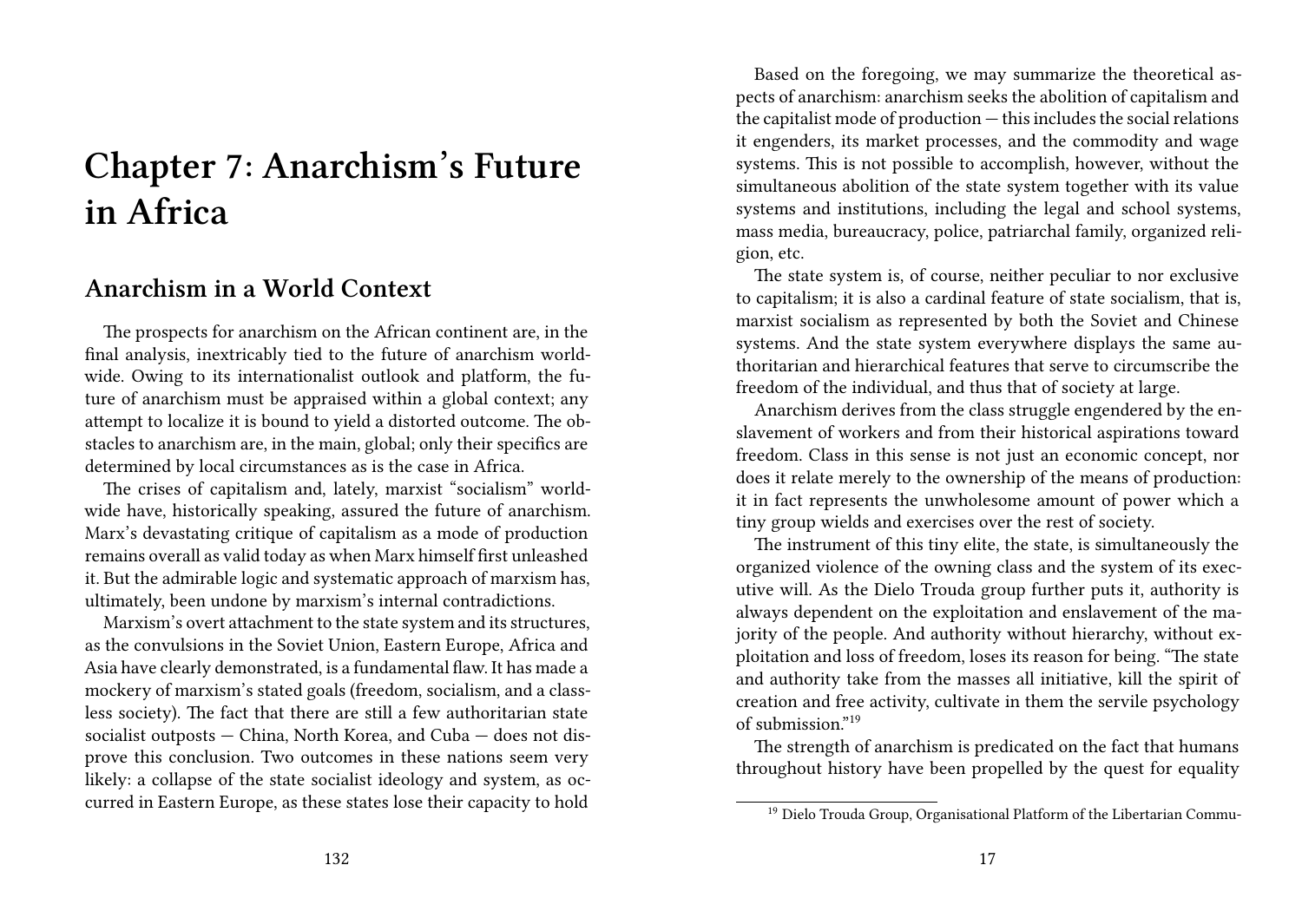and liberty, liberty being indivisible from equality, and vice versa. This desire seems to stem from the fact that human beings are basically cooperative rather than competitive.

In place of a society organized along class lines, marked by hierarchy and authority, anarchism advocates a self-managed, self-reliant society based on cooperative, voluntary mutual aid and association, and devoid of government (i.e., coercion). In such a society the ownership of the means of production is not the exclusive preserve of any individual or group, and wage labor is nonexistent, allowing the individual ample freedom and initiative for full development. "There will be no demi-gods, but there will also be no slaves. Demigods and slaves will both become men; the former will have to step down from their Olympian heights, the latter will have to move up considerably."<sup>20</sup> In the broad sweep of history, anarchism will take its place as a social order founded on and geared toward a postcapitalist, post-government society.

Importantly, anarchism does not imply the absence of organization. In contrast to the irrational, hierarchical, centralized authority of government and corporations, anarchists accept and indeed respect the rational authority of the expert — an authority of a different type: one based upon expertise and experience, not coercive power.

Anarchists have always recognized the need for organization. For them, however, the question is what type of organization. Anarchists argue for horizontal organization based on decentralization, individual and local autonomy, social equality, and democratic decision making.

Ultimately, anarchism rejects all struggle for state (political) power, holding out as its weapon and method the social struggle of workers and peasants based in solidarity and internationalism. Consequently, the task of emancipating working people must be the

the fight against international capital and against the state system must proceed internationally if it is to have any hope of success.

nists, 1926, Irish edition, republished by Workers Solidarity Movement, p. 18. <sup>20</sup> Maximoff, Op. Cit., p. 34.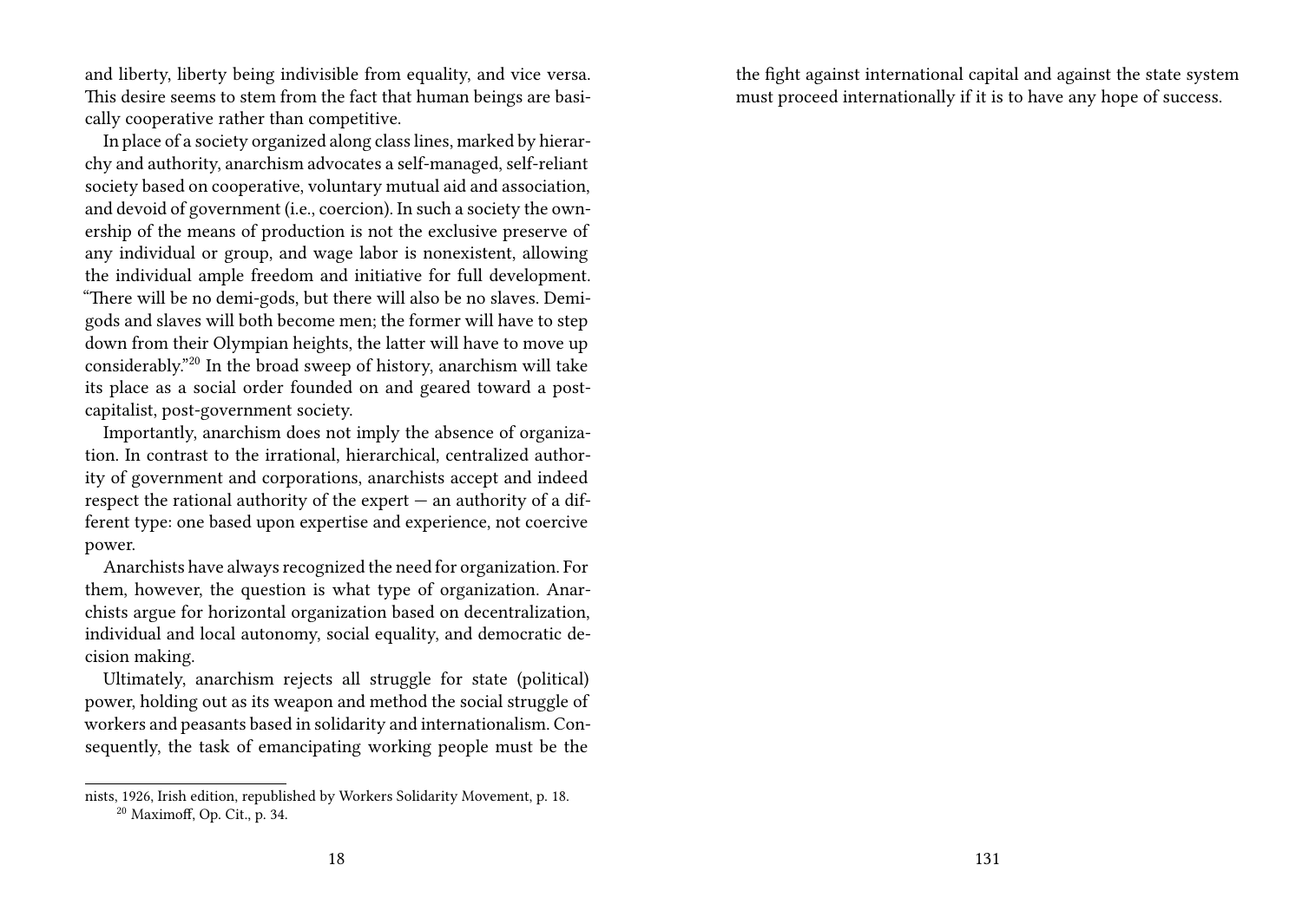### **International Solidarity**

As stated earlier, anarchism as a systematic body of thought is only now beginning to find adherents in Africa. Much remains to be done. High in priority is the need to make people aware of the theoretical bases of anarchism, and to understand that anarchism is at the least as credible as other ideologies. In Africa today, as in too many other places, the word anarchism is synonymous with violence and chaos. But the image of anarchism will change if sufficient literature becomes available on the subject. To this end, anarchist groups in Africa need to set up a press to produce leaflets, pamphlets, and newsletters. There is also the need for alternatives to the state electronic media, which along with state- and corporatecontrolled newspapers is almost the only source of information for workers at present.

Africa remains a continent where no single ideological model can be judged to have been successful. Unlike America and Europe, where capitalism and "communism" have been institutionalized and practiced with qualified and limited successes, Africa presents an historical opportunity for any ideology capable of lifting people out of their present-day misery. Existing anarchist groups on the continent must and will play an important historical role in this regard.

Africa also needs international support for its emerging anarchist groups, which have only begun to challenge the state/capitalist system. Without international support, these groups, whom the governments view simply as troublemakers, stand little chance against the organized terror of the state. Because of the alliance between the state and international capital, local ruling classes are bound to receive the support of their international collaborators in crushing any perceived threat to the status quo.

In the last resort, will the local ruling classes call in foreign troops in an attempt to maintain their privileges, as occurred in Shaba Province in the Congo in the 1960s? Of course they will. Clearly work of working people themselves. This emancipation consists of the reduction of the functions of government to zero, ensuring that, at all times, control over all necessary forms of social organization is from below.

#### **What Anarchism is not**

Unfortunately, in addition to saying what anarchism is, it's also necessary to say what it is not. It's necessary to address the vulgar misconceptions and deliberate, outright distortions that marxists and capitalist apologists propagate about anarchism.

By far the greatest misconception is that anarchism is synonymous with rejection of order or with a state of disorder, involving chaos, destruction, and violence. Nothing could be further from the truth. Kevin Doyle, of Workers Solidarity magazine writes, "Anarchism has been deliberately slandered and misrepresented, not only by those running [this] society, but also by most on the left. Deliberately, for the reason that its uncompromising and radical critique of society and how to change it poses a challenge that cannot be met except by slander. Its roots and association with the working class of all countries tells the real truth. $21$ 

Anarchism is basically opposed to violence, and to disorder, chaos and terrorism as well. Anarchists the world over uphold peace as an overriding value and, consequently, reject war, armies, militarism, and the development and acquisition of technologies that promote war. Anarchists advocate violence only as a form of self-defense.

The statutes of the International Workers Association put the issue in sharp perspective: "While revolutionary syndicalism is opposed to all organized violence of the state, it realizes that there will be extremely violent clashes during the decisive struggles between

<sup>21</sup> See Doyle, K. Workers Solidarity, Issue #36, Autumn 1992, p. 20.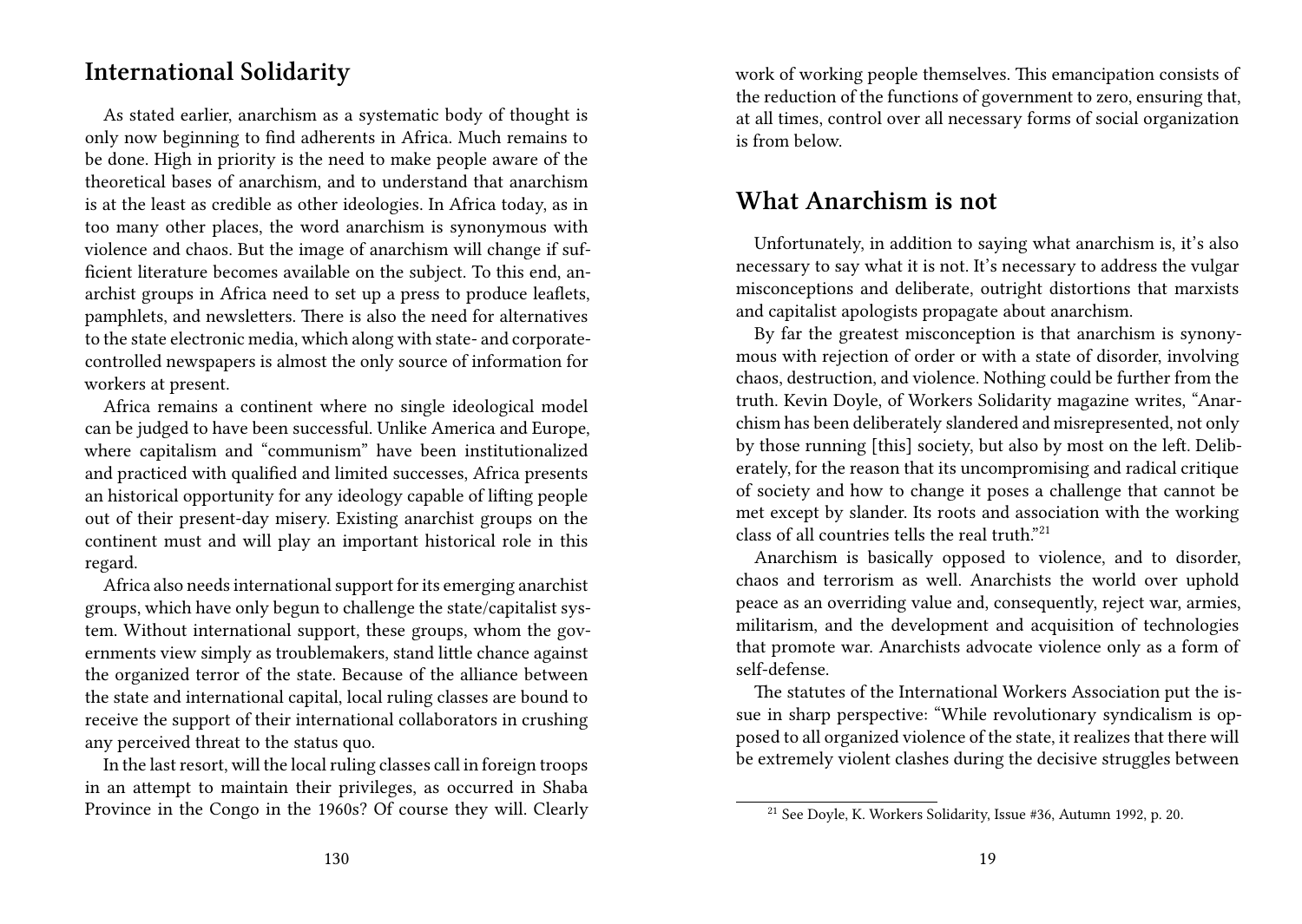the capitalism of today and the free communism of tomorrow. Consequently, it recognizes as valid that violence which can be used as a means of defense against the violent methods used by the ruling classes during the social revolution."<sup>22</sup>

Rejection of aggressive violence and terrorism does not, however, make anarchists pacifists. On the contrary, a successful anarchist movement will face state violence. The way to combat this repressive violence is not through terrorism or through the creation of hierarchical military organizations, but through the creation of community-based defense and educational organizations that are willing to defend their own social structures.

Anarchist advocacy of defensive organizations was born out of a historical recognition of the state as the most brutal and ruthless agent of terror, and the recognition that its use of violence depends almost entirely on the degree to which it feels challenged. Anarchists recognize that the state will do anything, no matter how vile, to maintain its own power.

As for anarchism and terrorism, only a tiny minority of anarchists have taken part in terrorist activities. This is because anarchists recognize that means determine ends, and because they seek to abolish the state system, not to establish a vanguard that would aspire to state power. As the anonymous authors of You Can't Blow Up a Social Relationship: The Anarchist Case Against Terrorism put it:

You can't blow up a social relationship. The total collapse of this society would provide no guarantee about what replaced it. Unless a majority of people had the ideas and organization sufficient for the creation of an alternative society, we would see the old world reassert itself because it is what people would be used to, what they believed in, what existed unchallenged in their own personalities.

<sup>22</sup> See Statutes of the International Workers Association

Their reason? They felt an ethnic identification with the military dictator, who is a northerner.

#### **Religious and Cultural Factors**

Religion is a profound feature of African life. Long before the earliest contact with Europeans, Africans had developed religious belief systems and ritual practices. This religious belief pattern was culture-based to a great extent, and it found expression in myths surrounding life and death questions. As we saw in Chapter three, certain beliefs and rituals actually solidified the communal nature of traditional African societies. But, like all religions, traditional African religions had conservative/reactionary aspects. The preeminent place accorded the supreme being or god in the affairs of men required every member of society to act and think in prescribed manners; holding beliefs perceived to run contrary to mainstream societal mores and values led to dire consequences.

Despite the compatibility of anarchism and the traditional African way of life, African culture still frowns on any set of ideas that conflict with religious beliefs or that promote values that lie outside the so-called mainstream, especially if they involve the overthrow of the existing system. This is not surprising, however, given the close affinity between spiritual and temporal powers.

Religion will continue to be an inhibiting factor despite such material factors as capitalist exploitation, social and economic inequality, and governmental tyranny — all of which inspire despair, upon which religion, especially imported Western religion, feeds. If war is the health of the state, despair is the health of religion. Until African workers and peasants find belief systems that provides them with real hope of happiness in the here and now, they will continue to grasp at religion's false hope of happiness in the hereafter.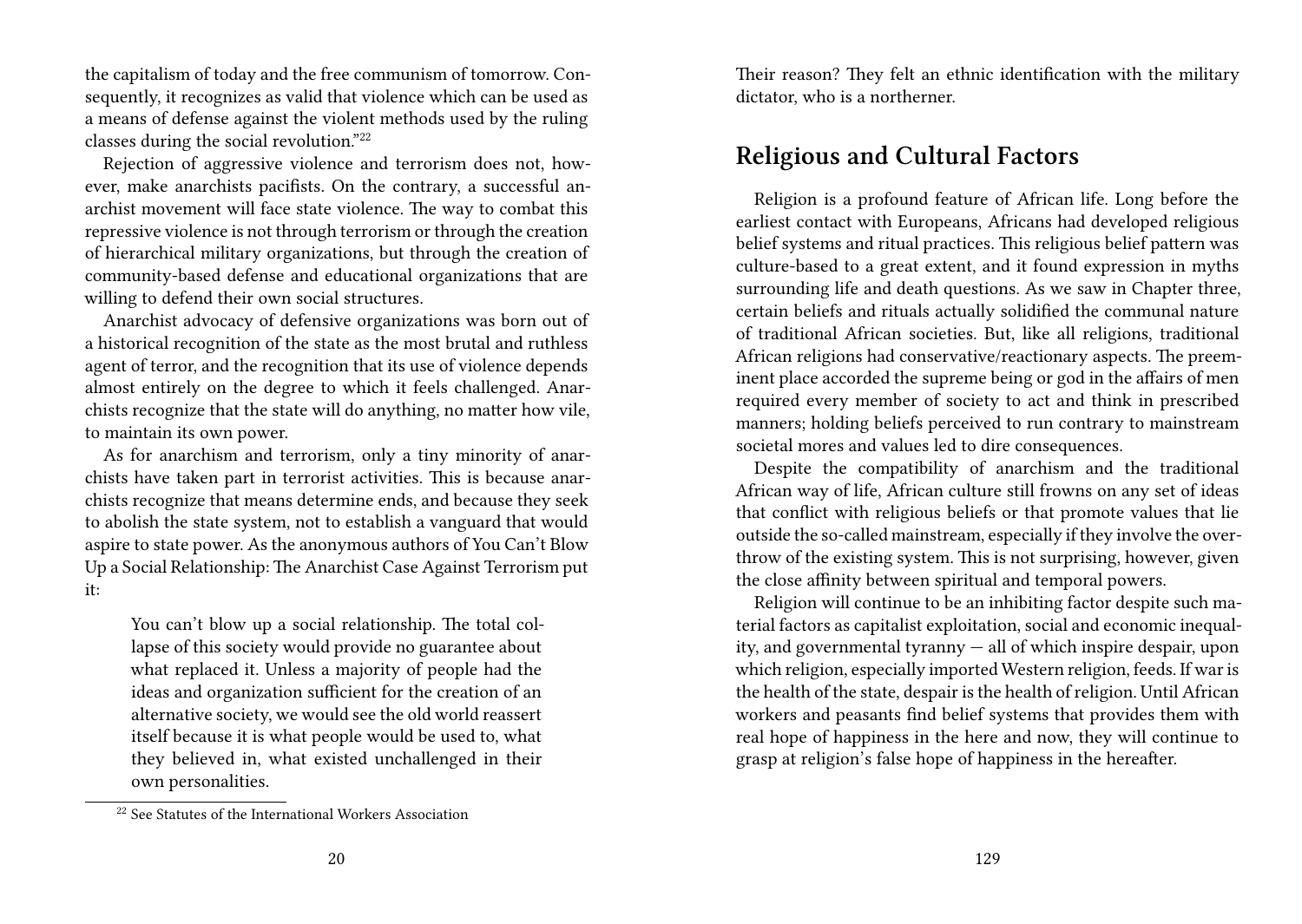ple and peasants in their attempts to build better lives for themselves.

#### **Ethnic Versus Class Consciousness**

The national question in African politics derives from Africa's colonial history and present-day neo-colonialism. The process of colonialization in Africa in which ethnic groups were arbitrarily regrouped into artificial political bodies has resulted in increased ethnic tensions and social and economic discrimination. Onigu Otite has noted that unequal access to political and economic resources among the various ethnic groups inevitably transforms ethnic divisions into antagonisms. Capitalist competition over control of the machinery of government plays on ethnic sentiments and sets groups against each other. Thus issues are distorted and simplified as ethnic- rather than class-based. In a paper presented to the Nigerian Anthropological and Sociological Association, Dr. Inyang Eteng exposes the successes of the Nigerian ruling class in utilizing ethnicity and religion to conceal "the class basis of most of the country's basic problems." According to Eteng, "the pernicious consequence of ethnic [consciousness] is to encourage communal hatred, corruption, violence, religious manipulation, interethnic conflict and to undermine the growth of class consciousness in favour of ethnic/state consciousness."

All of this makes it difficult for anarchism to take root in Africa because the bosses find it easy to atomize the working class by fanning the embers of ethnicity. The labor movement, for instance, becomes polarized along ethnic lines, and issues are seen through ethnic prisms. In Nigeria, when the National Union of Petroleum and Natural Gas Workers (NUPENG) called a general strike in 1994 to demand an end to military dictatorship, the leadership of NUPENG branches in the northern part of the country resisted the strike.

Proponents of terrorism and guerrillaism are to be opposed because their actions are vanguardist and authoritarian, because their ideas, to the extent that they are substantial, are wrong or unrelated to the results of their actions (especially when they call themselves libertarians or anarchists), because their killing cannot be justified, and finally because their actions produce either repression with nothing in return, or an authoritarian regime. $^{23}$ 

Bertrand Russell adds:

In its general doctrines, there is nothing [in anarchism] essentially involving violent methods or a virulent hatred of the rich… The revolt against law naturally leads, except in those who are controlled by a real passion for humanity, to a relaxation of all the usually accepted moral values. It would be wholly unfair to judge anarchist doctrine, or the views of its leading exponents, by such phenomena… This must be remembered in exculpation of the authorities and the thoughtless public, who often confound in a common detestation the parasites of the movement and the truly heroic and highminded men who have elaborated its theories and sacrificed comfort and success to their propagation. $^{24}$ 

L.S. Bevington sums it all up:

Of course we know that among those who call themselves anarchists, there are a minority of unbalanced enthusiasts who look upon every illegal and sensa-

<sup>23</sup> Anonymous, You Can't Blow Up a Social Relationship: The Anarchist Case Against Terrorism. Tucson, Arizona: See Sharp Press, 1990, p. 20.

<sup>24</sup> Russell, Op. Cit., p. 56.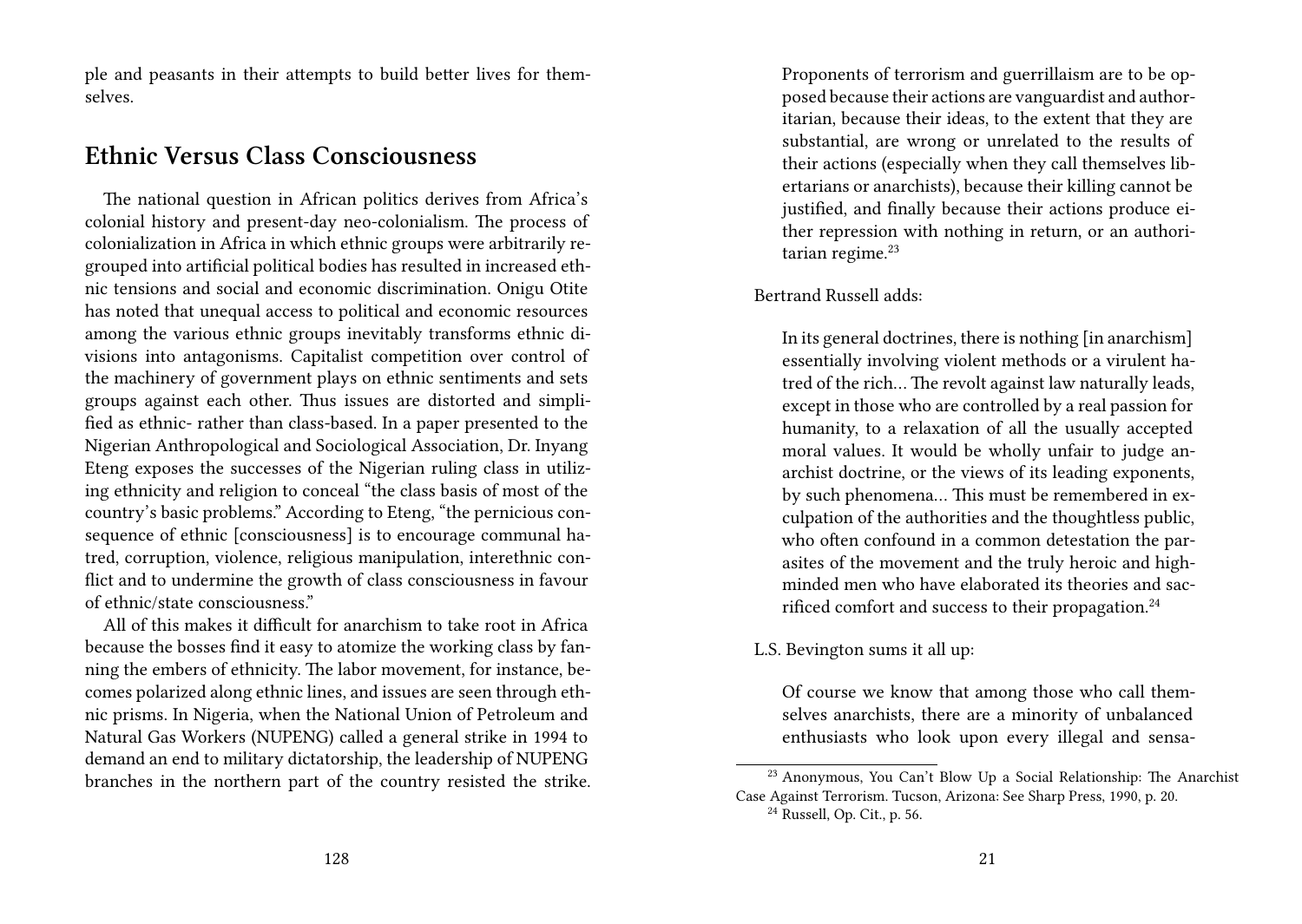tional act of violence as a matter for hysterical jubilation. Very useful to the police and the press, unsteady in intellect and of weak moral principle, they have repeatedly shown themselves accessible to venal considerations. They, and their violence, and their professed anarchism are purchasable, and in the last resort they are welcome and efficient partisans of the [ruling class]… Let us leave indiscriminate killing and injuring to the government  $-$  to its statesmen, its stockbrokers, its officers, and its law.<sup>25</sup>

Anarchism in its present manifestations as revolutionary syndicalism, anarcho-syndicalism, and anarcho-communism, advocates direct action, but not terrorism or violent acts.

Similarly, anarchism does not imply the absence of organization. As mentioned previously, anarchists reject the hierarchical and authoritarian model of organization that erodes freedom and equality; but they do not reject the horizontal model of organization based on democratic decision-making, decentralization, voluntary association, and voluntary cooperation. Indeed, this form of organization is central to the anarchist vision.

Concerning religion, Bakunin's God and the State exposed the integral relationship between the church and the state system. It states, "God moving in the world has made the state possible,"<sup>26</sup> in tracing this connection: "It is necessary to think of it [the state] not merely as a given state or a particular institution, but of its essence or idea as a real manifestation of God. Every state, of whatever kind it may be, partakes of this divine essence."

Organized religion is indeed one of the pillars of capitalist social relationships. It embodies similar hierarchical and authoritarian features as the state and the corporation, and its ideology and institu-

<sup>25</sup> Quoted in Russell, Op. Cit., p. 57.

systems will remain an important obstacle to both human freedom and the development of anarchism in Africa.

#### **The Military Class and the Status Quo**

As discontent continues to heighten and the possibility of revolutionary action increases, the African military continues to act to maintain the status quo. Roger Murray explains military intervention as an attempt to prevent the radicalization of the people and revolutionary situations. Underlying this is the fact that the military is a central component of the national ruling class in all African countries and thus benefits from both continued government rule and from alliances with foreign investors and, in many cases, bribes from them.

The military itself perceives its function as protection of the state from both internal and external threats.This becomes obvious when one examines military coups. Professor Nnoli notes that in the January 1966 coup in Nigeria, the coup plotters had no intention, either stated or implied, of advancing the interests of the poor. "Their interest was [in] the reformation of the system, in other words, to achieve the interests of the privileged classes without imposing undue strains on the system." Yet some commentators have dubbed this particular military coup as "revolutionary." To dispel such illusions, all one needs to do is to look at the concrete economic, social, and human rights results of African military coups. The results are invariably enrichment of the military, continued impoverishment of the majority, and woeful abuses of human rights.

To summarize: as the radicalization of mass consciousness increases, the military intervenes under the guise of attempting to stop society from sliding into a state of "anarchy" — a deliberately misused catchword for chaos and disorder. What the military succeeds in doing is to temporarily roll back the gains of working peo-

<sup>26</sup> Bakunin, Op. Cit., p. 6.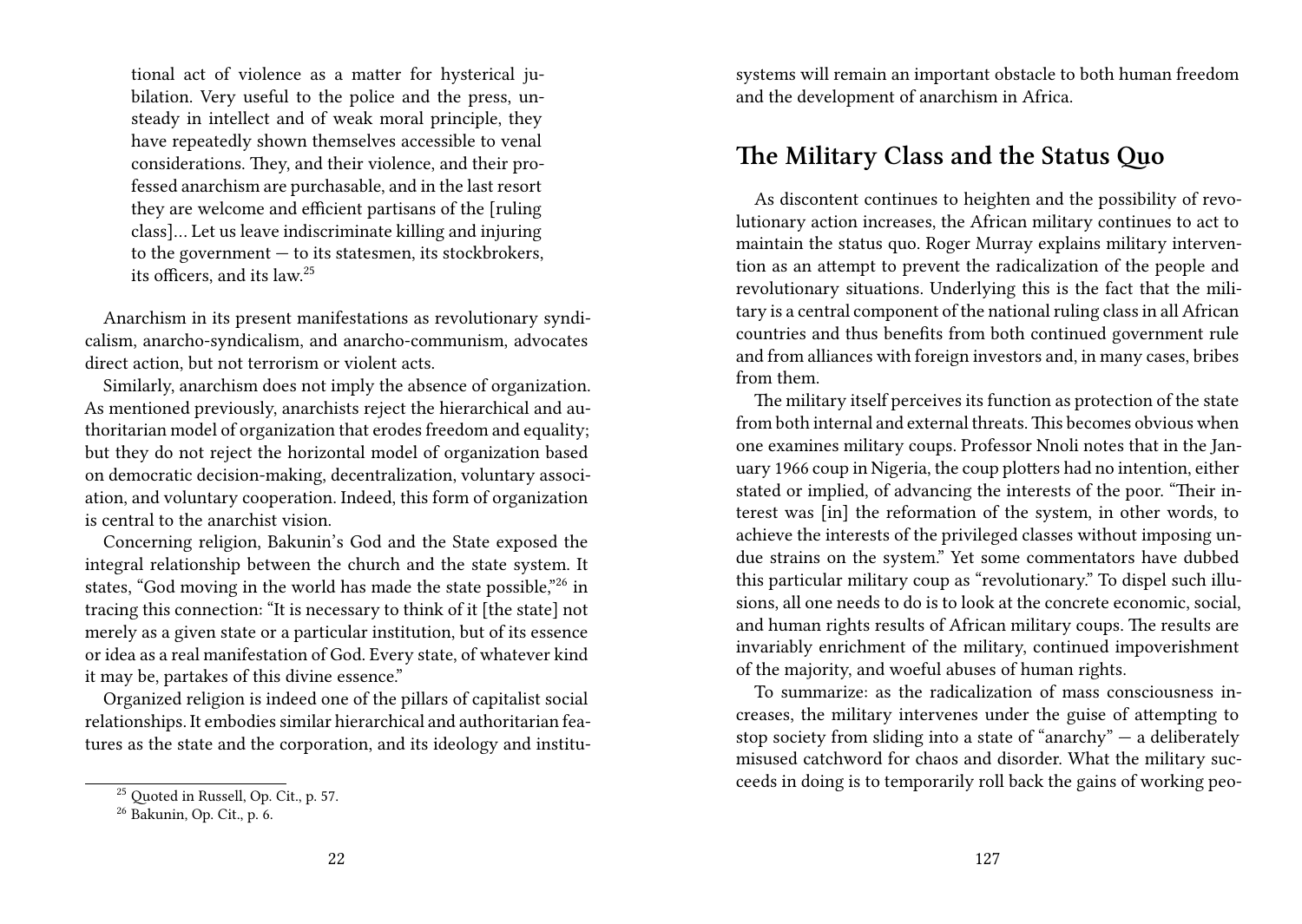emphasis (relative to Western traditions) on the individual as part of a group and the correlation of rights with duties. However, the Charter falls far short of prescribing new laws that could guarantee the rights, liberty and economic well-being of the majority of the people.

For instance, Article 13(1) of the Charter guarantees as follows the right to participate in government: "every citizen shall have the right to freely participate in the government of his country, either directly or through freely chosen representatives in accordance with the provisions of the law." In analyzing this proviso, we can see that the accommodating clause, "in accordance with the provisions of the law," strips the article of any meaningful human rights content. Equally, "the right to freely participate" is vague and meaningless and is of no consequence. The objective interpretation of the clause is that one is "free" only to the extent specified in the applicable national laws. Kotey argues that against the background of the African experience of one-party states, military dictatorships, and "revolutionary" autocracies, to offer the African people the right to participate in the governance of their countries within the parameters established by national law is to offer nothing at all.

In sum, African legal systems remain an impediment to the development of anarchism in Africa. The extant body of laws is capitalist inspired and is designed to perpetuate the status quo and the state system. In most parts of Africa, military dictatorships and civilian autocracies have introduced decrees and statutes that prohibit workers from organizing themselves into unions. In some countries, in fact, strikes and other forms of workers' actions are absolutely prohibited. To the extent that it sees nothing fundamentally wrong with the state system in Africa, The African Charter cannot address the issue of class antagonisms and oppression on the African continent.

And at the same time, as long as Africans continue to support the Western/colonialist-inspired legal system  $-$  and, importantly, to accept its underlying philosophies and rationale — African legal

tions are just as antithetical to the individual's quest for freedom and equality.

It should be understood, though, that some people who profess anarchist beliefs nonetheless still hold some type of religious belief. This may seem contradictory to nonreligious anarchists, but the sincerity of many of these people is unquestionable.

So, what is wrong with religion from the anarchist point of view? In addition to their hierarchical and authoritarian features, patriarchal religions dominate through the induction of fear and irrationality, and thus rob people of self-determination and the ability to think clearly. As well, they have very pronounced intrusive tendencies. Many of the worst intrusive excesses of governments, both ancient and modern, have been the direct result of attempts by religious partisans to legislate "morality" — and to enforce that "morality" at the point of a sword or gun.

Still, most anarchists would agree with the statement of the Geneva section to the Brussels Congress of the International Workingmen's Association, which says that "religious thought, as a product of the individual mind, is untouchable as long as it does not become a public activity."<sup>27</sup> Unfortunately, because of the intrusive, authoritarian nature of almost all organized religions, it's rare that religious beliefs remain a private matter. Thus, most anarchists oppose religion.

#### **Origins of Anarcho-Syndicalism**

The word anarchism is derived from two Greek words, "an" and "archos," meaning "without rule" or "contrary to authority."

The true origins of anarchist principles date far back in time. Conceived as a way of life or a philosophy which is opposed to every form of government or forcible state control over the individual, an-

 $^{27}$  See Anarchism Toward the  $21^{\rm st}$  Century, published by Anarchist Media Institute, p. 27.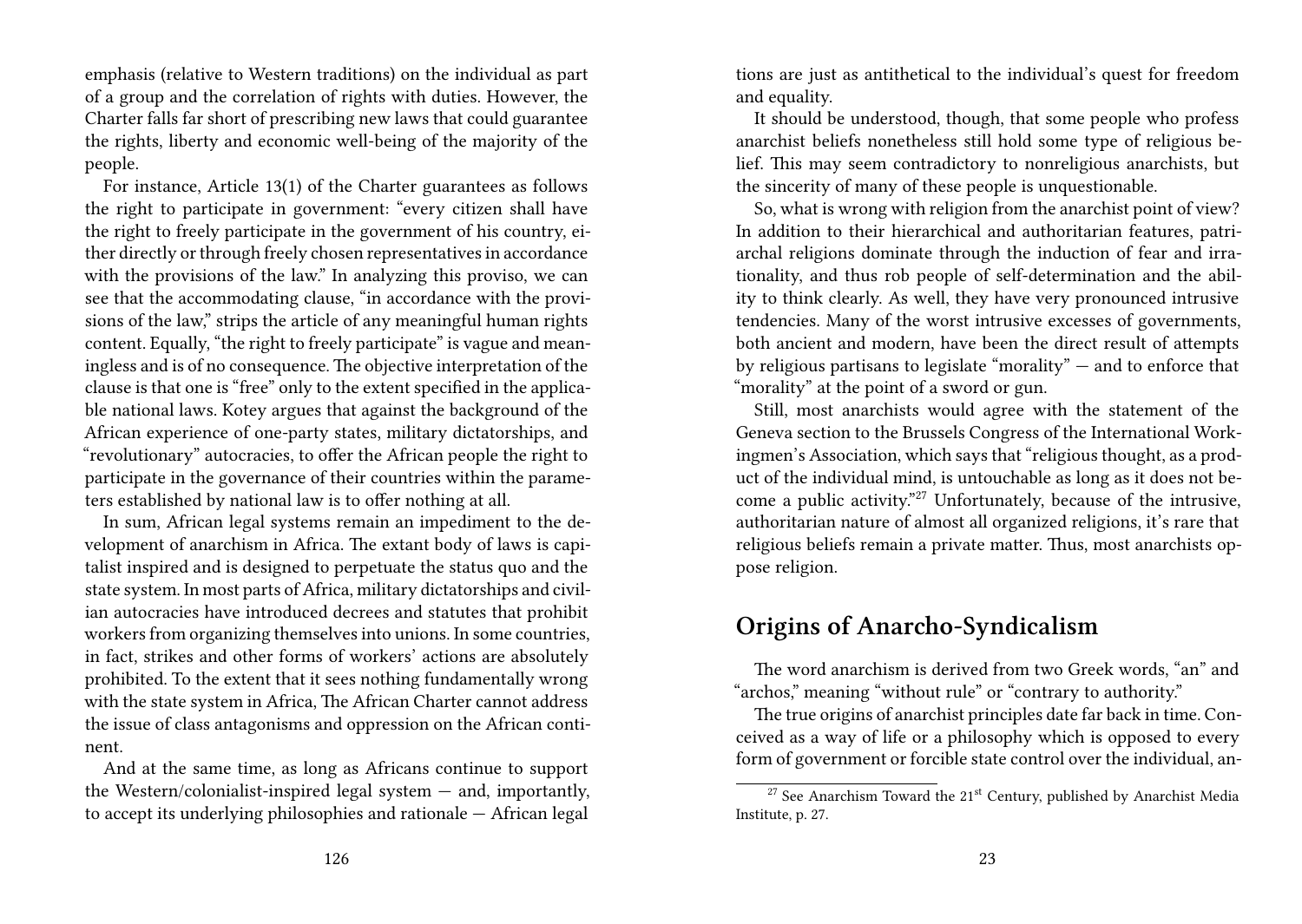archism has been a familiar theme for humankind from the dawn of history.

In ancient Greece, Zeno  $(342 - 267)$ ? B.C.E.), the leading light of Stoic philosophy, vehemently opposed the idea of the state's omnipotence, its intervention in the life of and its regimentation of the individual in society. He consequently proclaimed the moral law of the individual. According to him, although humanity's selfpreservation instincts can lead to egotism, nature has supplied a corrective to it by instilling the instinct of sociability: "When men are reasonable enough to follow their natural instincts, they will unite across the frontiers and constitute the Cosmos. They will have no need of law-courts or police, they will have no temples and no public worship, and use no money — free gifts taking the place of exchanges."<sup>28</sup>

Similar ideas lie buried in the writings and thoughts of several subsequent philosophers and thinkers up to medieval times. It is highly probable that anarchist ideas have been equally pervasive in Africa.

In his seminal work, An Enquiry Concerning Political Justice, William Godwin in 1793 anticipated later anarchist principles, although he did not employ the term anarchism. His pioneering work yielded an outline of a decentralized and nonhierarchical society; he advocated the abolition of every form of government. He further called for "the progressive breaking down of all institutions that contribute to coercion and inequality… Future organizations would be loose and voluntary associations." A society could perfectly well exist without any government, he concluded; such communities would be small and perfectly autonomous. With regard to property, he declared that the right of everyone "to every substance capable of contributing to the benefit of a human being must be

### **The Legal System**

African legal systems are a hangover from the colonial past. For example, as in other former British colonies, the legal system in Nigeria is simply an imitation of British common law and equity. It views native laws and customs as barbarous to the extent that they do not reflect European standards and value systems.

Colonial laws were formulated essentially to maintain "law and order," and this remains the cardinal aim of post-colonial African laws. This contrasts sharply with the pre-colonial African system of rights and freedoms. Traditional African societies had an intense sense of humanity and respect for human dignity. Pre-colonial Africans enjoyed most of the rights that today would fall under the rubric of civil and political rights, such as freedom of association, freedom of movement, and freedom of expression. Basic economic and social rights, like the right to the use of a piece of land, the right to work, and the right to an education, were also common in traditional African societies. And these rights were recognized and protected. "Adjudication," if it can be called such, typically consisted of a fair "hearing" for opposing parties before the entire village or a council from it; the decision reached was respected and usually considered final. Post-colonial African legal systems, though, conceive of law as a body of rules for the preservation of the state and the perpetuation of order and stability. In many places any advocacy of the overthrow of the state is considered treason and is punishable by death.

In an attempt to humanize African legal systems, in June 1981 the 18th assembly of heads of state and government of the Organization of African Unity adopted the African Charter on Human and Peoples Rights. (Their collective conscience had been pricked by Idi Amin's Uganda, Jean Bedel Bokassa's Central African Republic, and Marcias Nguema's Equatorial Guinea.) This charter sought to nudge Africa's legal systems away from their heavy colonial influences; it was somewhat influenced by African tradition with its

<sup>28</sup> Kropotkin, Op. Cit., p. 11.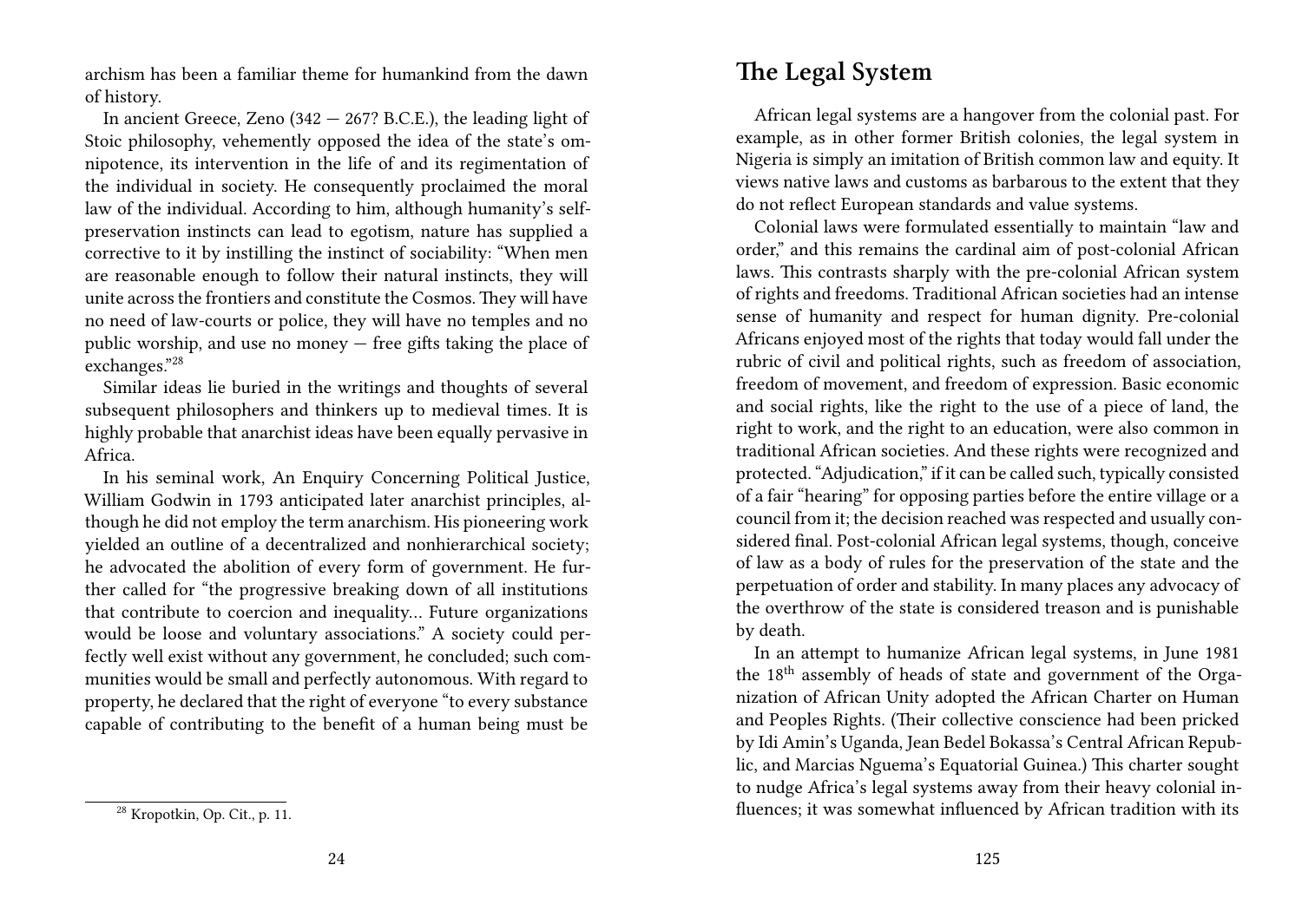Much of the dearth of anarchist literature in Africa is a result of the colonial educational system and the concomitant hegemony of Western imperialist literature in Africa. Colonial education in Africa did not seek to educate large numbers of students; rather, European educators selected what they considered the cream of the crop for advanced schooling. One result of this is that only a relatively small proportion of Africa's population has been and is literate. A corollary of this was the emergence of an academic elite who considered themselves superior to the rest of the people. Because its philosophical and ideological assumptions were taken from European class societies, and not from communal and relatively unstratified African societies, colonial education was disintegrative rather than unifying.

Traditional African education, in contrast, emphasized the interdependence of individuals within the community rather than competition between them. It instilled a group social consciousness and fostered an egalitarian spirit; this in turn naturally led to an emphasis on common endeavors and the sharing of the products they generated. On the other hand, colonial education emphasized individualism and made social existence competitive. The communal spirit was supplanted by the concept of the isolated self and greed, materialism, and an unbridled desire for domination. Consequently, Africa has become a continent of atomistic, antagonistic, and competitive groups strongly committed to tribal loyalties and dominated by ethnocentric views.

In sum, colonial education has led to a high level of illiteracy in Africa combined with very low political consciousness, even among the educated. Neither Eurocentric nor Afrocentric scholars have researched anarchism as it relates to Africa. This has ensured that anarchism as a systematic body of thought remains an esoteric, if not unknown, subject to many Africans.

regulated only by justice; the substance must go to him who most wants it."29

Godwin rejected laws, all laws, because the remedy they offer is worse than the evils they pretend to cure.

It was not, however, until the publication in 1840 of French writer Pierre-Joseph Proudhon's What Is Property? that modern anarchism emerged as a force in social thought. Proudhon rejected law and authority in all their ramifications, and for the first time adopted the word anarchism as a positive term. He advocated a society without government, and used the word "anarchy" to describe it.

In a subsequent book,The Federation Principle, published in 1863, Proudhon elaborated slightly upon his earlier theory of government, favoring the formation of self-governing communities. He found in communism no redeeming feature, preferring instead "anarchist individualism." He advocated an economic system of "mutualism," which seeks to rob capital of its capacity to earn interest. It is based on "the reciprocal confidence of all those engaged in production, who agree to exchange among themselves produce at cost value."<sup>30</sup> Other advocates of mutualism include Josiah Warren in the United States and William Thompson in England.

Anarchism as a social movement didn't really emerge, however, until the appearance of Mikhail Bakunin. Born on May 30, 1814 of Russian nobility, Bakunin early in life abandoned his military commission and delved instead into philosophy, a preoccupation that brought him into contact with Karl Marx, Arnold Ruge, Wilhelm Weitling, Pierre-Joseph Proudhon, George Sand, and Friedrich Engels. His activities brought him repeatedly into conflict with the Czarist government. Weitling's ideas of a society administered without government, with obligations but without laws, and with corrections instead of punishments, had a lasting influence on Bakunin,

<sup>29</sup> See Kropotkin, Op. Cit., p. 12.

 $30$  Ibid.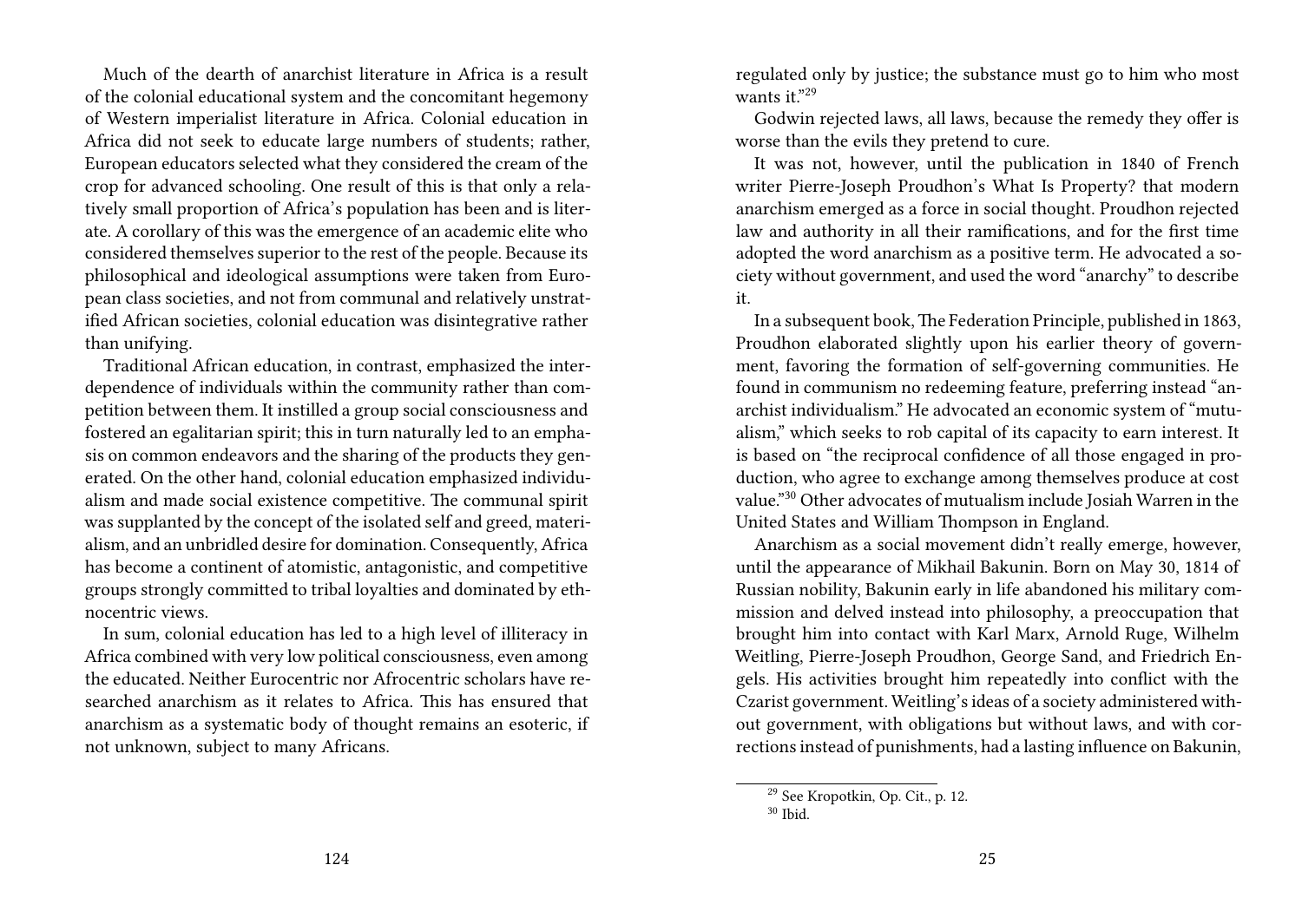as did the ideas of Proudhon. As for Karl Marx, Bakunin attested to the German thinker's real genius, scholarship, and revolutionary zeal, but was repelled by his arrogance and egotism.<sup>31</sup>

In Italy in 1864 Bakunin founded the International Fraternity or Alliance of Socialist Revolutionaries. By 1867, he had moved to Switzerland where he played an important role in the founding of the International Alliance of Socialist Democracy. The Alliance's program provides an insight into Bakunin's initial ideas. It reads in part:

The Alliance declares itself atheist; it desires the definitive and entire abolition of classes, and [favors] the political equality and social equalization of individuals of both sexes. It desires that the earth, the instruments of labor, like other capital, become the collective property of society as a whole, shall no longer be utilized except by the workers, that is to say, by agricultural and industrial associations. It recognizes that all actually existing political and authoritarian states, reducing themselves more and more to the mere administrative functions of the public services in their respective countries, must disappear in the universal union of free associations, both agricultural and industrial.<sup>32</sup>

Unlike Marx, Bakunin did not clearly set forth his vision of an ideal society. His best known work, God and the State, is a biting, insightful attack on government and religion; in it, he states that "belief in God and belief in the state [are] the two great obstacles to human liberty." But he does not present a systematic exposition of an alternative to capitalist/statist society.

# **Chapter 6: Obstacles to the Development of Anarchism in Africa**

Anarchist theory, to put it mildly, is seen in Africa as a fringe, leftist ideology; one indication of this is that anarchism usually receives no more than a passing nod in the syllabi of African university classes. This is paradoxical because in no other continent have anarchist tendencies been as strong as in Africa, and because in modern times the prospect of turning mass action into class struggle remains brightest in Africa. We shall now consider some of the factors that have worked against the development of anarchism in Africa.

## **Colonial Education**

One of the unpleasant realities we encountered while writing this book was how little the contemporary African, including the African political or social scientist (who has probably taken a course or two on comparative political ideologies), knows about anarchism. In terms of literature, virtually nothing is to be found on the bookshelves of universities and bookstores. This is not surprising, however; in his critique of marxism, Ron Taber points out that for over 70 years, anarchism was eclipsed by marxism. Nowhere has this subordination of anarchism to marxist "socialism" been more profound than in Africa.

<sup>31</sup> See Bakunin, Op. Cit., pp. 12, 28, and 30. See also Russell, Op. Cit., pp. 48, 96 and 98.

<sup>32</sup> Quoted in Russell, p. 51.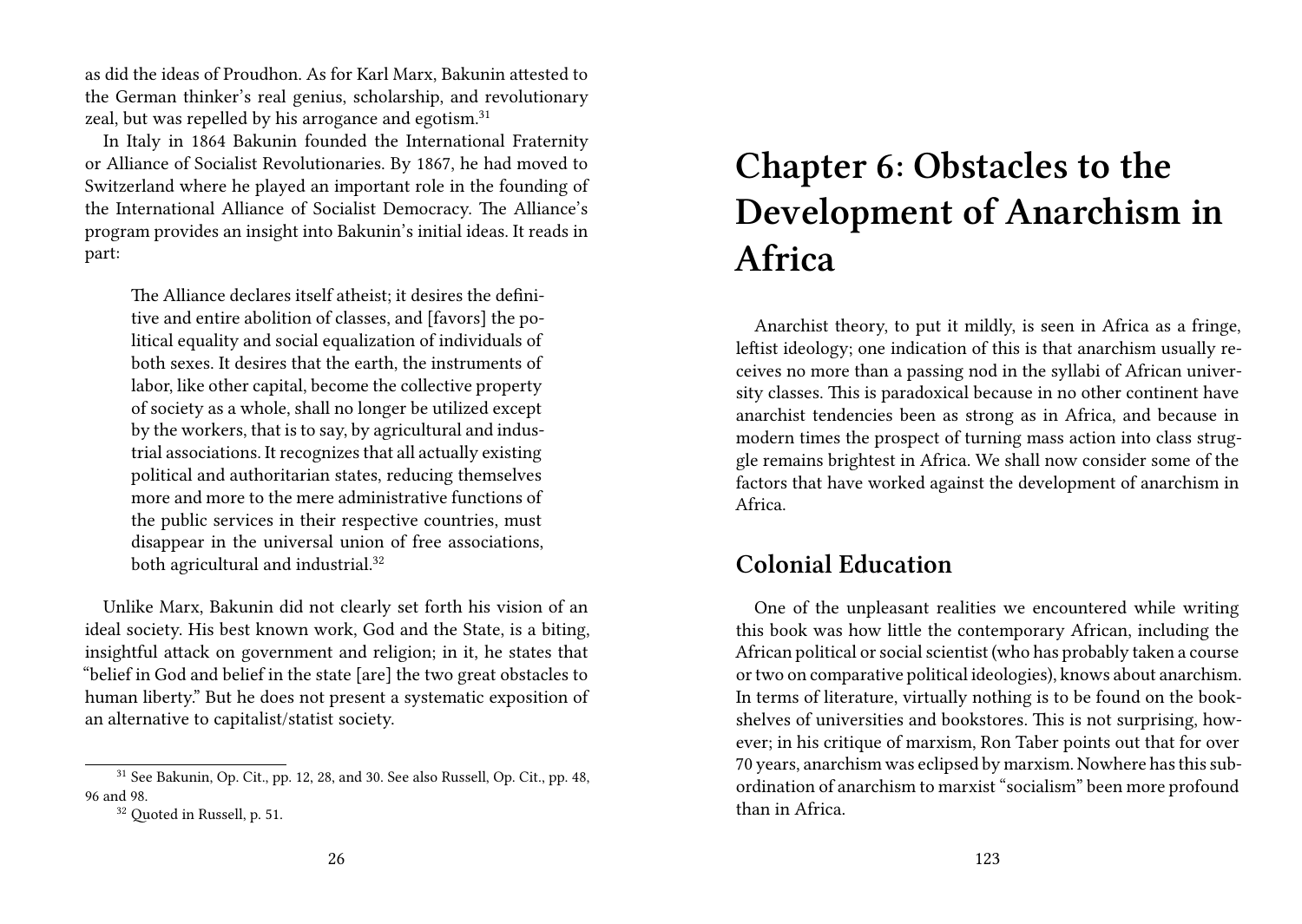abling the authorities to invoke constitutional and legal provisions. Ghana under Jerry Rawlings has literally decimated the opposition. In Kenya, Arap Moi is engaged in an ethnic cleansing campaign against some nationalities, notably the Kikuyu and the Luo. And in nominally democratic Egypt, the police are conducting a "dirty war" against a violent, fanatical Islamic opposition.

What emerges is the omnipresence of authoritarian state control — in the new democracies, in the remaining state-socialist outposts, and, of course, in the military-ruled countries. It's extremely unlikely that this situation will change significantly while private/corporate capitalist regimes (civilian or military) and state-capitalist ("socialist") regimes remain in power. The abolition of these regimes and social reorganization based on the anarchistic elements in traditional African societies is the only answer.

While Bakunin remains perhaps the most revered figure in anarchism, it fell to those who followed him, notably Peter Kropotkin Rudolf Rocker, and Murray Bookchin, to espouse clearly, systematically, and profoundly the essential ideas on the form, structure and content of an anarchist society. Among Kropotkin's many works, Fields, Factories and Workshops Tomorrow, The Conquest of Bread, Anarchism, and Anarchist Communism stand out.

In the the first two works, Kropotkin demonstrated that a scientific and efficient production process would render long working hours unnecessary. "If civilization and progress are to be compatible with equality, it is necessary that equality should not involve long hours of painful toil for little more than the necessaries of life, since where there is no leisure, art and science will die and all progress will become impossible."

The two major planks of Kropotkin's argument regarding work were that improvement in methods of production would make work more pleasant, and that the wage system should be abolished. To this end, he rejected any form of coercion or compulsion in human affairs, preferring instead consensus.

In Anarchism and Anarchist Communism, Kropotkin sketched anarchist principles with penetrating clarity:

The anarchists consider, therefore, that to hand over to the state all the main sources of economical life — the land, the mines, the railways, banking, insurance, and so on  $-$  as also the management of all the main branches of industry, in addition to all the functions already accumulated in its hands (education, state-supported religions, defense of the territory, etc.) would mean to create a new instrument of tyranny. State capitalism would only increase the powers of bureaucracy and capitalism. True progress lies in the direction of decentralization, both territorial and functional, in the development of the spirit of local and per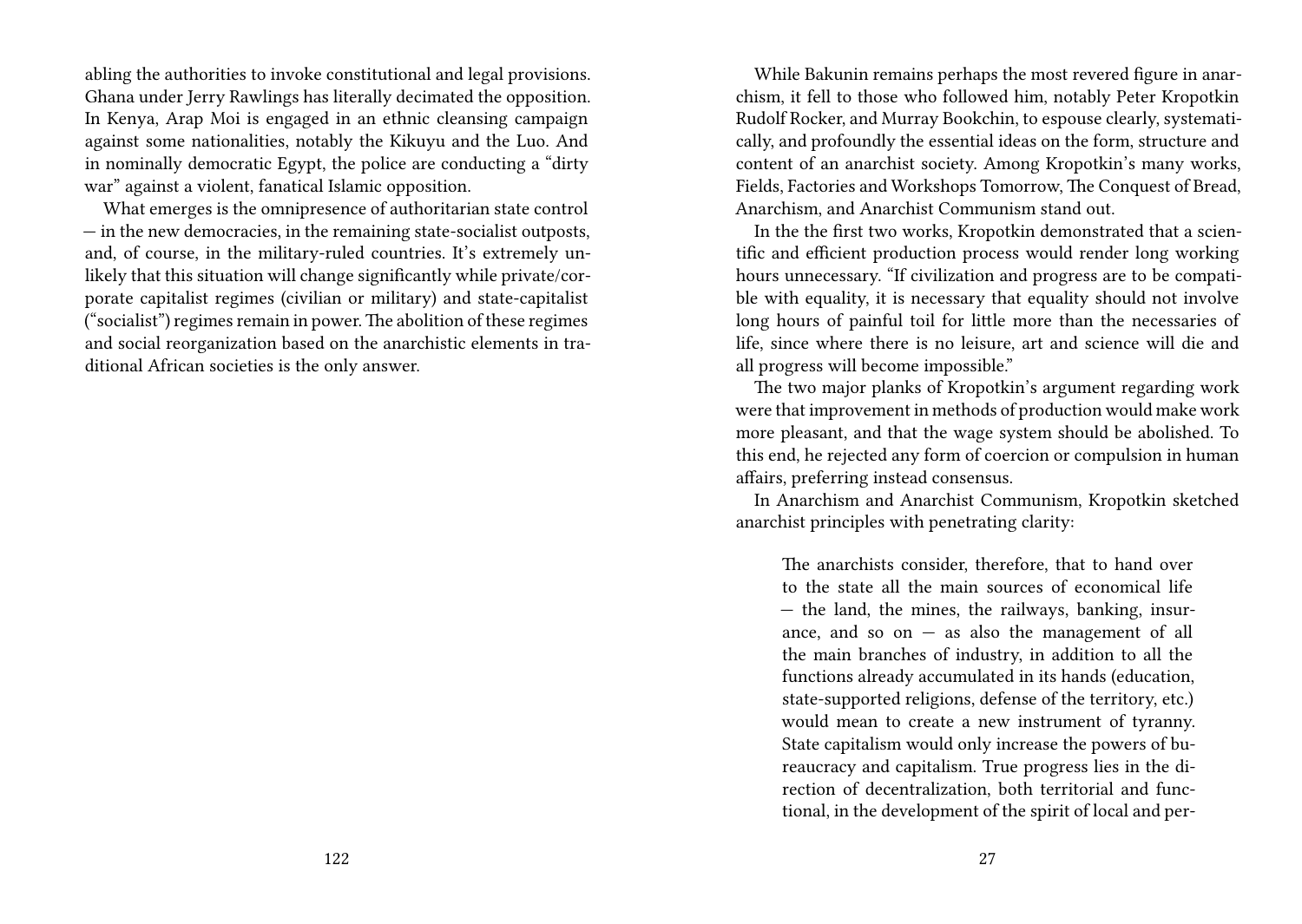sonal initiative, and of free federation from the simple to the compound, in lieu of the present hierarchy from the center to the periphery.<sup>33</sup>

He was contemptuous of the state system and recommended its comprehensive abolition.

For Kropotkin, the ideal society was one in which the functions of government are reduced to the barest minimum, where "the individual recovers his full liberty of initiative and action for satisfying, by means of free groups and federations — freely constituted — all the infinitely varied needs of the human being."<sup>34</sup>

Since Kropotkin's time, many other writers have made significant contributions to anarchist theory, especially to the important task of outlining the possible forms that an anarchist society might take. One of the most important of these writers was Rudolf Rocker, whose most important works are Anarchism and Anarcho-Syndicalism and Nationalism and Culture. Contemporarily, Murray Bookchin has produced many valuable works, such as Post-Scarcity Anarchism and Toward an Ecological Society, and Graham Purchase's recent Anarchism and Environmental Survival is also worthy of note. It is beyond the scope of this chapter, however, to consider in depth the many possible forms an anarchist society might take.

For our purposes, suffice it to say that the foundation of anarchist theory lies in the rejection of coercion. The flip side — let us say the positive side — of this rejection is the belief in human freedom and equality as the highest good. From these premises, anarchists necessarily reject government (organized coercion and violence) and capitalism (organized economic domination of the individual), and instead embrace voluntary association, voluntary cooperation, persuasion, education, and mutual aid.

<sup>33</sup> Kropotkin, Op. Cit., p. 9.

the military authorities promulgate decrees and edicts that override the regular courts, especially the notorious preventive detention Decree No. 2 that removes the jurisdiction of the courts over the indefinite detention of persons.

Those suffering long terms of confinement since 1991 include labor leaders, political activists, students, and politicians. These include four members of the Awareness League detained in 1992 and not released until March 1993. Nigeria's military rulers have since proscribed all labor unions, dissolved their leadership, and frozen their assets. The massive repression in Nigeria is matched only by the climate of insecurity that pervades the country because of the criminal activities of armed robbers, the desperately unemployed, and outright gangsters.

Similarly, in Libya hundreds of political prisoners, including prisoners of conscience, are held in detention centers for reasons and/or under conditions contrary to international human rights standards. A report compiled by Amnesty International (MDE 19/03/92) puts the number of political prisoners in Libya in 1992 at 554, an increase of 127 over the previous year's figure. Some of these prisoners have been held since 1974.

Like Nigeria, Libya has signed relevant international protocols on human rights, including the African Charter on Human and People's Rights. These prohibit torture and other cruel, inhuman, or degrading treatment. Unfortunately these accords have done little or nothing to curtail human rights abuses by this "Arab socialist" state. Zimbabwe is another "socialist" state with a poor record on human rights. Under Robert Mugabe's 17-year rule, state-sponsored harassment and intimidation of political opponents and the stifling of labor unions has been routine. And in Algeria the populace is held hostage in a virtual state of terror between an authoritarian military government and a murderous Islamic fundamentalist opposition.

The situation in the newly emerging "democracies" in Africa, namely Kenya, Ghana and the Ivory Coast, is not markedly different. Human rights violations in these places are systemic, thus en-

 $34$  Ibid., pp. 23 and 2.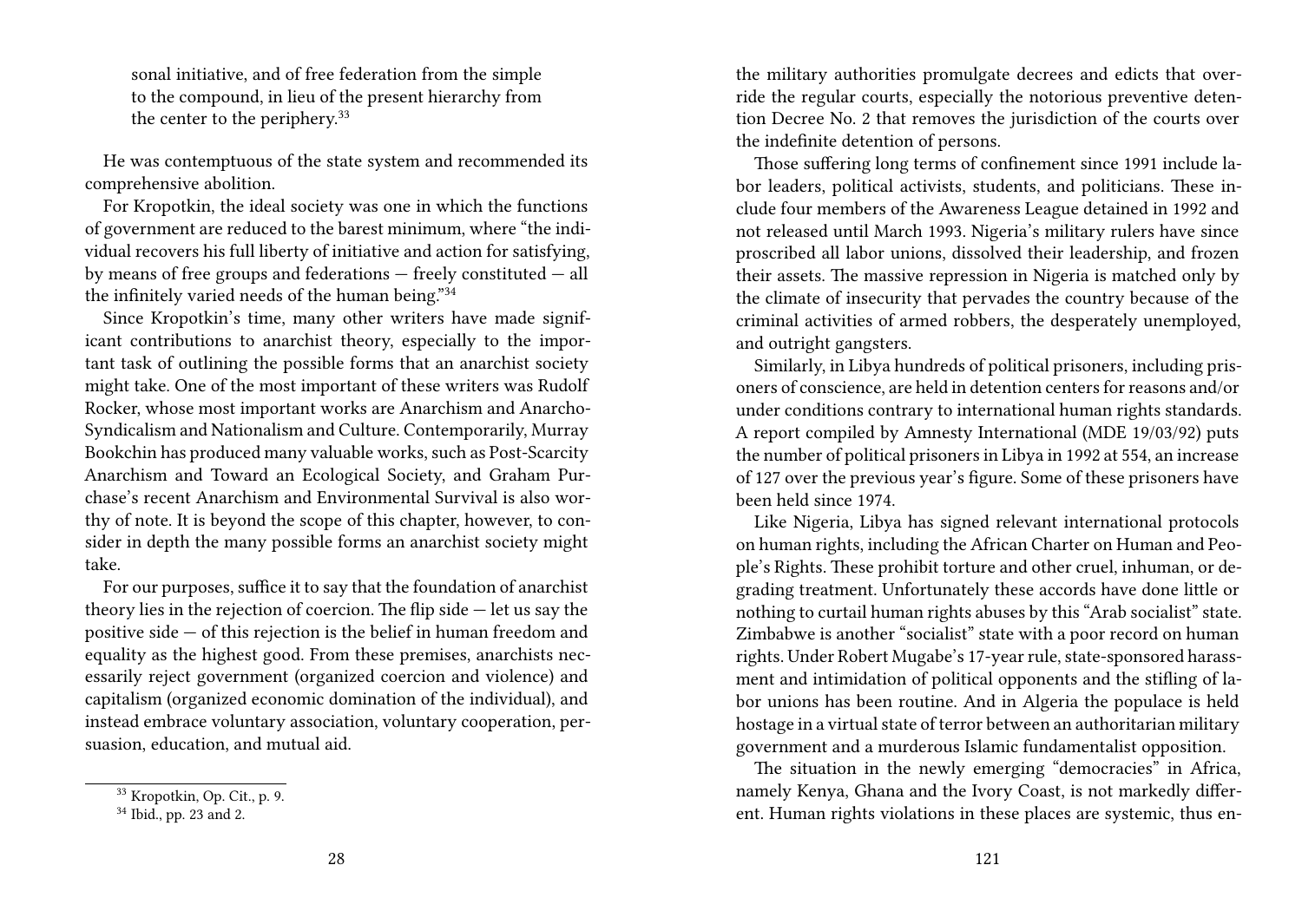fulfill the human aspirations for liberty, equality, and a humane standard of living. Throughout Africa, the enormous sociopolitical and economic tragedy that has been the continent's lot since its first contact with capitalism and the state system continues to deepen. It is against this background that we postulate an inevitable new social order which will entail the reorganization of social life on the basis of libertarian communism, the abolition of states and political parties, the disappearance of monopoly control of property, and the elimination of all forms of domination. This will be achieved through the establishment of economic communes and administrative organs run by African workers and peasants themselves in their workplaces, forming a system of free, voluntary councils which will not be subject to authoritarian control by any government or political party.

#### **The Human Rights Question**

The human rights records of African countries — be they military (Nigeria), "socialist" (Zimbabwe, Libya), or bourgeois democratic (Kenya, Ghana) — have never been worse than they are today. This is in spite of the bourgeois democratic current currently sweeping the continent. Usually, the facade of elections is the only significant feature of the transition from an authoritarian, one-party state dictatorship to a multi-party "democracy." Even the most minimal human rights agenda is almost always lost in the shuffle.

In Nigeria, for example, the number of political prisoners detained without trial in the past five years has risen significantly to over 1000 at any given time. Several detainees lose their lives daily in prisons and police dungeons nationwide, sometimes without any record of their arrests, detention, or deaths. The Nigerian government regularly closes or bans newspapers and other publications that it considers critical. Nothing, perhaps, better captures the Hobbesian state of Nigeria than the uncanny ease with which

Anarchists recognize that means determine ends, and thus the means that anarchists embrace (voluntary association, cooperation, mutual aid, etc.) must necessarily be congruent with their ends. In the long run, this strategy will bear good fruit  $-$  a free and equal society; but in the short term this means that quick fixes are unlikely.

Like similar radical doctrines, anarchism derives in the main from humankind's relentless — if slow and tortured — quest for freedom, as well as from the desire for complete development of individuals through the release of their own initiatives and creative energies. This quest, ever-recurring in human society, is nothing new.

What distinguishes anarchism, as Bertrand Russell pointed out, is that the close relation of the anarchist ideal to human suffering has led to the birth of powerful social movements. It is this that makes anarchism "dangerous to those who batten, consciously or unconsciously, upon the evils of our present order of society."

The similarities and differences between anarchism and related ideological schools such as marxist socialism, syndicalism, and guild socialism are outlined in the next chapter.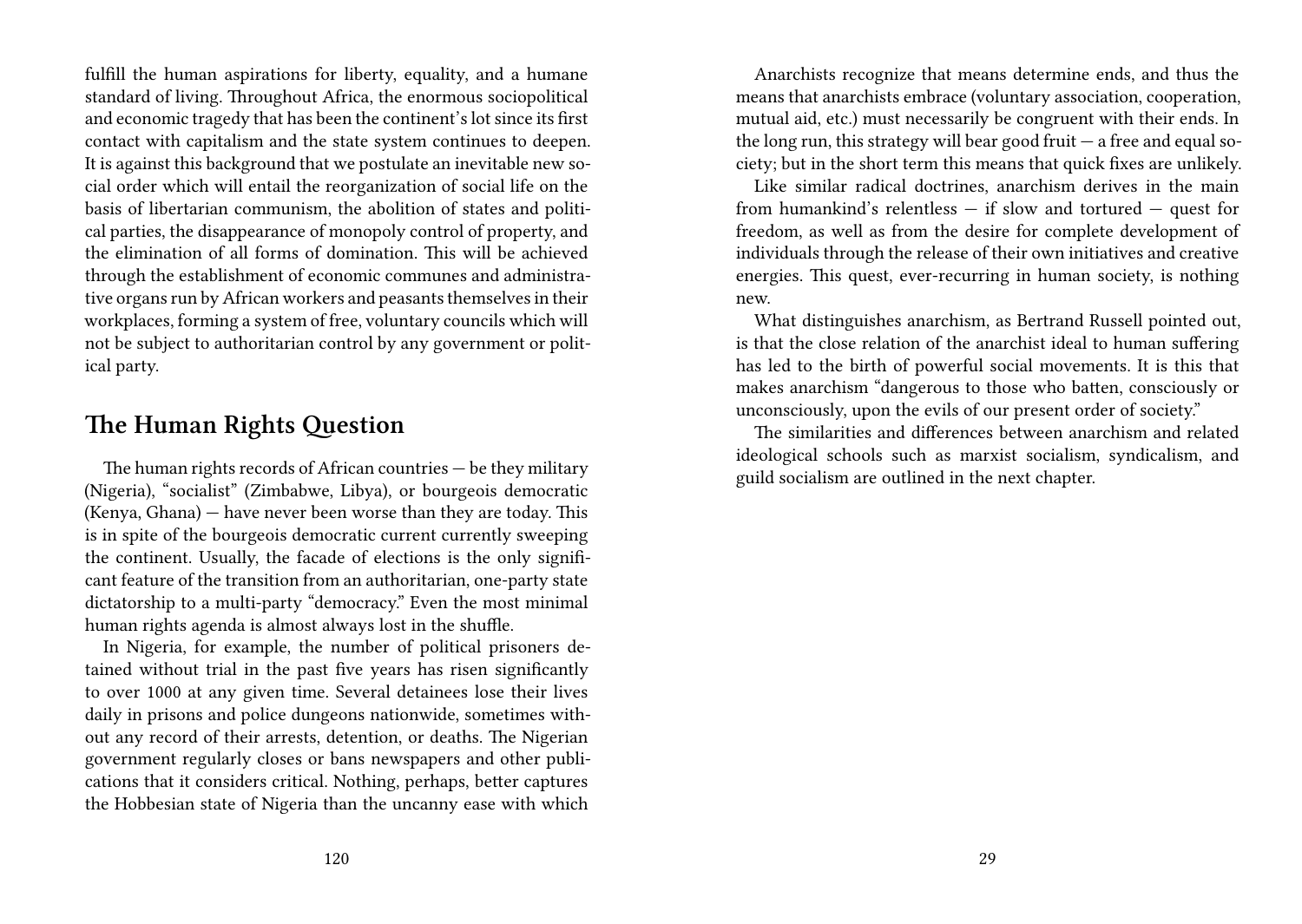# **Chapter 2: Anarchism In History**

The relationship between anarchism and related social movements — notably syndicalism, guild socialism, and marxist socialism (in its 57 varieties: leninism, stalinism, maoism, trotskyism, social democracy, etc., etc.) — remains as contentious today as it ever was, even though they all share the common goal of the abolition of capitalism and the radical reconstruction of society.

Marxist socialism, of course, derives from the revolutionary writings of Karl Marx, who was inspired by the depressing spectacle of working-class misery in 19th-century industrial England. Many, including Bertrand Russell, credit Marx with producing the first coherent body of socialist doctrine.<sup>1</sup> It had three main planks: first, the materialist concept of history; second, the theory of the concentration of capital; and third, class war.

According to Marx's materialistic interpretation of history, the substructure, that is, the socioeconomic formation, provides the axis around which other aspects of society revolve. The substructure invariably determines the superstructure, namely social and political systems, and laws and values. However, the economic structure is not wholly determining; the economic, social, and ideological structures are interdependent and interact with one another in various ways, and mutually influence each other.

The theory of concentration of capital correctly anticipated the worldwide emergence of monopolies and oligopolies, spurred by

capitalist model only because it was foisted on them as a condition for the granting of political independence; due to capitalism's failures, other African states opted for state "socialism," which likewise failed to deliver the goods. This leaves Africa with an alternative model of development that will confront the present crisis of hunger, poverty, and disease by ensuring that Africa's productive capacity no longer remains under the control of capitalist or governmental ruling classes.

Today, the military in Africa make no pretense of offering an alternative to capitalism or to state "socialism." If anything, most military men are well aware that they are very much part of the crisis facing the continent. Gone are the days when Eurocentric scholars painted the African military as an alternative agent of modernization or development. Today, African military regimes know that the magnitude of the crisis facing the continent is beyond the capacity of their much-vaunted organizational capabilities. It is finally becoming widely recognized that military intervention in African states is fundamentally reactionary, a temporary aberration that serves to roll back the gains of the poor in their struggle against ruling elites. The way this works is as follows:

Upon coming to power, the military imposes martial law in an attempt to hold together the disintegrating state structure. As the crisis continues unabated in spite of military repression and dictatorship, the military regime is forced to announce dates for elections and the return of the civilian ruling elite. In reality, this is a vicious circle: elections lead to a corrupt civilian government, followed by military intervention, followed by elections leading to a corrupt civilian government, and so on and so forth.

In sum, both civilian and military regimes in Africa represent a mere transitional phase in the march toward a society which will

<sup>1</sup> See Russell, B. Roads to Freedom. London: Unwin, 1977, p. 26. Russell, Op.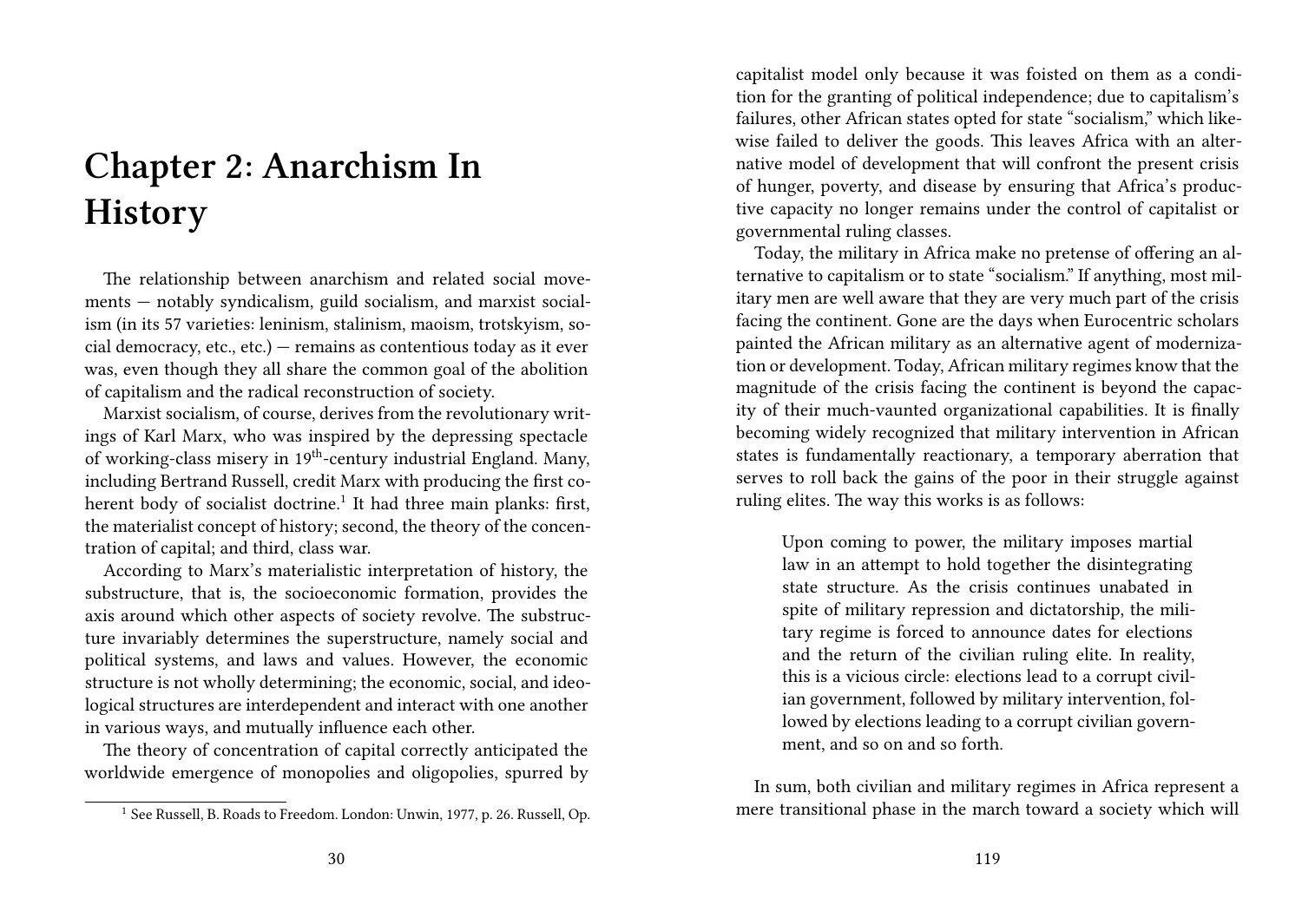dent Mattew Kerekou passed the political baton to Nicephore Soglo. Nigeria is the latest example in Africa where the government set up a constitutional convention to obviate the prospect of radical change.

Constitutional conventions normally prescribe electoralism as the way to alleviate a country's problems. But electoralism in Africa is merely a diversionary tactic used to mask the transfer of power from one group of exploiters to another. The fact that dictators in countries such as Congo, Ethiopia, Angola, Mozambique, and Malawi have lately installed multi-party electoralism is evidence that it leads to nothing really new. As elsewhere, electoralism in Africa does nothing to fundamentally change the status quo; it does nothing to abolish the system of privilege and class differentiation. It seems obvious that at this point electoralism carries no redemptive prospects for Africa. The success rates of the various "democratizing" political movements in Africa on such minimal programs as human rights and the rule of law are nothing to write home about.

The introduction of SAPs and constitutional conventions have coincided with the collapse of marxist-leninist socialism the world over. Africa has witnessed the collapse of communist dictatorships in Ethiopia, Benin, and Somalia; and socialist regimes in Zimbabwe, Mozambique, and Angola are tottering and have sought respite by opening their economies to foreign trade and investment, and by allowing "free market" forces to operate. The point is, however, that the collapse of so-called African socialism does not translate into a triumph of capitalism, because African capitalism itself is enmeshed in deep crisis. Rather, it is a vindication of the anarchist critique of both private/corporate capitalism and of state capitalism masquerading as socialism.

The current crisis in Africa thus affords anarchism an historic opportunity to take firm root on the African continent. In reality, post-colonial Africa has always been in ideological flux, but this flux has increased with the collapse of marxism. The majority of post-colonial African states have traditionally tended towards the

the profit motive and including the export of capital, and culminating in the division of the world into a handful of usurer states and a multitude of debtor states.

Based on the foregoing, Marx conceived capitalists ("the bourgeoisie") and wage earners ("the proletariat") as being in perpetual conflict due to irreconcilably opposed economic interests. "The two classes, since they have antagonistic interests, are forced into a class-war which generates within the capitalist regime internal forces of disruption."<sup>2</sup>

As The Communist Manifesto<sup>3</sup> proclaims: "The history of all hitherto existing society is the history of class struggles." A resolution of the class war is possible only with the abolition of private ownership of the means of production, it says. Marx was to elaborate on these doctrines in detail in Das Capital, an immensely rigorous and technical critique of capitalism, as well as in a succession of brutally provocative works on capitalist production, distribution and exchange, and social relations.

Anarchism is, essentially, an outgrowth of the socialist movement. We believe that the historical connection between the world views of marxism and anarchism is as important as their marked differences. It is important, therefore, to return to the uneasy relationship that existed between Marx and Bakunin, and ultimately the convulsions within the first International Workingmen's Association.

Marx and Bakunin, by all accounts, did not get along well. Bakunin acknowledged Marx's genius and revolutionary zeal;<sup>4</sup> but at the same time he was quick to point out Marx's arrogance, egotism, and (German) nationalism. The following account is provided by Bakunin himself: "I respected him much for his learning and his

Cit., pp. 65 and 66.

<sup>2</sup> Ibid., p. 29.

<sup>3</sup> Quoted in Russell, p. 30.

<sup>4</sup> For example, by 1869 he had begun a Russian translation of Das Capital, a book whose economic doctrine he enthusiastically supported.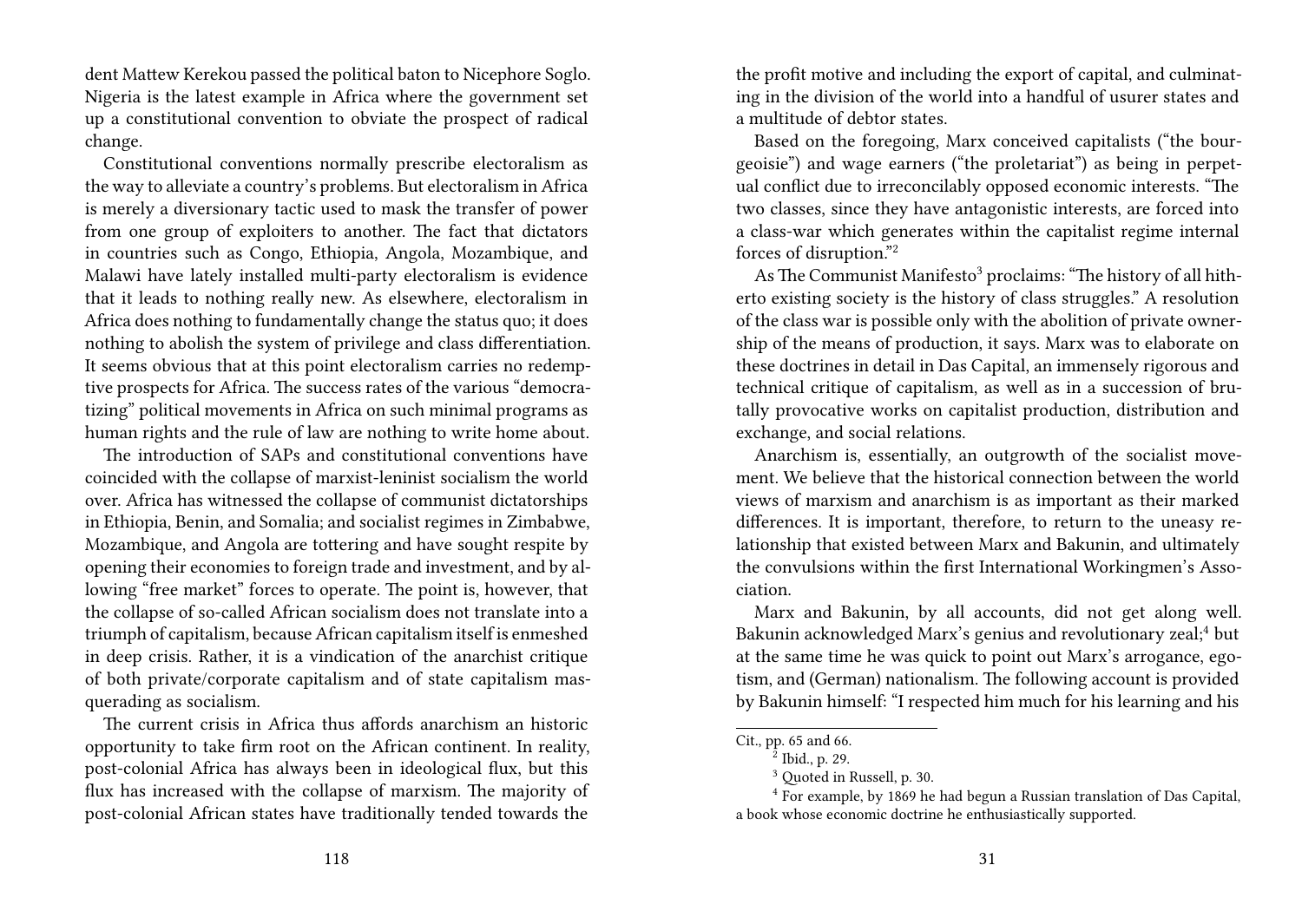passionate and serious devotion (always mixed, however, with personal vanity) to the cause of the proletariat, and I sought eagerly his conversation, which was always instructive and clever, when it was not inspired by paltry hate, which, alas! happened only too often. But there was never any frank intimacy between us. Our temperaments would not suffer it. He called me a sentimental idealist, and he was right; I called him a vain man, perfidious and crafty, and I also was right."<sup>5</sup>

This air of mutual antagonism persisted and permeated all facets of their relationship. It was profoundly evident in their involvement in the activities of the International Workingmen's Association after its founding in London in 1864. The First International had been founded largely by Marx as a platform for all workers and activists of socialist persuasion. The ideas of the First International "spread with remarkable rapidity in many countries and soon became a great power for the propagation of socialist ideas."<sup>6</sup>

Bakunin was not initially enthusiastic about the International, but that soon changed. While living in Italy in 1864, he founded the Alliance of Socialist Revolutionaries; and in 1869, in Switzerland, he co-founded the International Alliance of Socialist Democracy. The latter group applied to join the International, but its application was turned down because "branches must be local, and could not be international."<sup>7</sup> Members of the Alliance were subsequently admitted in sections after it had disbanded as a separate body in July 1869.

At the Fourth Congress of the International in Basel in September 1869, a major rift emerged between Marx and his followers on the one hand, and Bakunin and his followers on the other. Bakunin states that, "It was fundamentally a difference on the question as to the role of the state in the socialist programme. The Marxian view was essentially that the state must be used to bring about and con-

3) budget cuts, with sharply reduced public expenditures; 4) a wage freeze; and 5) sharp reduction or elimination of import and price subsidies.

Chinweizu argues that the IMF medicine administered to cure a country's liquidity headache almost always worsens the illness. This is mainly because the IMF "treatment" is designed to help countries with strong industrial bases — countries that can overcome liquidity problems through more competitive pricing of their industrial goods. But for African countries, with weak or nonexistent industrial manufacturing bases, the IMF solution does nothing but stimulate more raw material exports at low prices into a weak world commodity market.

Nevertheless, African governments have had no alternative to bankruptcy other than to borrow from the World Bank and IMF and to introduce the harsh austerity measures they demand. Ethiopia, for example, introduced austerity measures in 1985 while Menghistu drained the national treasury on military expenditures; and Nigeria first introduced full-blown austerity measures in 1981 under the corrupt Shagari regime, and then again in 1986 through the World Bank/IMF Structural Adjustment Program.

The imposition of austerity measures has had far-reaching consequences in many African countries. Rather than ameliorate economic problems, these "adjustment" policies exacerbate them. Rising unemployment, inflation, a soaring cost of living, and other worsening social conditions give lie to the assumptions of SAP. Its social consequences alone are a strong goad to a revolutionary consciousness among Africa's working class; but with the potential radicalization of this sector of African society comes the prospect of the return of military governments to protect the privilege of both foreign and local elites.

Apart from the prospect of military intervention, some African regimes have introduced constitutional conventions as a means of sabotaging the burgeoning of radical consciousness. Such a convention was employed with telling effect in Benin, where Presi-

<sup>5</sup> Quoted in Russell, p. 48.

<sup>6</sup> Ibid., p. 51.

<sup>7</sup> Ibid.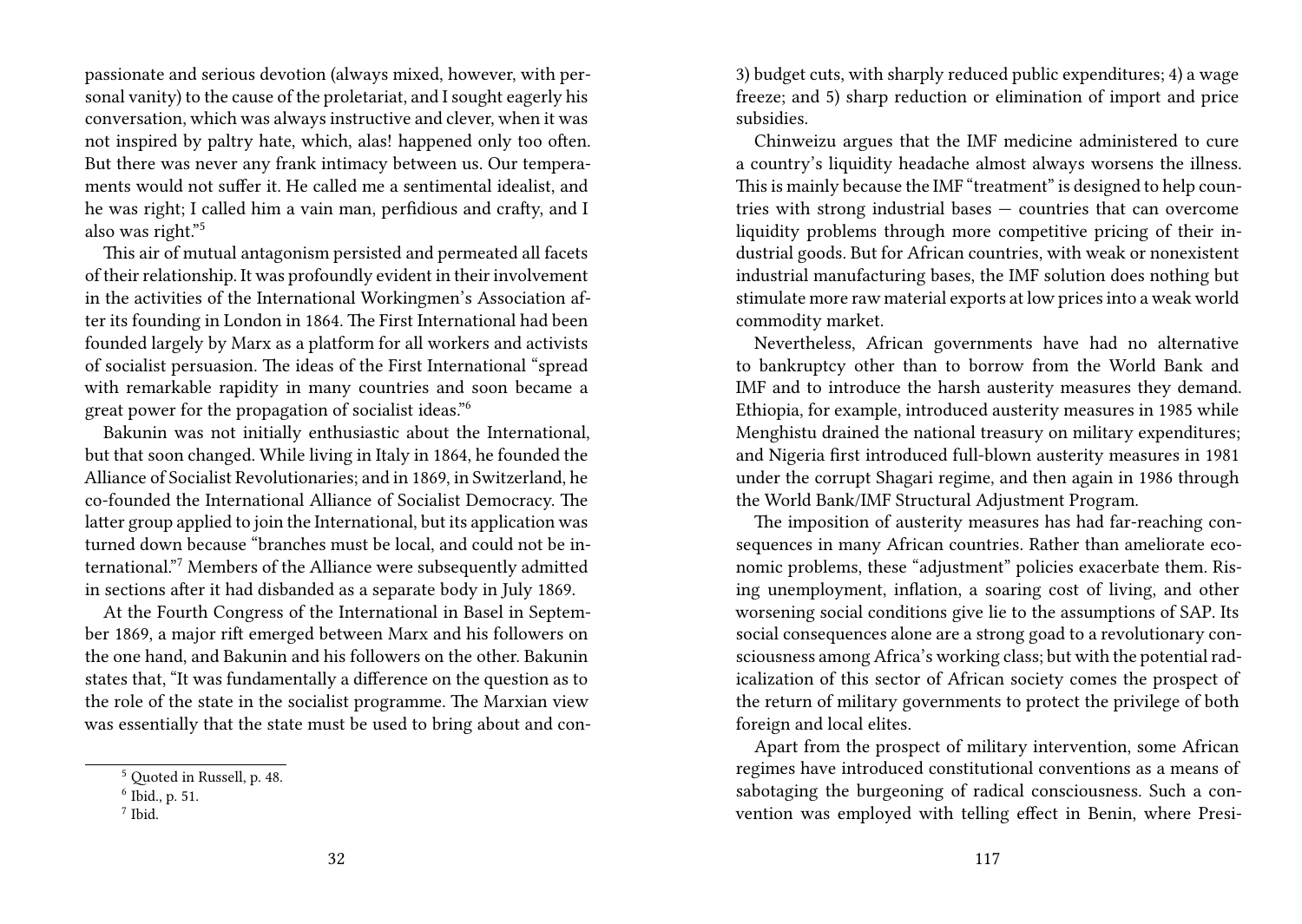The net impact of all this is a rejection of government and the political process by Africa's poor majority, and the intensification of revolutionary pressures around the continent.

## **Structural Adjustment, Electoralism and Africa's Future**

The introduction of the International Monetary Fund's (IMF's) Structural Adjustment Program (SAP) in the mid-1980s was a clear signal, if any were needed, that post-independence African regimes have not severed the bonds of imperialism. Despite the fact of political independence, African states are still closely tied to international capitalism.

Foreign control of African economic policies is facilitated by the massive indebtedness of African regimes to American and European governments and financial institutions. As Ablaye Diagne, a lecturer in economics at the University of Senegal, has stated, "the debt is one of the mechanisms through which the African countries have again fallen under the yoke of the most ferocious imperialist exploitation."<sup>27</sup> Diagne identifies some of the causes of this massive indebtedness as: 1) the way in which African countries are integrated into the international capitalist division of labor; 2) the economic policies followed within that framework; 3) in particular, the forms of indebtedness and the use of resources borrowed from abroad; 4) the armaments race, into which Africa has been plunged by imperialism; and 5) debt rescheduling policies.

Because of the economic crises facing them, many African governments have had no choice but to borrow from financial institutions such as the World Bank and IMF. A standard IMF package often involves, among other things, the following "conditionalities": 1) devaluation of currency; 2) tight monetary and fiscal constraints;

solidate socialism; the views of the Bakuninists (at this period beginning to be called anarchists) was that the state must be abolished, and that it could never under any circumstances be used to attain either socialism or any form of social justice for the workers."<sup>8</sup>

The Basel Congress, Bertrand Russell stated in a related account, gave birth to two strong currents within the International. "The Germans and English followed Marx in his belief in the state as it was to become after the abolition of private property; they followed him also in his desire to found labour parties in the various countries, and to utilise the machinery of democracy for the election of representatives of labour to parliaments. On the other hand, the Latin nations in the main followed Bakunin in opposing the state and disbelieving in the machinery of representative government."<sup>9</sup>

Dissension between these two camps deepened in intensity and scope both within the International and outside it. This culminated in the expulsion of Bakunin from the International at its General Congress in Amsterdam in 1872. There Bakunin had made a case for the International to be made a loose association of fully autonomous, national groups devoted only to the economic struggle as opposed to Marx's well known preference for a centralized political movement and all that goes with such a movement.

In the end, the International broke up, leaving in its wake two feuding factions embodying the fundamental differences between anarchism and marxist socialism — namely, total rejection of the state system by the former, and its embrace by the latter.

Engels had, in fact, advocated "a very strong government" within the overall framework of proletarian dictatorship to replace the capitalist state. Lucraft, a member of the General Council of the Basel Congress, had advanced the idea that all land in a country should become the property of the state, and that the cultivation of the

<sup>27</sup> Cited in Levine, Op. Cit., p. 65.

<sup>8</sup> Bakunin, M. Marxism, Freedom and the State. London: Freedom Press, 1984, pp. 11 and 12.

<sup>9</sup> Russell, Op. Cit., p. 52.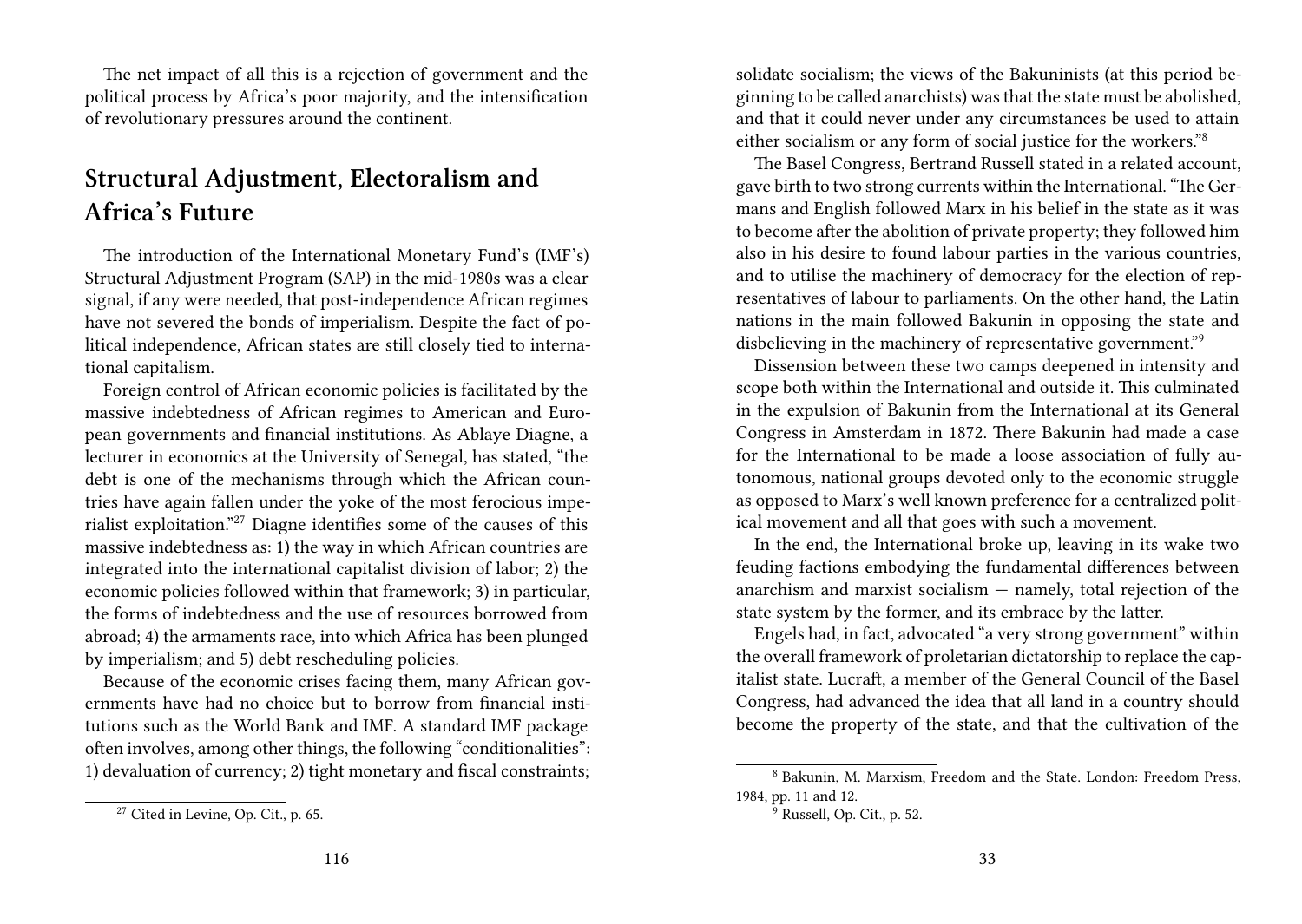land should be directed and administered by state officials, "which will only be possible in a democratic and socialist state, which the people will have to watch carefully over the good administration of the national land by the state."<sup>10</sup> Similarly, the German Social Democratic Labor Party, founded under the auspices of Marx, Bebel and Liebknecht, stated in its blueprint that the acquisition of political power was the preliminary condition for the economic emancipation of the proletariat. The state system was in this sense transitional, pending its withering away in the long term with the full accomplishment of the socialist revolution. At that point, all class differences and antagonisms would be eliminated, resulting in, as Engels put it, the "abolition of the state as a state." For marxist socialism, therefore, the withering away of the state constitutes an end in itself. Assuming that this were logical and feasible, it would still amount, in the transitional period, to fighting old tyrannies with new ones.

As Bakunin put it, "The Marxians think that, just as in the 18<sup>th</sup> century, the bourgeoisie dethroned the nobility to take its place and to absorb it slowly into its own body, sharing with it the domination and exploitation of the toilers in towns as well as in the country, so that the proletariat of the towns is called on today to dethrone the bourgeoisie, to absorb it, and to share with it the domination and exploitation of the proletariat of the countryside;…"<sup>11</sup> In other words, the marxists advocated not the abolition of coercive state power, but merely the substitution of a new dominator class for the old one at the helm of the state.

This mistake leads to others, such as advocacy of political parties and, in some varieties of marxism, participation in electoral politics as the primary means of attaining socialism. In his address to the General Congress of the International in Amsterdam in 1872, Marx stated: "We know that the institutions, customs and traditions of

Is there any causal relationship between the two variables — political corruption and socioeconomic instability — in African states? Joseph Nye, in his article, "Corruption and Political Development: A Cost-Benefit Analysis," argues that, so far as corruption destroys the legitimacy of political structures, it contributes to instability and quite probably leads to national disintegration. In many African states, "corruption contribute[d] to the aura of disillusion that preceded coups and made it impossible for the regimes to find popular (or elite) support when the chips [were] down."<sup>25</sup>

Nye notes that "one of the most important functions of government is to provide goods and services to qualified recipients on a regular, predictable basis."<sup>26</sup> According to him, there are two problems in the allocation of goods and services through politically corrupt relationships. First, they tend to be selectively allocated, not on the basis of need or utility, but on the basis of personal ties; second, that such allocation tends to be "unreliable because the goods themselves are closely tied to the political fortunes and positions of the distributor [or] office holder." Individuals or groups who do not find themselves in any of the distributive networks get left out altogether, or, at best, are marginalized.

Against this background, one can see that in corrupt capitalist/ statist political systems, the distribution of political goods and services both creates social inequalities and exacerbates those that already exist. In Africa, the gap between the haves and the have-nots has continued to widen since independence, with the lot of both majority and minority ethnic groups deteriorating. It's little wonder that both groups have become alienated and cynical. For example, Nkrumah's "Dawn Broadcast" was privately derided by his colleagues and critics, and was received with cynicism by the public, because the corruption of the regime was by then too patent to be concealed.

<sup>10</sup> Bakunin, Op. Cit., p. 39.

<sup>11</sup> Ibid., p. 47.

 $25$  Nye, J. "Corruption and Political Development," in Levine, Op. Cit., p. 65.  $26$  Ibid.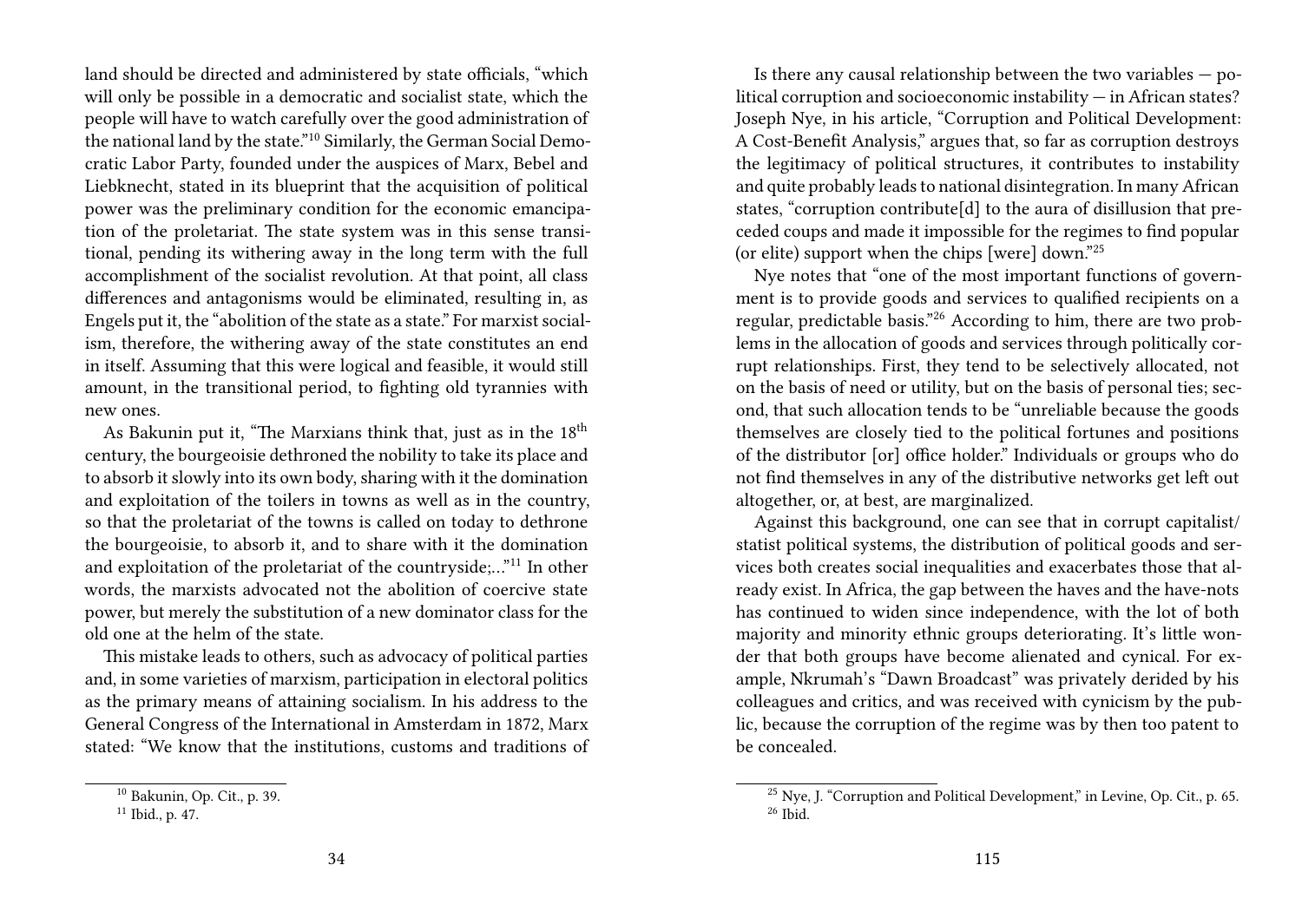produced a constitution which ushered in the civilian government of Alhaji Shehu Shagari.

Like previous Nigerian civilian and military governments, Shehu Shagari's regime was a showpiece of corruption. Ill-conceived bills slid their way through the national legislature lubricated by bribes. Under Obosanjo and then Shagari, the Nigerian government lost millions of dollars to fraud; an example under Shagari was a \$20 million (Nigerian dollars) fraud loss by the Federal Housing Corporation.<sup>23</sup> Another instance was the sale of 4,000 bags of rice to ruling party bigwigs at \$6.00 per bag. They then resold the rice for between \$60 and \$90 per bag. An aggrieved permanent secretary in the upper chamber of parliament mentioned senior public functionaries — past and present — as some of the beneficiaries. He alleged that import licenses were given to 121 persons for 255,350 tons of rice, and that President Shagari took 200,000 tons for himself.<sup>24</sup>

A year after the multistory Republic Building in Lagos went up in flames, the Audit Division of the Federal Capital Territory was similarly razed. The incident was connected with a \$15 million (Nigerian) fraud involving department payment vouchers. Another example of fraud was that reported in late 1982, in which five top officials of the Nigerian External Telecommunications Company were arrested for a \$53 million fraud. These incidents are only the tip of the iceberg in the corruption that engulfed the Shagari regime shortly before the military coup on December 31, 1983.

Corruption and theft of public funds by public officials have since become a way of life in Nigeria, as every regime struggles to "better" the record of its predecessor in office. This reached its apex under dictator General Ibrahim Babangida who, along with his aides, salted away billions in overseas bank accounts. General Abacha, the man who succeeded him, is no less corrupt.

separate countries have to be taken into account; and we do not deny that there are countries like America and Britain… in which workers can achieve their goal by peaceful means."<sup>12</sup> By "peaceful means," of course, Marx meant electoralism and parliamentary action — simply put, political struggle which precludes tampering with the state system.

Even though both anarchism and marxist socialism have advocated the international solidarity of workers in all trades and in all countries in their economic struggle against the powers of capital, the issue of the state has constituted a major wedge between them. Says Bakunin:

It is in the real organization of this solidarity, by the spontaneous organization of the working masses and by the absolutely free federation, powerful in proportion as it will be free, of the working masses of all languages and nations, and not in their unification by decrees and under the rod of any government whatever, that there resides the real and living unity of the International… We do not understand that anyone could speak of international solidarity when they want to keep states… the state by its very nature being a rupture of this solidarity… State means domination and all domination presupposes the subjection of the masses, and consequently their exploitation to the profit of some minority or other.<sup>13</sup>

He adds in another passage:

The Marxists… console themselves with the idea that [their] rule will be temporary. They say that the only care and objective will be to educate and elevate the

<sup>23</sup> Nigerian Department of Information, Printing Division, Lagos (Audit Report, 1982).

<sup>24</sup> Sunday Concord Newspaper, October 9, 1983, p. 1.

<sup>12</sup> Ibid., p. 43.

<sup>13</sup> Ibid., p. 32.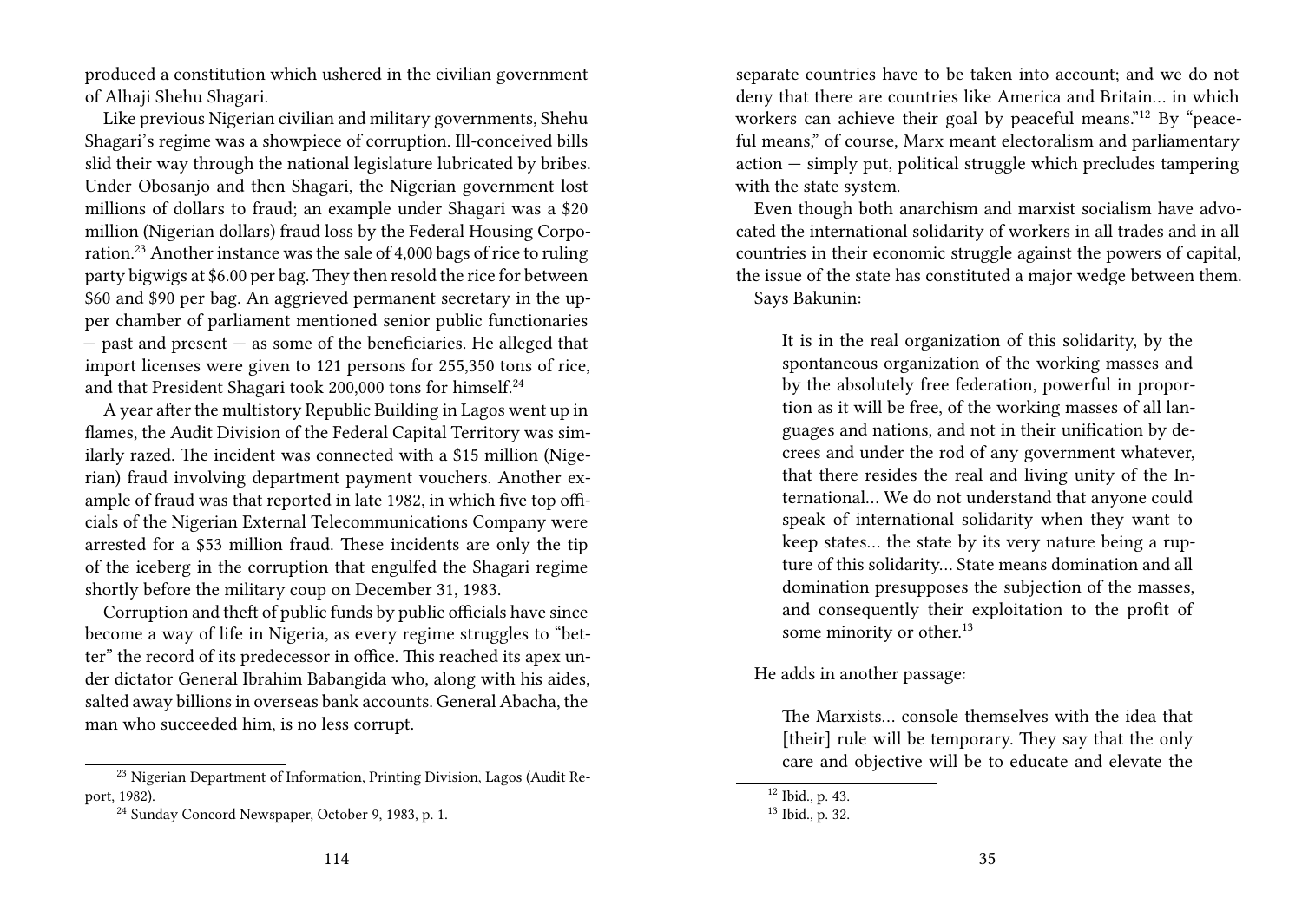people economically and politically to such a degree that such a government will soon become unnecessary, and the State, after losing its political or coercive character, will automatically develop into a completely free organization of economic interests and communities.

There is a flagrant contradiction in this theory. If their state would really be of the people, why eliminate it?… Every state, not excepting their People's State, is a yoke, on the one hand giving rise to despotism and on the other to slavery. They say that such a yokedictatorship is a transitional step towards achieving full freedom for the people: anarchism or freedom is the aim, while state and dictatorship is the means, and so, in order to free the masses of the people, they have first to be enslaved!

Upon this contradiction our polemic has come to a halt. They insist that only dictatorship (of course their own) can create freedom for the people. We reply that all dictatorship has no objective other than self-perpetuation, and that slavery is all it can generate and instill in the people who suffer it. Freedom can be created only by freedom<sup>14</sup>

As Bakunin foresaw, retention of the state system under socialism would lead to a barrack regime. Here the workers, peasants and the people as a whole "would wake, sleep, work and live to the beat of the drum; for the clever and the learned a privilege of governing."<sup>15</sup> Even if such a regime were democratically elected, it could still easily be a despotism. Bertrand Russell explains: "It is undeniable that the rule of a majority may be almost as hostile to freedom

branches throughout the country, set up a variety of auxiliary organizations, and began to move its people into key positions in various government agencies. Levine cites as an example what happened when the party managed to gain control of the Cocoa Purchasing Company (CPC), formed in 1952 as an agency of the Cocoa Marketing Board. A 1956 investigation of the CPC revealed that the CPP had used the CPC's control of agricultural loans, bulk purchasing, and transportation to enrich party coffers, to coerce farmers into joining the party, and to control petty commerce that was dependent on cocoa. By 1961, accusations of corruption among the party leadership had grown too loud to ignore, but even Nkrumah's much-celebrated "Dawn Broadcast" of April 8, 1961 — in which he denounced official corruption and self-seeking — did not break the cult of corruption that had gripped the party and the state bureaucracies. Ocran charges that corruption had become institutionalized in high places and among Nkrumah's minsters and followers in the CPP.<sup>22</sup> He mentions a report of the commission of inquiry into the affairs of the National Development Company which found that it was "established ostensibly to finance the CPP, but that it later became a clearing house for bribes paid to the party or to Nkrumah personally." Ocran concludes that "Ghanaians both inside or outside the party were having a field day chopping Ghana small, without any let or hindrance whatsoever."

The above occurred under the "socialist" government of Kwame Nkrumah, at the time considered the beacon of hope for the decolonizing countries in Africa. In Nigeria, shortly after independence on October 1, 1960, the young state came perilously close, first to collapse, then to constitutional chaos and a bloody civil war. The upshot was a rapid succession of civilian and military regimes. In the late 1970s under General Olusegun Obasanjo, a constituent assembly was set up to write a constitution for the country. In 1979 it

<sup>14</sup> Quoted in Dolgoff, S. (ed.) Bakunin on Anarchy. New York: Alfred A. Knopf, 1971, pp. 331–332.

<sup>15</sup> Bakunin, Op. Cit., p. 16.

<sup>22</sup> Ocran, A. Politics of the Sword. London: Rex Collings, 1977, p. 45.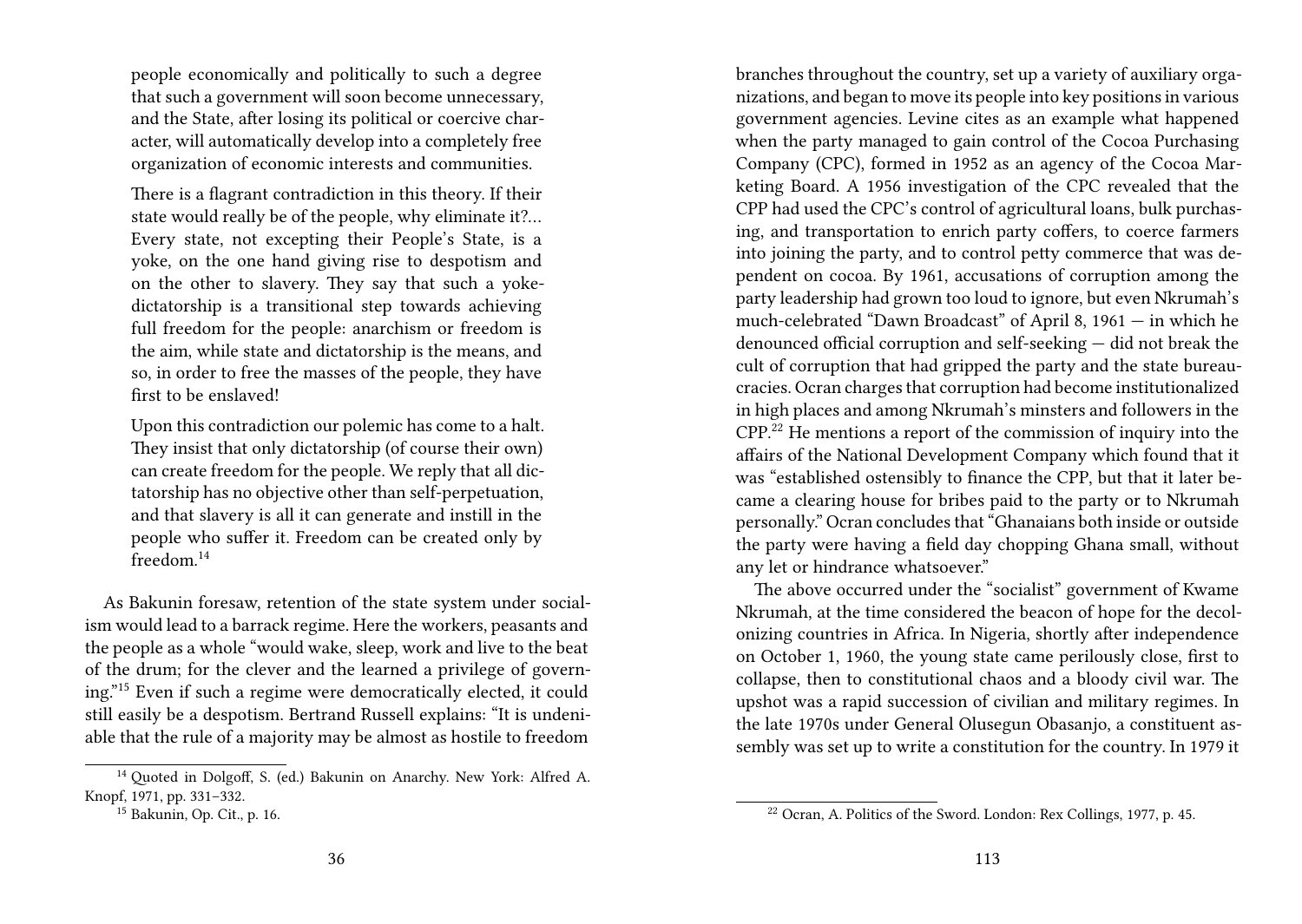synonymous with, the state system. The existence of the state and the manipulation of the structures and institutions of the state by the ruling elite for the (mis)allocation and (mal)distribution of public goods and services inevitably leads to corrupt practices. Levine defines political corruption as the "unsanctioned, unscheduled use of public political resources and/or goods for private, that is, nonpublic, ends."<sup>20</sup> In Africa, the coup d'etat is often preceded by the instability generated by political corruption.

In Ghana, the populist Convention Peoples Party (CPP) government of Kwame Nkrumah was more or less a conglomeration of divergent interest groups, some of which were more concerned than others with the plunder and expropriation of national wealth. To this end, it is pertinent, as Professor Card points out, to distinguish between the CPP leadership and the CPP membership in order to discern what Card terms the "class" basis of the party.<sup>21</sup> The tendency to see the CPP throughout its 15 years as an undivided entity has blurred this distinction.

As Card points out, many members of the CPP leadership began their careers as independent radicals "with little or nothing to lose, in the Fanonist sense." However, over the years, many of the early CPP leaders gained access to wealth and power via the state, "and differences in purely personal interests began to be reflected in differences over policy matters related to the extent and pace of Ghanaian socialism." By 1960, when inner party purges of the old leadership began in earnest, some of the formerly "radical" leaders had become wealthy men, whose prosperity was "linked to the state and foreign capital."

The political corruption of the CPP began in the 1950s, when the party began to consolidate its hold over the population and over the centers of economic and political power. It organized party

as the rule of a minority: the divine right of majorities is a dogma as little possessed of absolute truth as any other. A strong democratic state may easily be led into oppression of its best citizens, namely those whose independence of mind would make them a force for progress."<sup>16</sup>

Unfortunately, Bakunin's predictions about marxist socialism have proven to be uncannily accurate. Even some marxists have acknowledged this. One such acknowledgement came from Burton Hall in the Winter 1968 issue of New Politics:

… it is most uncomfortable for a devout socialist to look over the argument exchanged between Marx and Bakunin and reflect that maybe it was Bakunin who was right all the time… not only because of the accuracy of his predictions as to what socialism would look like, if it were ever to come into existence, but even more to the point, because the reasoning on which he based these predictions, reinforced by the historical evidence of the past half-century, seems almost unanswerably persuasive.<sup>17</sup>

But having said that, it's still worthwhile to elucidate the parallels between anarchism and marxism. Conor McLoughlin outlines some of them: "Both systems were founded on the idea of historical materialism, both accepted the class struggle, both were socialist in the sense of being opposed to private property in the means of production. They differed in that Bakuninism refused to accept the state under any circumstances whatever, that it rejected politics or parliamentary action, and that it was founded on the principle of liberty as against that of authority."<sup>18</sup> McLoughlin concludes: "One

<sup>20</sup> Levine, V.T. Political Corruption: The Ghana Case. Palo Alto, California: Stanford University Press, 1975, p. 65.

<sup>&</sup>lt;sup>21</sup> Card, E. "The Political Economy of Ghana," in Harris, R., ed., The Political Economy of Africa. New York: Praeger, 1969, p. 182.

<sup>16</sup> Russell, Op. Cit., p. 57.

<sup>17</sup> Quoted in Dolgoff, Op. Cit., p. 323.

<sup>18</sup> McLoughlin, C. "Anarchism and Marxism," Workers Solidarity Magazine, Issue #39, 1993.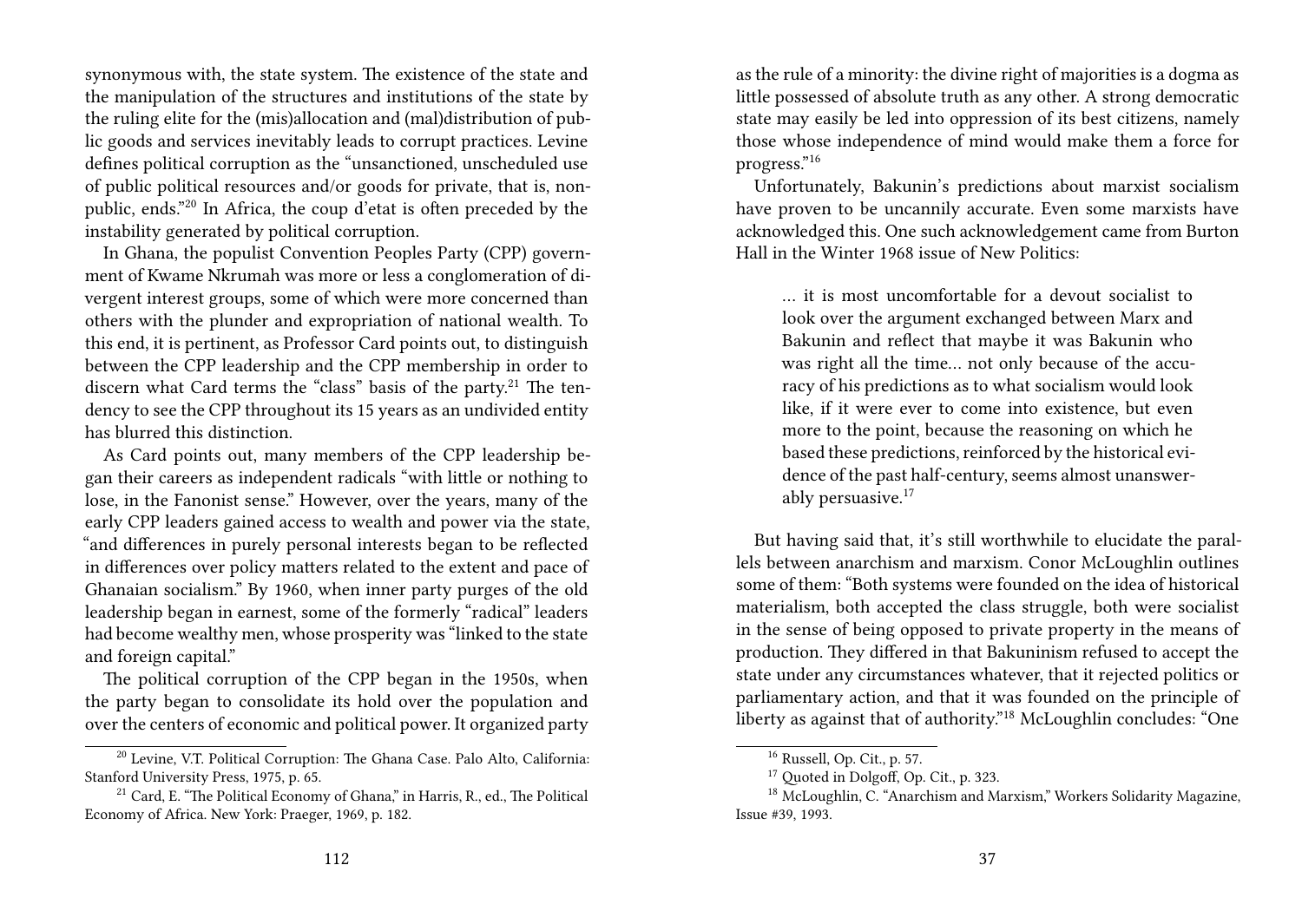can accept a materialist method of analysis and Marx's critique of capitalism without accepting the politics of Marx and Engels.

As well, marxism does not reject the anarchist program completely. Both anarchism and marxism champion the aspirations of the wage earner and seek the abolition of the wage system. Marxism, however, quarrels with the seeming impatience of anarchism as well as its willingness to ignore the "scientific" law of evolution which supposedly determines the orderly march of history. Both systems are nevertheless impelled by a common and genuine desire to extinguish the evils of capitalism through the abolition of wage labor, the ways and means of commodity exchange, and, most of all, the needless misery, inequality, and exploitation characterizing the relationship between the have-nots and the owners of capital.

There are similar striking parallels between anarchism, guild socialism, and syndicalism. An outlining of the latter two theories is thus necessary at this juncture.

Guild socialism, made popular through the writings of S.G. Hobson and G.D.H. Cole, strives toward autonomy in industry and a drastic curtailment in the powers of the state, but not its abolition. Put differently, for the workers' guild, the goal is not merely to secure better work conditions, but to achieve socialism through the control of industry. Each factory is to be free to manage its own affairs, including control of production through the supervision of managers elected directly by the workers. "The state would own the means of production as a trustee for the community: the Guilds would manage them, also as trustees for the community, and would pay to the state a single tax or rent. Any Guild that chose to set its own interests above those of the community would be violating its trust, and would have to bow to the judgement of a tribunal equally representing the whole body of producers and the whole body of consumers."<sup>19</sup>

turns, and the corruption and decadence of the political leadership. They succeed in turning the moral outrage of the people to their own advantage and justify their seizure of power by pointing to the corruption and inefficiency of the politicians. Kenneth Grundy states that, under the initial euphoric state of affairs that attends most military interventions, the military succeed in raising the expectations of the masses over and above their ability to deliver.<sup>18</sup> This strategy, of course, produces a time bomb.

In the long run, military regimes appear even less capable of winning popular support than the civilian regimes that they replace. Because of the time bomb of impossible-to-meet rising expectations, the military are ultimately forced either to resort to repressive measures and risk a counter coup or to relinquish power to a new set of civilians. Because of the reluctance of military regimes to give up power, this often sets in motion a vicious cycle of coups and counter coups, and helps "to bring into clearer focus the social and political crisis of neo-colonial society."<sup>19</sup> According to Harris, this crisis stems from the fact that "the small local bourgeoisie (including its military component) have neither the economic power nor the support of other social strata to stabilize their position of domination and privilege." Consequently, they are forced to rely on repressive measures. This "advances both the critical consciousness of the subordinate classes and the polarization of African society."

# **Political Corruption and Social Instability: Case Studies of Ghana and Nigeria**

Because of its role in creating instability in African states, political (official) corruption is directly associated with, and almost

<sup>19</sup> Appadorai, A. The Substance of Politics. London: Oxford University Press, 1978, p. 124.

<sup>&</sup>lt;sup>18</sup> Grundy, K.W. "The Negative Image of Africa's Military," Review of Politics, Vol. 30, 1968.

 $19$  Ibid.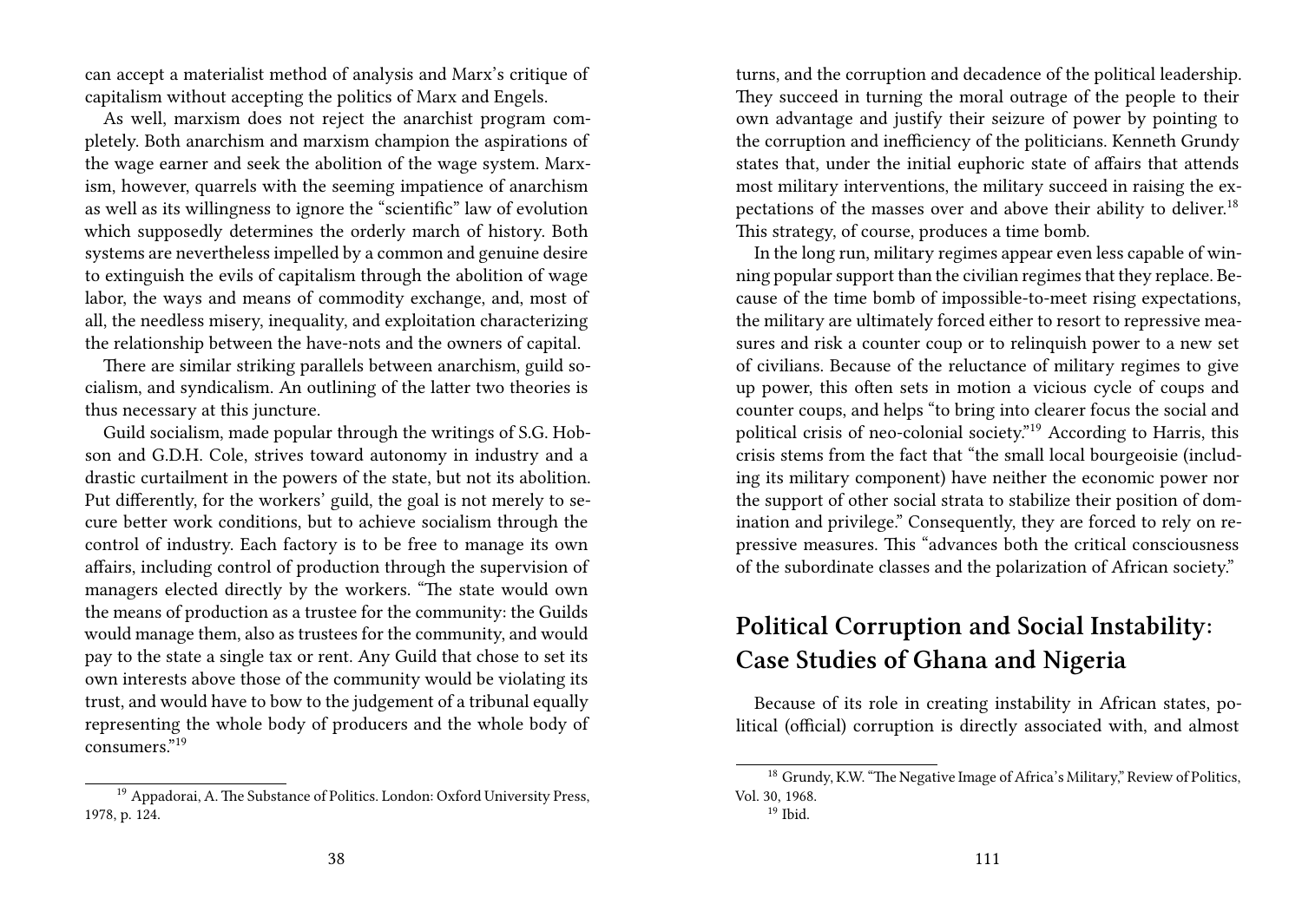mer metropolitan country practices indirect government, both by the bourgeoisie that it upholds and also by the national army…"<sup>15</sup>

Harris and Murray have also analyzed how the grave economic problems of post-independence African regimes have caused the decline of populist nationalist parties and of the charismatic national leaders that led the struggle for independence. Harris believes that the nationalist parties and one-party rule have become obsolete forms of protecting the interests of international and local capitalists due to the combination of predatory economic structures and the growing awareness of elite corruption. Murray attributes this to the deplorable economic conditions in Africa, growing political cynicism, and the abiding human quest for freedom in the social, economic, and political spheres. He argues that this decline is a direct result of the effects of economic stagnation, urban inflation, the ossification of the nationalist parties, and the rapacity of the ruling elites.<sup>16</sup>

Murray argues that because of the political and economic situation, many post-colonial governments have been unable to deal with growing contradictions in their societies, and have had difficulty legitimizing their authority. As a result, both foreign and internal pressures have provoked changes from civilian to military rule. According to Murray, the corruption and incompetence of the nationalist politicians have added to the "fringe costs" of economic activity in these states, and are undermining the function of these regimes as "political holding companies" for foreign capital. The military, on the other hand, has offered "a more effective alternative to foreign capital and to the local bourgeoisie not directly benefitting from the discredited regimes."<sup>17</sup>

So, typically, the military intervenes and comes to power on the crest of rising public discontent, particularly over economic down-

This tribunal, known as the Joint Committee of Parliament and the Guild Congress, would adjudicate on matters involving the interests of consumers and producers alike. Below the joint committee lie two parallel bodies with equal powers: the parliament (state) representing the community in their capacity as consumers, and the guild congress, representing the community in their capacity as producers. Guild socialism postulates that all social systems to date have perceived society from the point of view of either producers or consumers, but never from both points of view. It thus insists on functional representation as a basis for the organization of society, which necessarily involves the abolition of the wage system. Its theoretical assumptions are summarized in the following.

Capitalism has made of work a purely commercial activity, a soulless and a joyless thing. But substitute the national service of the Guilds for the profiteering of the few; substitute responsible labour for a saleable commodity; substitute self-government and decentralization for the bureaucracy and demoralising hugeness of the modern state and the modern joint stock company; and then it may be just once more to speak of a "joy in labour" and once more to hope that men may be proud of quality and not only of quantity in their work.<sup>20</sup>

Syndicalism, on the other hand, is a social theory "which regards the trade union organisations as at once the foundation of the new society and the instrument whereby it is to be brought into being."<sup>21</sup> (The word "syndicalism" derives from the French words "syndicat" and "syndicalisme," which mean "trade union" and "trade unionism" respectively.) Syndicalism advocates direct action by the working class to abolish the capitalist order, including the state, and to establish in its place a social order based on workers organized in produc-

 $15$  Ibid.

<sup>&</sup>lt;sup>16</sup> Murray, R. "The Social Roots and Political Nature of Military Regimes," in Gutkind, P.W., ed., African Social Studies. London: Heinemann, p. 384.

<sup>17</sup> Ibid., p. 385.

<sup>20</sup> Ibid., p. 120.

<sup>&</sup>lt;sup>21</sup> See The Encyclopaedia Britannica (15<sup>th</sup> Edition), Vol. II, p. 464.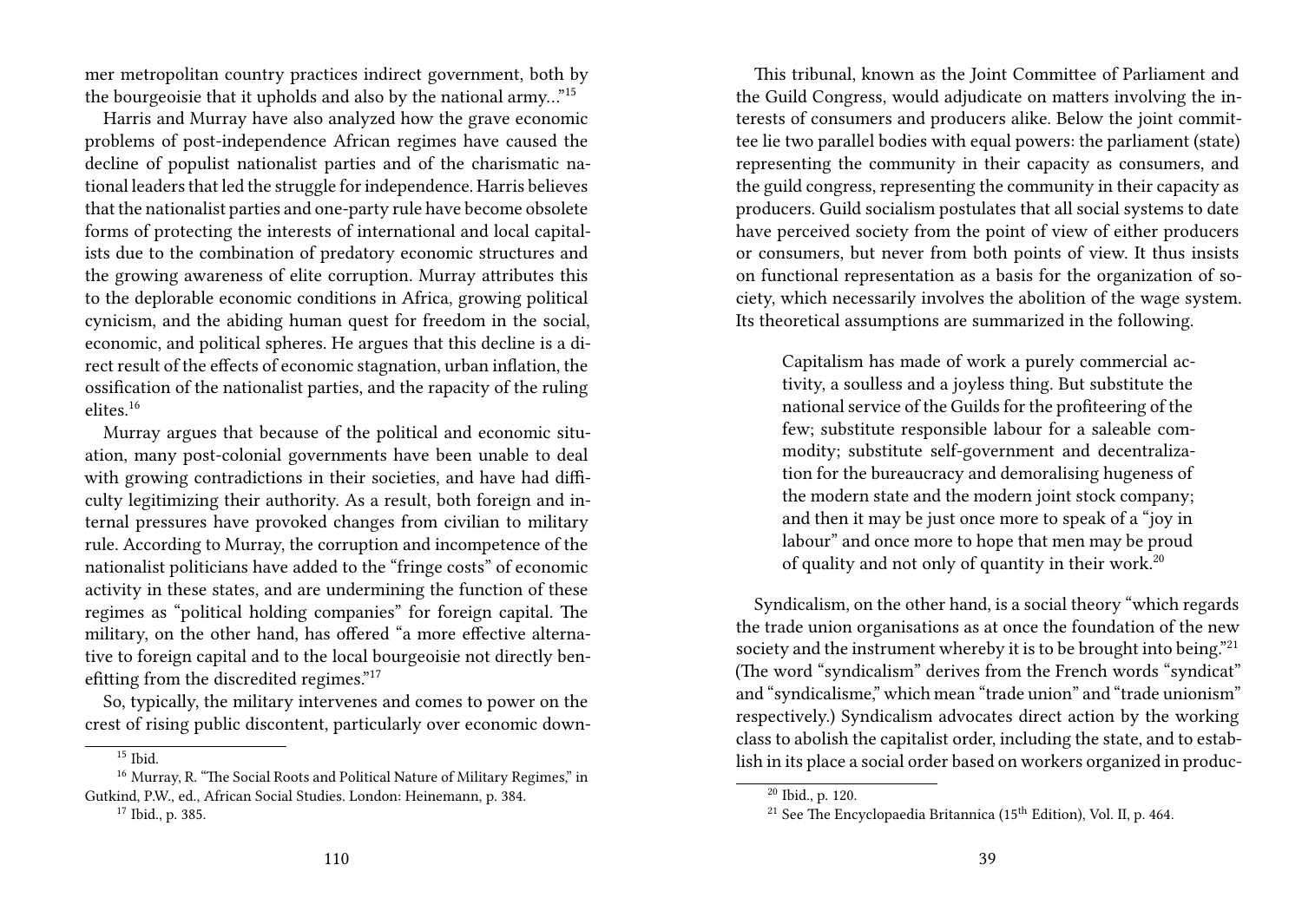tion units. The syndicalist movement, in concrete terms, grew out of a strong anarchist and anti-parliamentary tradition among the French working class, who were greatly influenced by the teachings of the anarchist P.J. Proudhon and the socialist Auguste Blanqui.

According to Bertrand Russell, "Syndicalism stands essentially for the point of view of the producer as opposed to that of the consumer, as it is concerned with reforming actual work and the organisation of industry, not merely with securing greater rewards for work."<sup>22</sup> In Appadori's words, "The syndicalists accept the general socialist position that society is divided into two classes, the capitalist and the proletariat, whose claims are irreconcilable; that the modern state is a class state dominated by the few capitalists; that the institution of private capital is the root of all social evils and that the only remedy for them is to substitute collective capital in place of private capital."<sup>23</sup>

The syndicalist current manifested itself within two French labor unions in the 1890s, the Confederation General du Travail (CGT which declared revolutionary syndicalism its creed), and the Federation des Bourses du Travail (FBT), which led to their joining forces in 1902. The secretary general of the FBT, Fernand Pelloutier, himself essentially an anarchist, was influential in the formulation of syndicalist principles. "The task of the revolution is to free mankind, not only from all authority, but also from every institution which has not for its essential purpose the development of production,"24 he stated.

Class war conducted by direct industrial methods at the point of production, including the general strike, the boycott, and sabotage (as opposed to electoral political methods) is held out as the principal syndicalist weapon. Being fundamentally opposed to capitalism, syndicalism advocates the abolition of the state: "The state was

phenomenon of military coups, Harris recalls that Franz Fanon had predicted as far back as the 1950s that the African middle and professional classes who led the national independence movements would increasingly turn their backs on the people and instead align themselves with foreign interests.

In Class Conflict in Africa, Markovitz argues that a fundamental reason for the ease of military takeovers across the continent was that the politicians represented only the privileged.<sup>13</sup> He agrees with Ruth First that in the absence of a socially rooted, economically productive base, "power lies in the hands of those who control the means of violence. It lies in the barrel of a gun, fired or silent."

According to Harris, as the corruption and profiteering of the ruling class have become more blatant, and the stagnation of African economies has reached the point of national bankruptcy, popular discontent has become widespread. As a result, many regimes have discarded their populist smokescreens. This, combined with popular discontent, has set the stage for military takeovers. As Fanon had forewarned, when the discontent of the peasantry and the workers grows, and the regime is forced to resort to harsher measures of rule, "it is the army that becomes the arbiter…"<sup>14</sup> According to Harris, military officers corps, an important segment of the local ruling class, enter the center of the political arena by replacing discredited politicians, thereby preventing the mobilization of the people. The military assume power not only to preserve the continued dominance of the local privileged class, but also to protect the neocolonial interests of the former mother country and of multinational corporations. As Fanon puts it, "the ranks of the decked-out profiteers whose grasping hands scrape up the bank notes from a povertystricken country will sooner or later be men of straw in the hands of the army cleverly handled by foreign experts. In this way, the for-

<sup>22</sup> Russell, Op. Cit., p. 62.

<sup>23</sup> Russell, Op. Cit., p. 62.

<sup>24</sup> Appadorai, Op. Cit., p. 120.

<sup>&</sup>lt;sup>13</sup> Markovitz, L. Power and Class in Africa. New Jersey: Prentice Hall, 1977, p. 306.

<sup>&</sup>lt;sup>14</sup> Fanon, F. The Wretched of the Earth. Middlesex, England: Penguin, 1961, p. 174.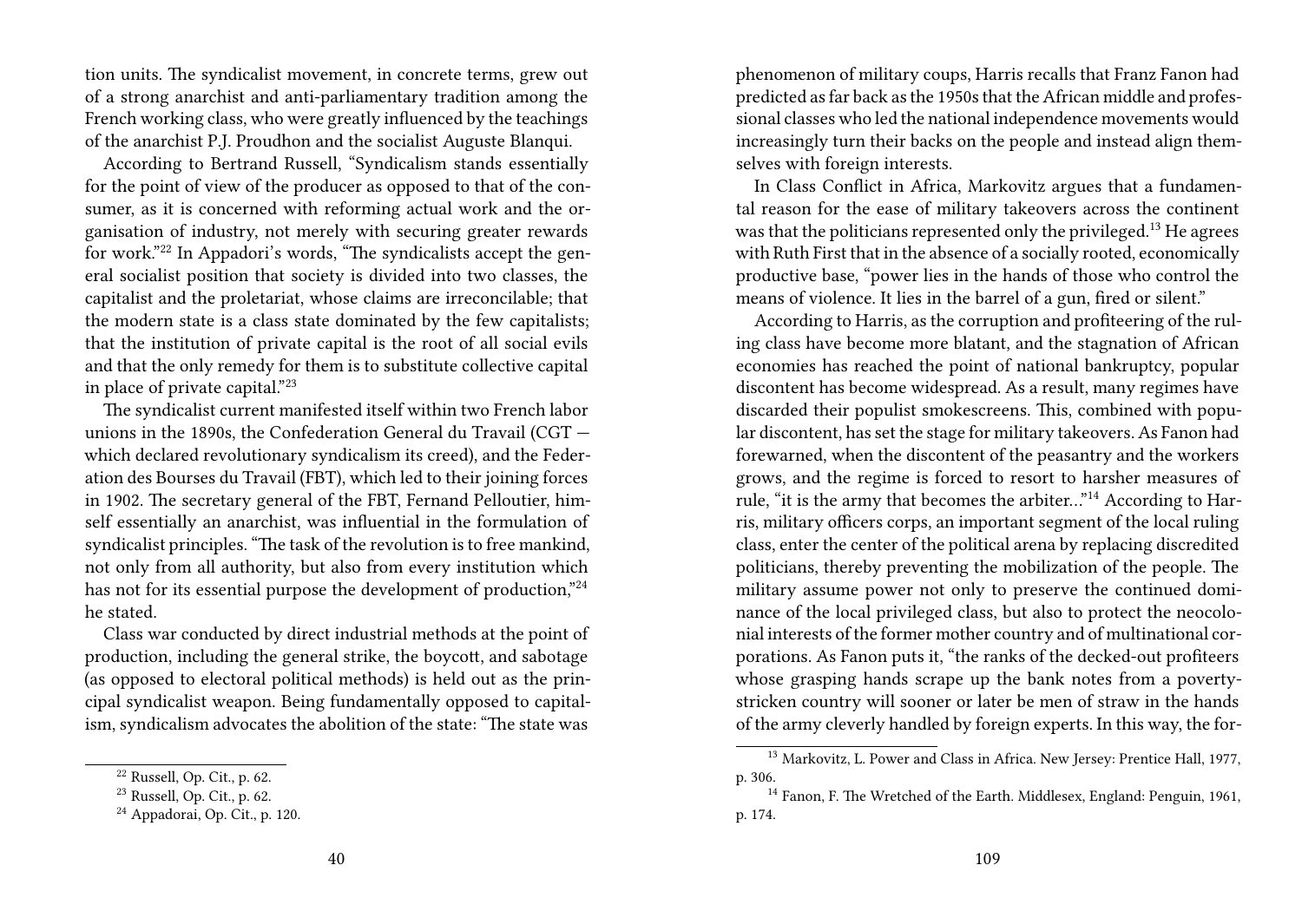ponents into the hegemonic faction and by liquidating certain other factions altogether."

On the other hand, depoliticization may actually accentuate governmental instability. In fact, Ake postulates that "on balance, the intraclass depoliticization is more conducive to government instability than to stability." He attributes this to the fact that "it greatly reinforces the destabilizing effect which statism produces by focusing the ambition of all the factions of the exploiting class primarily on the capture of state power, by making the outcome of the struggle for hegemony among the factions of the bourgeoisie too important."<sup>10</sup> In effect, suppression in the political arena does not eliminate the crisis in society. Even with the depoliticization of the masses or the establishment of a one-party system, instability remains because the objective basis of the differences between factions in society remain. Thus, pressures mount, with explosive social tensions between groups in the system. "When major differences in this political monolith appear, a crisis invariably occurs."<sup>11</sup> The options for resolving these differences are drastically limited, according to Ake, because they arise from the substructure. The rulers are obliged to use coercion, but this only worsens the unstable political situation, creating opportunities and conditions that facilitate military intervention.

#### **The Military Factor**

In the view of Peter Harris, the widening gulf between the progressively impoverished majority and the privileged few generates the potential for crises in African political systems.<sup>12</sup> Describing the present character of African political developments such as the

by nature a tool of capitalist oppression and, in any event, was inevitably rendered inefficient and despotic by its bureaucratic structure $^{325}$ 

Proceeding from this standpoint, syndicalists aim at using the strike as a means of undermining and eventually overthrowing capitalism, not simply as a means of securing better working conditions and wages. The ultimate expression of the strike as a weapon is the general strike (a total work stoppage in all services and industries), the aim of which is to paralyze the capitalist system.

Syndicalists are no less contemptuous of state socialism than anarchists, convinced that it is equivalent to state capitalism, with the state being the sole employer (with the police and army to back up its dictates); because of this, they are also convinced that the lot of the working class will be (and has been) even worse under state socialism than under corporate capitalism.

<sup>10</sup> Ibid., p. 80.

 $11$  Ibid.

<sup>12</sup> Harris, R., ed. The Political Economy of Africa. New York: Schwenkan Publishing Company, 1975, p. 30.

 $25$  Quoted in The New Radical Thinker, Sept.  $-$  Dec. 1994. See also Russell, p. 64.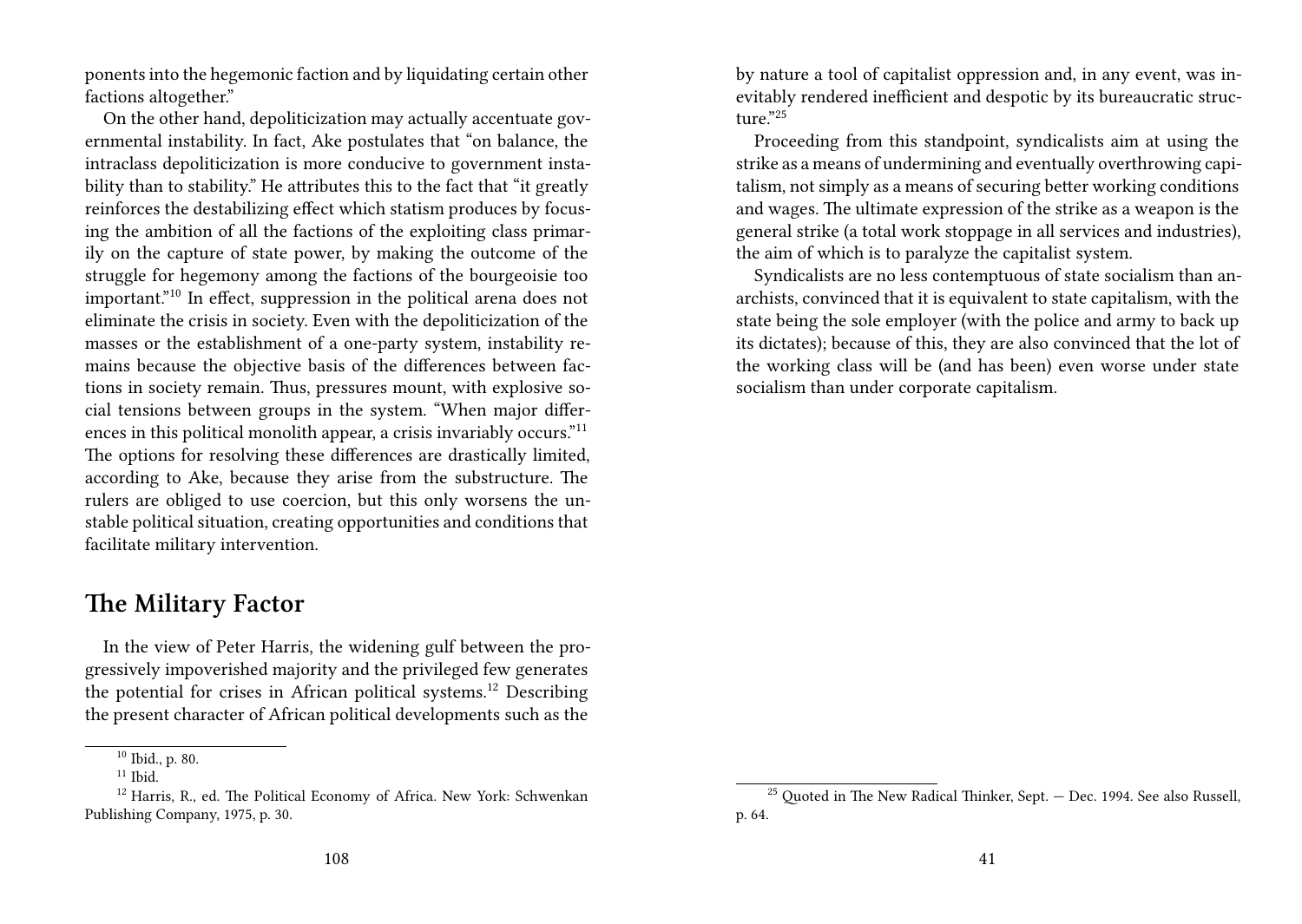# **Chapter 3: Anarchistic Precedents in Africa**

Continental Africa covers about 11,500,000 square miles, running from the Mediterranean Sea to the Cape of Good Hope, and from the Western Bulge (Senegal) to the Eastern Horn (Somalia), together with the offshore islands of Cape Verde, Fernando Po, Madagascar, Mauritius, Zanzibar, the Comoros, and others.

The territory that lies between the Sahara Desert and the tropical rain forest is the home of a variety of peoples. Between Senegal and Gambia live the Wolor and Tukulor, while between Gambia and the River Niger Valley live the Soninke, Mandigo, Khran, Tuareg, Ashanti, Banbara, and Djula. The Songhai dominate the middle Niger area, and the Masai inhabit the Upper Volta basin. Across the river in what is presently northwestern and north-central Nigeria live the Hausa-Fulani, while the Kanuri live in the northeast. Further south and spreading toward the east one finds the Igbo, Yoruba, Gikuyu, Luo, Shona, Ndebele, Xhosa, Bantu, Zulu, etc. To the north of the Sahara lies Egypt and the Maghredb region, which are peopled by African Arabs and Berbers.

To a greater or lesser extent, all of these traditional African societies manifested "anarchic elements" which, upon close examination, lend credence to the historical truism that governments have not always existed. They are but a recent phenomenon and are, therefore, not inevitable in human society. While some "anarchic" features of traditional African societies existed largely in past stages of development, some of them persist and remain pronounced to this day.

African markets; and fifth, the politicization of the African peoples through their frustrating colonial and post-colonial experiences.

Ake notes that the African people are essentially demanding two things. The first is equality, which, in effect, means the abolition of post-colonial capitalism and its privileged classes. The second is "social well-being,… easing the agony of extreme want."<sup>8</sup> Ake, however, postulates that neither of these demands will be granted by African ruling elites because "the very condition of underdevelopment very drastically limits the expansion of the economic surplus." Thus the capitalists cannot react favorably to revolutionary pressures without committing class suicide, which, of course, they will not do. According to Ake, this leaves them the option of trying to discourage such demands, while preventing their political manifestations. This is what Ake means when he refers to "depoliticization."

According to Ake, the primary manifestation of depoliticization in Africa is the preaching by African regimes of one-party-state ideologies; this, of course, tends to make African regimes particularly repressive. In Ake's view, "every African country is in effect a oneparty state in the sense that every regime in Africa assumes its exclusive right to rule and prohibits organized opposition." Moreover, "given the contradictions in contemporary African society, depoliticization cannot be carried out without brutal repression."

In considering the effects of depoliticization on African regimes, it could be argued that, since depoliticization helps maintain existing class structures, it promotes "political stability."<sup>9</sup> Here, "political stability" means the persistence of the political structure, especially the relationship between the dominant and subordinate classes. Depoliticization in this sense enhances the stability of regimes when it leads to the homogenization of the exploiting classes. "Depoliticization increases homogenization by imposing ideological unity, by building alliances between factions, by co-opting dangerous op-

<sup>8</sup> Ake, Claude. Revolutionary Pressures in Africa. London: Zed Press, 1978. 9 Ibid. p. 79.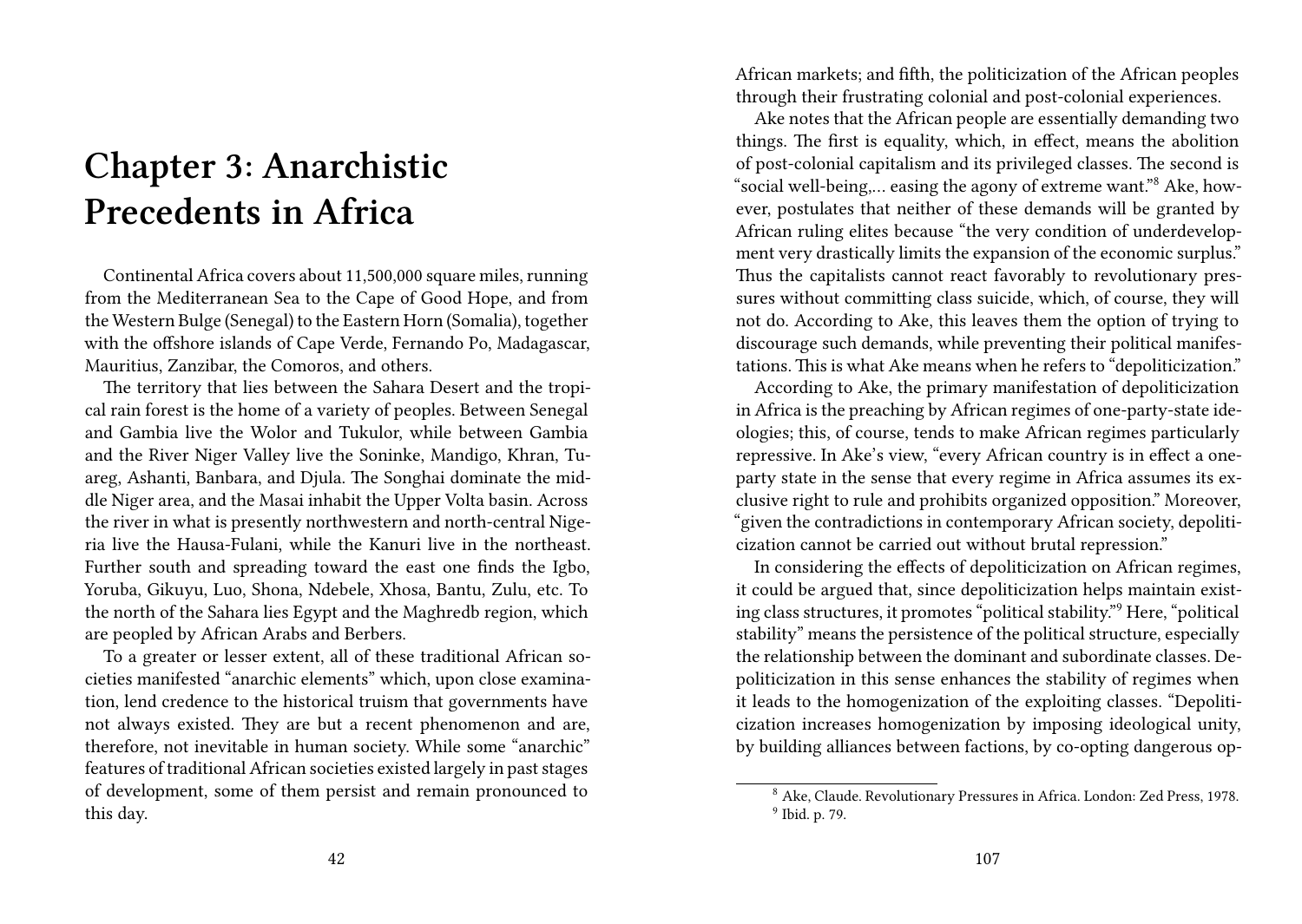## **State Capitalism and Instability**

It's now time to look at how the fundamentally capitalist state system in Africa has created unstable sociopolitical and economic structures, as well as the prospect of its own collapse. In analyzing the connection between state capitalism and instability in Africa, our primary objective is to demonstrate how the economic manifestations of state capitalism — underdevelopment, dependence, and subordination to foreign interests, plus their concomitants, poverty, illiteracy, and disease — have led to political instability.

The root of African underdevelopment is, of course, the establishment of colonial capitalism. Put differently, Africa's recent economic history is the result of its colonial past, the most significant aspect of which was the displacement of the precolonial African mode of production through the expansion of mercantilist capitalism from Europe to Africa. As we have seen, during the struggles for national liberation, the fundamental economic relationships established during the colonial period were not generally seen as detrimental to the interests of the developing nations. Nationalism in Africa was thus primarily limited to the elimination of outright foreign political domination, and the granting of political independence witnessed the perpetuation of class antagonisms and the emergence of an indigenous ruling elite.

In accounting for the instability of present-day African political systems, Professor Claude Ake argues that there are strong revolutionary pressures against the existing exploitative class relations, and thus against the very survival of the ruling elite and the state. He attributes these pressures to, first, the desperate poverty of African workers; second, the huge economic and social discrepancy between rich and poor; third, rising expectations due to modernization; fourth, the enticing models provided by the developed countries, made even more piquant by their portrayals in the media and by the limited penetration of consumer goods and retail firms into

What this means is that the ideals underlying anarchism may not be so new in the African context. What is new is the concept of anarchism as a social movement or ideology. Anarchy as an abstraction may indeed be remote to Africans, but it is not at all unknown as a way of life. This is not fully appreciated because there is not as yet a systematic body of anarchist thought that is peculiarly African in origin. It is our intention in this chapter to unravel the manner and extent to which "anarchic elements" are indigenous to Africa and Africans.

## **African Communalism**

Traditional African societies were, for the most part, founded on communalism. The term is used here in two senses. First, it denotes a definite mode of production or social formation that comes generally, though not inevitably, after hunter-gatherer societies, and in turn precedes feudalism. If one accepts cultural evolution, one sees that most European and Asian societies passed through these stages of development.

Communalism is also used in a second, related sense to denote a way of life that is distinctly African. This way of life can be glimpsed in the collectivist structure of African societies in which: 1) different communities enjoy (near) unfettered independence from one another; 2) communities manage their own affairs and are for all practical purposes self-accounting and self-governing; and 3) every individual without exception takes part, either directly or indirectly, in the running of community affairs at all levels.

In contrast to Europe and Asia, most of Africa never developed past the stage of communalism. Despite the indigenous development of feudalism and the later imposition of capitalism, communal features persist to this day  $-$  sometimes pervasively  $-$  in the majority of African societies that lie outside the big cities and town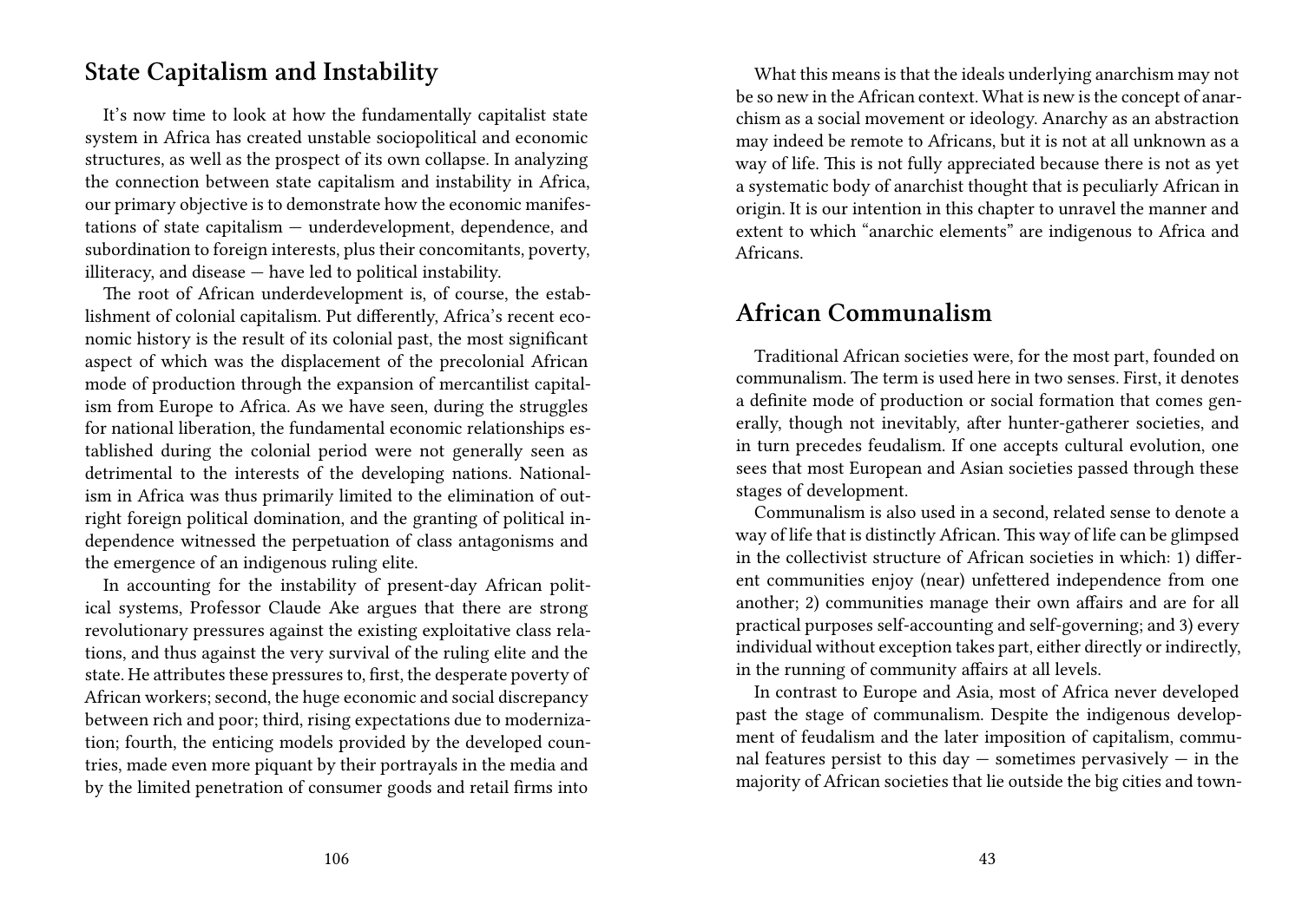ships. Essentially, much of Africa is communal in both the cultural (production/social formation) and descriptive (structural) senses.

Among the most important features of African communalism are the absence of classes, that is, social stratification; the absence of exploitative or antagonistic social relations; the existence of equal access to land and other elements of production; equality at the level of distribution of social produce; and the fact that strong family and kinship ties form(ed) the basis of social life in African communal societies. Within this framework, each household was able to meet its own basic needs. Under communalism, by virtue of being a member of a family or community, every African was (is) assured of sufficient land to meet his or her own needs.

Because in traditional African societies the economy was largely horticultural and subsistence based, as Horton notes, "often small villages farmed, hunted, fished, etc., and looked after themselves independently with little reference to the rest of the continent." Various communities produced surpluses of given commodities which they exchanged, through barter, for those items that they lacked. The situation was such that no one starved while others stuffed themselves and threw away the excess.

According to Walter Rodney, "in that way, the salt industry of one locality would be stimulated, while the iron industry would be encouraged in another. In a coastal, lake or riverine area, dried fish could become profitable, while yams and millet would be grown in abundance elsewhere to provide a basis of exchange…" Thus, in many parts of Africa a symbiosis arose between groups earning their living in different manners — they exchanged goods and coexisted to their mutual advantage.

Political organization under communalism was horizontal in structure, characterized by a high level of diffusion of functions and power. Political leadership, not authority, prevailed, and leadership was not founded on imposition, coercion, or centralization; it arose out of a common consensus or a mutually felt need.

On October 15, 1987, Sankara was assassinated by his friend and comrade, Blaise Compaore. In justifying the coup, Compaore said that the Burkinan revolution had strayed under Sankara; he compared his "rectification process" with glasnost in the Soviet Union. However, according to Jabulani Mkhatshwa, Compaore's idea of glasnost "is the further class differentiation that is taking place among the people, the creation of the petty bourgeoisie and the import of Mercedes Benz."7 Jabulani blames Compaore for the implementation of economic policies contrary to the original ideals of the revolution. As we have seen, however, the process of betrayal was already well under way under Sankara.

We can see that the so-called socialist parties and regimes in Africa — both those that led their countries to independence, and those that achieved power in the post-independence period — have not succeeded in changing the lives and fortunes of poor workers and peasants. These regimes have not achieved anything beyond what openly capitalist states have achieved. If anything, they have maintained and expanded the old system of class privilege. The result has been that class antagonisms, instability, and economic crisis confront the continent. As the crisis rages on and the prospect of the radicalization of the masses heightens, African regimes have been compelled to react. Some have turned into full-blown dictatorships and become openly repressive; other have tried one form of structural adjustment or another; and still others have experimented with various forms of electoralism. Yet all these are palliatives aimed at temporarily quelling restive workers and peasants, for whom daily life has become synonymous with misery.

<sup>7</sup> Ibid., p. 72.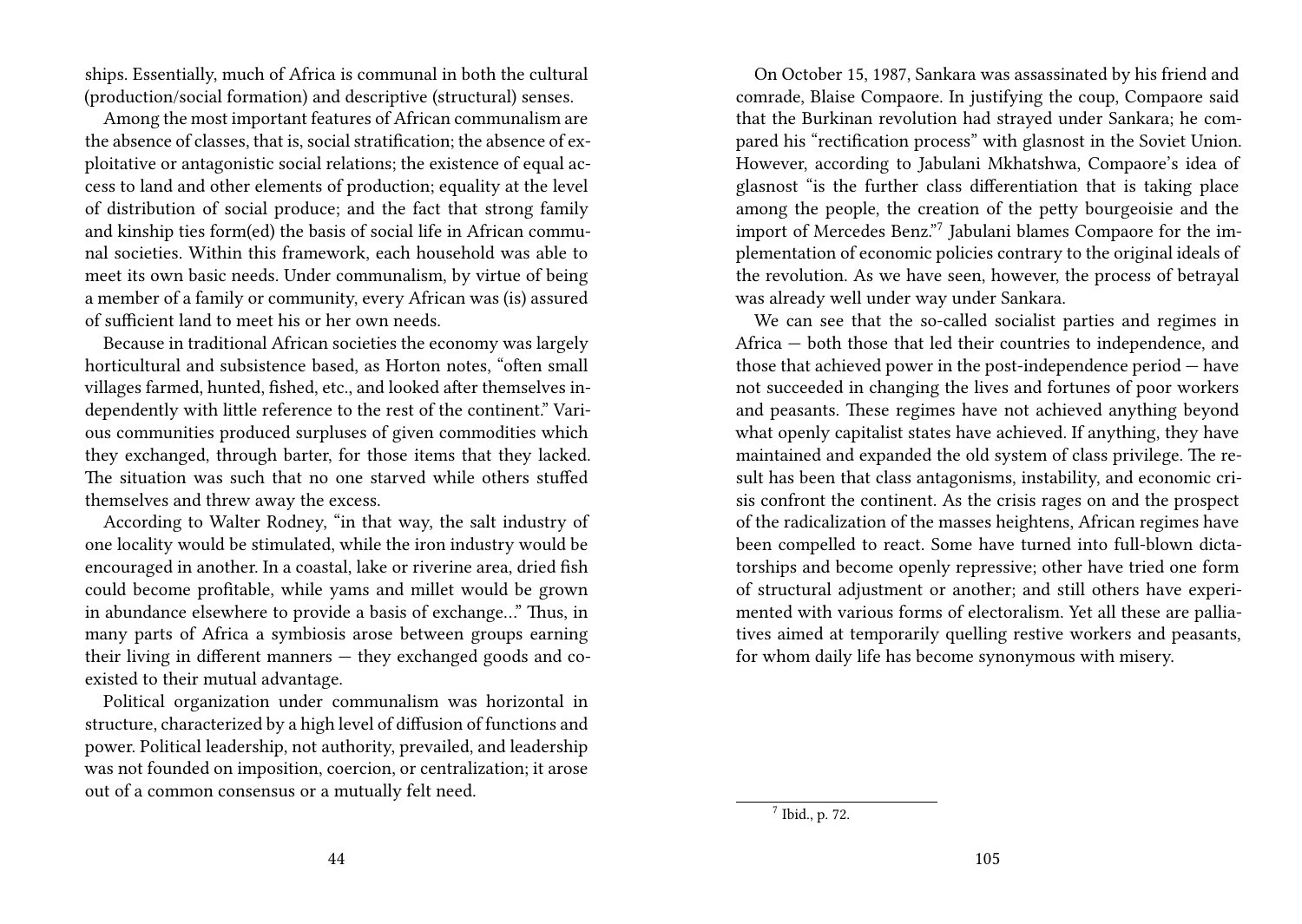mally blame these failures on "strong economic links with the capitalist countries… [which meant Ethiopia was] hard hit by the worsening economic crisis of the capitalist world,"<sup>4</sup> the crisis stemmed largely from Ethiopia's state capitalism and bureaucratic centralism. It's also worth noting that the Soviet-style Menghistu regime was one of the worst, most murderous human rights abusers ever seen in Africa.

In Mozambique, the ten-year development plan adopted in 1980 by the ruling FRELIMO party proved unsuccessful. This failure was blamed on "foreign aggression through bandit gangs." Nothing was said of the excessive centralism of Mozambique's planning and management, as well as retention of colonial structures inherited from the Portuguese.

In West Africa, the Burkina Faso "revolution" of 1984 came to an end in 1987 with the assassination of Thomas Sankara, its initiator. Although Sankara recognized that the majority peasant population was a key force, he unfortunately had an overtly critical attitude toward the trade union movement and left-wing parties.<sup>5</sup> Sankara's efforts centered on the Committees for the Defence of the Revolution (CDRs). CDRs were organized at all work places and in all neighborhoods and military units, as "defenders" of the revolution; that is  $-$  as in Cuba  $-$  they functioned as spies for the government and as enforcers of its policies. The CDRs in Burkina Faso, however, did not have the time to develop the efficiency of their Cuban counterparts, which can be considered the backbone (or at least the far-reaching tentacles) of the Cuban repressive apparatus. In his review of the book, Thomas Sankara Speaks, Ahmed Azad notes that "no real attempt it seems was made… to resolve the issue of the role, functions, duties, and responsibilities of the CDRs and those of the trade union movement."<sup>6</sup>

<sup>4</sup> The African Communist, No. 117, Second Quarter, 1989, pp. 70–71.

Leadership developed on the basis of family and kinship ties woven around the elders; it was conferred only by age, a factor which, as we shall see, runs deep in communalism. In Africa, old age was — and still often is — equated with possession of wisdom and rational judgment. Elders presided at meetings and at the settlement of disputes, but hardly in the sense of superiors; their position did not confer the far-reaching sociopolitical authority associated with the modern state system, or with feudal states.

There was a pronounced sense of equality among all members of the community. Leadership focused on the interests of the group rather than on authority over its members. Invariably, the elders shared work with the rest of the community and received more or less the same share or value of total social produce as everyone else, often through tribute/redistributive mechanisms.

The relationship between the coordinating segments of the community was characterized by equivalence and opposition, and this tended to hinder the emergence of role specialization, and thus the division of labor among individuals. Generally, elders presided over the administration of justice, the settlement of disputes, and the organization of communal activities, functions they necessarily shared with selected representatives of their communities, depending on the specific nature of the dispute or issue involved.

Such meetings and gatherings were not guided by any known written laws, for there were none. Instead, they were based on traditional belief systems, mutual respect, and indigenous principles of natural law and justice. Social sanctions existed for various kinds of transgressions — theft, witchcraft, adultery, homicide, rape, etc. When an individual committed an offense, often his entire household, his kinsmen, and his extended family suffered with him, and sometimes for him. This was because such offenses were believed to bring shame not only upon the individual, but even more so upon his relatives.

<sup>5</sup> Ibid., pp. 82–83.

<sup>6</sup> Ibid., p. 83.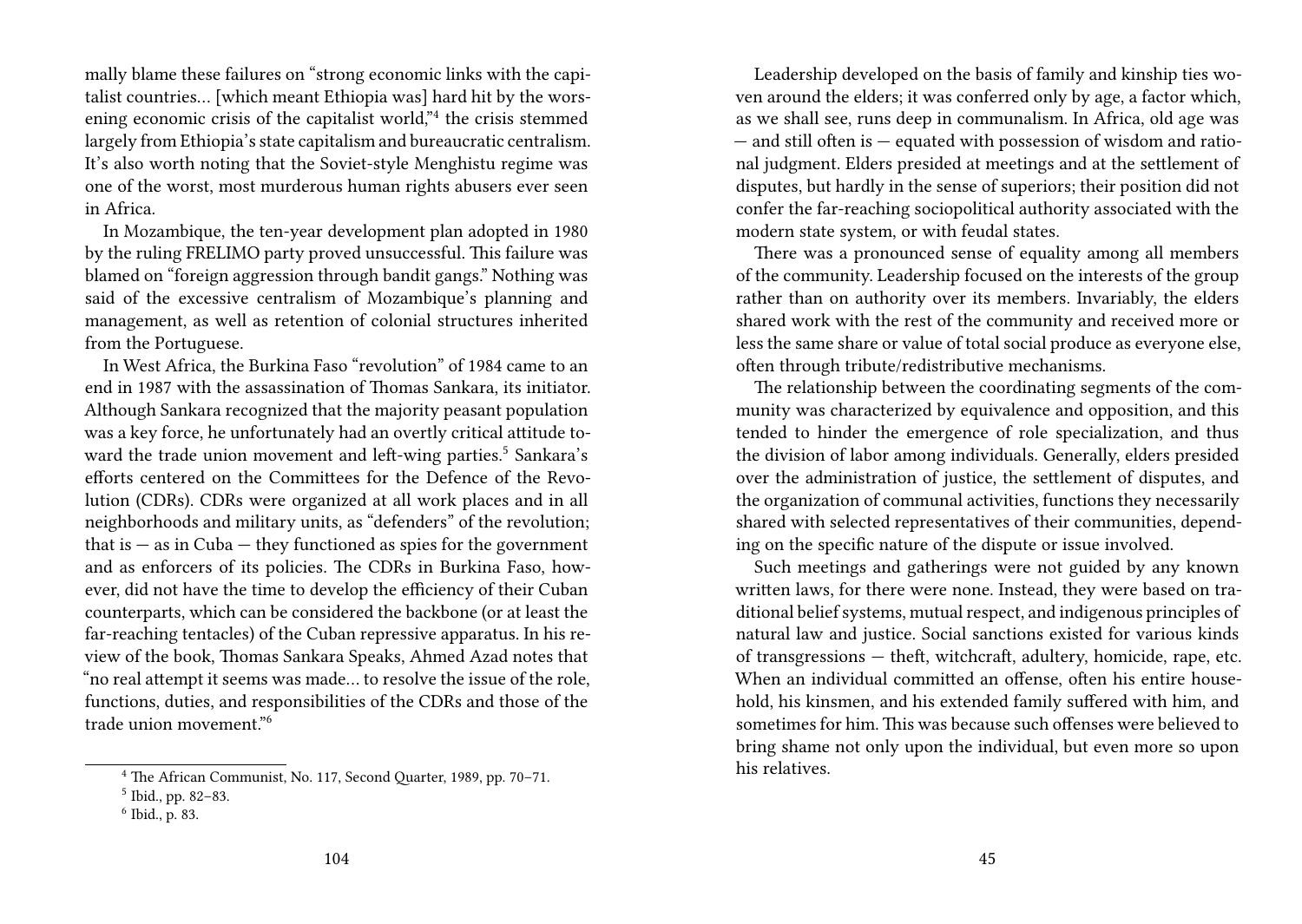In traditional societies, Africans reached major decisions through consensus, not by voting. What Nnamdi Azikiwe says of jurisprudence in communal Nigeria is no less true of the rest of Africa:

It is based on the concept of settlement of disputes by conciliation. It emphasises the need for amicable settlement of disputes by mutual compromise… In its operation, the machinery of Nigerian justice shuns technicalities but places more emphasis on redress, impartiality, reasonableness and fair play… the positive legal system of Nigeria seeks to prevent the perpetuation of injustice and to enthrone equity, on the understanding that no person should be unjustly enriched or denied the elementary principles of natural justice.

Likewise, religion held a cohesive role in African traditional society. Individuals saw themselves as living in a world controlled by an invisible order of personal beings of whom they had to take account at every turn. "In such a world, the life of social groups, like other things, is thought of as underpinned by spiritual forces."

Religion, in this sense, was primarily "a theoretical interpretation of the world, and an attempt to apply this interpretation to the prediction and control of worldly events. Thus, there was always a constant dialectic between religious ideas and principles of social organisation and social form, and these, in turn, mutually reinforced and influenced each other."

The idea of "spiritual forces" translated into a notion of gods, an earth spirit or a powerful guardian spirit that was personal to individual members of the community. "A man's social field includes not only relations with other men, but also relations with gods, and that the two kinds of relations have significant effects on one another… In short, the gods are not only theoretical entities, they are people." These ideas underpinned the existence of secret cults or secret societies in communal societies. As part of the political orgation crisis. Agricultural production continues to decline, and food shortages abound.

In the early 1970s, Gavin Williams wrote a short but very interesting article called "Taking the Part of the Peasants," in which he compared Tanzanian and Nigerian government policies. He found that in both cases the governments considered the peasants the problem rather than the solution to raising agricultural productivity. Despite the fact that the one government called itself socialist while the other was avowedly capitalist, both governments focused on outside, particularly foreign, expertise and technology to develop agriculture, and ignored the peasants themselves.

The Ujamaa model failed because it degenerated into state control over the peasants. Through its bureaucrats and technical assistants, the state started to dictate to the peasants what to do and what not to do, what to produce and what not to produce. Soon, too, the World Bank and other aid donors hijacked the program. The government/World Bank/foreign aid strategy was to establish national production targets for each food crop, including export crops such as cotton, coffee, cashew nuts, tea, sisal, and tobacco. The next step was to set regional targets for the crops grown best in each region — a type of regional division of labor. The third step was to communicate these goals to villages through the state apparatus. Whatever the peasants produced was sold to the authorities, and the government controlled the prices. In this way, the state squeezed the peasants for as much surplus as possible. It would have been simply unthinkable to imagine that Ujamaa, in its original, undiluted form, would have succeeded as part of a state system. To that extent, its failure was logical and inevitable.

African socialism has been a failure in other parts of Africa as well. In Ethiopia under Menghistu, for instance, the so-called Workers Party by the late 1980s had failed miserably in its attempt to lay the groundwork for the socialist transformation of agriculture, the attainment of self-sufficiency in food production, and improvement in the standard of living. Although apologists for the regime nor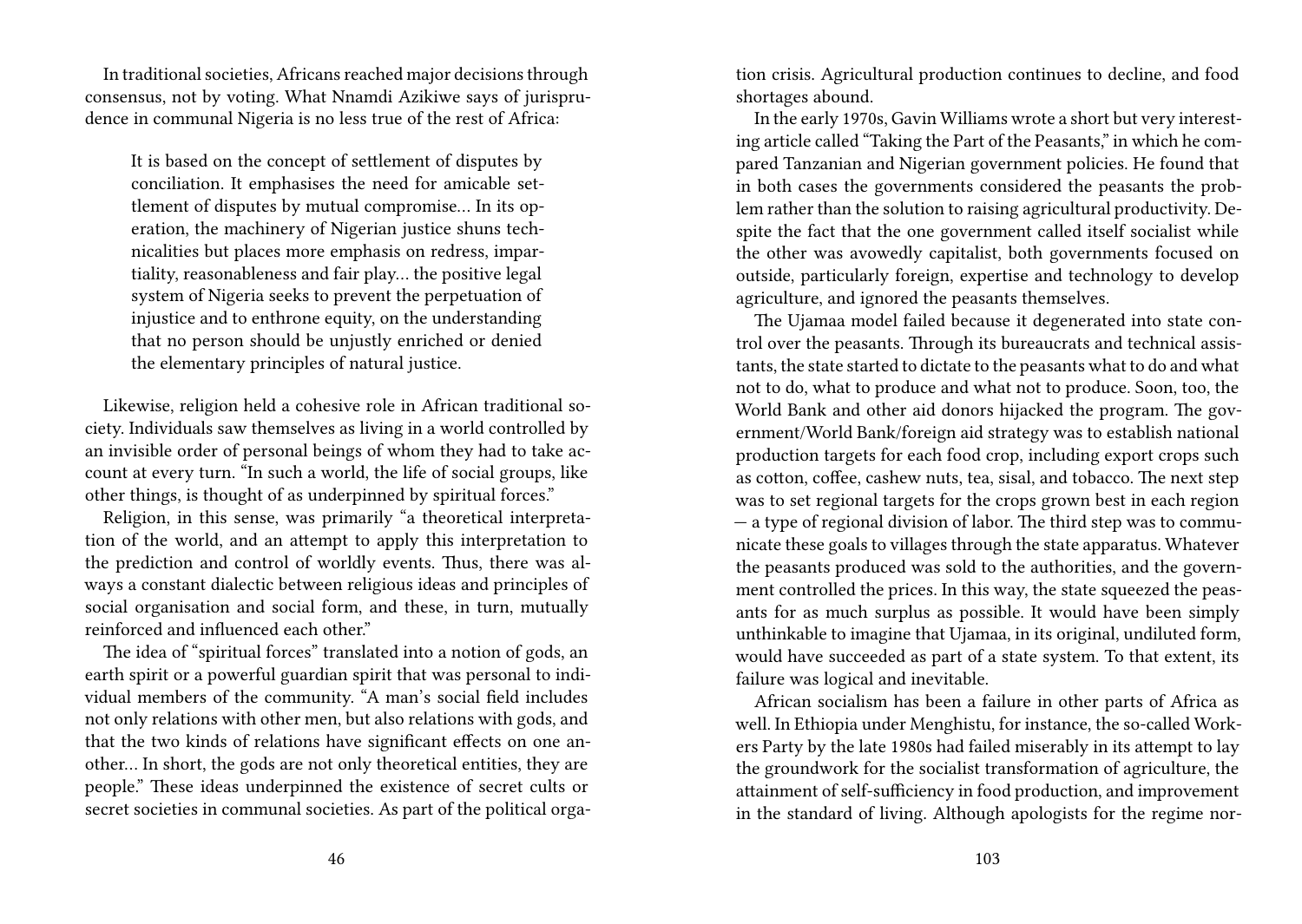ital? Did it mean that the state refused to play an intermediary role? No, according to notable scholars such as Colin Leys, John Saul and Michaela Von Freyhold. After all, the state was merely nationalizing the banks and industries, in some cases offering to merge its capital with that of large foreign firms, in effect becoming their partners. According to Von Freyhold, "no national bourgeoisie can any longer afford to ignore the facilities offered by international capital." And, we might note, capital from the World Bank, the United States, Canada, Sweden, Germany, Denmark, even China, as well as Great Britain, poured in to assist in the building of infrastructure, the training of managers, and to foster agricultural and rural development. As of the late 1970s, foreign aid was paying 50% of the government's development budget.

This alliance of national interests with foreign capital did not solve the problem of the government's growing need for an economic base — that is, revenue to support the state and a surplus to invest in development. Nor did it build a political base in the form of a loyal, supportive constituency.

It was against this background that Julius Nyerere turned to the peasantry, which constituted 90% of the population, by preaching a return to the tenets of African communalism. Henceforth, agriculture and the people themselves would become the new bases for development. The government encouraged Tanzanian peasants to form themselves into villages based on cooperation and communal work — the Ujamaa villages. To support this, it would provide social services such as roads, schools, etc. In September 1967, Nyerere published his pamphlet, Socialism and Rural Development, in which he spelled out three fundamental traditional principles upheld by the African family: equality, mutual respect for all families, and participation in the benefits of collective production. These were to be the basis of the Ujamaa villages.

Today, there are no surviving Ujamaa villages in Tanzania, only memories of them. The economy is in serious financial and producnization of communities, the roles of elders, age grades, and secret cults were not viewed as divine in this sense.

Among the social institutions that bound communities together were the age grades or age-set system. According to Azikiwe, "Usually, age grading divides adult males into elders and young adults or more rarely into elders, middle-aged, and young adults. The agegrade system is usually fed by a system of age sets, whose members move from one grade to the next." The rise of age grades was in itself a response to the need for greater communal solidarity, since age grades cut across families and lineages.

Age grades consisted of cohorts of males who came together to perform certain functions and duties. These included farm work for their members (or other members of society who asked for their services), road building, environmental sanitation, burials, and harvest of farm produce. A female equivalent of the age sets existed, although, as we shall see, their relative importance varied from society to society.

Secret societies — so called because their deliberations were kept secret from the public — performed ceremonial and religious functions, claiming to have links with the guardian spirit of the society. Secret societies also performed judicial functions, deciding the more intractable intra-village disputes. More importantly, it was the prerogative of secret societies to execute a community's decisions and resolutions. Admission into a secret society was open to adolescent males regardless of lineage.

Robert Horton unravels the mystique of secrecy that attends secret societies' deliberations and activities, which contrasts sharply with the "open free-for-all" of the age-grade system:

This secrecy counters the influence of lineage rivalries in two ways. On the one hand, it protects those engaged in the deliberations against pressure from their various lineages. This makes it easier for them to consider any situation on its merits and to avoid taking up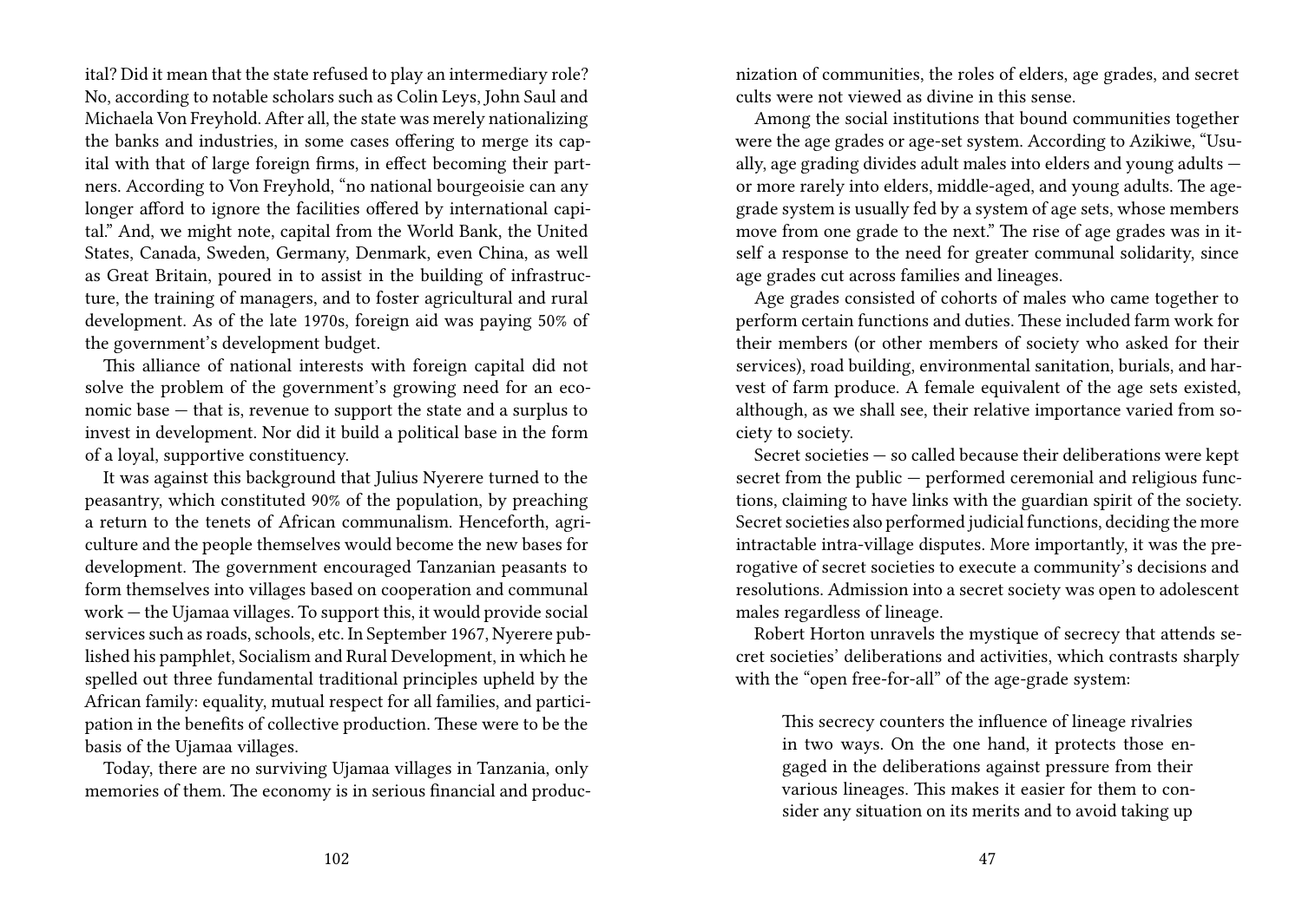positions inspired by purely sectional interests. On the other hand, it enables the society to announce its decisions to the public as things collective and unanimous.

Members of secret societies wore masks while executing the community's decisions, which often involved imposing sanctions on offenders. Horton further explains:

This (wearing of masks) makes immediate sense when considered as a device to ensure acceptance of the harsher sanctions applied by the society to offenders… Where the executives are masked, it is possible for the public to accept their actions, however harsh, as impersonal manifestations of the collective will. If they were unmasked and identifiable, their actions might cause dangerous resentment through suspicion of sectional interest.

Collective action was the underlying social principle, and often there was collective responsibility and collective punishment of offenders.

Both the age grades and the secret societies performed quasimilitary and police functions in the absence of a formal military institution, army, or police force. Every adult member of the community took an active part in the discharge of these functions for the good of the community, as a collectivity. Thus, for example, every adult male member of the community would be expected to participate in the search for a reported stolen or missing oxen, sheep, goat, or cow.

Increased production was achieved in communal African societies with the introduction of iron tools, notably the axe and hoe. According to Rodney, "It was on the basis of the iron tools that new skills were elaborated in agriculture as well as in other spheres of economic activity."

The rest of post-colonial Tanzanian society may be broken down as follows. There was an Asian class of artisans, white collar workers, small merchants, and even salaried employees. They were higher in rank than their African counterparts. Another class consisted of rich farmers. And still another consisted of mine, plantation, construction, and service workers. This last was a small but important group, though it never exerted any real influence in TANU. The final and most numerous class consisted of peasants, differentiated into middle and poor peasants.

One of the first actions of the new TANU Tanzanian government was to consolidate its power and position against the Asian commercial class. It did this by limiting the latter's scope of activity and by expanding the state sector to take over commercial and industrial enterprises; the state was moving to take over the Asians' intermediary role between the people and the foreign capitalists.

The government also moved against rich farmers who had benefitted most from the cooperatives set up to facilitate marketing. When inefficiencies and corruption became apparent, the government also moved against the cooperatives. And, to consolidate its control, TANU moved against the National Unions of Workers in 1964 after a series of disputes, placing the organization under the control of the Ministry of Labour. After the mid-1960s, Tanzanian workers effectively lost their right to strike.

By the end of the 1960s we can see that the leaders of TANU had limited the economic capabilities and influence of most rivals or potential rivals: the Asian commercial class; the rich farmers; and the working class. The next step was to consolidate their hegemony over these groups and any factions that were not yet under their control.

TANU leaders outlined their relationship with foreign capital and the peasantry in the Arusha Declaration of 1967. The state nationalized land, and it also took control of majority ownership in the major means of production — the banks and the large industrial firms. Did this mean that the Tanzanian state was driving out foreign cap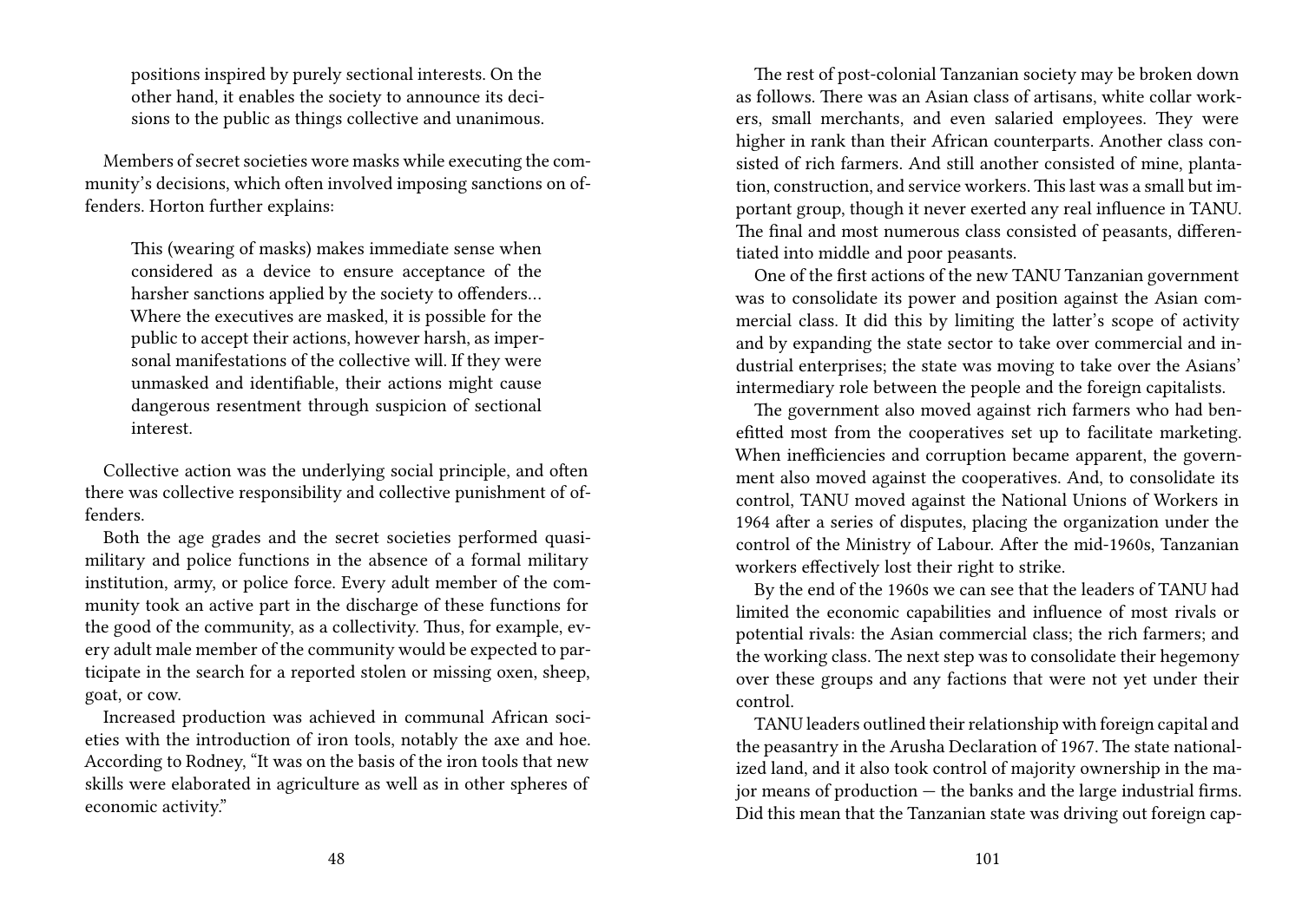channels which will benefit the workers who actually produce it with their hands and brains. It means transferring to the poorer and rural areas some of the wealth produced in the richest economic sectors. In practically all developing countries these things require a revolution in the present patterns of government expenditure and taxation. They will be done if, and only if, the people can organize their own power in their own interest.

Has Tanzania practiced what Nyerere preached? To answer this question, let's look at the story of socialism in Tanzania.

Tanganyika won its independence from the British in 1961 after years of struggle led by the Tanganyika African National Union (TANU). TANU was led by teachers, junior civil servants, merchants, rich farmers, white collar workers, salaried employees, shopkeepers — basically the educated and professional classes in the urban areas and rich farmers and merchants in the rural areas. TANU successfully mobilized the peasantry, to which it gave some economic and organizational support. Like the PDG, TANU aspired to be a mass party. In 1964, it organized itself in cell-like fashion in towns and in the countryside. Ten families formed a party cell at the base of the party structure. Organization extended from village to ward to district to region and, finally, to the national level.

The British did not abandon Tanganyika (later Tanzania, after its merger with Zanzibar) as the French did in Guinea, but very few Europeans ever lived in the country. The British owners of capital were indirectly represented by the colonial state and the managers of their plantations and companies. They employed as an intermediary group the Asian commercial class, which included merchants that dealt in importing and exporting, professionals such as lawyers, high state functionaries, and business managers. This Asian intermediary group was comparable to the French middlemen in Guinea. Even after independence the Asians stayed behind in their customary roles.

No less instrumental to the achievement of increased production in the communal economy was the age grade system itself; members constituted a standing pool of labor in the service of the entire community.

Several sociopolitical changes in the communal economy accompanied the productive increases. The emergence of skilled iron workers created increasing specialization and division of labor, while increases in production opened up opportunities for trade, profiteering, and the accumulation of disproportionate wealth in a few hands. With expanded trading activities, barter began to give way to the use of metallic objects as standards for valuing other goods.

An immediate fallout of these changes was the gradual breakdown of certain features of communalism and the rise of social stratification, albeit at a very low level. By the turn of the  $15<sup>th</sup>$  century, several African societies were undergoing a transition from communalism to a class system. Social stratification formed the basis for the eventual rise of classes and the development of antagonistic social relationships, culminating in the establishment of empire states with centralized forms of government in some parts of Africa.

It must be emphasized that, on the whole, although slavery existed in different parts of Africa, especially in areas with the greatest erosion of communal equality, African society never really witnessed an epoch of slavery as a mode of production. Feudalism did exist in some places, but as Rodney has demonstrated, "in Africa, there is no doubt that the societies which eventually reached feudalism were extremely few." Consequently, some features of communalism continued to hold considerable sway in most African societies, as they do to this day under modern capitalist states. This demonstrates the ancient and tenacious roots of the communal way of life in Africa. At the least, Robert Horton observes, a society that has once known and enjoyed the conveniences of genealogical reckoning does not lightly drop them.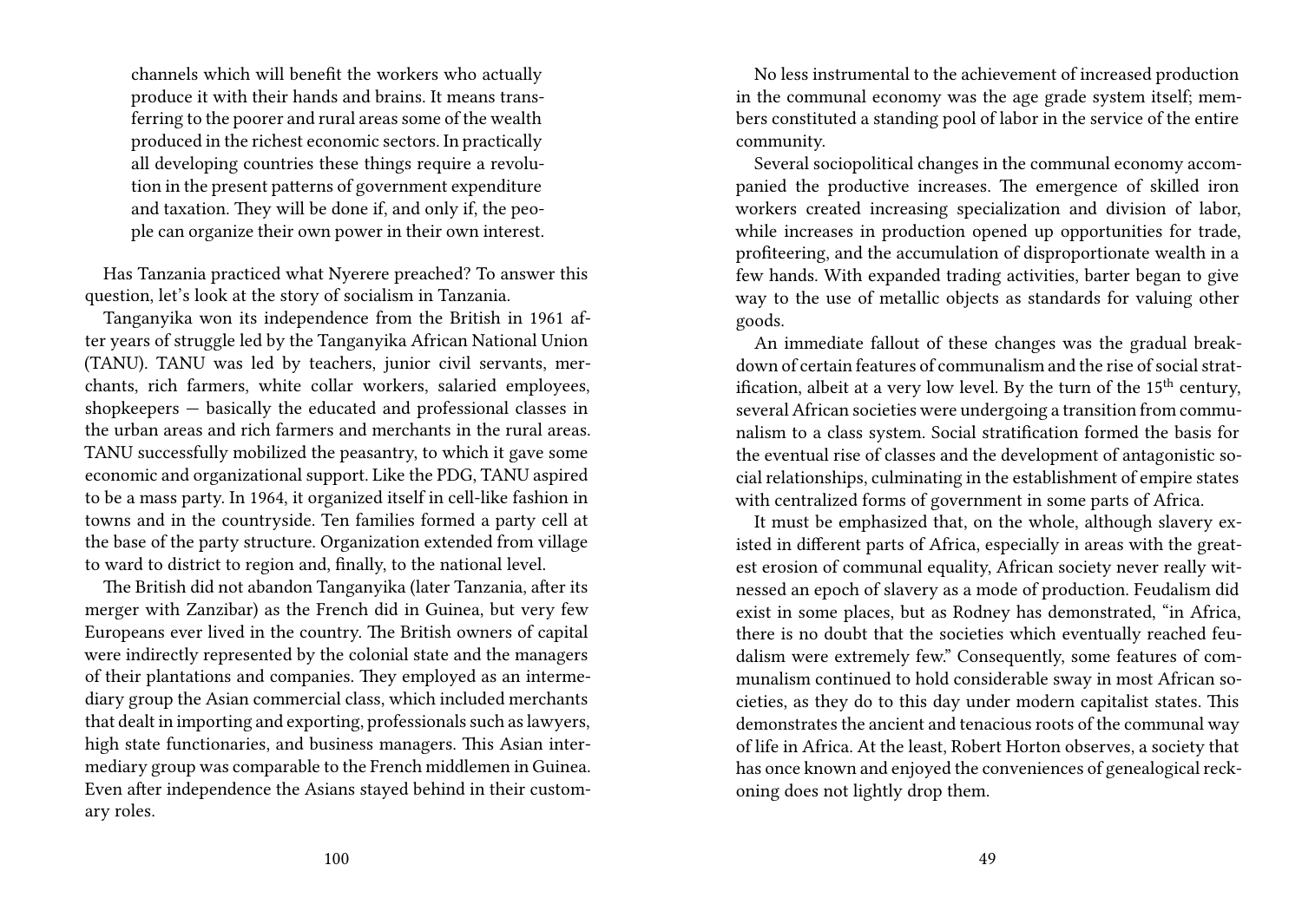The manifestations of "anarchic elements" in African communalism, as we have seen above, were (and to some degree still are) pervasive. These include the palpable absence of hierarchical structures, governmental apparatuses, and the commodification of labor. To put this in positive terms, communal societies were (and are) largely self-managing, equalitarian and republican in nature.

Despite the marked equality and egalitarianism generally associated with African communalism, there existed a degree of privilege and internal differentiation in some communities, made worse sometimes by the traditional caste system. In addition, the high degree of egalitarianism and freedom achieved under communalism was made possible in no small measure by low levels of production.

So, communalism was not an anarchist utopia. Nowhere is this more evident than in the generally low status of women in some forms of communalism. This was made worse, at least on the surface, by the practice of polygyny (one man married to several women, often sisters). In many African communities, however, tradition and custom accorded certain protections to females; most injuries to them — with the important exceptions of clitoridectomy and infibulation in some societies — were severely punished. And there were some matrifocal communal societies, famous for their tradition of women leaders.

According to Samir Amin, prior to the emergence of empire states in Africa there existed a "village mode of production" which is comparable to Marx's category of primitive communism. This village mode of production, he says, was characterized by a limited geo-graphical area and was carried on without a central expropriating body, namely the state. Thus, there was no external agency regulating the productive processes.

Similarly, ownership of the means of production was collective, just as social produce was universally consumed. Social surplus was low, and, as Bede Onimode explains, what surplus there was got used up in the reciprocity of gift-giving, which contributed to social cohesion. As the main productive unit of society, each family

fared well — throughout the 1970s and 1980s real wages fell as inflation rose.

The purpose of examining Guinea here is not to paint a complete picture of its political economy, but to lay bare the sham of African socialism and, in particular, the role of the state in it. The lessons to be learned from Guinea are:

There can be no development of Africa that does not raise the productivity and income of peasants, skilled and nonskilled workers, who form about 90% of the economically productive population of sub-Saharan Africa. Any development policy that aims at meaningful change must touch the lives of the poor majority.

The reliance on state power over workers and peasants directly contributes to Africa's underdevelopment.

A successful agricultural production process will be based on the workers and peasants themselves running things (voluntary collectivization), the elimination of the profit motive, and the appropriate application of technology.<sup>3</sup>

Tanzania provides another pertinent case study of a country whose leaders dedicated themselves to rural development shortly after achieving independence (from Britain). Julius Nyerere, head of the Tanzanian government, was one of the foremost exponents of African socialism and the principle of self-reliance. In 1979 he addressed the World Conference on Agrarian Reform and Rural Development, stating that:

Rural development means development. It indicates an approach and the order of priorities. It involves every aspect of government and social activities. It means acting to reverse the traditional flow of wealth from the rural areas into the towns and forcing that wealth into

<sup>3</sup> Galli, R.E. Lecture on political economy, University of Calabar, 1982.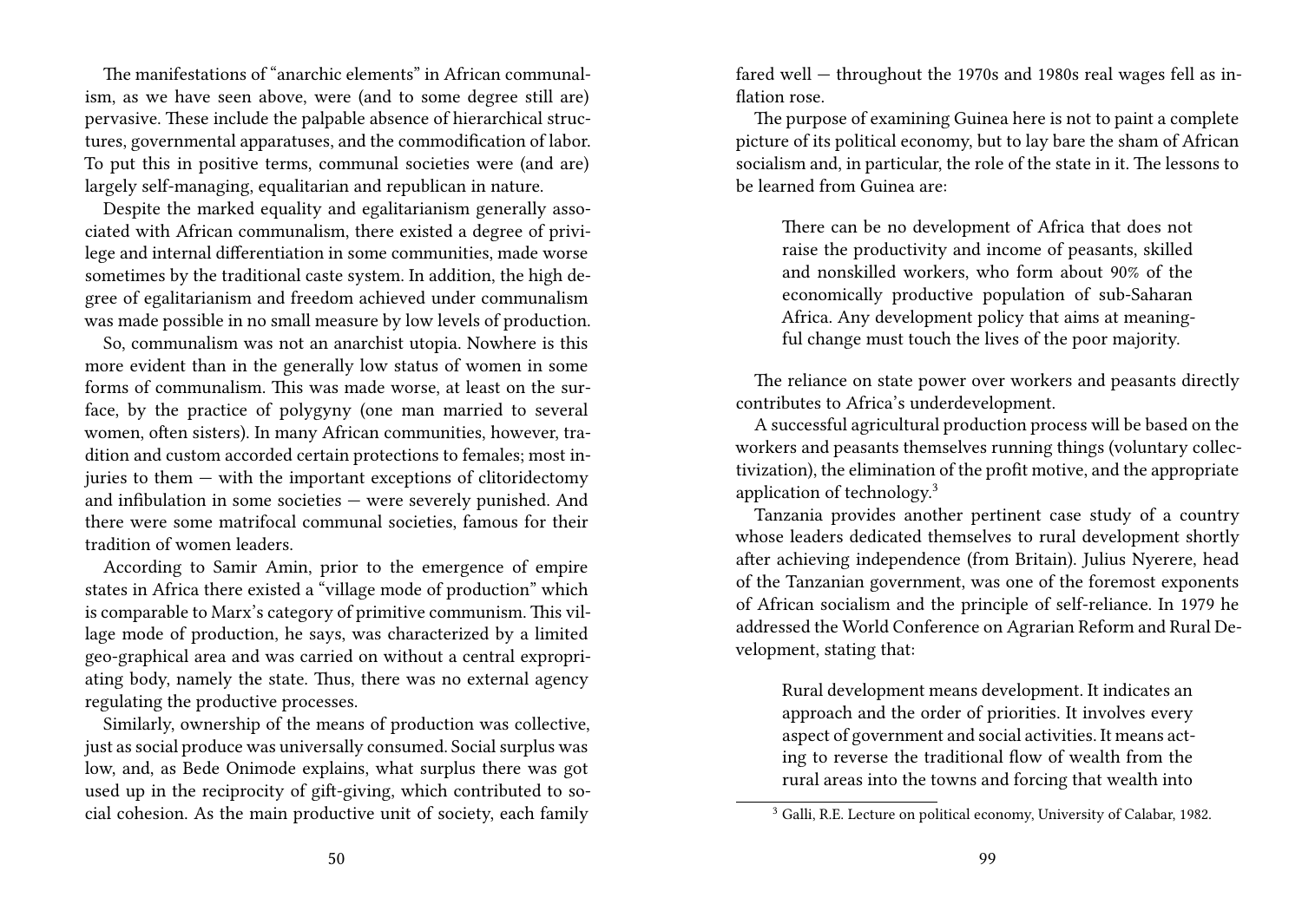PDG opened itself to the opposition parties that had represented the chiefs. The second important point is that, despite an original democratic organization from the village upward, soon major decisions for the country were made by the general secretary and the executive organ of the political bureau. Thus decision making soon became very centralized. The PDG incorporated all organizations, including trade unions and women's organizations, into its fold, thus concentrating power at the top.

Given all this, it's obvious that the Guinean peasantry had little impact on government decisions. As we have seen, decisions were executed by a cadre of the few African civil servants educated by the French, and by a number of expatriates. In the first three-year plan, the peasants were to be organized into cooperatives, and the government was to establish a number of state farms using modern techniques; but by 1970, Amin could report no serious start on cooperative organization, and the plans for cooperatives were subsequently dropped. He also reported that agricultural modernization had not proceeded at all.

R.E. Galli cites two factors for the failure of the Guinean revolution. One was the over-centralization of the party in the postindependence period. Second, and more fundamentally, the government and party deliberately chose to rely on mining as opposed to agriculture as the economic base of the country. From the moment that it achieved power, the PDG moved to ally itself with mining companies in the hands of foreign capital. According to Galli, the party saw the mines as its opportunity to extract an economic surplus with which to maintain the state and to keep the PDG in power, because the mines could provide an income source independent of peasants and workers, and the PDG could thus afford to ignore their interests.

However, despite its ventures into mining, Guinea today remains one of the poorest countries in the world. The United Nations has designated it as one of the 31 least-developed countries; and it has a very low GNP. Guinean workers, as one might suspect, have not controlled the use of its own surplus produce. The breakdown of communalism in its pure, undiluted form, and the transition to semifeudalism in certain parts of Africa, did not substantially alter these facts.

#### **Stateless Societies in Africa**

Some historians and scholars have distinguished between two broad groups in pre-colonial Africa: communities that established empire states and those that did not. Anthropologist Paul Bohannan refers to Africa's stateless societies as "tribes without rulers," a form of "ordered anarchy."

Elsewhere, Rodney describes stateless communities as:

Those peoples who had no machinery of government coercion and no concept of a political unit wider than the family or the village. After all, if there is no class stratification in a society, it follows that there is no state because the state arose as an instrument to be used by a particular class to control the rest of society in its own interests… One can consider the stateless societies as among the older forms of sociopolitical organization in Africa, while the large states represented an evolution away from communalism — sometimes to the point of feudalism.

The term "stateless societies" has been used in a pejorative sense by certain European scholars to denote backwardness arising from the inability of African societies to establish their own states. State formation in Africa, says the "Hamitic theory," was attributable to foreign influence, the belief being that Africans left on their own would never have been able to produce anything more than a "low" level of political organization. Among the stateless societies that existed on the continent were the Igbo, the Birom, Angas,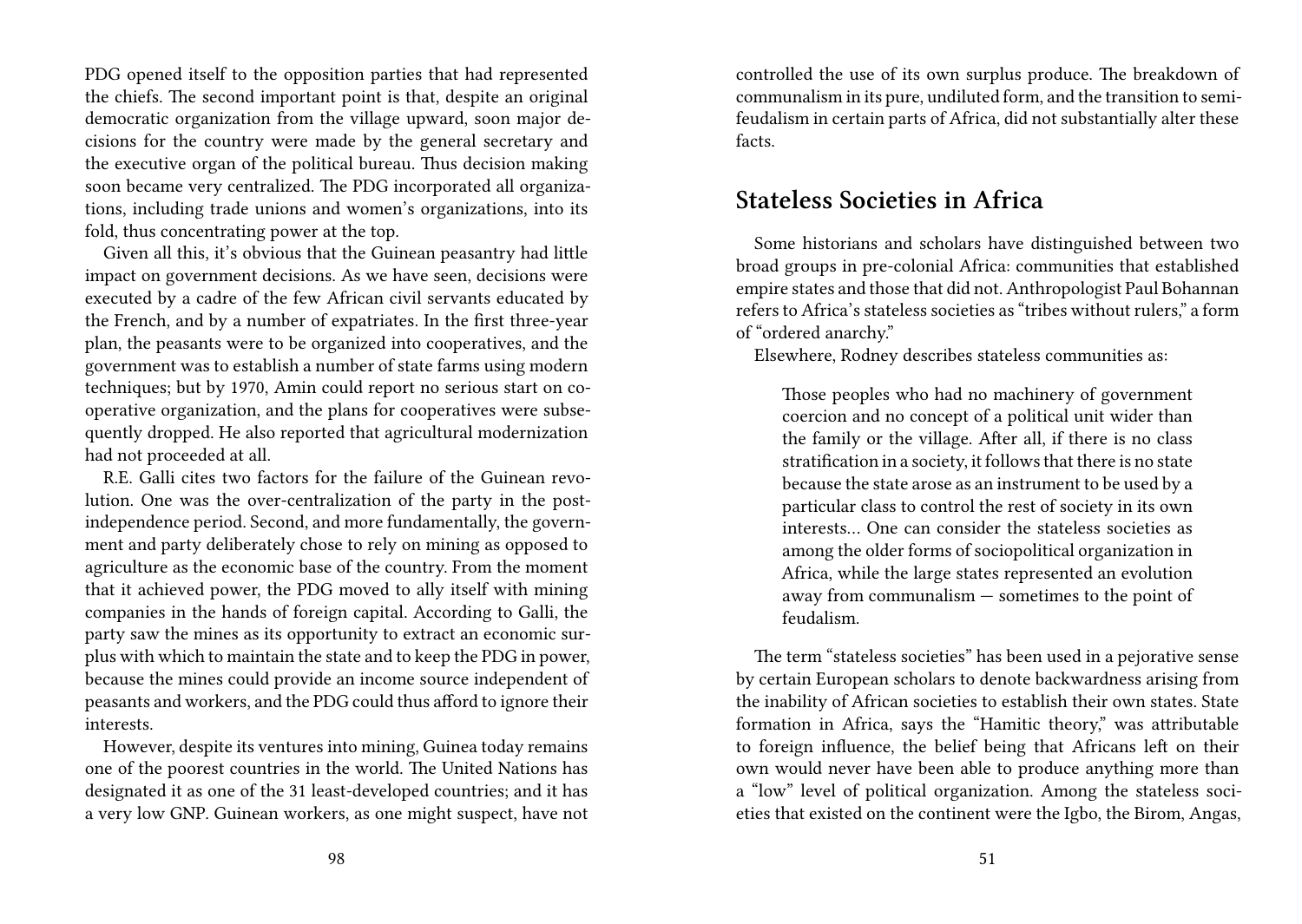Idoma, Ekoi, Nbembe, the Niger Delta peoples, the Tiv (Nigeria), the Shona (Zimbabwe), Lodogea, the Lowihi, the Bobo, the Dogon, the Konkomba, the Birifor (Burkina Faso, Niger), the Bate, the Kissi, the Dan, the Logoli, the Gagu and Kru peoples, the Mano, Bassa Grebo and Kwanko (Ivory Coast, Guinea, Togo), the Tallensi, Mamprusi, Kusaasi (Ghana), the Nuer (Southern Sudan), etc. — numbering today nearly two hundred million individuals in all.

For the purposes of a clear and retrospective understanding of stateless societies, we shall present case studies of three of them: the Igbo, the Niger Delta people (in present-day Nigeria), and the Tallensi (Ghana). Stateless societies tended generally to be agricultural, sedentary, and homogenous in character.

# **The Igbo**

Oral tradition has it that the ancestors of Igbos (also referred to as the Ibo) originated from somewhere in the Middle East. The earliest settlements of the Igbos were at Awka and Orlu, from which they spread south, pushing the Ibibios to the coastal fringes of the Niger Delta. The Igbo generally followed a segmentary pattern of political and social organization. As against large, centralized political units, Igbo society constructed small units, often referred to as "village" political units without kings or chiefs ruling over them or administering their affairs. "In Igbo, each person hails… from the particular district where he was born, but when away from home all are Igbos." Among the Igbo, there is a popular saying, "Igbo enwegh Eze," meaning Igbo have no kings.

The smallest unit in the segmentary political system was the extended family with a common lineage; several extended families constituted a ward; and many wards formed a village. The affairs of a village community were controlled by four major institutions: the general assembly of all citizens, the council of elders, the age

asserted that his Convention People's Party formed the nucleus of a new Ghanian society. This required that the party "generalize" itself into society. As Nkrumah said, "the CPP is a powerful force, more powerful indeed than anything that has appeared in the history of Ghana. It is the uniting force that guides and pilots the nation, and it is the nerve centre of the positive aspirations in the struggle for African irredentism. Its supremacy cannot be challenged. The CPP is Ghana, and Ghana is the CPP."<sup>1</sup>

The actual policies and the failures of "African socialist" regimes reveal the emptiness of such grandiose, self-serving rhetoric. The African poet Okot aptly captures the failure and tragedy of postindependence African regimes in his article, "Indigenous Ills"

…the most striking and frightening characteristics of all Africa governments is this, that without an exception, all of them are dictatorships, and practice ruthless discrimination as makes the South African apartheid look tame. African Socialism may be defined as the government of the people by the educated for the educated… [It is] discrimination by the educated men in power against their fellow men — their brothers and sisters, mothers and fathers, against their own folk left in the villages.<sup>2</sup>

Let us look at some specific instances where African socialism failed to improve the lives of the ordinary people. What happened to the Guinean revolution after independence? Some analysts describe what happened in post-independence Guinea as simply an overreaction; but for a more detailed analysis we turn to Samir Amin's book, Neo-Colonialism in West Africa. According to Amin, the first important point is that after independence, the

<sup>1</sup> Goldthorpe, J.E. "The Sociology of the Third World" in The African Communist No. 106, Third Quarter, 1986, p. 59.

<sup>&</sup>lt;sup>2</sup> "Indigenous Ills in Socialism in Tanzania," Ibid.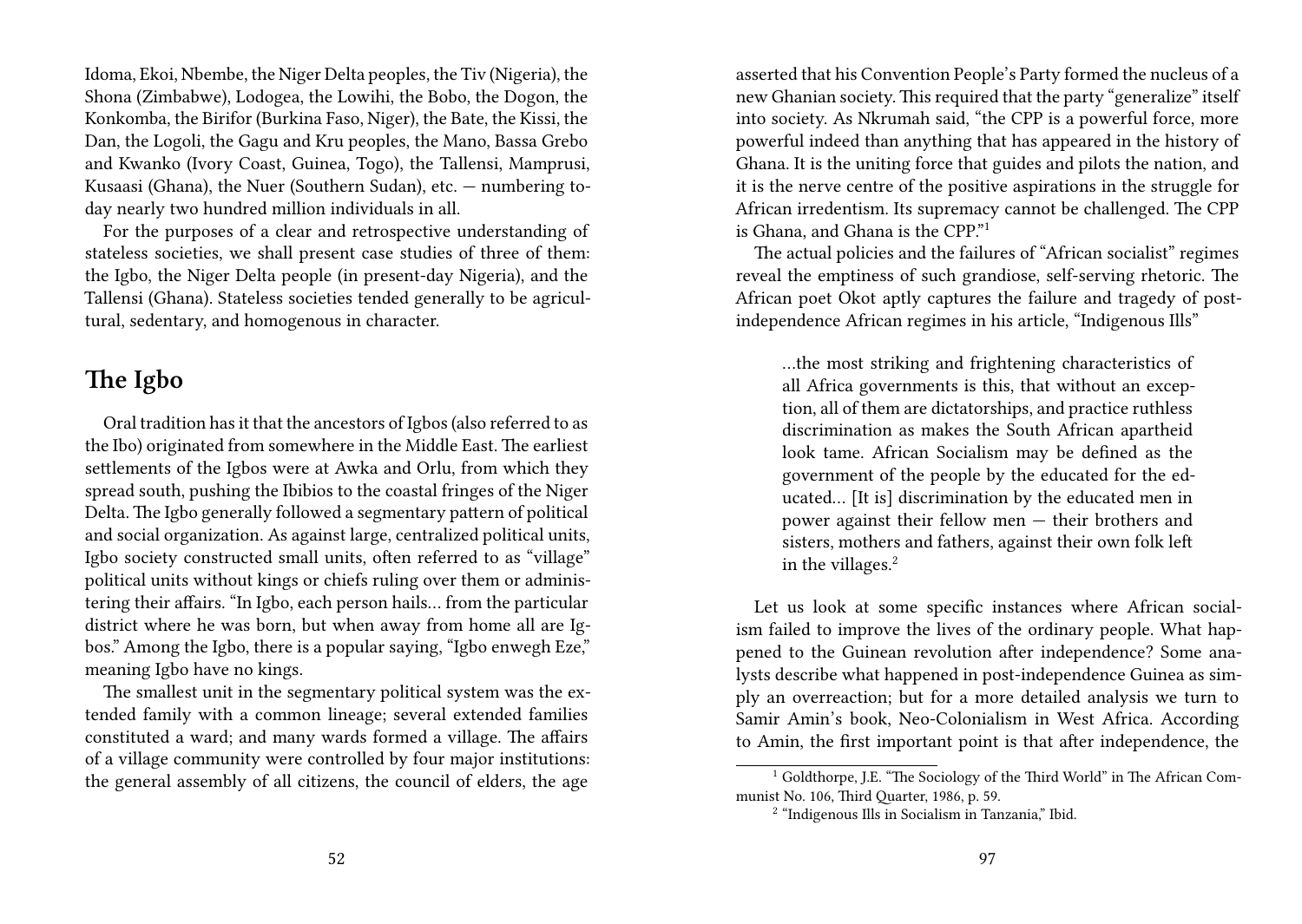# **Chapter 5: The Failure of Socialism in Africa**

Economic development has been central to the ideologies of postcolonial African states. In their choice of which ideological model to adopt for economic development, some states have chosen a form of socialism — "African socialism," as some of its proponents have labeled it. However, the term "socialism" as used here does not signify a rigid, doctrinaire approach as in marxism-leninism. Thus Senghor identifies "spiritual values" which he feels were lost to Soviet Communists under Stalin; Kwame Nkrumah saw no contradiction between socialism and Christianity; and Julius Nyerere has associated African socialism with traditional kinship solidarity in his Ujamaa concept. Advocates of African socialism postulate that the marxist theory of material determinism should not be applied in Africa, given Africa's vastly different (than European) economic and social conditions. Rather, they call for a decentralized, democratic African socialism, which they trace back to the history and cultures of the African people.

But the concept of African socialism has been severely criticized. Goldthorpe identifies a strong strand of elitism in "African socialism." According to him, where there is socialism in Africa, it has been planned by an elite. Similarly, Paul Sigmund has pointed out that many post-colonial African states see strong government as the only way to achieve modernization and development, and their leaders coin phrases such as Sekou Toure's "democratic dictatorship" to express their belief that the government or ruling party must lead the people. Nkrumah, who advocated African socialism,

grades, and the secret societies, that acted as instruments of social control.

There was also the Umuada, a parallel body of women either married into the village or born there. The Umuada played a key role in decision making and implementation processes, as well as in maintaining the social values of the society. It was impossible, for instance, to make a decision on an issue that directly affected women or children without the consent of the Umuada.

Members of the council of elders were usually heads of extended families and were sometimes required to perform priestly functions. To this day, general assemblies of all citizens are a common feature of Igbo society. It is the duty of the town crier, wielding his gong, to go around the village in the evening after villagers have returned from their farms to summon everyone to the village square at a specified time. The purpose of the assembly is often tersely stated. At the village square, elders outline an issue in detail and the people are expected to air their views as forthrightly as possible, until a consensus is achieved. Neither the elders, the secret societies, nor the age grades could drag the village into a war or armed conflict without first consulting a general assembly for a decision. The small scale of Igbo social institutions made true democracy possible. According to historian Isichei, "one of the things that struck the first Western visitors to Ibgoland was the extent to which democracy was truly practiced. An early visitor to a Niger Igbo town said that he felt he was in a free land, among a free people." Another visitor, a Frenchman, said that true liberty existed in Igboland, though its name was not inscribed on any monument.

Despite the segmentary lineage system of the Igbo, there existed links which brought several groups together as one people. Chief among these links were marriage and trade. [West Africa in general is known for its tradition of women traders — Ed.] Igbo custom and tradition encouraged intervillage marriage. Of the greatest importance in forging bonds of unity among the Igbo were the oracles, who served to bring them together to common shrines.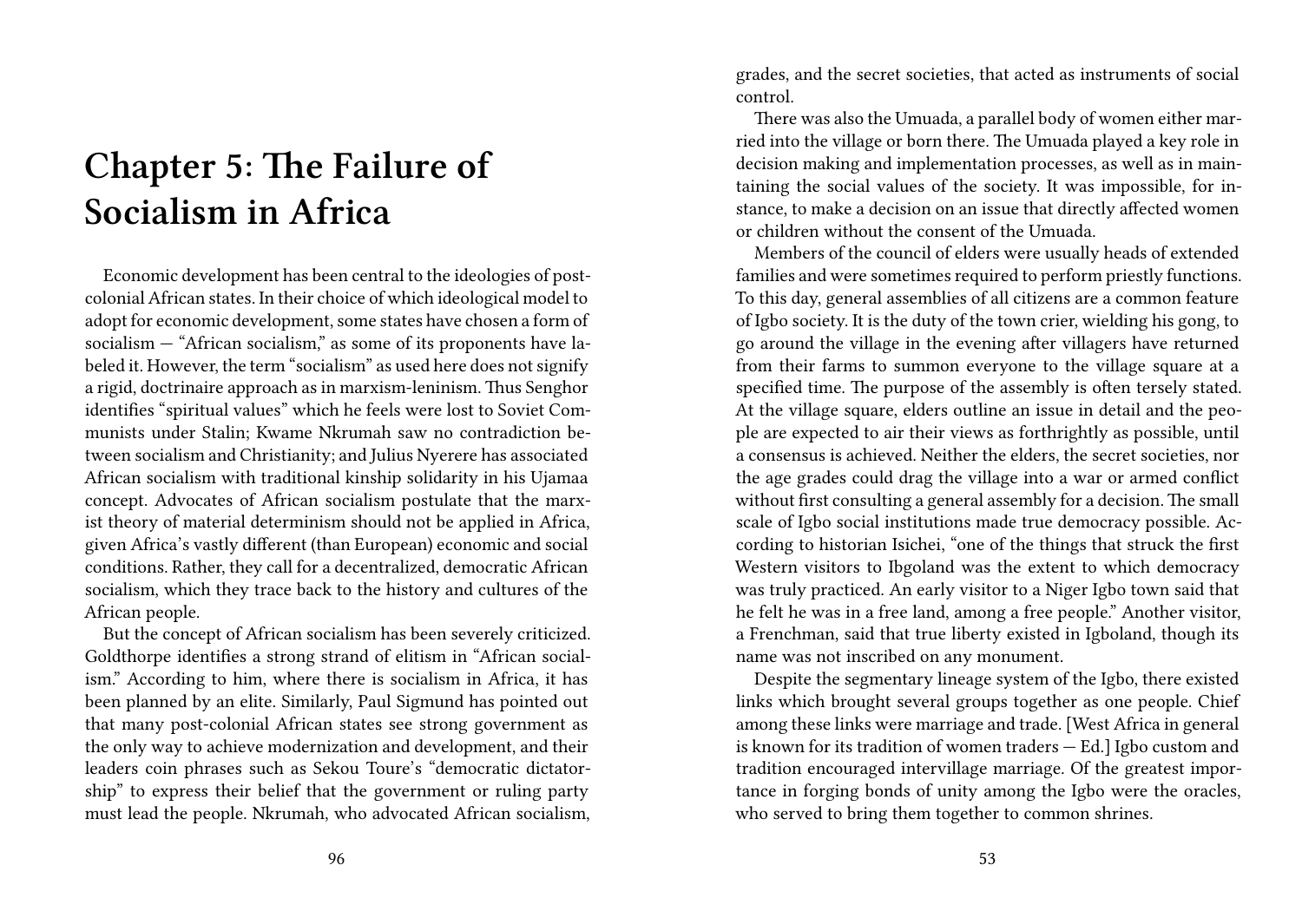Being forest-dwelling people, Igbos grew enough food to feed themselves, using communal labor provided by both the age grade and extended family systems. Igbo social organization, like that of the Niger Delta people, Tiv, and Tallensi, manifested a definite inclination toward leadership as opposed to authority. Yet there were a few exceptions in Igboland, like the Onitsha and Nri communities, that had their own chiefs.

### **The Niger Delta Peoples**

The peoples of the Niger Delta can be divided into Ibibios, Ijaws, Urhobos, etc. Slave trade was rife in this area in the  $17<sup>th</sup>$  and  $18<sup>th</sup>$ centuries. The people were mostly traders and farmers. The basis of political cum social organization in this area was very small units, referred to as the "house" system, complete with extended families, age grades and secret societies. The latter played an important role among the Ibibios particularly, where control of political institutions was in the hands of members of the secret societies rather than lineage groups, as was the case in Igboland.

A "house" consisted of a farmer or trader, his slaves, his own descendants, and those of his slaves. A number of "houses" comprised a city-state. Inter-house disputes were settled by a city assembly made up of house chiefs and presided over by an elected chief.

The Ijaws were divided into four main clans or city-states: Nembe, Kalabari, Brass, and Warri. The town assembly was responsible for communal policy making. The "Sakapu" secret society exercised both administrative and judicial functions. The mode of organization of the Urhobos was similar to that of the Ijaws in all respects. However, one group in the Niger Delta, the Itsekiri, had a centralized kinship pattern of government, similar to those of the Bini and the Yoruba.

As time went on, in certain areas the house system changed. With increased involvement in the booming overseas slave trade and

With capitalism enmeshed in interminable crisis and its institutions — social, economic, political and cultural — increasingly succumbing to fatigue across the globe, the imperative for sustained struggle against the forces of capitalism has never been greater. It is instructive to note that the crisis of capitalism has been most intensive and pronounced in the underdeveloped third world countries. This is not surprising, to say the least: capitalism's chain was bound to break at its weakest links.

The Awareness League upholds the principles and dictates of internationalism, convinced that national boundaries and territoriality are but artificial creations. The League stands for and is committed to peace and rejects war, militarism, fascism, and racism as well as the acquisition and development of technologies that promote war, militarism, and, in turn, undermine peace and peaceful coexistence among nations.

The League advocates violence only as a form of resistance to the violence and violent methods and tactics of the ruling class, its agencies and collaborators or as a form of liberation struggle. To this end, the Awareness League, as an anarchosyndicalist and revolutionary socialist front, proclaims all over the world and insists that no form of collaboration can exist between the ruling classes  $-$  the exploiter  $-$  and their victims, the masses.

The League has since grown into a 1000-member movement with members in all 15 southern Nigerian states, as well as the states of Kaduna, Adamawa and Plateau in the north. In 1996 the League was admitted as the Nigerian section of the International Workers Association (IWA), the anarchosyndicalist international.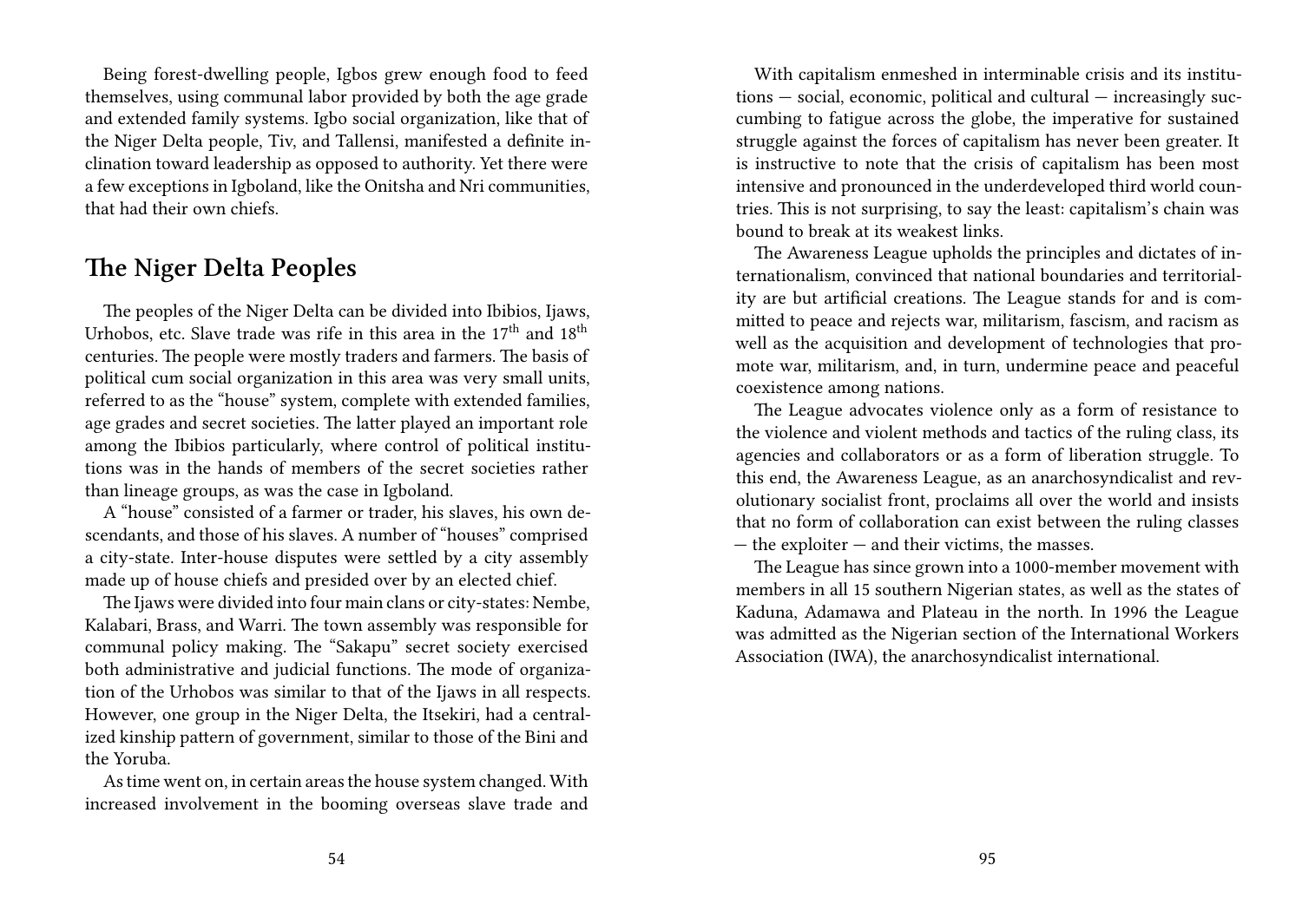The debates that went on within the Awareness League at the end of the 1980s brought to the fore the need to transcend the body's organizational structure — namely, its informality and its seeming absence of a clear ideological direction. This turmoil coincided with the political convulsions in Eastern Europe and the growing unpopularity of marxist socialism around the world.

The eventual collapse of Communism was foreshadowed in a lengthy analysis in The Torch newspaper, a monthly publication of the Revolutionary Socialist League in the U.S.A. The former trotskyites at The Torch ran a long and thorough repudiation of marxism-leninism and the state socialist systems it had given rise to. Authored by Ron Taber, and titled "A Look at Leninism," the series attempted to show that Soviet-style state socialism was doomed.

Members of the Awareness League study group followed this critique with close interest. Its brutal perceptiveness left most members of the Awareness League in no doubt about the way forward for the League. In response to the series published in The Torch, the League wrote, "we are a body of young, unemployed university graduates, students, and artisans, interested in, and committed to, the teachings and principles of socialism. We hold revolutionary socialism as our manifesto… We are particularly impressed by the publication, 'A Look at Leninism,' which we consider an important self-critical effort, which no true marxist or revolutionary can afford to wish away."

Subsequent events led to the transformation of the group into an anarchist organization, though it still retained its old name. By February 1, 1990, the Awareness League formally shed its former image as a leftist coalition. The group's charter, approved in 1991, pronounced the League as a:social libertarian organization inspired by and committed to the ideals, principles, objectives, goals, ends and purposes of revolutionary socialism and anarchosyndicalism, characterized as the antithesis of statism as well as the manifestations and institutions thereof.

later in legitimate trade, the house system, previously organized on the basis of lineage groups, was replaced by what was known as the "canoe house system." Under this system, people from different lineage groups combined to form a corporation for the purpose of trade.

## **The Tallensi**

The Tallensi occupy the northern territories of the old Gold Coast (now Ghana). Today, they are peasant farmers, engaged mainly in the cultivation of cereal crops. The essential feature of their traditional agriculture is mixed farming, involving permanent and stable settlements, which profoundly influenced the social organization which was based on the clan system.

Clusters of homesteads were known as "suman." A residential aggregate constituted a clan, or a group of clans, members of which were kinfolk by consanguinity. Rights and duties, privileges and obligations were vested in corporate units, and any authorized member could act on behalf of the unit or clan. Each lineage was headed by a senior male member, who together with other clan elders constituted a repository of social and ritual responsibilities. Both the age grade system and the practice of convening mass assemblies to make crucial decisions were prevalent among the Tallensi. Groups and not individuals constituted the source of political authority.

The various clans depended, for the most part, on communal labor. It was possible for large lineages within clans to accumulate wealth based on their size; however, no social privileges attached to wealth. Socially and politically, therefore, the Tallensi were a homogenous, sedentary and egalitarian society.

\* \* \*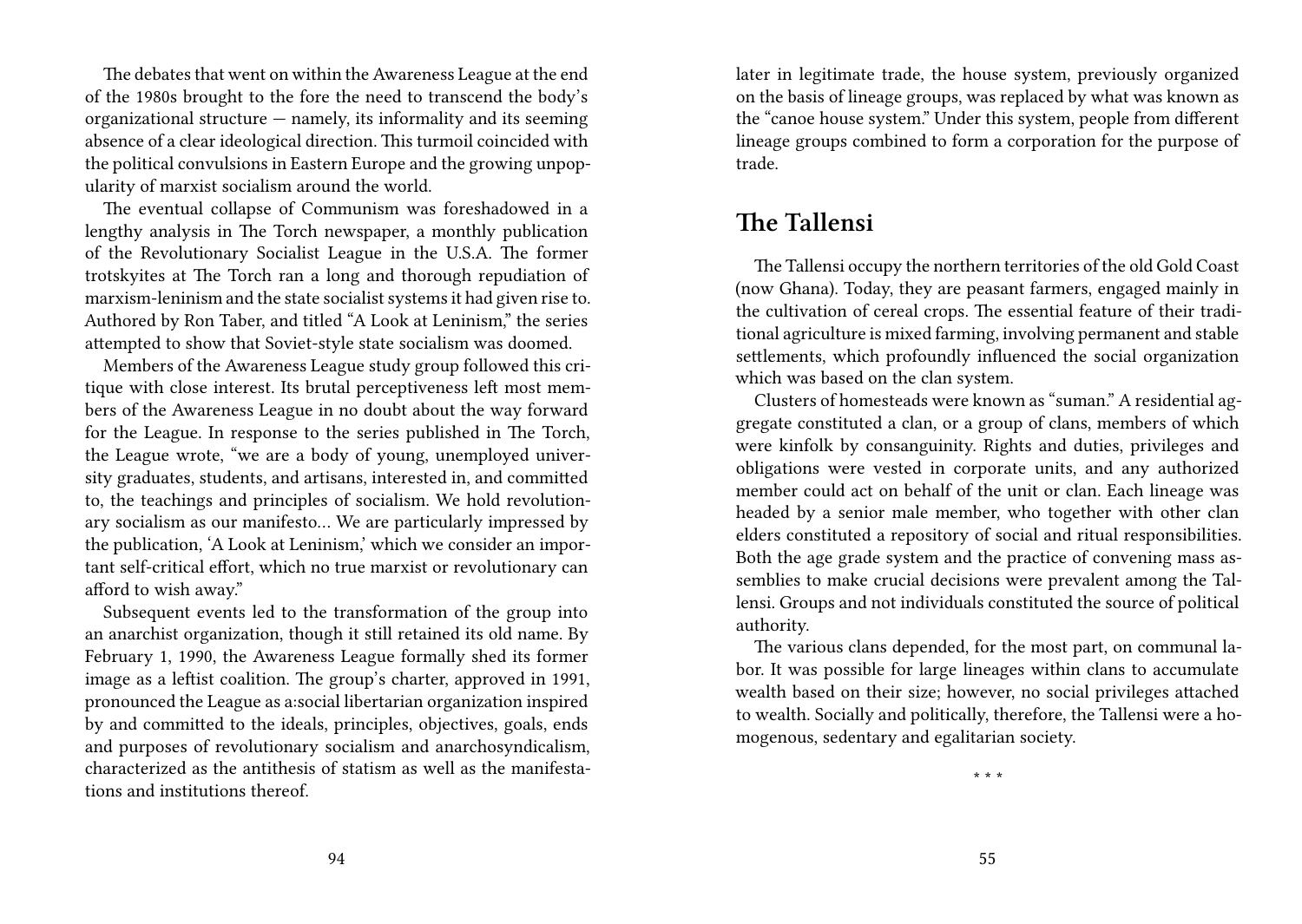What is immediately prominent in our consideration of stateless societies is the absence of centralization and concentration of authority. For the most part it is difficult to point to any individual as the overall head or ruler of different communities. The exercise of leadership in the sense of full-time authority was similarly unknown. Whatever authority that existed often affected very limited aspects of the lives of individuals. At the same time, classes hardly existed in these traditional societies. It is indeed doubtful whether an equivalent for the word "class" exists in any indigenous African language — and language reflects the thoughts and values of those who speak it.

Increased productivity and specialization in the use of tools, together with increased trading activities between various communities on the one hand, and with outsiders on the other, gave rise to a steady growth of private property, internal differentiation/stratification, and semi-feudalism. Warfare, conquest, and voluntary borrowing were some of the other factors at work during the period of colonial transition.

Early authority patterns were commonly codified in ritualized forms of leadership. Even where systems of social control increased in scope, ritual leaders in many cases continued to exert a moderating influence over secular leaders. Empire states were established at Kanem-Bornu, Songhai, Mali, Oyo, Sokoto, Benin, Zulu, Ngwato, Memba, Bayankole, Kede, Somuke, Hausa-Fulani, etc.

# **Colonialism and the Incorporation of Africa into the World Capitalist Economy**

Africa's incorporation into the world capitalist economy was preceded by the systematic penetration of capitalist influences into the continent prior to colonialism. But colonialism accelerated and solidified the incorporation process.

In 1957–58, the PDG stripped the chiefs of power and established popularly elected local governments, from the village up. They also began to tax French companies, broke up trading monopolies, and reformed government. When in 1958 the people of Guinea voted for independence, the French fled en masse, and in revenge took with them whatever they could carry, even the telephones from the walls. Only 20 French administrators out of an estimated 41,000 remained. The stage was then set for peasant and worker interests to influence the government and the development of Guinea. But, as in South Africa, this was short lived. The new "revolutionary" politicians soon prostituted the ideals of the liberation struggle, as is inevitable whenever "revolutionary" politicians occupy positions of power and privilege.

# **The Awareness League: an African Anarchist Movement**

The Awareness League began as an informal study group at the University of Nigeria, Nsukka, in the mid 1980s. The group continued to function essentially as a leftist coalition composed of marxists, trotskyites, human rights activists, and leftists and radicals of various persuasions. Until 1989, the group consisted mostly of student activists, journalists, and university graduates. The different tendencies within the body generated intense debates and selfcriticism.

This type of group was not without precedent, though. At Ibadan University, a similar left coalition, The Axe, had existed since about 1983. Its members published for a while a periodic newsletter known also as The Axe, and later The Socialist Register. This group barely survived the crisis that engulfed the left, notably the authoritarian left, in the second half of the 1980s.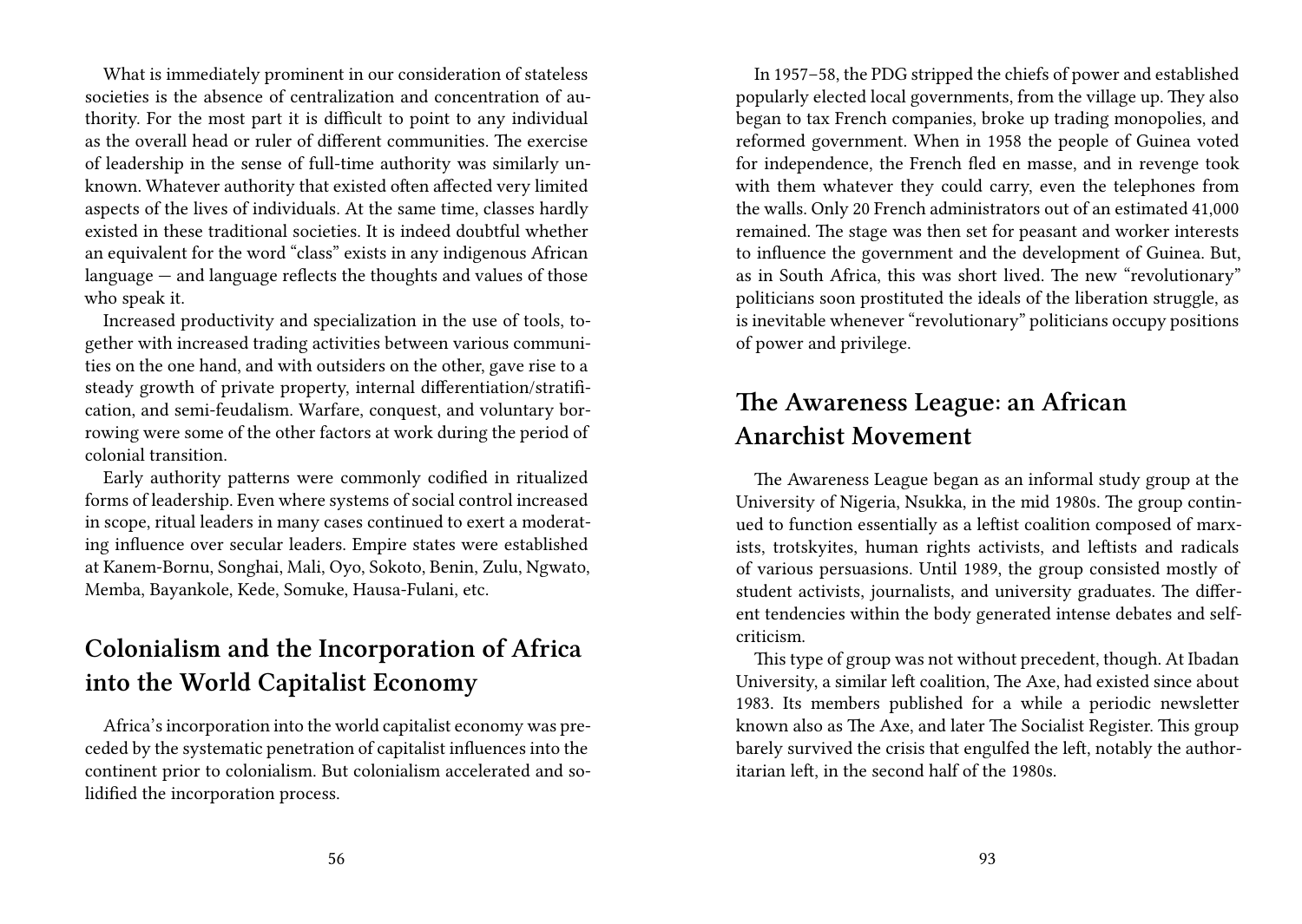# **The "Revolution" in Guinea**

The so-called revolution in Guinea deserves comment in that the party that led the "revolution" — the Democratic Party of Guinea (DPG) — was a mass party with a revolutionary ideology based on worker and peasant interests.

The organization of workers in Guinea was led by Sekou Toure, a descendant of a famous anti-French colonialism resistance leader in the 19th century. Under Toure's guidance, trade unions merged their protest against French rule with that of various ethnic and regional associations, creating the PDG. In its early years, the PDG maintained strong links with the French syndicalist union, the CGT.

The objective of the PDG's founders was to create a mass party, and they achieved this at least for the duration of the independence struggle. The PDG achieved its mass mobilization by appealing to workers on bread and butter issues — salaries, benefits, etc. — and then to peasants on the basis of needs such as roads and schools, and also on the basis of their resentment toward their chiefs and nobility who had sold them out to the French. They particularly appealed to women and to youth, both groups extremely exploited by the elders and chiefs.

Guinea's chiefs were more or less tax administrators for the French, bleeding their own people dry. They also provided forced labor for mines and plantations. They had become discredited among their people, and the PDG exploited this. By 1956, the party had united the country and swept the elections of that year. This caused the French governor to issue a statement that recognized that the chieftaincy "was gravely compromised… and it was no longer admissible that we maintain against wind and storm chiefs who no longer represent anything." Following the election, the PDG set up village committees, some of which made up lists of grievances against their chiefs and exacted reparations from them. This frightened many chiefs, who then fled to the capital, Conakry.

Capitalist influences first made themselves felt in Africa during the quest for economic expansion that accompanied and followed the industrial revolution in Europe. One of the first and most important of these influences was the slave trade. Capitalist penetration further increased through mercantilist activities and the operations of foreign businesses in African coastal areas toward the end of the 19<sup>th</sup> century.

It should be emphasized that the process of penetration and the subsequent incorporation of the different African societies into the world capitalist economy was not an even one, and did not take place simultaneously all over the continent. In the Muslim societies, Islam was an important feature of the incorporation process, as well as a source of resistance to it. On the one hand, Islam provided a source of inspiration for resistance, while on the other it provided a basis for class collaboration between Muslim aristocrats and colonial administrators.

All over Africa, the new gospel of free trade provided the ideological basis for the expansion of British, German, and French trading in the coastal areas. Following the Berlin Conference of 1884–1885, a violent scramble for the partition of Africa ensued among the major European powers, marking the beginning of true colonial domination and the enthronement of imperial interests over those of traditional societies. The imposition of colonial governments was an expression of this domination, and economic motives, primarily the quest for markets and raw materials, constituted its raison d'etre.

There were two stages in the process of incorporation, in which the state served as a vehicle for capitalist penetration and ultimate engulfment of production and distribution in the colonies. The first stage was violent conquest, and the next was economic domination and enslavement of the native peoples. Forced labor was prominent among the mechanisms adopted by the colonial powers to eliminate traditional economic organization.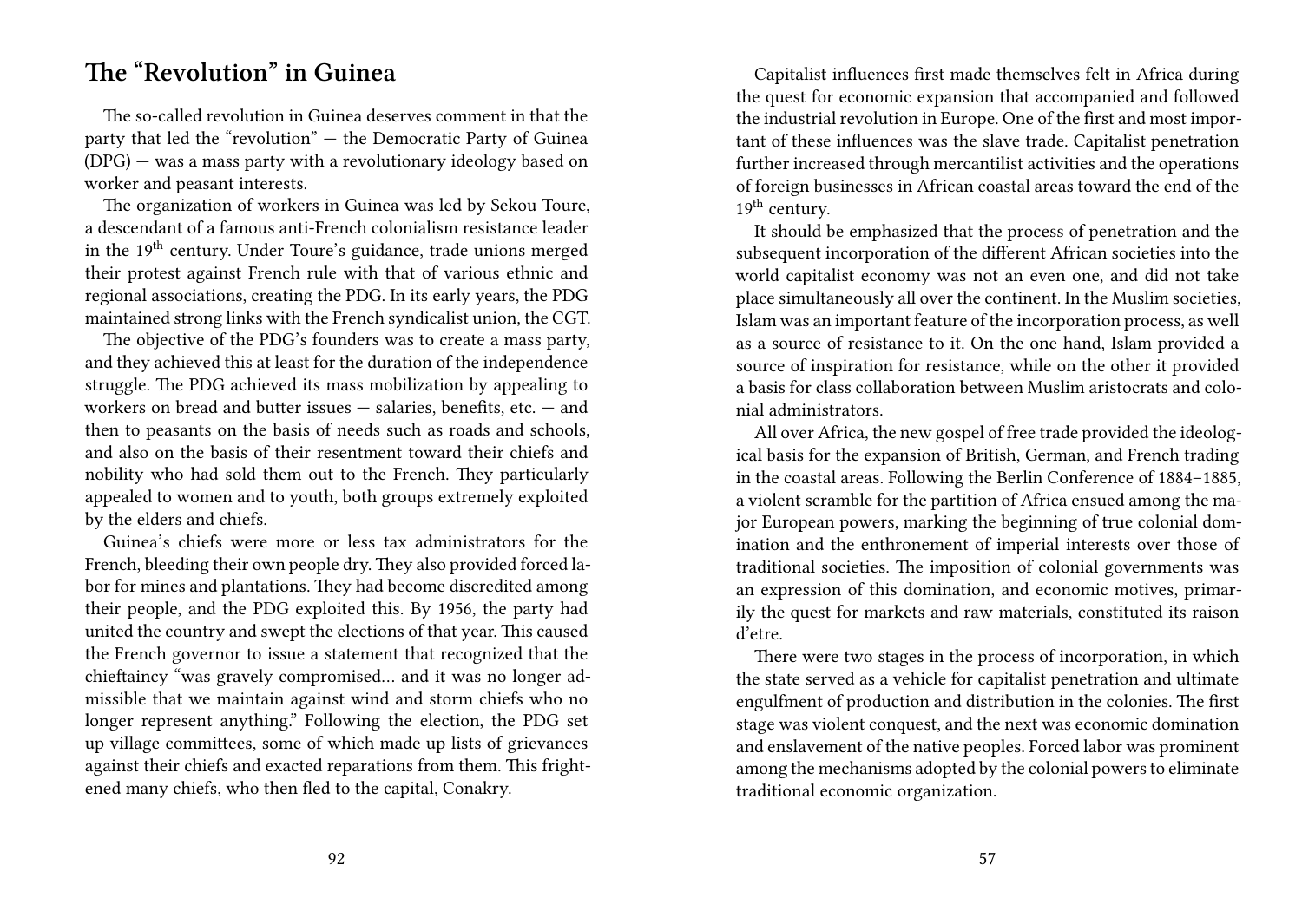In addition to military actions, conquest involved the forceful ejection of natives from their lands, which were then seized by the colonialists. And this seizure was protected through the violent suppression of all forms of dissent by the coercive apparatus of the colonial state.

The period of conquest was followed by the introduction of new production processes. The fundamental objective of this restructuring was to bind the incorporated economies into the world economy. The critical weapons here were monetarization (the introduction of money), trade, wage labor, taxation, and investment, coupled with the development of appropriate social institutions and infrastructure. This always involved the introduction of incentives aimed at dissuading the local populace from investing in areas of local need, and instead to turn to production of cash crops and related goods and services.

It was primarily to this end that a monetary system was introduced. By a monetary system, we refer to the use of money (that is, inherently nonvaluable objects or tokens) not only as a medium of exchange, but, more importantly, to the elevation of money and its accoutrements to a level of cultural preponderance within both the economy and society as a whole. Money is, after all, the basic prerequisite of a market economy, without which exchange and economic growth are impossible. The process of monetarization thus went hand in hand with the spread of capitalist relations of production.

As noted earlier, a capitalist economy requires the establishment of social and political institutions that reproduce and regulate class relations. The colonial education system served such a purpose. Together with the church, another agent of socialization, it provided ideological justification for the emergent capitalist mode of production in Africa. As well, it's worth noting that there was no clear cut distinction between the state and the church on the one hand, and the church and the school on the other — they formed an integrated system of ideological support for colonialism/capitalism.

and in its conception of the struggle for a better society. It abandoned its initial revolutionary program, and in alliance with other nationalist groups conceived and began to work for a two-step approach to liberation, to wit, a bourgeois democratic revolution, followed by a socialist revolution. The party was more concerned with the issue of state power than class power, and paid scant attention to bringing an end to power and privilege in South African society.

The major liberation movements in South Africa — the African National Congress and the South African Communist Party — both adopted a document known as the Freedom Charter as a framework for a liberated South Africa. The Freedom Charter, however, while it proposed to restrict the operations of monopoly capitalism, did not envisage the abolition of the capitalist system. As Sisa Majola states, the Freedom Charter "envisage[d] the development of smallscale capitalist enterprises as a result of the elimination of the various colour barriers."<sup>52</sup> Accordingly, the Charter envisioned a South Africa where all people "shall have equal rights to trade where they choose, to manufacture and to enter all trades, crafts and professions." Majola further observes that even the demand contained in the Charter, that "restriction of land ownership on a racial basis shall be ended, and all the land redivided among those who work it, to banish famine and hunger," did not necessarily propose the socialization of land ownership and control." From all of this we can conclude that the initial ideals which the South African Communist Party embraced were short lived; they were compromised by its alliance with nationalist groups for the purpose of acquiring political power.

<sup>52</sup> *Missing footnote*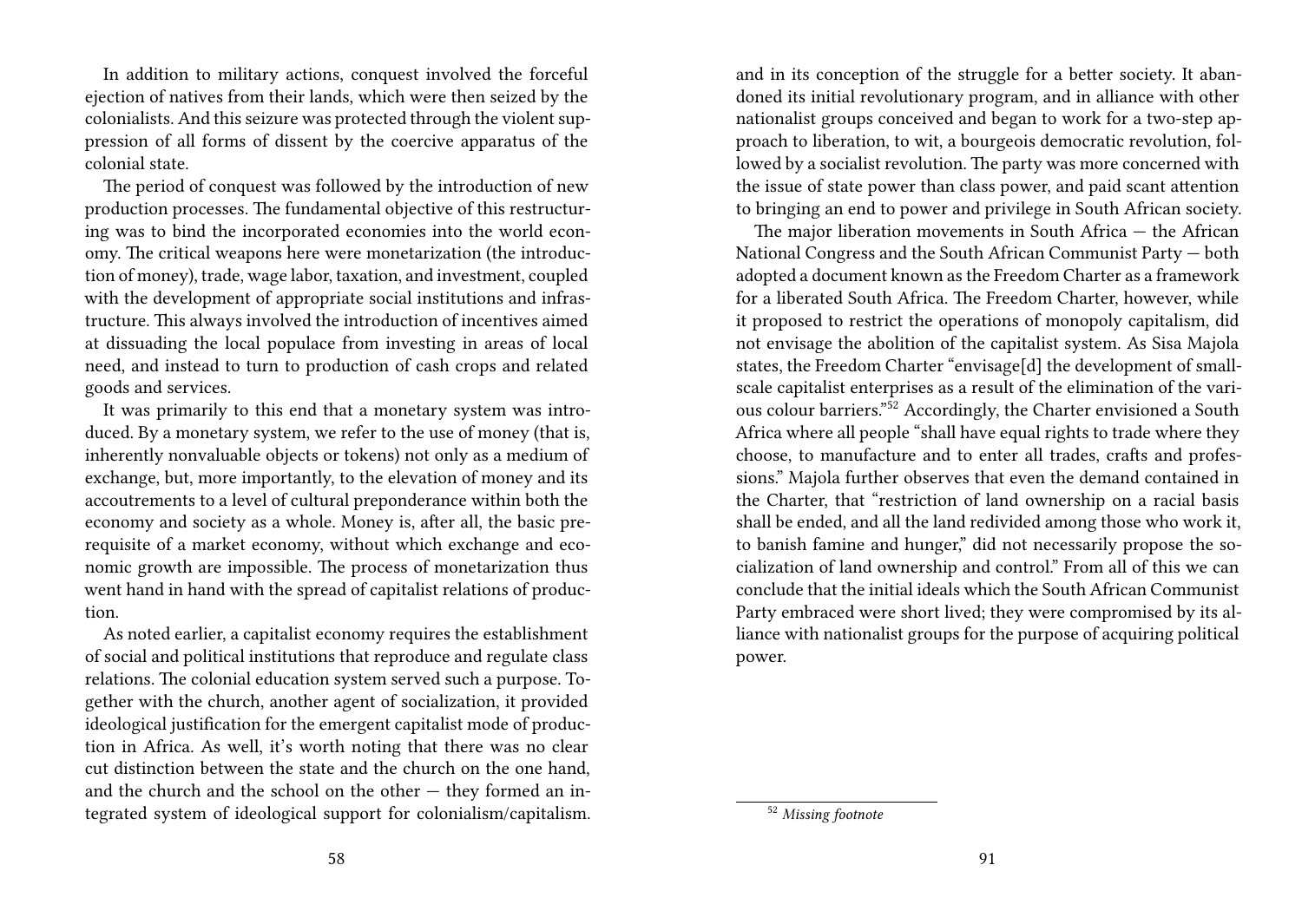\* \* \*

Socialism or communism as an ideological model is not entirely new to Africa; it first gained ground in South Africa with the formation of the Communist Party in 1921. The South African Communists, who broke away from the Labour Party in 1915 to form the International Socialist League (ISL), had as one of their objectives the pursuit of proletarian internationalism.<sup>48</sup> An editorial in the fourth issue of The International, the weekly paper of the ISL, stated on October 1, 1915 that "an internationalism that does not concede the fullest rights which the native working class is capable of claiming will be a sham… If the League deals resolutely in consonance with socialist principles with the native question, it will succeed in shaking South African capitalism to its foundation…"<sup>49</sup> Thus the International Socialist League made efforts to identify with the workers and with the plight of the down-trodden black population. It made contact with all existing black organizations, such as the African National Congress, and founded the Industrial Workers of Africa trade union.<sup>50</sup>

In 1921, under the auspices of the Third International, the Marxist-DeLeonist ISL accepted Lenin's 21 demands and formed the Communist Party of South Africa. Its leaders were S.P. Bunting, former Labour Party Chairman W.H. Andrews, and direct-action mine workers Ernie Shaw and Percy Fisher. Though it adopted the organizational form of a Bolshevik party, the South African C.P. remained strongly influenced by IWW (Industrial Workers of the World) revolutionary syndicalist views, and by DeLeonist industrial union concepts.<sup>51</sup>

But through the years the South African Communist Party underwent a marked transformation, both in its relationship to the state

Indeed, colonial education was a common basis for class alliance between colonialists and local bureaucrats. Political parliamentarianism was the inevitable result of such education.

Overall, the process of Africa's incorporation into the world capitalist network started during the latter stages of communalism, lasted through feudalism, and continues to the present day in the form of neocolonialism.

## **The Impact of Incorporation**

The ultimate result of Africa's incorporation into the world capitalist economy was the destruction of the traditional pre-colonial communal mode of production. As the capitalist mode developed, it confronted the noncapitalist mode, violently transforming various communities, turning their lands, resources, and products into commodities. Countless thousands of able-bodied young men were uprooted from their homes to work in capitalist enterprises, and the remaining population was compelled to grow only those crops that possessed exchange value-cash crops.

The critical point here is that the destruction of the traditional economic system did not give rise to a fully capitalist economy; the end product was, rather, a distorted, unbalanced capitalist structure. This occurred because Africa's incorporation into the global system was peripheral. Complementarity and reciprocity between the various sectors of the economy were absent. Misarticulation was further characterized by a lack of vital linkages within the production process. That is, capitalist development in Africa was characterized by lack of integration. Under colonialism, businesses operated to serve external markets, and usually had little connection with each other; and businesses that would have served internal needs were often systematically discouraged in order to ensure markets for goods produced in the imperial countries. Africa is still suffering the effects of that distorted development pattern.

<sup>48</sup> *Missing footnote*

<sup>49</sup> *Missing footnote*

<sup>50</sup> *Missing footnote*

<sup>51</sup> *Missing footnote*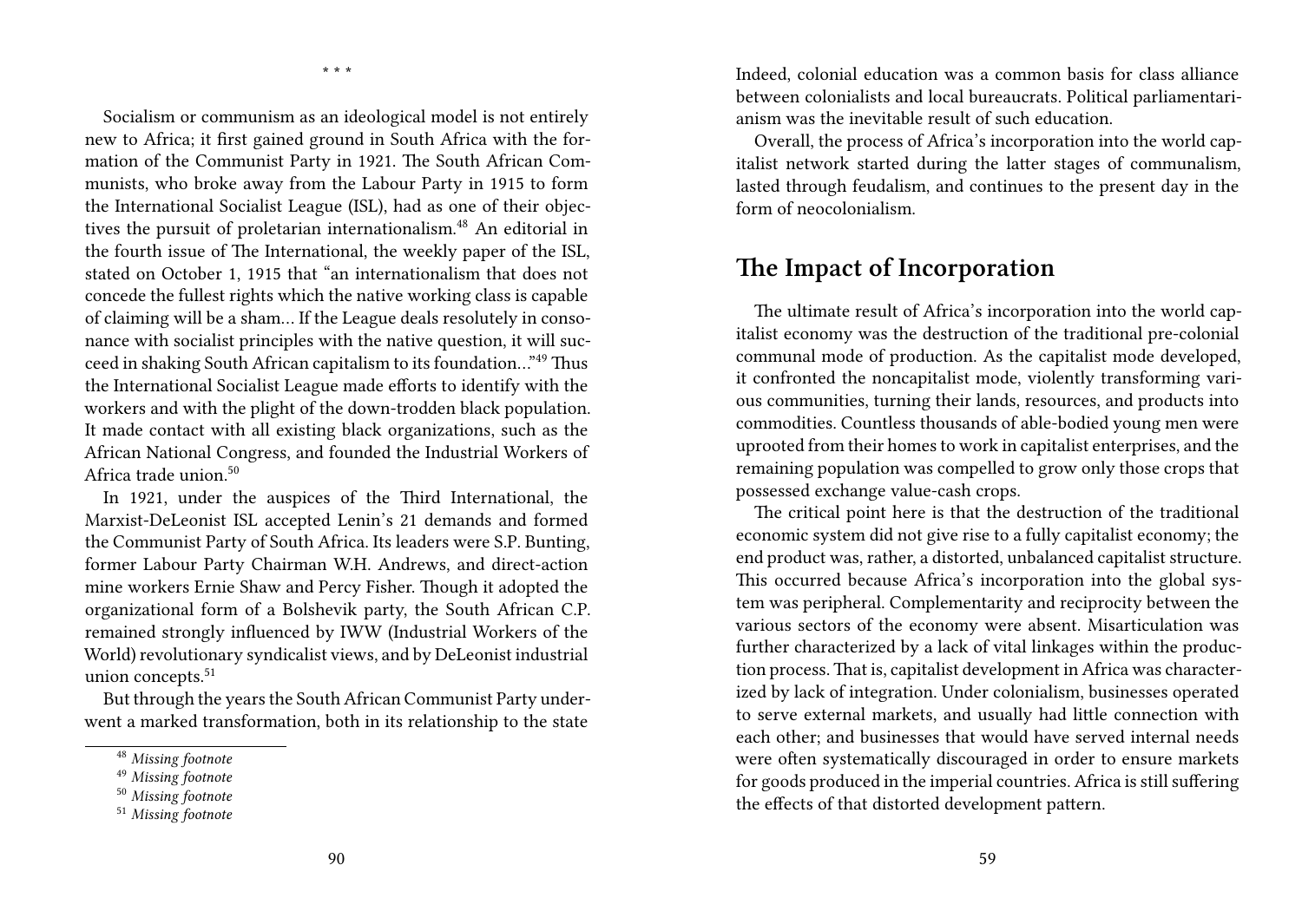So, capitalist penetration and subsequent integration of African societies into the global system has generated a culture of dependence — a dependence of the periphery (Africa) on the center (the advanced capitalist countries). Profits and surplus value are constantly being transferred from the periphery to the center. Conversely, economic and social crises in the global capitalist chain are readily transmitted to its weakest links — the highly susceptible periphery. As for the "development" of Africa by the West, Leonard Goncharov notes: "Capital is being exported from the highly developed capitalist countries to the developing countries, not actually with the aim of providing aid to the latter, but with the express purpose of deriving the highest possible profit."

Finally, Africa's participation in the global capitalist economy has led to the creation of a local privileged class that appropriates surplus social produce, because capitalism cannot function without the existence of an exploitative, nay parasitic, local class. However, since the indigenous privileged played only a minor role in laying the basic foundations of the post-colonial state, its interests are subordinated to those of the foreign capitalists, primarily multinational corporations. As a result, a class alliance developed between the two, with the indigenous class assuming the role of agents for international capital. Its members live on the commissions they receive as middlemen. The dominance of this social class, coupled with the absence of autonomy in Africa's role in the world economy, has essentially transformed African states into fiefdoms.

## **Class Formation in Post-Colonial Africa**

To understand the dynamics of class formation in post-colonial Africa, we need first to examine the character of the preceding colonial state. Colonialism left independent African states with a neocolonial economy, with the capitalist mode of production replacing

of a sharp increase in the cost of living, taxation, growing unemployment, and increased repression of trade unionists, the number of strikes in South Africa continued to rise in the years preceding the collapse of the apartheid regime. Fulani summarizes the range of social, economic and political demands of South African labor unions: since 1979 workers have demanded the right to form trade unions of their choice; they rejected all government-created institutions such as community councils and the president's council; they fought against the introduction of a new income tax for blacks in 1984; they demanded the withdrawal of government troops from black townships. They fought against low wages and the victimization of workers; and they organized a boycott of white-owned shops and factories.<sup>47</sup>

Although the working class movement in South Africa can boast of a long history of struggle, this struggle has not fundamentally changed society. In the fight against the apartheid regime, the South African unions were taken over by middle class politicians of the African National Congress (ANC), who lack clear revolutionary political goals. The outcome of this takeover compromised the ideal of a completely different kind of society. The leadership of the unions became an integral part of the reformist struggle of the ANC for majority rule in South Africa. It's no accident that many leaders of COSATU have received plum jobs in the post-apartheid ANC government of Nelson Mandela.

The ANC government does not represent much that is fundamentally new to the working class in South Africa. This is clear to both the ruling elite and to South African workers. The same old capitalist mode of production, based on the exploitation of labor by capital, continues to exist in South Africa. The working class task still remains the revolutionary transformation of society, that is, the achievement of a truly new society based on liberty and socioeconomic equality.

<sup>47</sup> *Missing footnote*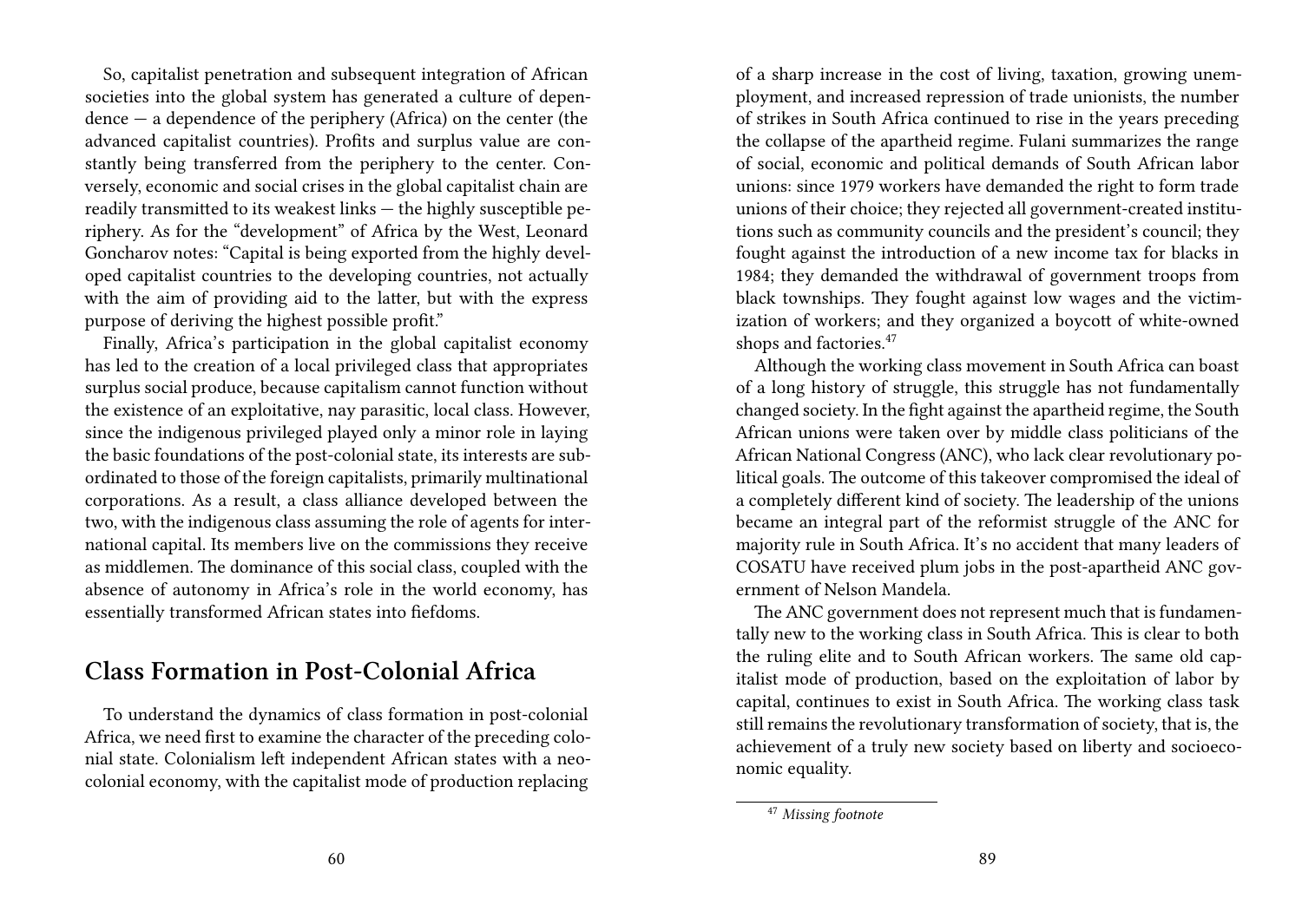The Congress of South African Trade Unions (COSATU), a syndicalist-oriented organization, was launched on November 30, 1985 during the state of emergency of July 1985 – March 1986.<sup>42</sup> The National Union of Mine Workers (NUM) was the largest of COSATU's affiliates.<sup>43</sup> We may well say that the glory days of working class struggle in South Africa were brought back to life with the birth of COSATU. In 1986, the labor movement in South Africa, under the leadership of COSATU and with the support of students and community organizations, observed the  $100^{th}$  May Day with a walkout/strike. At the time, it was the largest such action to ever take place in South Africa; over 1,500,000 million workers took part in the call for the day to be declared a public holiday.<sup>44</sup>

Another display of workers' solidarity occurred on October 1, 1986, the day of mourning for the 177 miners who were victims of the Kincross mining disaster. The work stoppage was organized by the National Union of Mine Workers, and 325,000 miners took part.<sup>45</sup>

As a countervailing force against foreign monopoly capital, the unions supported disinvestment from South Africa. The economic sanctions and disinvestment campaigns spearheaded by the unions, and later adopted by many Western governments, contributed in no small measure to the final capitulation of apartheid.

The struggle of the South African working class that preceded the collapse of apartheid showed that many workers were prepared to lose their jobs in the course of the struggle. T.B. Fulani notes that when a black worker in South Africa went on strike, the worker risked not only losing his job, but also losing his home in the city, and being forced into a Bantustan [an economically depressed "homeland" similar to a U.S. Indian reservation  $-$  ed.].<sup>46</sup> In spite the pre-capitalist modes; this entailed the subjugation of local labor and resources to the needs of capitalism.

The classes that developed after this integration do not reflect an autonomous economy, but a dependent economy  $-$  they show an artificial and truncated version of the class structure of the developed Western economies. This class structure is not the classical division into capitalist class, petit bourgeoisie, working class and/or peasantry, but rather a simplified division into an administrative class and working class/peasantry. That is, classes in the former colonies are composed simply of those who benefit from neo-colonialism and those who suffer from it.

The local business class effectively became a comprador class of agents, middlemen, and front men for foreign interests. As Franz Fanon put it, the national bourgeoisie of underdeveloped societies is not engaged in production or any creative enterprise, but in intermediary activities.The roles of the local and foreign business classes in post-colonial Africa are complementary, but the latter determine the activities of the former.

The quest to create indigenous industry by African capitalists gives them a nationalist image, but they stop short at the demand for expropriation of foreign capital, upon which they remain dependent. The nationalism of this indigenous capitalist class is the outcome of its desire to appropriate resources (at least for itself) back from the foreign expropriator; and at the same time its commitment to freedom for foreign capital is necessitated, indeed dictated, by its dependence on neo-colonial economic structures. In any event, the conflicts of interest between indigenous capitalists and foreign capitalists often resolve themselves in accommodations that border on delineation of spheres of influence.

Contrary to the local capitalists' pretensions to autonomy, foreign capital still holds the key to local economies through control of technology, finances, location of research and development facilities, appointment of technical directors, and, in general, control of decision making.

<sup>42</sup> *Missing footnote*

<sup>43</sup> *Missing footnote*

<sup>44</sup> *Missing footnote*

<sup>45</sup> *Missing footnote*

<sup>46</sup> *Missing footnote*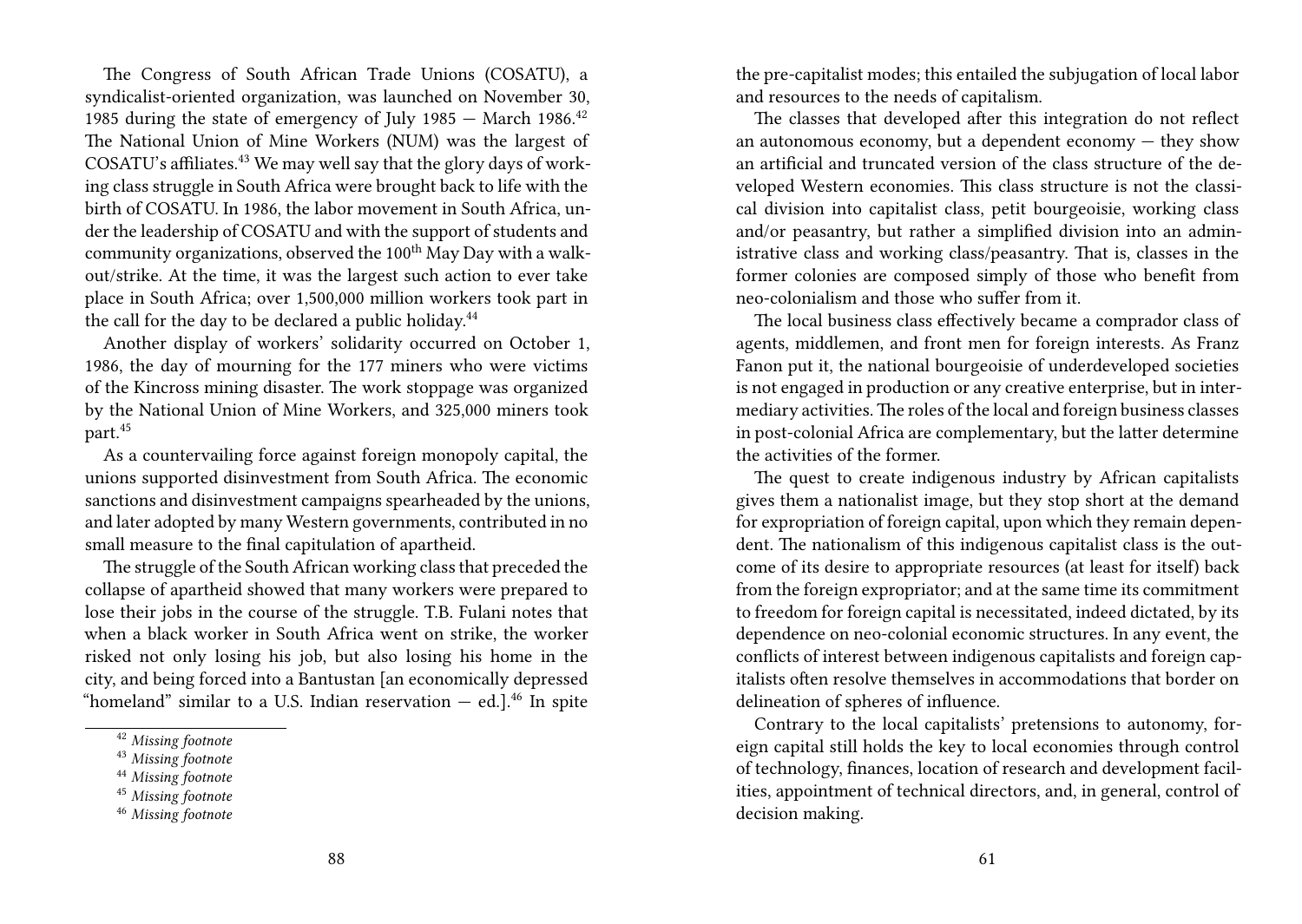For example, a typical industrial investment in Africa depends on capital-intensive technology developed to meet the needs of advanced capitalist economies. This facilitates the outflow of resources as profits and payments for imports and services, and ties the investment to the producers of its technology. This, of course, places a considerable drain on scarce foreign exchange resources.

This pattern of investment generates and depends upon an inegalitarian pattern of income distribution. In turn, inegalitarian income distribution creates far more benefits for advanced capitalist economies than for neo-colonies.

The dependent character of the local bourgeoisie restricts its members to servicing foreign capital or to competing among themselves for the limited resources available in the neo-colonial setting. This competition tends to take the form of a zero-sum game, modified by an arrangement in which the competitors define themselves in ethnic and religious terms — each seeking to protect his own interests.

The crux of our analysis is that the process of class formation in post-colonial Africa looks haphazard and incomplete: it took place only in the commercial and distributive sectors of the various economies, while the agricultural and industrial sectors were left out. This should, however, be understood within the following context: while the comprador class is the foremost beneficiary of Africa's neo-colonial political economy, various other segments of the local capitalist class also benefit through bureaucratic structures which entitle them to privileges.

#### **African Socialism**

The global socialist current did not pass Africa by. For the most part, socialist ideas inspired national liberation struggles and permeated the ranks of the anti-colonial struggle — not least of all in the African trade union movement, dating back to the 1940s. The

ers' Union, and was quickly crushed by the mine owners and the Smuts government.<sup>35</sup>

By 1956, the Nationalist government had broken up the South African Trades and Labour Council along racial lines — the South African Confederation of Labour was made up of whites, and the Trade Union Council of South Africa was made up of nonwhites (coloreds and Asians).<sup>36</sup> Although apartheid greatly emasculated the workers' movement and polarized workers along racial lines, massive black strikes continued into the 1970s, often aimed at winning pay increases for workers.

But the real impetus for the burgeoning of radical black labor unions under apartheid was the Labour Relations Act of 1981, which gave the unions a measure of recognition and allowed them to operate legally.<sup>37</sup> In 1975, the Progressive Party had declared South Africa the second most strike-ridden country in Africa (after Morocco).<sup>38</sup> But in 1976, Vorster Botha, then prime minister of South Africa, had boasted to German investors that "South Africa was free of strike[s]."<sup>39</sup> But strikes resulted in the loss of 243,000 working days during the first three months of 1988, and a walkout by two to three million workers on June  $6<sup>th</sup>$  through  $8<sup>th</sup>$  of that same year was the biggest in South Africa's history.<sup>40</sup> While wages and working conditions were the major causes of the strikes, an aggravating factor was capital's pressure on the regime to reduce the number of jobs in the public sector, restrict wage increases to three percent, and to privatize the economy as a way to solve the country's economic crisis.<sup>41</sup>

<sup>39</sup> *Missing footnote*

<sup>35</sup> *Missing footnote*

<sup>36</sup> *Missing footnote*

<sup>37</sup> *Missing footnote*

<sup>38</sup> *Missing footnote*

<sup>40</sup> *Missing footnote*

<sup>41</sup> *Missing footnote*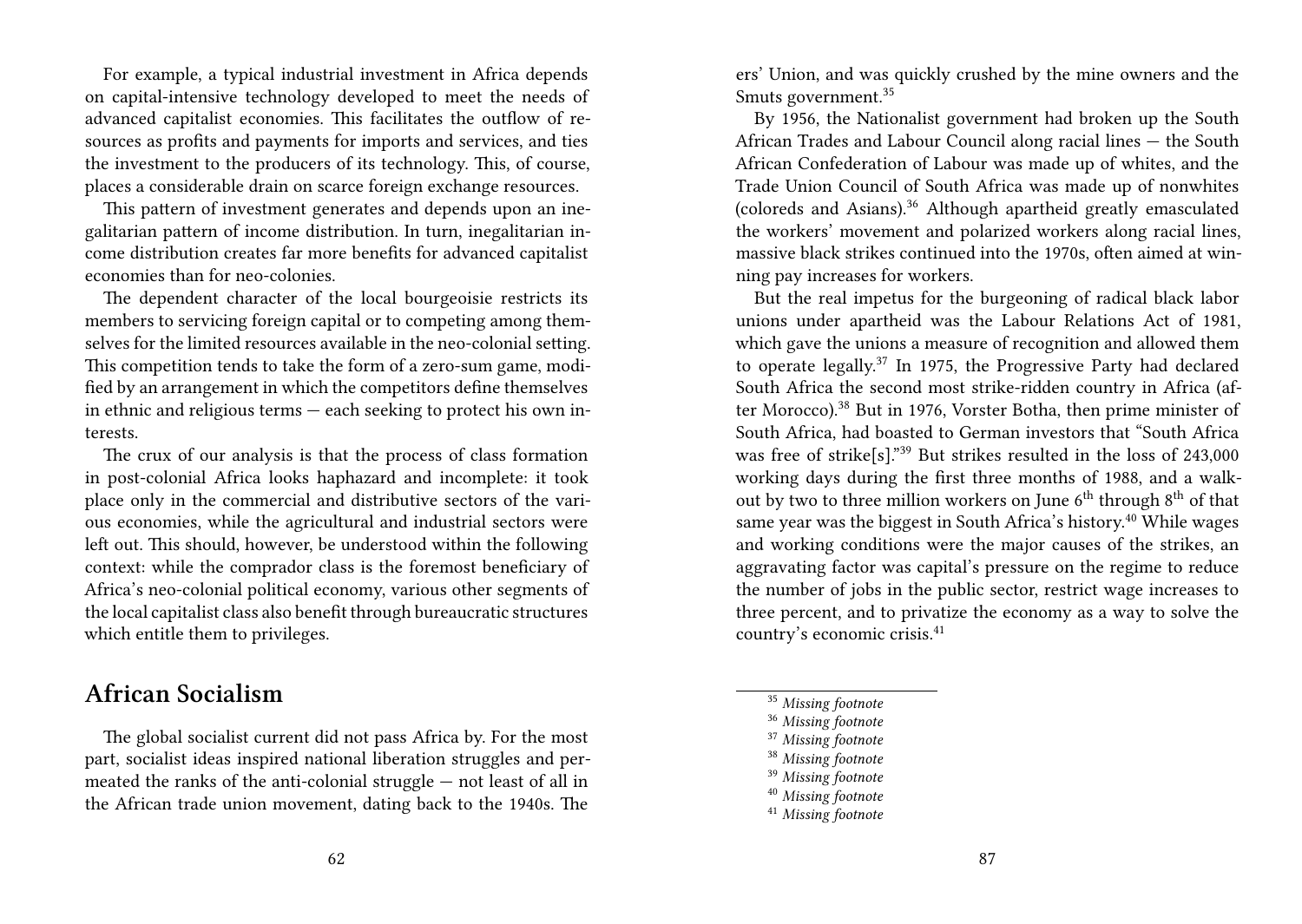carried out by workers in different industries, including the South African Industrial Federation's coal miners, later joined by gold miners, engineers, and power workers.

In the face-off between the workers and the rulers, the Smuts government tried hard to break the workers' solidarity, but with little success. When it became clear that the workers remained uncompromising in their demands, Smuts threw the government's military support behind the mine bosses and declared martial law, urging them to reopen the mines. $31$  As discussions continued to break down, the Miners Council of Action "seized the initiative and forced the South African Industrial Federation to proclaim a general strike."<sup>32</sup> The declaration of a Red Workers Republic followed the proclamation of a general strike. The Smuts government responded by sending detachments of the army and air force to attack the striking workers. The building housing the strikers' headquarters in Benoni was strafed on the  $14<sup>th</sup>$  of March, and at least 153 people died in the attack  $33$ 

It has been argued that because this strike was conducted primarily by white workers with relatively little support from blacks, there was an absence of class solidarity. However, Jewell quotes James Duke's view that the strike and the declaration of a Red Workers Republic was "a major breakthrough in race relations and class struggle, virtually an Afrikaner civil war with black support for the Afrikaner."<sup>34</sup>

The imposition of apartheid in 1948, however, entrenched in South Africa a class war that largely followed racial lines. With the ascendance of apartheid, class identification and class struggle in South Africa became predicated on the color of a worker's skin. This had started two years previously in 1946 when a strike by 60,000 black workers received no support from the all-white Minmain attraction of socialism at that point was its sloganeering appeal. The prime movers of the anti-colonial struggle had neither a firm grasp of the socialist world view, nor the foggiest mental construct of what a socialist society would look like in the aftermath of the abolition or overthrow of capitalism. This shallow, confused concept of socialism — and the circumstances under which socialist ideas first came to Africa — would later have a decidedly negative impact on the growth and development of the socialist movement in Africa.

The dawn of political independence in the different African states forced the indigenous, nominally socialist political class to come to terms with the daunting task of trying to construct socialism on the continent. The leading lights of the movement in this period were Kwame Nkrumah (Ghana), Sekou Toure (Guinea), Patrice Lumumba (Congo), Tom Mboya and Jomo Kenyatta (Kenya), Sedar Senghor (Senegal), Modibo Keita (Mali), and Julius Nyerere (Tanzania).

This crop of leaders would later be joined in their romantic socialism by a second generation of political actors, including Muammar Gadhafi (Libya), Gamel Abdel Nasser (Egypt), Augustino Neto (Angola), and others, who, like the first generation leaders, almost invariably proclaimed their respective countries socialist and proceed to institute "socialism" as a matter of state policy.

Common to all these figures was the notion of an "African socialism," a unique brand of socialism peculiarly suited to the African in his own environment. It ranged from Nkrumah's positive socialism to Senghor's existential and "negritude" socialism, to Nasser's democratic socialism, to Nyerere's Ujamaa socialism.

Nkrumah proclaimed the goals of positive socialism as full employment, good housing, equal opportunities for education, and the cultural advancement of all people. In his theory of consciencism, Nkrumah states: "Revolutions are brought about by men… who think as men of action and act as men of thought."

Senghor saw socialism as essentially a new vision of the world:

<sup>31</sup> *Missing footnote*

<sup>32</sup> *Missing footnote*

<sup>33</sup> *Missing footnote*

<sup>34</sup> *Missing footnote*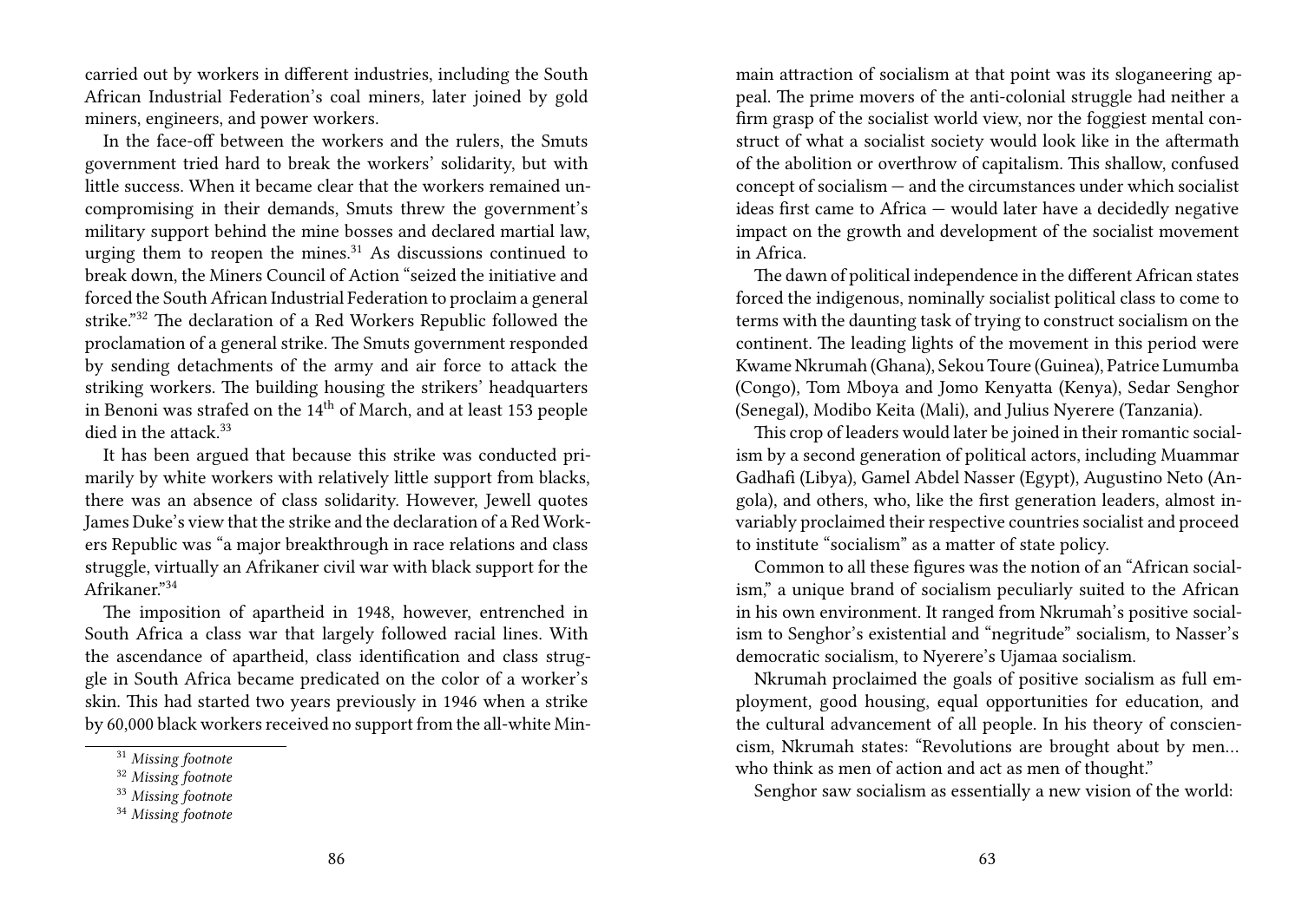Such is the African way, at least, the Senegalese way to socialism. It intends to be a harmonic democracy, in both the political and economico-social fields. Far from rejecting them, it integrates European contributions. But it is quite a different matter from mere repetition, from a policy of blind imitation. These contributions selected with care, shall be integrated into and impregnated by the values of negritude. For negritude is nothing else but the whole of the living values of black Africa.

For his part, Nasser characterized socialism as "the assertion of the sovereignty of the people and the placing of all authority in their hands and the consecration of all powers to serve their ends — the setting up of a society on a basis of sufficiency and justice, of work and equal opportunity for all, and of production and services." He advocated a two-stage revolution: a political revolution that enables the people to recover their right to self-government, and a social revolution  $-$  a class conflict that terminates ultimately in the realization of social justice for all.

African socialism, for what it's worth, has been variously criticized for lacking theoretical coherence and clarity, and, worse still, for the questionable manner in which it seeks to isolate world socialism from that practiced in Africa. Critics of African socialism have pointed out that exploitation and oppression are universal evils, and that socialism is universal in scope and application (though it can be adapted to suit individual cultures). It's also worth noting that all of the varieties of African Socialism were state-socialist varieties, and they thus suffered the typical defects of state socialism wherever it appears; however, largely because of lack of a fully developed party/ coercive apparatus, at least a few African "socialist" countries were spared the worst excesses of state socialism.

The balance sheets of the different socialist states and the various regimes that came to power bespeak lack of achievement, and the

of a decade the orgy of violence had resulted in a call by the workers for "a red or syndicalist workers' Republic."<sup>26</sup> Although these early workers' revolts were carried out predominantly by white workers, over time some of the strikes began to be initiated by blacks. In 1920, for example, a strike of the Port Elizabeth municipal black workers, organized by Samuel Masabala of the Cape Provincial Native Congress, resulted in the police shooting deaths of 19 workers. $27$ This led to a strike in the Rand in which over 40,000 black miners demanded improved career prospects in jobs reserved for whites.<sup>28</sup>

By 1921, Percy Fisher, Secretary of the South African Mine Workers Union, had initiated the formation of a Miner's Council of Action, which developed into a Red International of Labour Unions, with a revolutionary mission. Jewell identifies the four basic factions that constituted the union as follows:

- 1. the Communist Party, Bolshevik with DeLeonist elements favoring an industrial union government;
- 2. Afrikaner Mynwerkersbond, consisting of poor white Afrikaners calling for an Afrikaner Union to destroy the British capitalists and establish a republic;
- 3. Labour Party moderates, led by Archie Crawford; and
- 4. the old IWW syndicalist network.<sup>29</sup>

Jewell notes that "the presence of independent IWW syndicalists is demonstrated by the government charge that the strike attempted to set up a 'Red or Syndicalist Workers' Republic."<sup>30</sup> Iewell's account of the events leading to the declaration of a Red Workers Republic is informative. According to him, the strike action was

<sup>27</sup> *Missing footnote*

<sup>28</sup> *Missing footnote*

<sup>29</sup> *Missing footnote*

<sup>30</sup> *Missing footnote*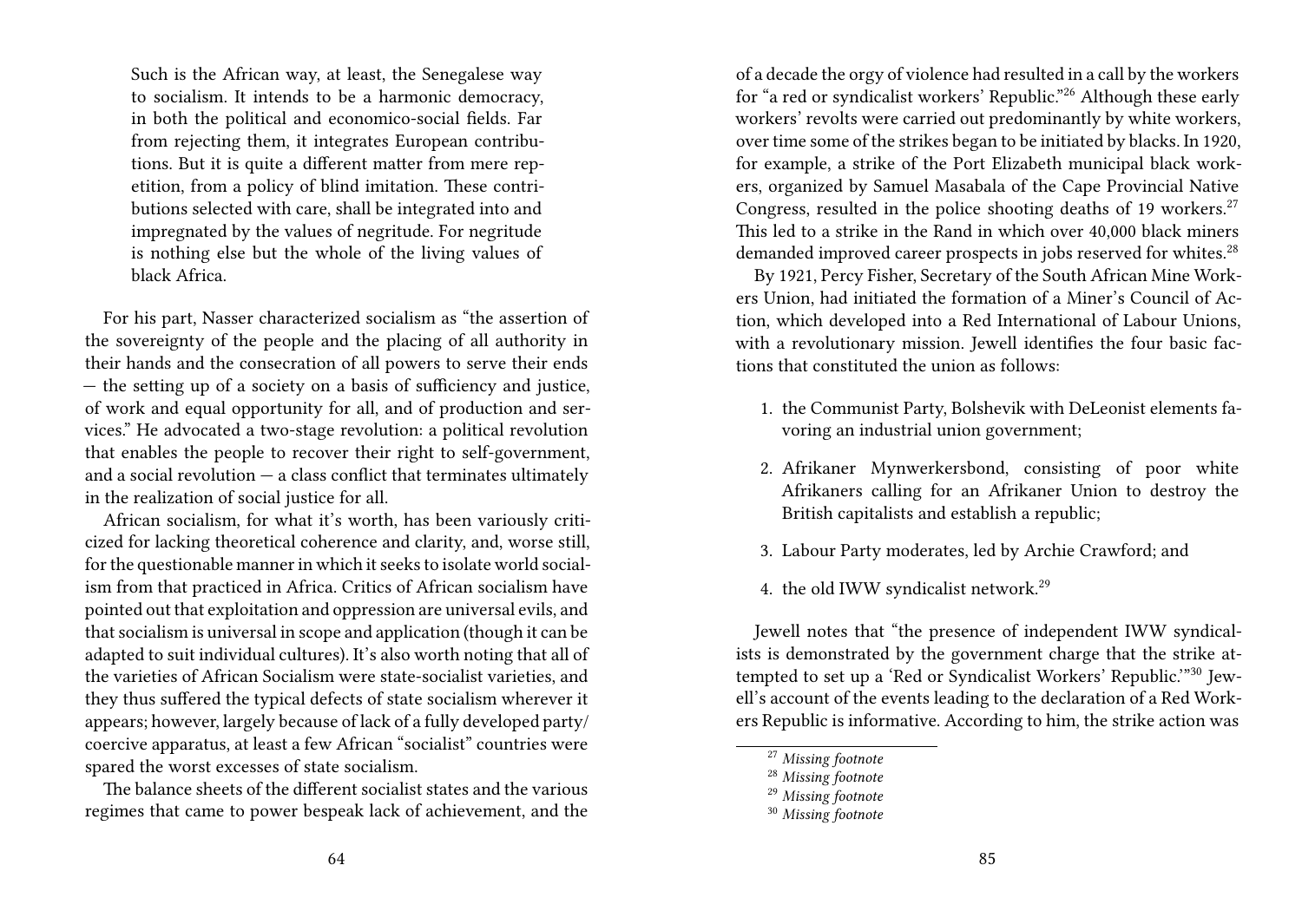junta of General Sani Abacha responded by issuing a barrage of decrees proscribing labor unions, arresting activists and labor leaders en masse, and sacking opposition media outlets.

One thing remains clear: despite courageous attempts by the labor movement to revolutionize Nigeria, its efforts were limited in both scope and content. A primary reason is that, being centralized and hierarchical in structure, the unions function as authoritarian, bureaucratic organizations. Their leaders often see their positions as opportunities to feather their own political and economic nests. The NLC desires to see a more humane Nigerian society, but the ideological inspiration that informs the actions of the congress does not contemplate a completely different kind of society, built by the workers organizing in the workplace and in the community. Usually Nigerian labor leaders do not aspire beyond involvement with the powers that be in the running of the economy and the state. Consequently, the activities of the movement are not based on a clear conception of class reality and class struggle. In their world view of a better and freer society, most labor leaders fail to direct their activities against the double yoke of capital and state. This pattern has been typical in the former "normal" colonies, as contrasted with European-settled colonies such as South Africa

### **The South African Labor Movement**

South Africa stands out as one of the countries in Africa in which labor has played a decisive role in the struggle for significant sociopolitical change. The struggle of the South African working class dates back to the formative years of South Africa — 1910 to 1922 — when labor engaged in bloody battles with the capitalist class. Gary Jewell's documentation of the conflicts between employers and workers is most instructive. According to Jewell, in the space

same, sometimes even worse, authoritarian inclinations that characterized the erstwhile colonial states and colonial masters. All of the reactionary germs of marxist state socialism present in the Soviet Union, Eastern Europe, North Korea, China and Cuba were present in African state socialism, even in its most primitive stages. And, uniquely, African state socialism elevated ethnic (tribal) and religious sentiments to the level of state ideology.

Despite socialist rhetoric, capitalist relations of production remained dominant for the most part in "African socialist" societies. Corruption and primitive accumulation through use of state powers and resources characterized the dominant political class. Labor repression was pronounced; in fact, the earlier lot of the worker under colonial and post-colonial capitalism often was better than under the very underdeveloped state socialist structures spawned by self-serving "socialists" and, sometimes, gun-toting soldiers and military officers as well.

Socialism in Africa, for all practical purposes, was based on the Soviet/Eastern European model, and it displayed all the essential features and characteristics of that model. The African experience was, perhaps, peculiar in the sense that the state inherited at political independence was neo-colonial. Expectations that socialism would alter this were never realized; if anything, socialism truncated development and reinforced neo-colonialism. The pauperization of countries like Guinea under Sekou Toure, Benin under Mathew Kerekou, Ethiopia under Menghistu Mariam, etc., went hand in hand with massive repression and authoritarian self-righteousness. Some of the most backward, most reactionary regimes that ever set foot on African soil were socialist ones, some led by military officers who shot their way to power.

There are many examples of failed socialist states in Africa, the worst probably being Menghistu's Ethiopia; others include Gadhafi's Libya, Kerekou's Benin, and Sekou Toure's Guinea. Nkrumah in Ghana and Bourmedine in Algeria made the most thorough, farreaching attempts to install socialism in Africa; and both failed. The

<sup>26</sup> *Missing footnote*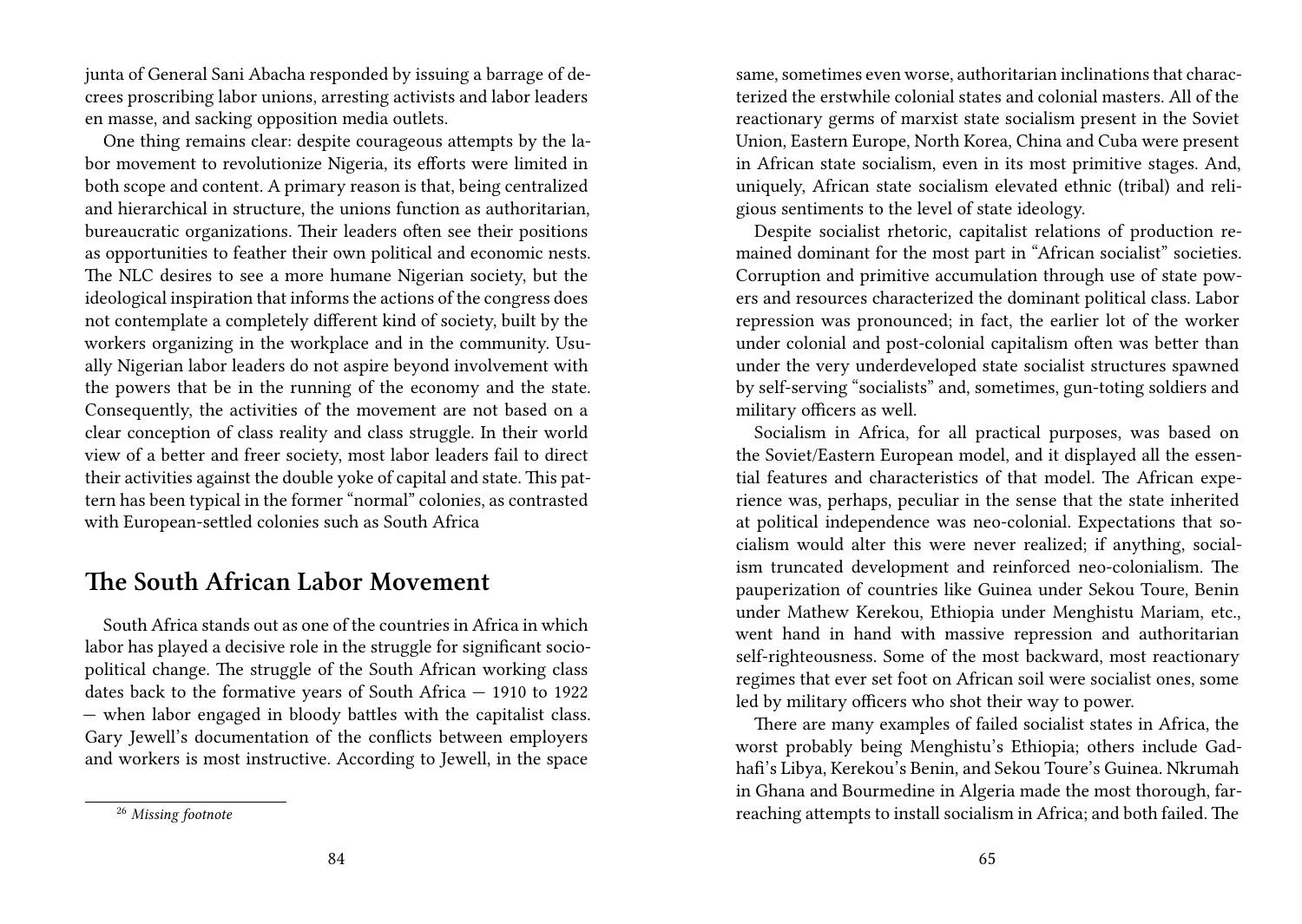sole seeming exception to this string of failures is the genuine and credible attempt made in Tanzania under Nyerere to build socialism using the Ujamaa village scheme as a springboard. (It failed all the same, as we shall see.)

We can safely say that long before communism collapsed in the Soviet Union and Eastern Europe, socialism had failed in Africa, provoking in its wake interminable crises and turmoil. The overthrow of Nkrumah in Ghana and the exit of Nasser in Egypt, coupled with the failure of the Ujamaa program in Tanzania, and the popular uprising against Algerian state socialism are symptomatic of this failure.

#### **Is There an African Anarchism?**

Is there a developed, systematic body of thought on anarchism that is of African origin? Because anarchism as a way of life is in large measure indigenous in Africa, it seems almost certain that Africans had, at one time or another, formulated creative ideas on this way of organizing society. But any such ideas were almost certainly never recorded in written form. It is not surprising then, that many ideas were not preserved. Much of the existing literature on African communalism and traditional African societies is based on the latter day works and writings of European anthropologists, historians, archaeologists, sociologists and, more recently, their African counterparts. Nonetheless, these works and the ideas in them are fragmented and disjointed with regard to anarchist concepts and principles.

The different strands of advanced, nonacademic African thought — from the time of colonial rule to the post-independence period — on the matters of socialism, revolution, and colonialism, are not so fragmented. For instance, in the euphoria that attended Nigeria's independence in 1960, both the Eastern and Western regional governments enunciated a program of farm settlements designed,

walk to the opening of a seminar, having been unable to find gas for his official car. $22$ 

One interesting and instructive aspect of these strikes was their decidedly political aim  $-$  "to bring an end to military dictatorship." In its 72-hour ultimatum to the federal government, the Lagos branch of the NLC demanded the following:

- 1. that the federal government should immediately and unconditionally release all political and labor activists detained nationwide;
- 2. that all closed media outlets be reopened immediately; and
- 3. that the government should immediately enter into meaningful dialogue with workers and all disaffected groups, minorities and disaffected ethnic nationalities.<sup>23</sup>

As the crisis deepened, the NLC in Lagos concluded that "it will be a great disservice to workers in Lagos State if [the] Labour Congress would fold its arms and allow the workers to continue to suffer…"<sup>24</sup> Consequently, it directed all Lagos State "workers in banks and insurance firms, factories, and industries, local government councils, public corporations, federal and state civil service, and so on, to embark on a sit-at-home strike as from July 12, 1994 until otherwise directed by the State Council."<sup>25</sup> The anarchosyndicalist Awareness League took an active part in the strikes and demonstrations, convinced that the departure of the military government would allow greater opportunity to carry on the struggle for a libertarian society. Never since the civil war of the 1960s had the Nigerian state come so close to disintegrating. But the military

<sup>22</sup> *Missing footnote*

<sup>23</sup> *Missing footnote*

<sup>24</sup> *Missing footnote*

<sup>25</sup> *Missing footnote*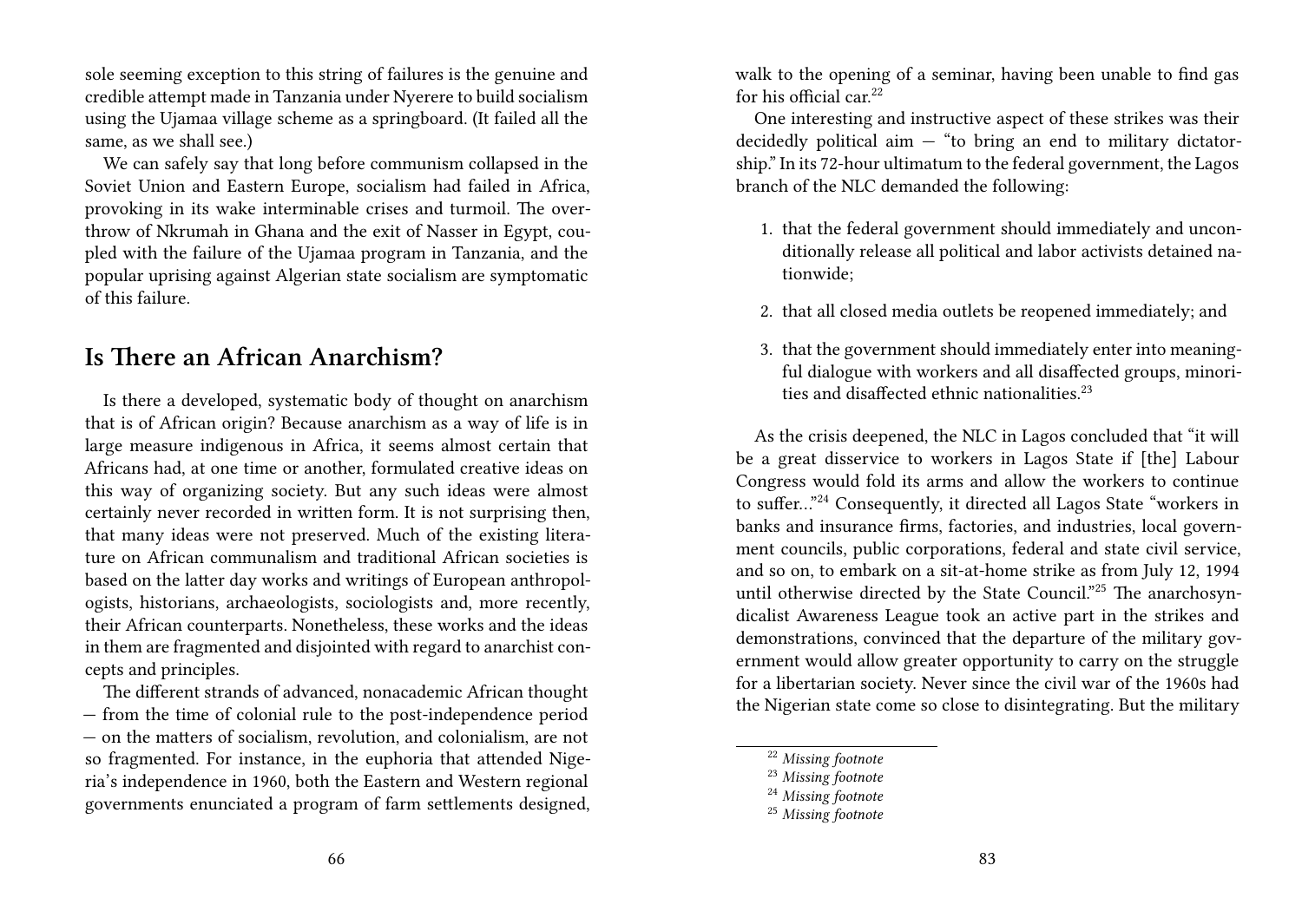cause of the labor movement as indissolubly linked, and thus allied itself with nationalist political parties. Crowther has gone so far as to regard one of the nationalist parties, the National Council of Nigeria and the Cameroons, as more or less a "confederation of trade unions."<sup>21</sup>

In post-independence Nigeria, the romance between the leadership of the trade unions and political parties has blossomed even more. In Nigeria's ill-fated Third Republic, for instance, there were spirited attempts by the labor movement to form a political party under the aegis of the Nigerian Labour Congress to compete against other political parties. When that failed, the leader of the NLC, Paschal Bafyau, along with his supporters, pitched his tent with the Social Democratic Party and contested the party's presidential primaries, which he lost.

As the struggle against military dictatorship gained momentum in Nigeria, there have been some successes. Labor leaders such as Frank Kokori, General Secretary of the National Union of Petroleum and Natural Gas Workers, and Milton Dabibi, General Secretary of the Petroleum and Natural Gas Senior Staff Association (both unions representing workers in the petroleum industry, the country's mainstay), displayed admirable courage in 1994 when they successfully led their unions in strikes which for two months closed oil facilities across the country. When the military government reacted by deploying soldiers to break the strikes, the workers resorted to sabotage. So effective were the strike actions that the country was virtually paralyzed while they lasted. In Lagos, the bustling commercial capital city of Nigeria, streets and major highways were nearly deserted, public transportation grounded, and offices and work places shut down. As reported in The Lagos Guardian Newspaper, the Lagos State Military Administrator, Col. Oyinlola, had to

among other things, to: a) extend the frontiers of freedom and initiative which the average farmer brought to bear on his work; b) free farming and agricultural production from drudgery; and c) lay the foundation for the emergence of agro-allied, medium-scale industries.

The program, a pet idea of the radical, left-leaning faction of Nigeria's emergent local ruling class — for whom independence meant more than an opportunity for self-government — was modeled on the popular Israeli Kibbutz system and was intended to recreate the traditional African communal way of living, complete with its features of equality and freedom. Under the arrangement, farmers lived with their families in collectives and shared in common the means of production, including farming tools and implements, as well as utilities and infrastructure. Social produce was distributed equally among the farmers and their families, and the surplus was exchanged through the farmers' cooperatives.

The settlements were intended to be self-managing and selfaccounting. Local communities provided land, while the government granted the farmers credit, and allocated the land to individual farmers or groups of farmers. The ultimate decision regarding what to plant lay with the farmer or group.

Scattered in selected villages and communities, the settlements were efficient and made tremendous increases in production, while they lasted. Soon, however, the egalitarian principles that informed the original program were eroded through bureaucratic bottlenecks and corruption; and the outbreak of the Nigerian civil war in 1967 finally spelled the collapse of the experiment.

Similar anarchic elements are discernible to a lesser degree in Muammar Gadhafi's famous "Green Book," which contains the socalled Third Universal Theory. The concept of jamarrhiriyah — people's collectives rooted in the countryside, making decisions in all matters concerning themselves — seems quite fascinating on paper. In practice, the proposals that Ghadafi set out were generally followed more in the breach than in practice.

<sup>21</sup> *Missing footnote*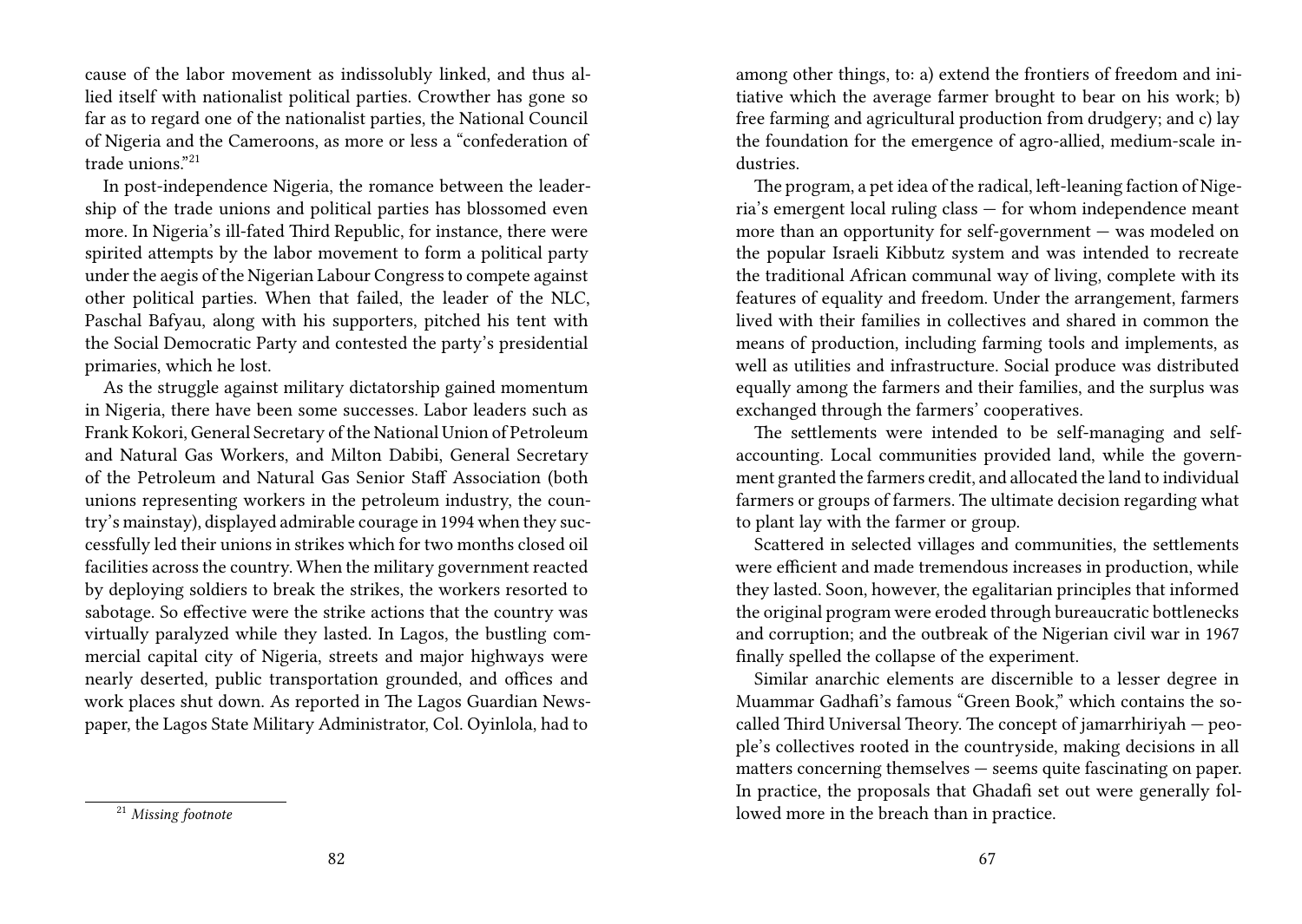Franz Fanon's unprecedentedly brutal critique of colonialism in Africa also contains grains of anarchist principles which are, unfortunately, sometimes obscured by anti-colonial rhetoric and rage. The full extent of Fanon's anger comes out when he dwells on the racial aspects of colonialism. Fanon's pillory of colonialism is at the same time a rejection of corporate capitalism. He advocates revolutionary class war, which is implicit in his two-part theory of violence and spontaneity. Fanon repudiates those who deny that colonial powers derive material benefits from colonialism. His argument anticipates the basic thesis of contemporary underdevelopment theorists that, like capitalism, colonialism was rapacious, exploitative, and above all had precluded colonized societies' autonomous development.

Fanon's analysis marked something of a break with classical marxist theory. Although Marx and Engels indicted the moral basis of colonialism and regarded it as "activated by vilest interests," they nevertheless saw redeeming features in colonial rule as the unconscious tool of history in bringing about revolution.

If, as Marx and Engels seem to be arguing, colonialism provided material benefits to the colonized, Fanon would counter that such benefits were inconsequential compared to the abject poverty and weak material position of colonized societies. Colonialism proved incapable of releasing and generating productive forces that Marx and Engels had hoped would destroy the "Asiatic mode of production." Fanon argues that colonialism, like capitalism, was preceded, inaugurated, and maintained by violence, and could only be overthrown through the spontaneous action of revolutionary armed struggle.

Fanon placed responsibility for waging armed struggle not on political parties, trade unions, and urban working classes, but on the masses of all the people, from the peasantry in the countryside to the "lumpen proletariat," who, in his words, formed the political class often dismissed by marxists as "adventurers and anarchists."

ers published a "Workers' Manifesto" titled, "Towards a Viable and Genuinely Democratic Future: [the] Nigerian Working Class Position," containing 28 points relating to political, economic, social and cultural issues."<sup>18</sup> According to the then-NLC president, the document reflected the political aspirations of the Nigerian working class, namely, that "only a socialist option can ensure a viable and stable political and economic arrangement in Nigeria.<sup>"19</sup>

The NLC manifesto spoke of raising the political consciousness of the working class, and it called for full working class involvement in political life. The document's position on the future economy is that the working class should plan and control the production and distribution processes. According to the manifesto:

From taking control of the economy through so-called investments to overinvoicing, we have seen clearly the collaboration of the multinationals and their local agents in ruining our economy, perpetrating fraud and corruption and influencing technocrats and administrators in the performance of government business. What Nigeria requires today under the leadership of the working class is to take our destiny into our own hands through the appropriate political action — socialization of the means of production, distribution and exchange.<sup>20</sup>

Unfortunately, there has always been a sharp divergence between theory and practice in the leadership of the Nigerian working class movement. In reality, the leadership of the trade union movement has always shared a class interest with the ruling elite. This has its origin in the pre-independence era, when the leadership of the working class came to regard the nationalist struggle and the

<sup>18</sup> *Missing footnote*

<sup>19</sup> *Missing footnote*

<sup>20</sup> *Missing footnote*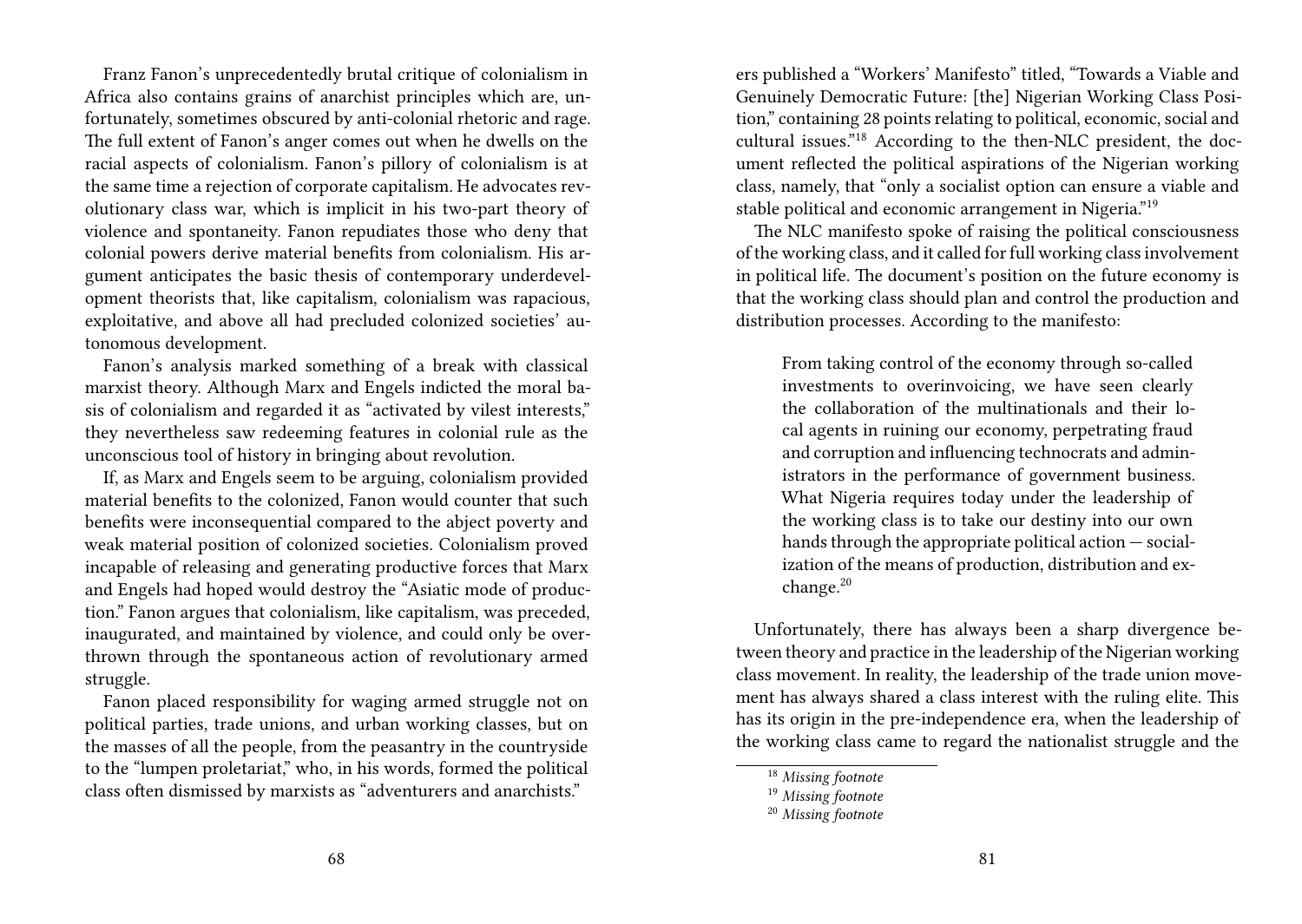ture of not only capitalism, but of the government and its laws as well.<sup>16</sup>

The trade union movement in the colonial period also served as a countervailing influence against foreign investors, who dominated strategic parts of the national economy. In Nigeria these investors included domineering transnational corporations like the Lever Brothers, United African Company, and the United Trading Company, all of which maintained a firm grip on the export and import trade. The unions fought collectively against foreign monopoly capital and agitated for the socialization of important industries in the country, with a view to installing a socialist government where the identity of the working class would not be forgotten.<sup>17</sup>

Although the labor movement in Nigeria contributed quite significantly to ending British colonial rule, post-independence Nigeria reflected the same basic sociopolitical and economic structures that existed under colonial rule. In post-colonial Nigeria, workers have had to contend with essentially the same capitalist system, typified by antagonism between capital and labor. Today, the working people of Nigeria are suffering heavily under the burden of unemployment, factory closures, inadequate housing, transport, health care and educational facilities, social insecurity, and lack of personal freedom.

A prominent feature of the post-independence Nigerian labor movement, that distinguishes it from the pre-independence movement, is the clear absence of a revolutionary perspective. Since independence, the unions have exhibited a tendency to act in league with the ruling elite in the running of the state, while mouthing revolutionary jargon.

In 1987, under the military dictatorship of general Ibrahim Babangida, the Nigerian Labour Congress (NLC) participated in a wide-ranging debate on the political future of Nigeria. The work-

<sup>16</sup> *Missing footnote*

His tersely articulated vision of the post-colonial period runs thus:

When the people have taken violent part in the national liberation, they will allow no one to set themselves up as "liberators." They show themselves to be jealous of the results of their action, and take good care not to place their future, their destiny or the fate of their country in the hands of a living god… Illuminated by violence, the consciousness of the people rebels against any pacification. From now on, the demagoguery of the opportunists and the magicians has a difficult task. The action which has thrown them into a hand-to-hand struggle confers upon the masses a voracious taste for the concrete. The attempt at mystification becomes, in the long run, practically impossible.

\* \* \*

It is ultimately in the seminal thoughts of Julius Nyerere that we glean an organized, systematic body of doctrine on socialism that is indisputably anarchistic in its logic and content. Nyerere's notion of socialism revolves around the concept of Ujamaa, his pet program of "villagization" — where the village is billed as an incubator, a nursery of the socialism of the future. Ujamaa, which simply translates as "familyhood," represents rural economic and social communities where people live and work together for the good of all; their governments are chosen and led by the peasants and workers themselves.

Nyerere's concept of Ujamaa was predicated on the simplicity, egalitarianism and freedom that were the hallmarks of traditional African societies. For instance, the organization of communal societies, especially the production and distribution of social produce, was such that there was hardly any room for parasitism:

<sup>17</sup> *Missing footnote*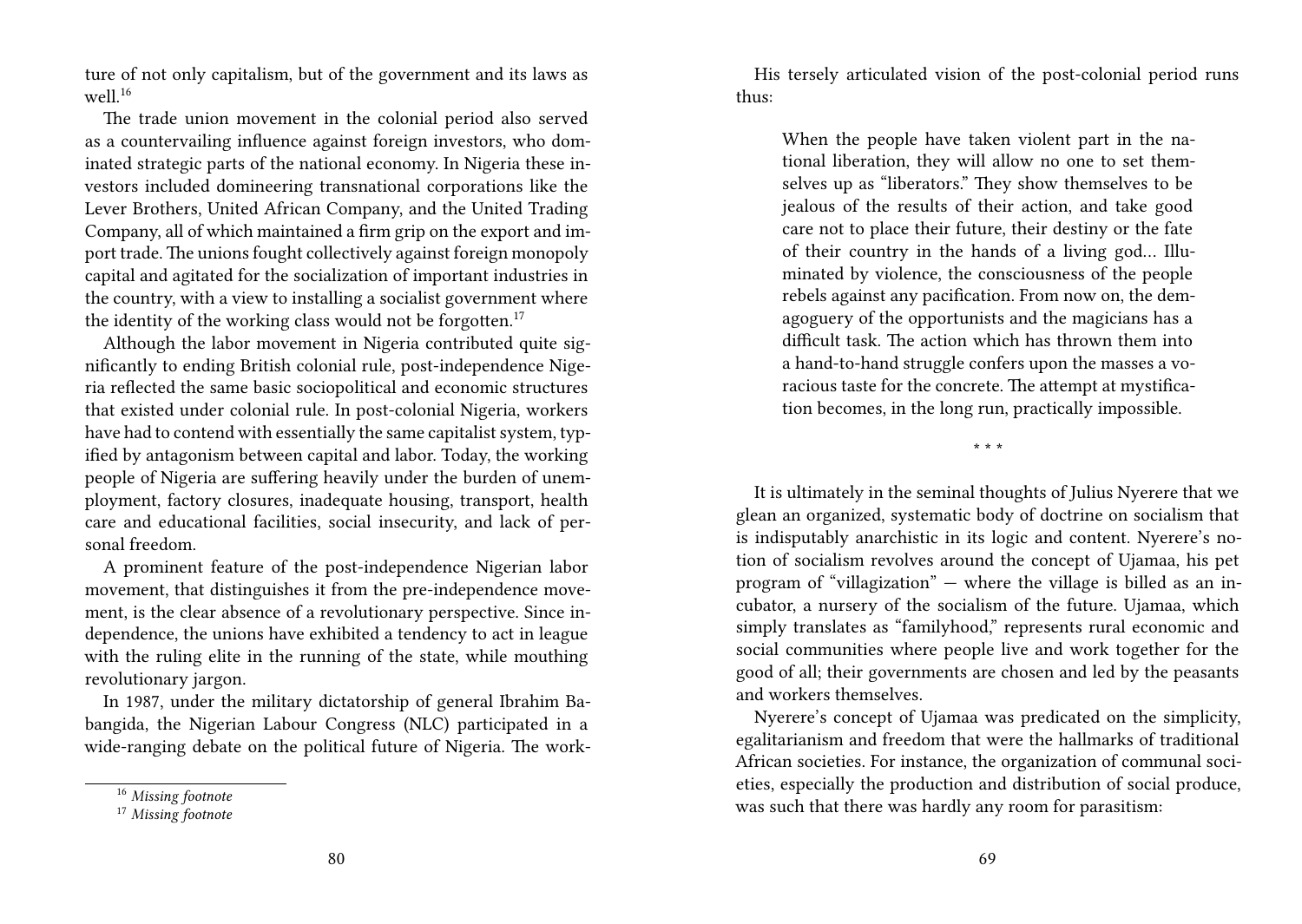In traditional African society, everybody was a worker. There was no other way of earning a living for the community. Even the elder, who appeared to be enjoying himself without doing any work… had, in fact, worked hard all his younger days… In our traditional African society, we were individuals within a community. We took care of the community and the community took care of us. We neither needed nor wished to exploit our fellow men… every member of the family had to have enough to eat, some simple covering, and a place to sleep, before any of them (even the head of the family) had anything extra.

He explains the concept of African land tenure thusly:

To us in Africa, land was always recognized as belonging to the community. Each individual within our society had a right to the use of land, because otherwise he could not earn his living, and one cannot have the right to life without also having the right to some means of maintaining life. But the African's right to land was simply the right to use it: he had no other right to it, nor did it occur to him to try and claim one.

Nyerere contrasts the foregoing with capitalist society, which fails to give its citizens the means to work, or having given them the means to work, prevents them from getting a fair share of the products of their toil. "Ujamaa… is opposed to capitalism, which seeks to build a happy society on the basis of the exploitation of man by man; and it is equally opposed to doctrinaire socialism." Under Ujamaa basic goods were to be held in common and shared among all members of the unit.

There was an acceptance that whatever one person had in the way of basic necessaries, they all had; no one could go hungry while against a new tax on their own property. It is instructive that this particular riot, in which many women were killed, was organized and executed by women.<sup>11</sup>

Radicalization of workers in Nigeria continued in the late 1930s, partly due to a growing spirit of working class consciousness and partly, according to Asoba, as a result of Dr. Nnamdi Azikiwe's new brand of combative journalism, which brought to public attention the various forms of colonial exploitation. Azikiwe inspired Nigerians' confidence in their ability to bring colonial rule to an end through activist political and working class agitation.<sup>12</sup> Other manifestations of radical working class consciousness were the observance of May Day celebrations and the establishment of a Workers' Week.<sup>13</sup>

Another factor in the burgeoning of radical trade unionism in Nigeria was the Railway Workers Union, which was the first radical union to organize strike actions. The union's radicalism can be attributed to the "towering and fearless personality of Michael Imoudu."<sup>14</sup> He led Nigerian workers to great victories, the most outstanding of which was the 1945 general strike; there the "solidarity of the labour rank and file"<sup>15</sup> was first truly seen in the Nigerian labor movement. Subsequent strikes arising from the nature of the colonial system strengthened the labor movement challenge to the economic and political status quo.

In 1949, for instance, the tragic Iva Valley coal miners strike took place at Enugu, Nigeria. It resulted in the massacre of dozens of striking miners by the colonial police force; but during the strike the miners managed to sabotage the coal mining process. Such strikes greatly raised the class consciousness of the workers and seeded thoughts of socialism in their minds, opening their eyes to the na-

<sup>11</sup> *Missing footnote*

<sup>12</sup> *Missing footnote*

<sup>13</sup> *Missing footnote*

<sup>14</sup> *Missing footnote*

<sup>15</sup> *Missing footnote*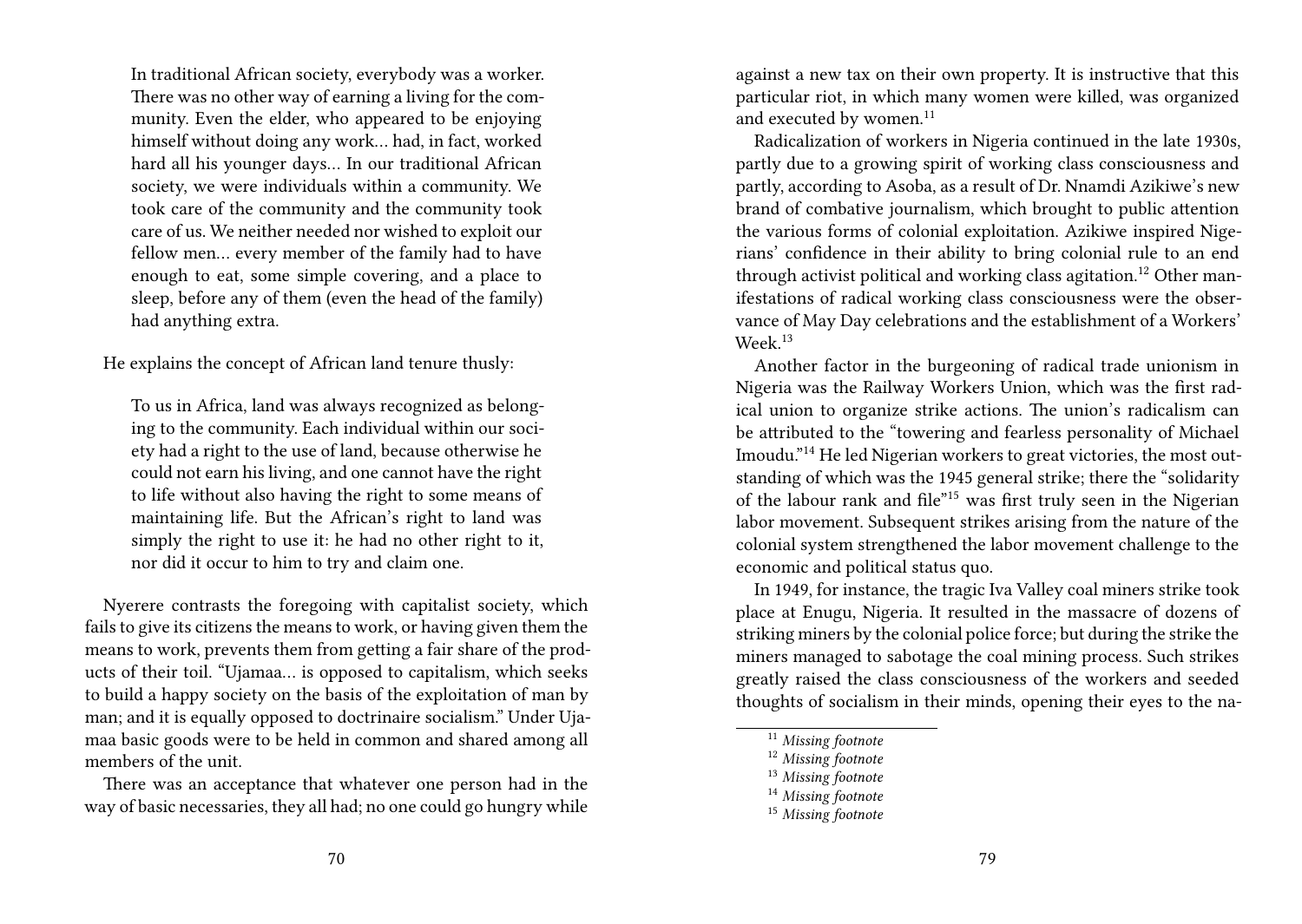## **The Nigerian Labor Union Movement**

Nigerian workers made their first attempt to assert their rights in 1897, when workers in the Public Works Department protested for three days in August against arbitrary changes in working hours. In defiance of Governor McCallum's threats of dismissal, the workers refused to withdraw their demands, and in the end they obtained some measure of relief through a compromise solution.

The trend toward labor agitation increased in the early 1900s as a result of the worsening nature of colonial government policies. Since there were more workers than the existing industries could employ, employers instituted oppressive employment contracts in which workers were treated like slaves. As Ananaba points out in his book, The Trade Union Movement in Nigeria, these contracts laid great emphasis on the obligation to work, while they laid no emphasis at all on the rights of the worker.<sup>7</sup>

At the same time, there was a growing consciousness of racial barriers to economic advancement, and of the great disparities between European and African earnings, even for the same jobs.<sup>8</sup> In the words of Gutkind and Cohen, "the colonial-racial nexus further erode[d] class awareness by stressing the common identity of all Africans in their subordination to and exploitation by an alien hierarchy."<sup>9</sup>

Moreover, the 1929 global depression further aggravated the condition of workers under colonialism, as colonial governments took the opportunity created by economic desperation to impose direct taxation on workers and to convert permanent jobs to daylabor jobs, among other things.<sup>10</sup> That same year, the famous Aba Women's Riot took place, in which women from the southeastern Nigerian town of Aba and surrounding provinces demonstrated

others hoarded food and no one could be denied shelter if others had space to spare… a society in which all members have equal rights and equal opportunities; in which all can live at peace with their neighbors without suffering or imposing injustice, being exploited or exploiting; and in which all have a gradually increasing basic level of material welfare before any individual lives in luxury. He continues:

In a socialist Tanzania, then, our agricultural organization would be predominantly that of cooperative living and working for the good of all.This means that most of our farming will be done by groups of people who live as a community and work as a community. They would live together in a village; they would farm together; and undertake the provision of local services and small local requirements as a community. Their community would be the traditional family group, or any other group of people living according to Ujamaa principles, large enough to take account of modern methods and the twentieth-century needs of man.

The land this community farmed would be called "our land" by all the members; the crops they produced on that land would be "our crops"; it would be "our shop" which provided individual members with the day-to-day necessities from outside; "our work-shop" which made the bricks from which the houses and other buildings were constructed, and so on…

For the essential element in them (Ujamaa communities) would be the quality of all members of the community, and the members' self-government in all matters which concerned only their own affairs. For a really socialist village would elect its own officials and they would remain equal members with the others, subject always to the wishes of the people.

<sup>7</sup> *Missing footnote*

<sup>8</sup> *Missing footnote*

<sup>9</sup> *Missing footnote*

<sup>10</sup> *Missing footnote*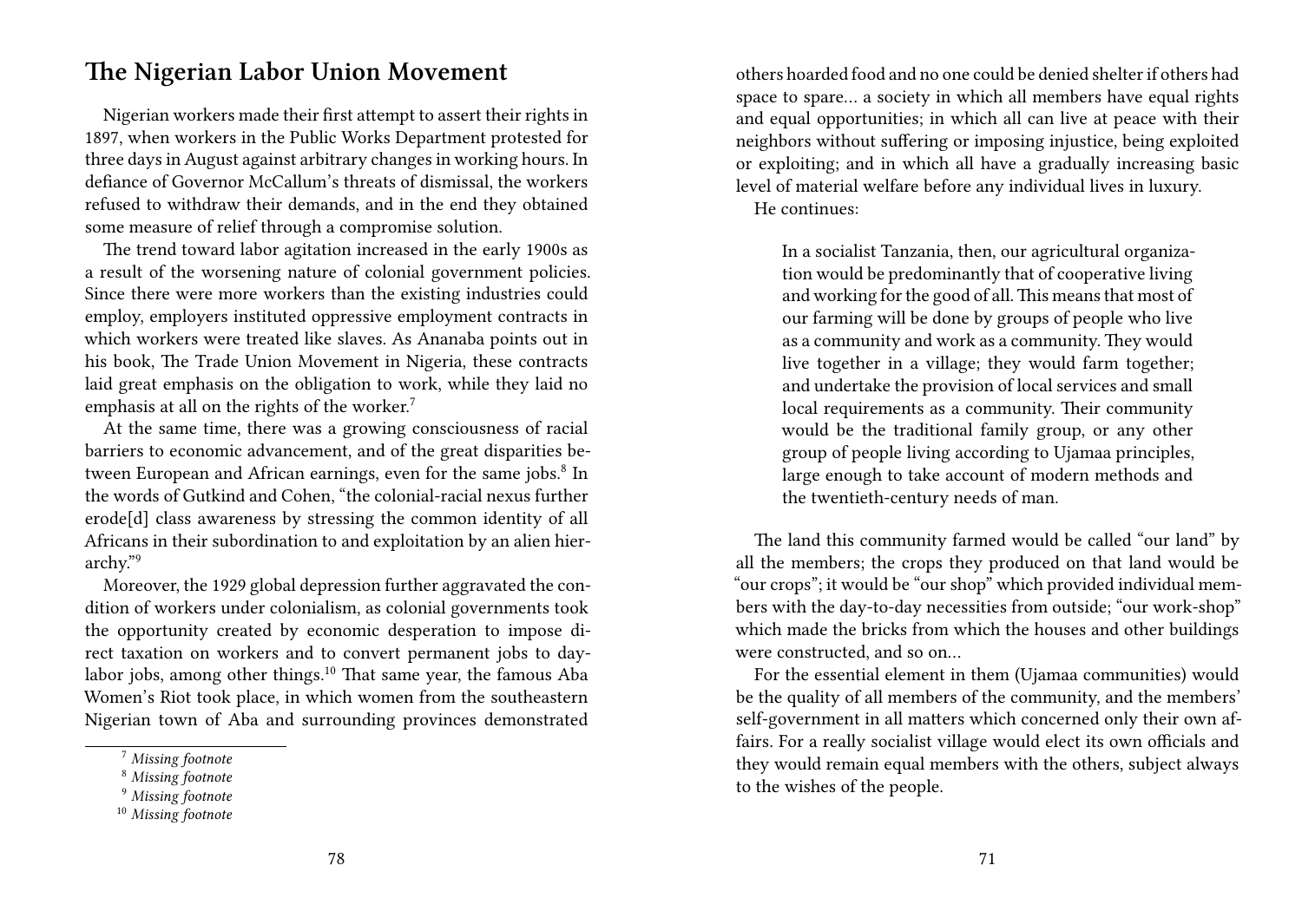Nyerere was not oblivious to the fact that the society he had in mind could not be established by sheer force. "Viable socialist communities can only be established with willing members," he says. He recognized, though, the importance of action and example; moral persuasion was not enough:

It would also be unwise to expect that established farmers will be convinced by words — however persuasive. The farmers will have to see for themselves the advantage of working together and living together before they trust their entire future to this organization of life. In particular, before giving up their individual plots of land, they will wish to see that the system of working together really benefits everyone.

Lastly, "how to share out as well as how much to grow, the arrangements for the children, the crippled and old — must be made by the agreement of all the participants. Village democracy must be open from the beginning: there is no alternative if this system is to succeed"

The fact that Ujamaa itself ultimately failed should not detract from Nyerere's argument. His thoughts run deep, transcending the drudgery of marxist state socialism. (See Chapter five for an explanation of Ujamaa's failure.)

\* \* \*

As for outright anarchist movements, there have existed and still exist anarchist groups in South Africa — notably the Anarchist Revolutionary Movement in Johannesburg, and the Durban-based Angry Brigade. South Africa's pioneer anarcho-syndicalist organization, however — known as the Industrial Workers of Africa — lasted only from 1915 to 1922. It was modeled along the lines of the IWW (Industrial Workers of the World), and it operated mainly among

In analyzing the growth and development of African anarchism, we shall focus on the currents that acted as a countervailing force against the entrenched capitalist mode of production, both under colonialism and neo-colonialism.

# **The Trade Union Movement and the Liberation Struggle in Africa**

Trade unions in Africa did not begin as pure, ideological revolutionary organizations. Rather, they emerged during the colonial period in direct response to the colonial situation. They represented, in the main, a revolt against an imposed, inferior sociopolitical and economic status.

The emergence of African labor unions was a further manifestation of the incorporation of the capitalist mode of production into African economies. This incorporation, as we saw earlier, led to the balkanization of African societies into nations and classes. As the exploitation of the colonies continued under European colonialism, the colonized peoples came to gradually realize that the situation was an impediment to their own freedom. The emergence of labor unions was a manifestation of basic class consciousness among the workers, as well as a response to colonial rule.

The growth and development of trade unions in Africa during the colonial period reflected varying conditions in different societies. In the ordinary colonies, such as Ghana and Nigeria, the unions were less revolutionary than in European-settled colonies such as Algeria, Kenya and South Africa, where strong racial undercurrents brought the contradictions of the colonial situation into sharp focus. We shall next examine in some detail the trade union movements in Nigeria and in South Africa, as representatives of the trade unions in these two colonial situations.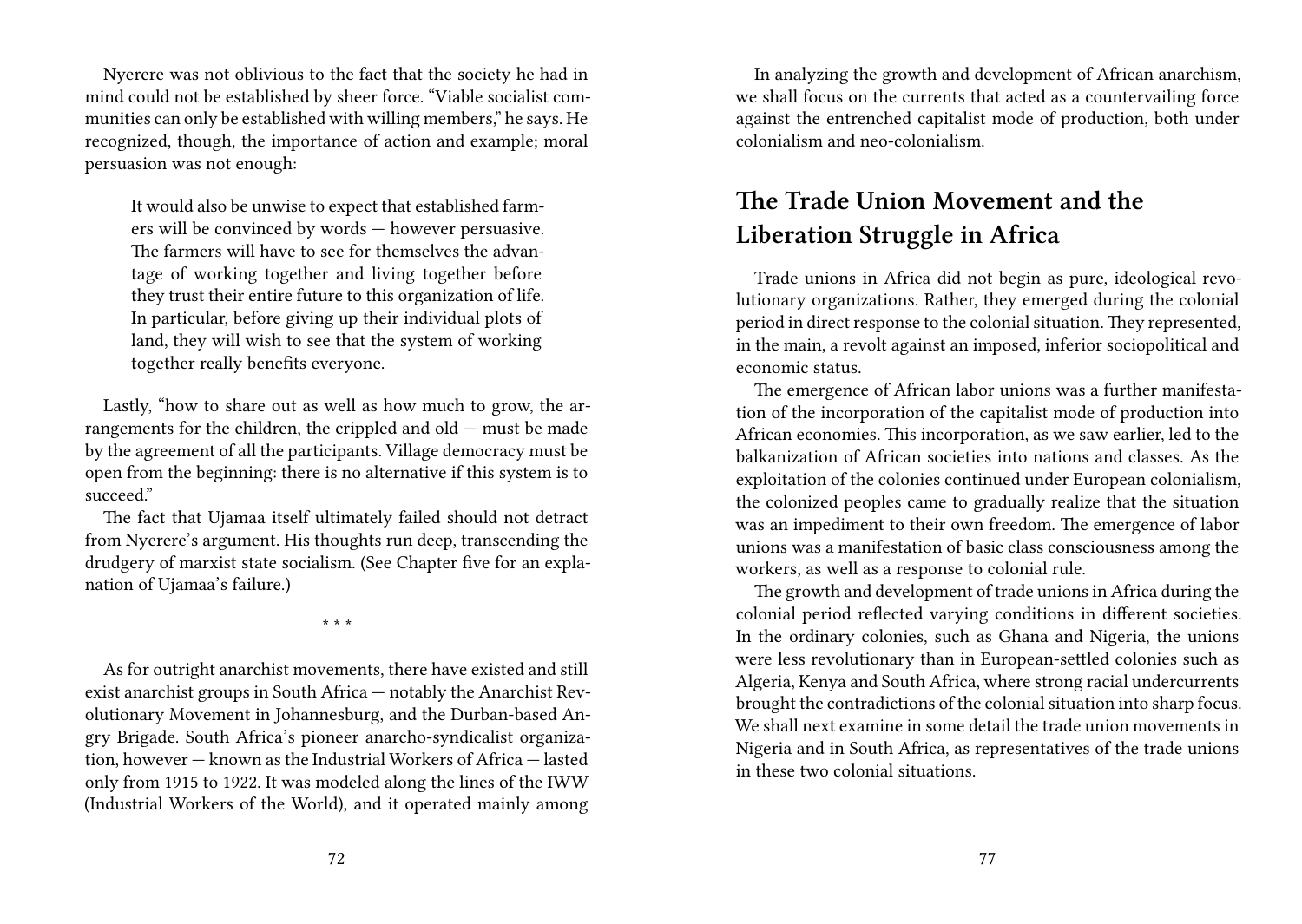labor to the colonialists, squeezing the peasantry as much as they could, but not directly expropriating land. (A corollary of this could be cited in Nigeria with regard to aristocratic rulers — the Emiros of northern Nigeria, and the traditional Obas in the southwest.) The nobility and chiefs were the tools used to execute the colonial powers' indirect rule over their African colonies.

There was also a small group of educated Africans whom the French called assimiles, mainly sons of chiefs and other notables sent to European cities for an education.<sup>6</sup> They were absorbed as lower-level officials in government and as professionals, and aided the colonial capitalist class in administering and maintaining the social order. A good example of this type is the character Obi Okonba in Chinua Achebe's novel, No Longer at Ease.

As mines and factories opened in some African colonies, a small working class came into being. The great mass of the people were, though, still peasants, now producing for urban markets. Lastly, there was what Galli has classified as the "lumpen proletariat," that group of Africans who had become alienated from the land and had gone to the cities in a vain search for work. Without an education, they became beggars, prostitutes, petty traders, and layabouts.

By the early 20<sup>th</sup> century, much of Africa had come under colonial domination. Several societies on the continent had metamorphosed from their precolonial state into societies with discernible, antagonistic classes. As in all class societies, the dominant European imperial class, in alliance with its local agents, engaged in brutal, wholesale exploitation of local labor. Local labor was exploited to produce raw materials for European industries and to generate enough surplus to run the colonies. The relationship of the dominant and subordinate classes in the colonies typified what has been termed "the colonial situation." This phrase aptly captures the sociopolitical, economic and psychological state of affairs in a colonized society.

black workers. It is in South Africa that anarchist currents remain strongest in Africa.

There is also organized anarchist activity in Nigeria. The Axe, in the 1980s, though basically stillborn, was a leftist coalition with anarchist tendencies. It predated The Awareness League, which has existed since 1990 as a social libertarian and anarchist movement. Anarchist currents also exist in parts of Zimbabwe, Egypt, Ghana, and elsewhere.

<sup>6</sup> *Missing footnote*